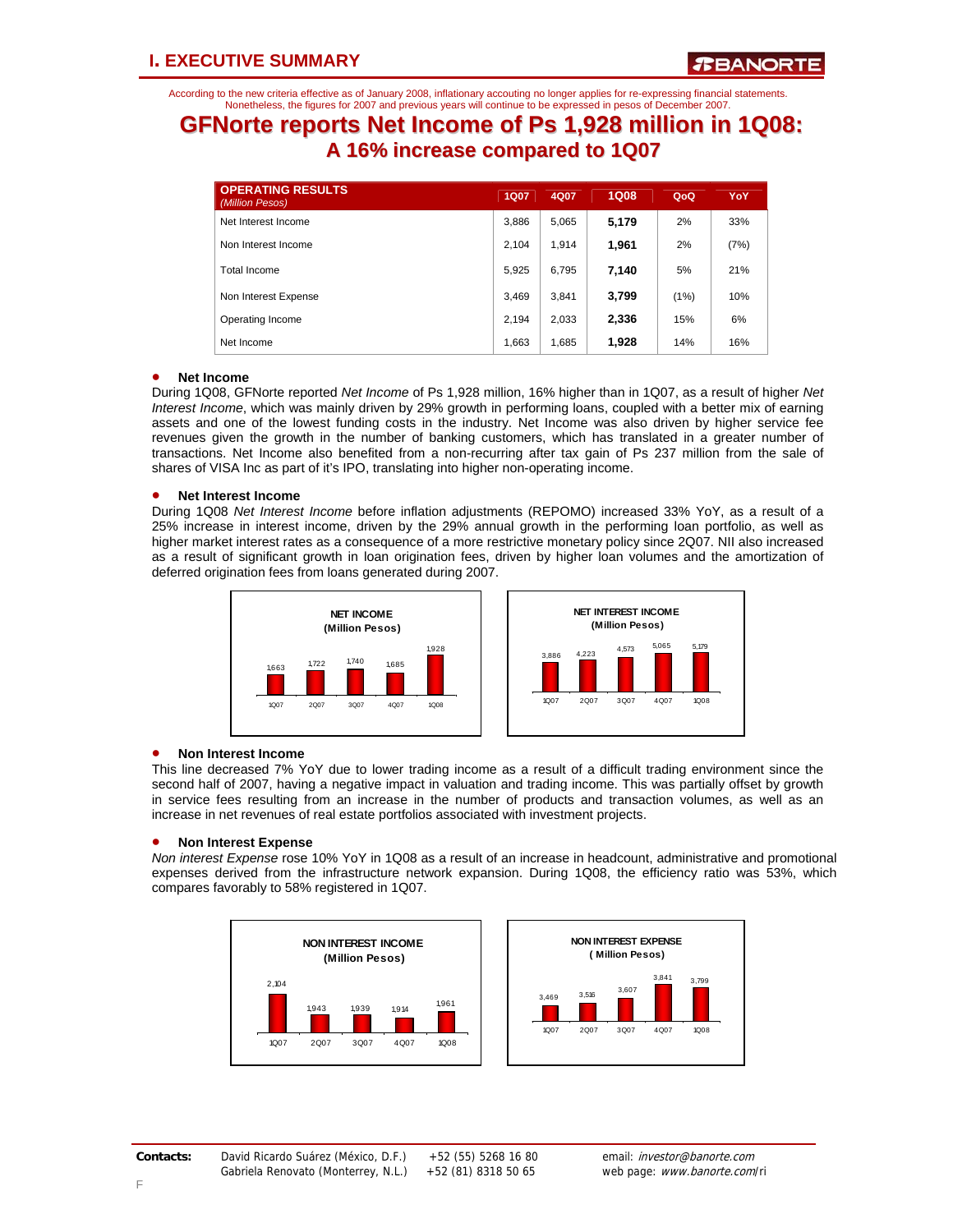## **I. EXECUTIVE SUMMARY**

According to the new criteria effective as of January 2008, inflationary accouting no longer applies for re-expressing financial statements. Nonetheless, the figures for 2007 and previous years will continue to be expressed in pesos of December 2007.

*\* NOTE: Careful consideration should be taken when comparing 2008 results vs. figures of previous quarters since the financial norm NIF B10 "Inflation Effects" went into effect in January of this year. This norm indicates that the economic environment is non*inflationary when the accumulated inflation rate over the last three years is less than 26%. Under this context, as of January 2008, it *is no longer necessary to re-express financial statements to consider inflationary effects. Reported 1Q08 figures are not fully comparable with previous quarters, since the results for year 2007and previous years are expressed in pesos of December 2007.* 

| <b>INCOME STATEMENT AND BALANCE</b><br><b>SHEET HIGHLIGHTS - GFNorte</b><br>(Million Pesos) | <b>1Q07</b> | 4Q07    | <b>1Q08</b> | QoQ  | YoY    |
|---------------------------------------------------------------------------------------------|-------------|---------|-------------|------|--------|
| <b>Income Statement</b>                                                                     |             |         |             |      |        |
| Net Interest Income after REPOMO                                                            | 3,821       | 4,881   | 5,179       | 6%   | 36%    |
| Non Interest Income                                                                         | 2,104       | 1,914   | 1,961       | 2%   | (7%)   |
| Total Income                                                                                | 5,925       | 6,795   | 7,140       | 5%   | 21%    |
| Non Interest Expense                                                                        | 3,469       | 3,841   | 3,799       | (1%) | 10%    |
| Provisions                                                                                  | 261         | 921     | 1,005       | 9%   | 284%   |
| Operating Income                                                                            | 2,194       | 2,033   | 2,336       | 15%  | 6%     |
| Non Operating Income (Expense)                                                              | 345         | 382     | 702         | 84%  | 103%   |
| Taxes and Profit Sharing                                                                    | 926         | 694     | 1,075       | 55%  | 16%    |
| Subsidiaries & Minority Interest                                                            | 49          | (36)    | (34)        | (5%) | (170%) |
| Net Income                                                                                  | 1,663       | 1,685   | 1,928       | 14%  | 16%    |
| <b>Balance Sheet</b>                                                                        |             |         |             |      |        |
| Assets Under Management                                                                     | 589,098     | 596,287 | 634,873     | 6%   | 8%     |
| <b>Total Assets</b>                                                                         | 248.939     | 287.283 | 301,526     | 5%   | 21%    |
| Perfoming Loans (a)                                                                         | 155,774     | 193,638 | 199,875     | 3%   | 28%    |
| Past Due Loans (b)                                                                          | 2,291       | 2.893   | 3,189       | 10%  | 39%    |
| Total Loans (a+b)                                                                           | 158,064     | 196,531 | 203,065     | 3%   | 28%    |
| Total Loans (Net) (d)                                                                       | 154,658     | 192,745 | 199,017     | 3%   | 29%    |
| Acquired Collection Rights (e)                                                              | 4,183       | 3,660   | 3,538       | (3%) | (15%)  |
| Total Loans (d+e)                                                                           | 158,841     | 196,406 | 202,554     | 3%   | 28%    |
| <b>Total Liabilities</b>                                                                    | 219,089     | 253,127 | 265,888     | 5%   | 21%    |
| <b>Demand Deposits</b>                                                                      | 95,104      | 111,080 | 103,263     | (7%) | 9%     |
| <b>Time Deposits</b>                                                                        | 79,610      | 92.227  | 93,830      | 2%   | 18%    |
| Equity                                                                                      | 29,850      | 34,156  | 35,638      | 4%   | 19%    |

| <b>FINANCIAL RATIOS - GFNorte</b> | 1Q07   | 4Q07   | 1Q08   | QoQ        | <b>YoY</b>  |
|-----------------------------------|--------|--------|--------|------------|-------------|
| <b>Profitability:</b>             |        |        |        |            |             |
| NIM before REPOMO (1)             | 7.1%   | 8.2%   | 7.9%   | $(0.3)$ pp | $0.8$ pp    |
| NIM after Provisions(2)           | 6.5%   | 6.4%   | 6.4%   | - pp       | $(0.1)$ pp  |
| ROE(3)                            | 24.0%  | 20.8%  | 23.2%  | 2.4 pp     | $(0.8)$ pp  |
| ROA(4)                            | 2.7%   | 2.4%   | 2.6%   | $0.2$ pp   | $(0.1)$ pp  |
|                                   |        |        |        |            |             |
| Operation:                        |        |        |        |            |             |
| Efficiency Ratio (5)              | 57.9%  | 55.0%  | 53.2%  | $(1.8)$ pp | $(4.7)$ pp  |
| Operating Efficiency Ratio (6)    | 5.6%   | 5.4%   | 5.2%   | $(0.2)$ pp | $(0.4)$ pp  |
| Liquidity Ratio (7)               | 59.4%  | 49.0%  | 49.9%  | $0.9$ pp   | $(9.5)$ pp  |
|                                   |        |        |        |            |             |
| <b>Asset Quality:</b>             |        |        |        |            |             |
| Past Due Loan Ratio               | 1.4%   | 1.5%   | 1.6%   | $0.1$ pp   | $0.2$ pp    |
| Coverage Ratio                    | 148.7% | 130.9% | 126.9% | $(4.0)$ pp | $(21.8)$ pp |

1) NIM= Annualized Net Interest Margin before REPOMO / Average Earnings Assets.<br>2) NIM= Annualized Net Interest Margin adjusted by Loan Loss Provisions / Average Earnings Assets.<br>3) Annualized earnings as a percentage of t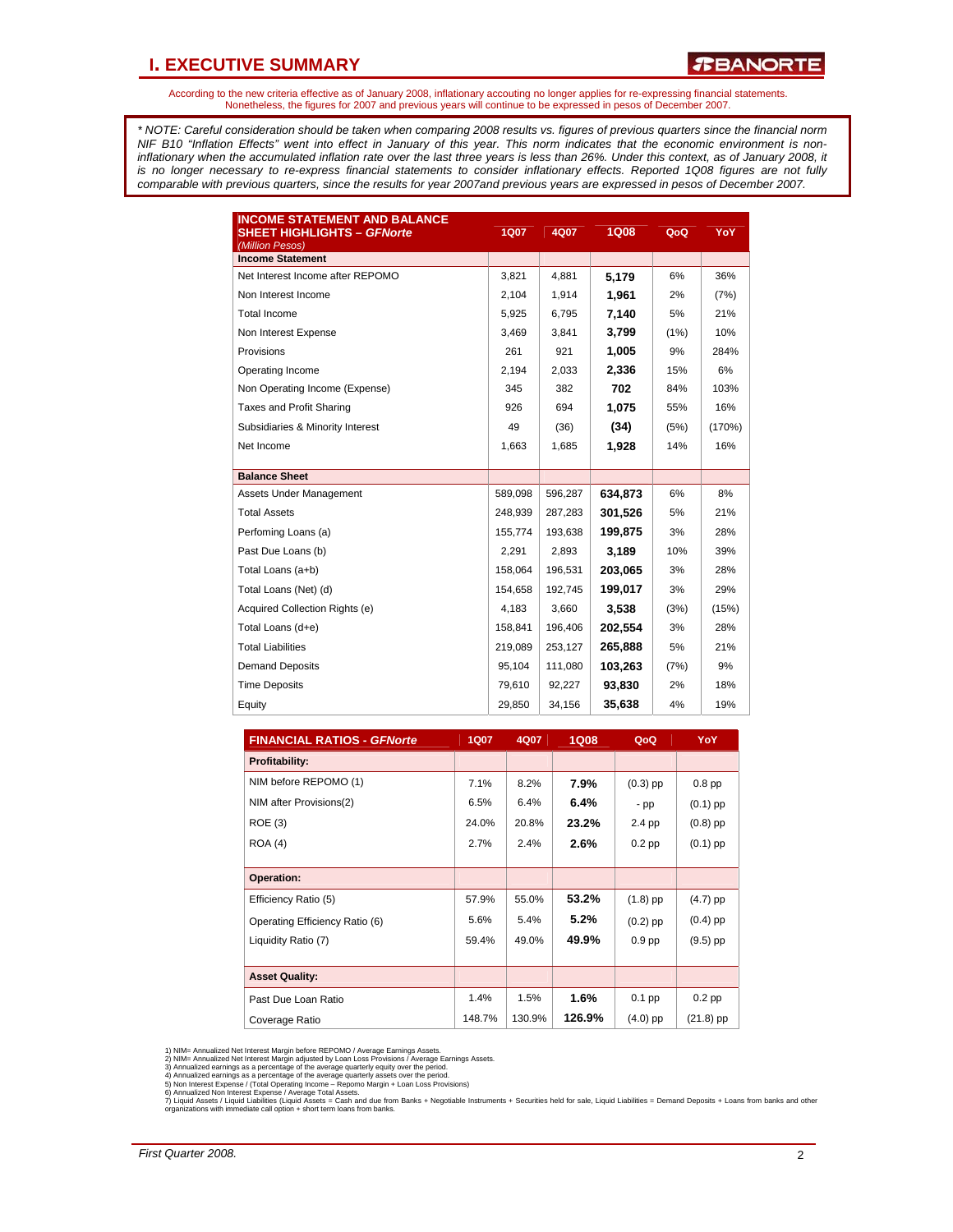## **I. EXECUTIVE SUMMARY**

According to the new criteria effective as of January 2008, inflationary accouting no longer applies for re-expressing financial statements.<br>Nonetheless, the figures for 2007 and previous years will continue to be expresse

| <b>SUBSIDIARIES</b><br>(Million Pesos) | 1Q07  | 4Q07  | 1Q08  | QoQ   | YoY    |
|----------------------------------------|-------|-------|-------|-------|--------|
| <b>Banking</b>                         | 1,385 | 1,496 | 1,718 | 15%   | 24%    |
| Banco Mercantil del Norte (1)          | 1,385 | 1,496 | 1,718 | 15%   | 24%    |
| <b>Brokerage House</b>                 | 63    | 90    | 71    | (22%) | 13%    |
|                                        |       |       |       |       |        |
| <b>Long Term Savings</b>               | 132   | 65    | 79    | 22%   | (40%)  |
| Retirement Funds (Afore)               | 26    | 21    | 33    | 59%   | 27%    |
| Insurance                              | 46    | 49    | 39    | (22%) | (17%)  |
| Annuities                              | 59    | (5)   | 8     | N.C.  | (87%)  |
|                                        |       |       |       |       |        |
| <b>Other Finance Companies</b>         | 74    | 66    | 71    | 8%    | (4% )  |
| Leasing & Factoring (2)                | 60    | 62    | 66    | 7%    | 9%     |
| Warehousing                            | 4     | 4     | 5     | 24%   | 8%     |
| Bonding (3)                            | 9     |       |       |       |        |
|                                        |       |       |       |       |        |
| <b>Microlending (Pronegocio)</b>       | (1)   | (23)  | (9)   | N.C.  | N.C.   |
|                                        |       |       |       |       |        |
| <b>Holding Company</b>                 | 11    | (9)   | (2)   | N.C.  | (118%) |
|                                        |       |       |       |       |        |
| <b>Total Net Income</b>                | 1,663 | 1,685 | 1,928 | 14%   | 16%    |

1) 96.11% owned by GFNorte as of 2006. Since 3006 97.06% owned by GFNorte. On August of 2006 Banorte merged Bancen. N.C. = Non Comparable.<br>2) The merger of Leasing and Factoring became effective as of January 31, 20

| <b>SHARE DATA</b>                      | <b>1Q07</b> | 4Q07    | <b>1Q08</b>    | QoQ  | YoY   |
|----------------------------------------|-------------|---------|----------------|------|-------|
| Earnings per Share (Pesos)             | 0.82        | 0.83    | 0.96           | 14%  | 17%   |
| Dividends per Share (Pesos)            |             | 0.45    | $\blacksquare$ |      |       |
| Dividend Payout (Recurrent net income) |             | 15%     | ۰              |      | ۰     |
| Book Value per Share (1) (Pesos)       | 14.03       | 16.10   | 16.79          | 4%   | 20%   |
| Shares Outstanding (Millions)          | 2.018.3     | 2,018.3 | 2,018.3        |      | ٠     |
| Price (Pesos)                          | 52.30       | 45.08   | 46.14          | 2%   | (12%) |
| P/BV (Times)                           | 3.73        | 2.80    | 2.75           | (2%) | (26%) |
| Market Cap (Millions of Dollars)       | 9.562       | 8.341   | 8.753          | 5%   | (8%)  |

1) Excluding Minority Holdings.

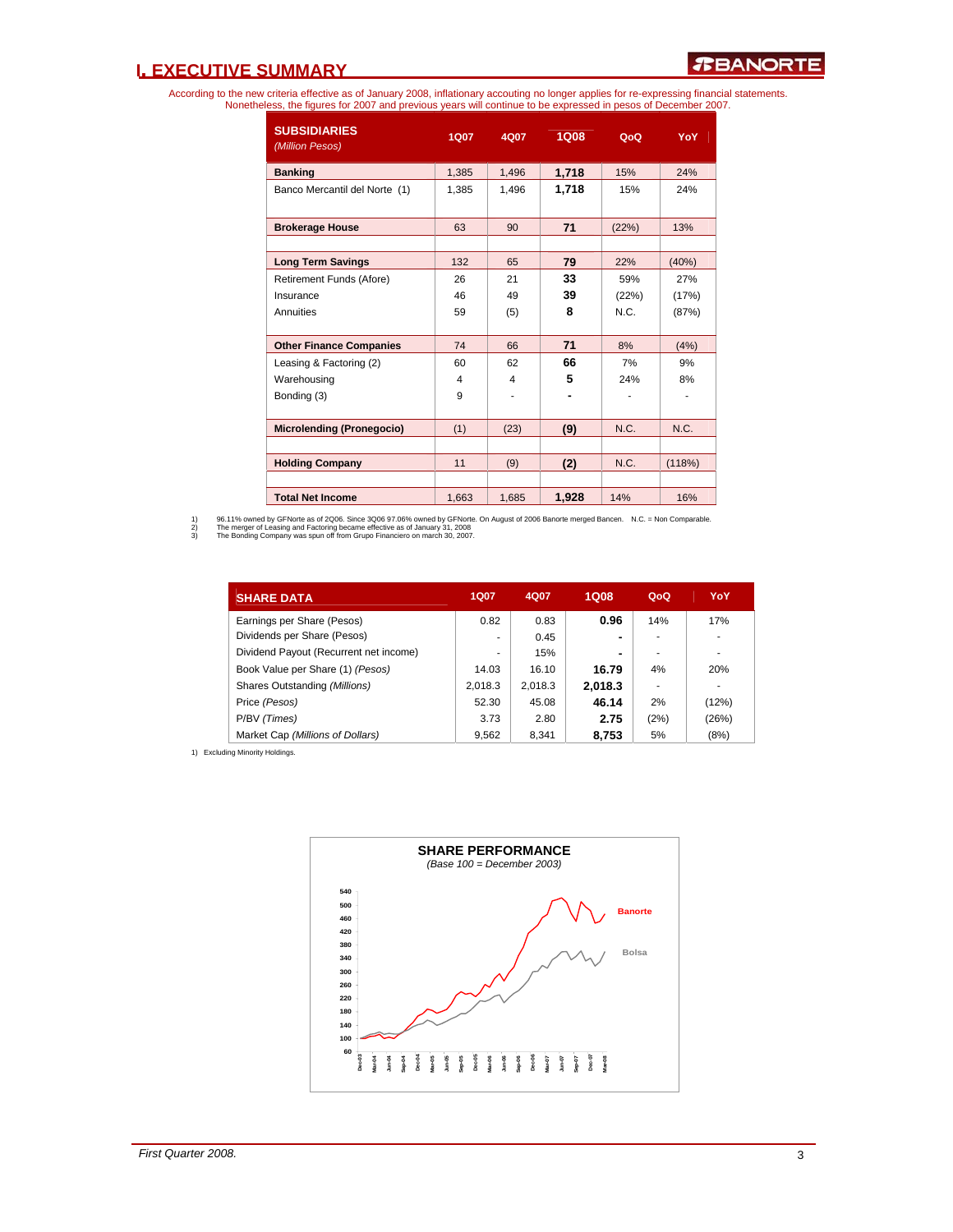According to the new criteria effective as of January 2008, inflationary accouting no longer applies for re-expressing financial statements. Nonetheless, the figures for 2007 and previous years will continue to be expressed in pesos of December 2007.

## **RECENT EVENTS**

#### • **Alejandro Valenzuela is appointed as acting CEO of Grupo Financiero Banorte.**

On April 14 2008, the Board of Directors of Grupo Financiero Banorte accepted the resignation of Luis Peña as Banorte's CEO .The Board of Directors appointed Alejandro Valenzuela del Río as acting CEO of Banorte. Mr. Valenzuela has a long and successful career of over 20 years in both the public and private financial sector, holding various relevant positions, such as: Director of International and External Relations at the Central Bank (Banco de México); Economic Spokesman and Chief of Staff for the Minister of Finance; Managing Director of International Treasury Affairs; Director of Public Debt and Director of Foreign Investment and Trade at the Ministry of Finance (Secretaría de Hacienda y Crédito Público), among others. During the 5 years that he has been with Banorte, Mr. Valenzuela's most recent position was Senior Managing Director of Treasury Operations and Investor Relations and CEO of the Broker Dealer, previously he was Managing Director of Investor and Institutional Relations.

#### • **Comercial Mexicana and Banorte establish strategic alliance to provide financial services to the retailer's customers.**

On February 25, Comercial Mexicana and Banorte signed a Letter of Intent to establish a strategic alliance to offer financial services on an exclusive manner to the customers of Mega, Comercial Mexicana, Bodega Comercial Mexicana, Sumesa, Alprecio and City Market formats. The completion of this agreement depends on the termination of the current partnership between Comercial Mexicana and Cetelem, as well as the approval by the Ministry of Finance (Secretaría de Hacienda y Crédito Público – SHCP) and other relevant authorities. Comercial Mexicana and Banorte intend to create a new company under the legal denomination of a Regulated Multipurpose Financial Institution (SOFOM). Comercial Mexicana will have a 51% equity stake in the new company, and Banorte the remaining 49%, nonetheless economics will be shared on a 50/50 basis. The SOFOM is expected to start operations in the second half of 2008.

#### • **Banorte issued subordinated debt for a total of Ps 5.0 billion; the largest transaction of its kind in the Mexican Debt Market.**

The transaction consisted of two simultaneous issues of Subordinated Debentures which will strengthen Banorte's capitalization. The Non-Preferred, Non-Convertible Subordinated Debentures (BANORTE 08) amounted to Ps 3.0 billion with a 10-year term and an interest rate of TIIE 28 + 60 basis points. The Preferred, Non-Convetible Subordinated Debentures (BANORTE 08U) denominated in UDIS (inflation linked units) amounted to Ps 2.0 billion with a 20-year term and a 4.95% fixed real rate paid every 182 days. Moody's rated both issues Aaa.mx. This transaction constitutes the first step of an innovative 5 year program to issue up to Ps 15 billion in Preferred and Non-Preferred Non-Convertible Subordinated Debentures, which compute as Regulatory Capital. The objective is to strengthen Banorte's current and future growth capacity.

#### • **Merger of Arrendadora and Factor Banorte, S. A. de C. V., Multipurpose Financial Institution, Regulated Entity, Grupo Financiero Banorte with Arrendadora Banorte, S.A. de C.V., Multipurpose Financial Institution, Regulated Entity, Grupo Financiero Banorte.**

The Ministry of Finance (Secretaría de Hacienda y Crédito Público) approved the merger of Arrendadora and Factor Banorte, S. A. de C. V., Regulated Multipurpose Financial Institution of Grupo Financiero Banorte with Arrendadora Banorte, S.A. de C.V., Regulated Multipurpose Financial Institution of Grupo Financiero Banorte, with the latter as the merged company and the former as the surviving merging company. The merging company adopted the company name of the merged company, Arrendadora y Factor Banorte, S. A. de C. V., Regulated Multipurpose Financial Institution of Grupo Financiero Banorte. The merger became effective as of January 31, 2008.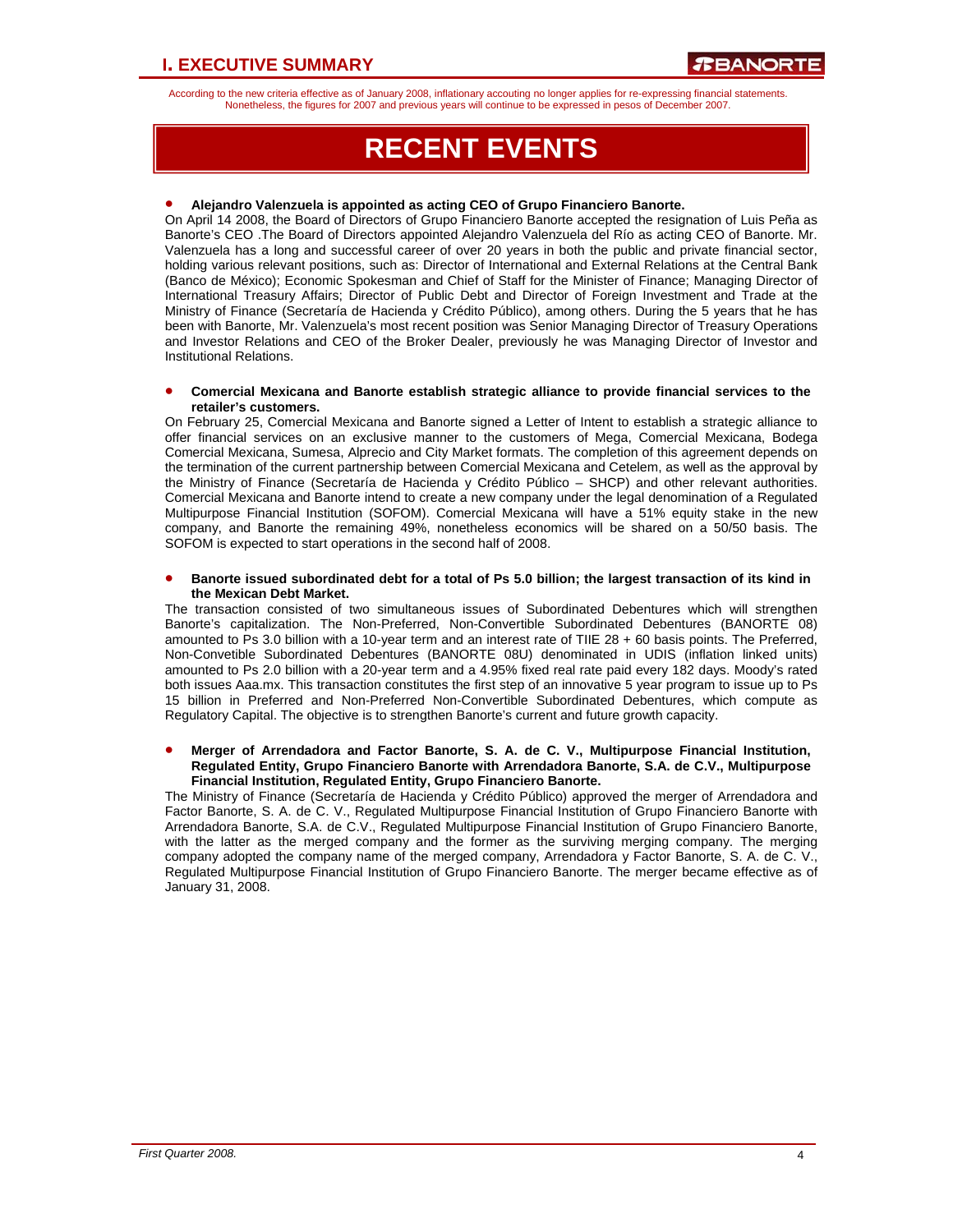According to the new criteria effective as of January 2008, inflationary accouting no longer applies for re-expressing financial statements. Nonetheless, the figures for 2007 and previous years will continue to be expressed in pesos of December 2007.

## **GRUPO FINANCIERO BANORTE**

| <b>NET INTEREST INCOME</b><br>(Million Pesos) | 1Q07    | 4Q07    | 1Q08    | QoQ    | YoY       |
|-----------------------------------------------|---------|---------|---------|--------|-----------|
| Interest Income                               | 9.080   | 11.105  | 11.320  | 2%     | 25%       |
| <b>Interest Expense</b>                       | 5.217   | 6.140   | 6.249   | 2%     | 20%       |
| Loan Origination Fees                         | 23      | 99      | 107     | 8%     | 356%      |
| Fees Paid (1)                                 |         | ۰       |         |        | ٠         |
| Net Interest Income before REPOMO             | 3,886   | 5,065   | 5,179   | 2%     | 33%       |
| <b>Average Earning Assets</b>                 | 218.650 | 248.252 | 261,871 | 5%     | 20%       |
| Net Interest Margin before REPOMO (2)         | 7.401   | 0.001   | 700/    | (0, 2) | $0.0 - 1$ |

**Net Interest Margin before REPOMO (2)** 7.1% 8.2% **7.9%** (0.3) pp 0.8 pp 1) Fees Paid, As a result of new accounting standards by the CNBy∨ that went into effect as of January 2007 these fees were reclasificated into Other Fees Paid in Non Interest Income.<br>2) NIM = Annualized Net Interest Marg

#### • **Net Interest Income**

During 1Q08 *Net Interest Income* before inflation adjustments (REPOMO) increased 33% YoY, as a result of a 25% increase in interest income, driven by a 29% annual growth in performing loans (excluding the Recovery Banking portfolio) and higher market interest rates, in addition to an expansion in core deposits and a better asset mix. *Net Interest Income* also benefited from significant growth in loan origination fees, driven by higher new loan volumes and the amortization of deferred origination fees from loans generated during 2007. On a QoQ basis, *Net Interest Income* before inflation adjustments (REPOMO) rose 2% vs. 4Q07 due to a 3% growth in performing loans, especially consumer, as well as higher origination fees driven by new loans and the amortization of deferred origination fees from loans generated in 2007.

The average *NIM* rose from 7.1% in 1Q07 to 7.9% in 1Q08 due to the following factors: 1) Higher growth in *NII* before inflationary adjustments (33%) with respect to the increase in productive assets (20%); and 2) The positive effect on variable rate loans of higher market rates due to the 50 bp increase in Banxico's funding rate in 2007. The average Interbank Equilibrium Rate (TIIE) for 1Q08 was 7.9280% vs. 7.4386% in 1Q07.

On a quarterly basis, the *NIM* fell from 8.2% in 4Q07 to 7.9% in 1Q08 as a result of: 1) fewer calendar days during 1Q08 vs. 4Q07; and 2) Faster growth of productive assets relative to the *NII* before inflationary adjustments. The average Interbank Equilibrium Rate (TIIE) during 1Q08 was 7.9280% vs. 7.8632% in 4Q07.

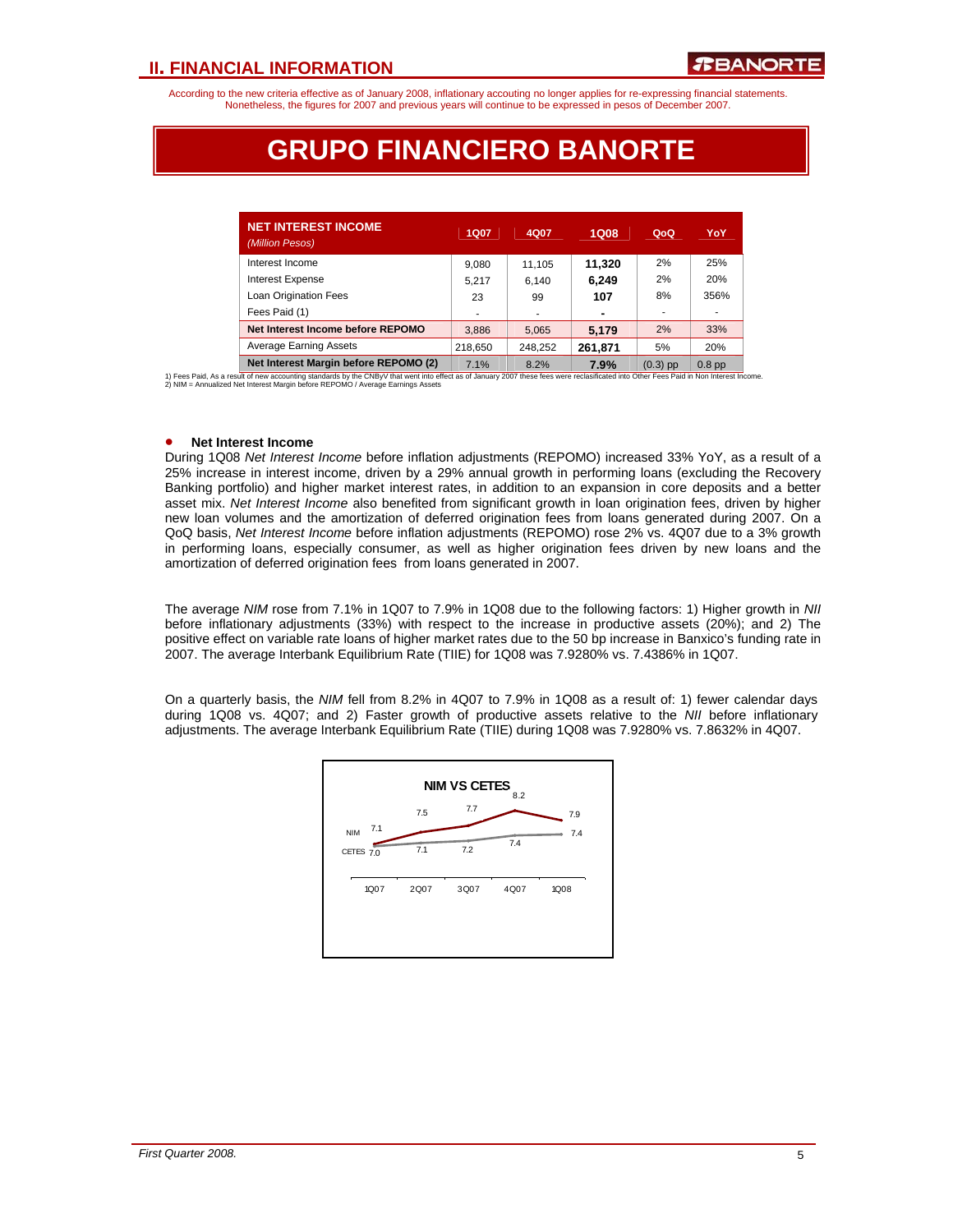*R***BANORTE** 

According to the new criteria effective as of January 2008, inflationary accouting no longer applies for re-expressing financial statements. Nonetheless, the figures for 2007 and previous years will continue to be expressed in pesos of December 2007.

| <b>NON INTEREST INCOME</b><br>(Million Pesos) | <b>1Q07</b>              | 4Q07  | <b>1Q08</b> | QoQ    | YoY   |
|-----------------------------------------------|--------------------------|-------|-------------|--------|-------|
| <b>Fees charged on Services</b>               | 1,784                    | 2,140 | 2,045       | (4%)   | 15%   |
| <b>Fund Transfers</b>                         | 60                       | 56    | 54          | (3%)   | (10%) |
| <b>Account Management Fees</b>                | 242                      | 254   | 235         | (7%)   | (3%)  |
| Fiduciary                                     | 64                       | 74    | 69          | (7%)   | 7%    |
| Income from Real Estate Portfolios (1)        | 116                      | 160   | 190         | 18%    | 64%   |
| <b>Electronic Banking Services</b>            | 213                      | 258   | 236         | (8%)   | 11%   |
| <b>Credit Card Fees</b>                       | 477                      | 599   | 581         | (3%)   | 22%   |
| Fees from IPAB (2)                            | 1                        | 4     |             | (98%)  | (93%) |
| Fees charged by Afore                         | 270                      | 253   | 256         | 1%     | (5%)  |
| Other Fees Charged (3)                        | 342                      | 482   | 424         | (12%)  | 24%   |
| <b>Fees Paid on Services</b>                  | 250                      | 309   | 282         | (9%)   | 13%   |
| <b>Fund transfers</b>                         | 5                        | 4     | 5           | 24%    | 8%    |
| Other Fees Paid                               | 245                      | 305   | 277         | (9%)   | 13%   |
| Expenses from Real Estate Portfolios (1)      | $\overline{\phantom{a}}$ |       |             |        |       |
| <b>Net Fees</b>                               | 1,534                    | 1,831 | 1,763       | (4%)   | 15%   |
|                                               |                          |       |             |        |       |
| <b>Trading Income</b>                         | 569                      | 83    | 198         | 139%   | (65%) |
| Foreign Exchange                              | 93                       | 125   | 106         | (15%)  | 14%   |
| Securities - Realized Gains                   | 510                      | (38)  | 175         | 564%   | (66%) |
| Securities - Unrealized Gains                 | (33)                     | (4)   | (83)        | 1,845% | 148%  |
|                                               |                          |       |             |        |       |
| <b>Non Interest Income</b>                    | 2,104                    | 1,914 | 1,961       | 2%     | (7%)  |

1) Since 1Q07, it only reflects Income from recoveries and amortizations of Real Estate Portfolios. Up to 4Q06, it also included Income from recoveries and amortization of Acquired Portfolios.

2) Includes Fees received by Recovery Banking and by the Bank.

3) It includes fees from letters of credit, from transactions with pension funds, warehousing services, financial advisory services and securities trading by the Brokerage House, among other.

#### • **Non Interest Income**

*Non Interest Income* decreased 7% YoY in 1Q08, affected mainly by lower trading gains since the comparison base for 1Q07 was high due to the favorable market environment in the first quarter of last year. The main variations by item are explained as follows:

| <b>NON INTEREST INCOME</b><br>(Million Pesos)        | 1Q07  | 4Q07  | 1Q08  | QoQ   | YoY   |
|------------------------------------------------------|-------|-------|-------|-------|-------|
| Services                                             | 1.418 | 1.666 | 1.573 | (6%)  | 11%   |
| Recovery                                             | 116   | 164   | 190   | 16%   | 64%   |
| Foreign Exchange                                     | 93    | 125   | 106   | (15%) | 14%   |
| Trading (Securities - Realized and Unrealized Gains) | 476   | (42)  | 92    | N.A.  | (81%) |
| <b>Non Interest Income</b>                           | 2.104 | 1.914 | 1.961 | 2%    | (7%)  |

#### • **Service Fees**

*Service Fees* increased 11% YoY, growing in various items, such as Other Fees Charged (24%), Credit Card fees (22%) which were driven mainly by greater card placements (185 thousand in 1Q08 vs. 147 thousand in 1Q07), and Electronic Banking Services (11%) as a result of the enhancements to the IT infrastructure network, especially an 18% increase in the number of ATMs, as well as higher transactions through all the electronic channels (ATM's, internet and POS terminals).

#### • **Recovery**

Income derived from *Real Estate Portfolios* increased 64% vs. 1Q07 and 16% compared to 4Q07, driven by the efforts to optimize the real estate recovery business, lower financing costs and a greater participation in investment projects. At the close of 1Q08, the total amount invested in projects was Ps 2.6 billion. Greater diversification by geography, project, partner and industry has also been achieved in recent months.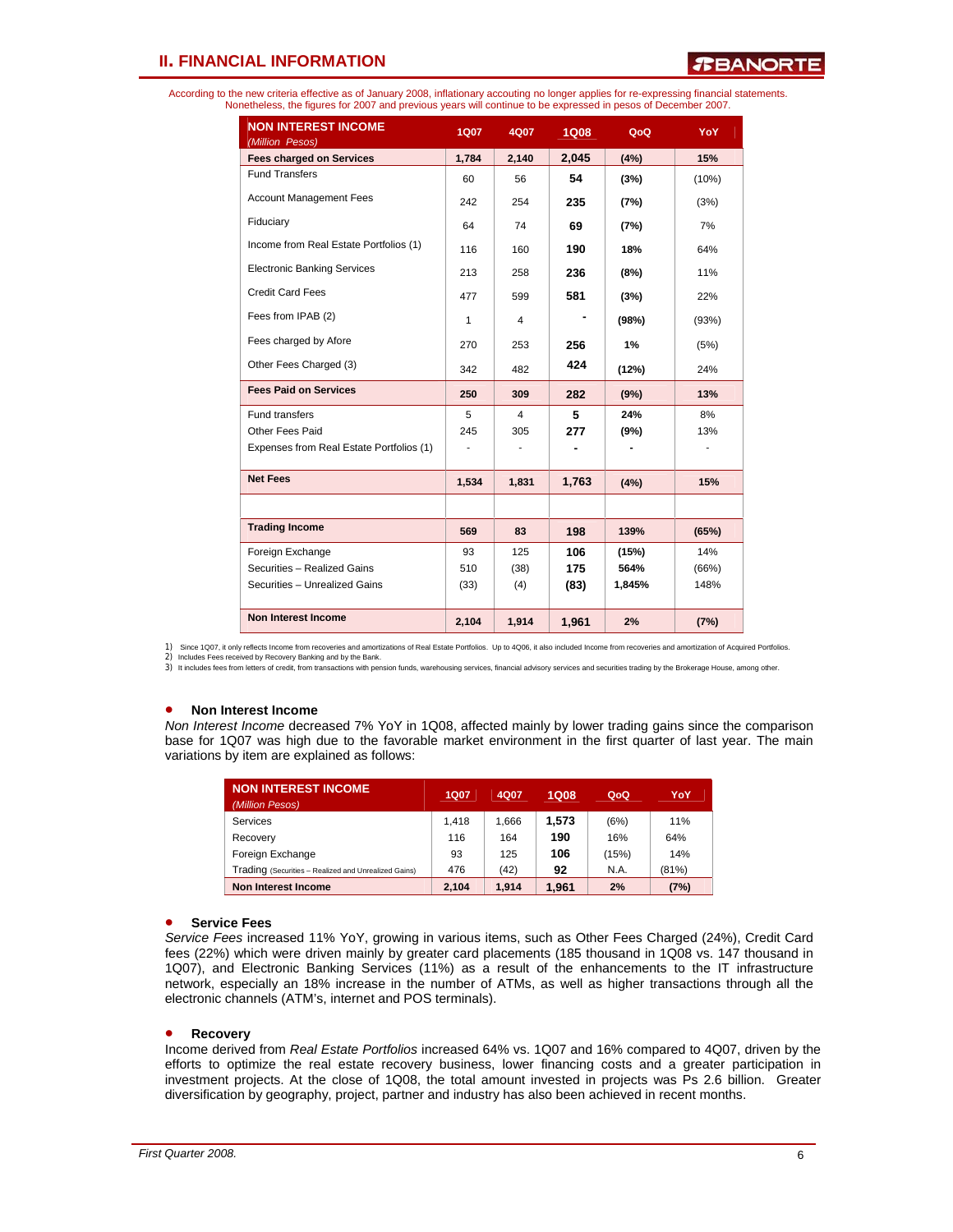According to the new criteria effective as of January 2008, inflationary accouting no longer applies for re-expressing financial statements. Nonetheless, the figures for 2007 and previous years will continue to be expressed in pesos of December 2007.

#### • **Foreign Exchange**

*Foreign Exchange* revenues rose by 14% YoY in 1Q08 given the greater volume of transactions. On a quarterly basis, *Foreign Exchange* revenues dropped 15%.

### • **Trading:**

*Trading* income fell 81% YoY in 1Q08 due to a high comparison base given the favorable market environment that persisted during the first quarter of 2007. Nevertheless, on a quarterly basis *Trading* income compares favorably against the loss of 4Q07 due to an improvement in conditions after international volatility and market participant's fears of an increase in inflationary expectations eased. Eventhough in 1Q08 the long end of the yield curve shifted downward, helping valuations, the full yield curve inverted, resulting in a negative carry.

| <b>Non Interest Expense</b><br>(Million Pesos) | 1Q07  | 4Q07  | 1Q08  | QoQ   | YoY  |
|------------------------------------------------|-------|-------|-------|-------|------|
| <b>Personnel Expenses</b>                      | 1.408 | 1.480 | 1.504 | 2%    | 7%   |
| + Professional Fees                            | 232   | 292   | 227   | (22%) | (2%) |
| + Administrative and Promotion Expenses        | 1.098 | 1.274 | 1.255 | (1%)  | 14%  |
| + Rents, Depreciation & Amortization           | 402   | 429   | 417   | (3%)  | 4%   |
| + Taxes other than income tax                  | 155   | 169   | 183   | 8%    | 18%  |
| + Contributions to IPAB                        | 175   | 196   | 213   | 9%    | 22%  |
|                                                |       |       |       |       |      |
| = Non Interest Expense                         | 3.469 | 3.841 | 3.799 | (1%)  | 10%  |

#### • **Non Interest Expense**

The 10% YoY growth in N*on Interest Expense* during 1Q08 was mainly due to a 14% increase in Administration and Promotional Expenses, resulting from the expansion of the Credit Card business (telemarketing and costs related to point redemptions in the Banorte Rewards program). Personnel Expenses rose 7% as a result of the staffing of new branches and the extension of service hours in strategic branches; higher medical service expenses given the increase in the number of beneficiaries and adjustments to provisions for tax obligations according to the budget calendar. Last year provisions were done uniformly and this year they must be done according to the calculated amount for the period according to the new tax regulations. Professional fees paid dropped 2% YoY, while Rents, Depreciations and Amortizations rose 4% due to the expansion in the number of branches. Other Taxes rose 18% given a higher payment of Value Added Taxes. Contributions to the IPAB increased 22% YoY driven by the higher level of Deposits.

On a quarterly basis, expenses decreased 1% as promotional expenses were lower in the first quarter relative to the fourth when seasonal institutional campaigns like "Haz que suceda" and "Campañas Navideñas" were launched. Professional Fees dropped 22% vs. 1Q07 as a result of a reduction in fees paid related to loan recoveries at the beginning of the year and the delay in launching new IT projects, and Rents, Depreciations and Amortizations fell 3% due to the accelerated amortization during 4Q08 of expenses related to the relocation of branches.

The efficiency ratio improved from 57.9% in 1Q07 to 53.2% 1Q08 due to higher income and the elimination of REPOMO charges as of 1Q08.

| <b>NON OPERATING INCOME</b><br>(EXPENSE) NET<br>(Million Pesos) | 1Q07  | 4Q07  | <b>1Q08</b> | QoQ   | YoY   |
|-----------------------------------------------------------------|-------|-------|-------------|-------|-------|
| <b>Non Operting Income</b>                                      | 699   | 762   | 850         | 11%   | 22%   |
| <b>Other Revenues</b>                                           | 140   | 181   | 548         | 203%  | 291%  |
| Foreign Exchange                                                |       |       |             |       |       |
| Recoveries                                                      | 442   | 530   | 267         | (50%) | (40%) |
| Repomo - Other Revenues                                         | 6     |       |             |       |       |
| Warehousing                                                     | 111   | 44    | 35          | (20%) | (68%) |
|                                                                 |       |       |             |       |       |
| <b>Non Operating Expense</b>                                    | (353) | (380) | (148)       | (61%) | (58%) |
| Other Expenses                                                  | (103) | (148) | (114)       | (23%) | 11%   |
| Foreign Exchange                                                |       |       |             |       |       |
| Repomo - Other Expenses                                         | (140) | (189) |             |       |       |
| Warehousing                                                     | (111) | (44)  | (34)        | (23%) | (69%) |
|                                                                 |       |       |             |       |       |
| Non Operating Income (Expense), net                             | 345   | 382   | 702         | 84%   | 103%  |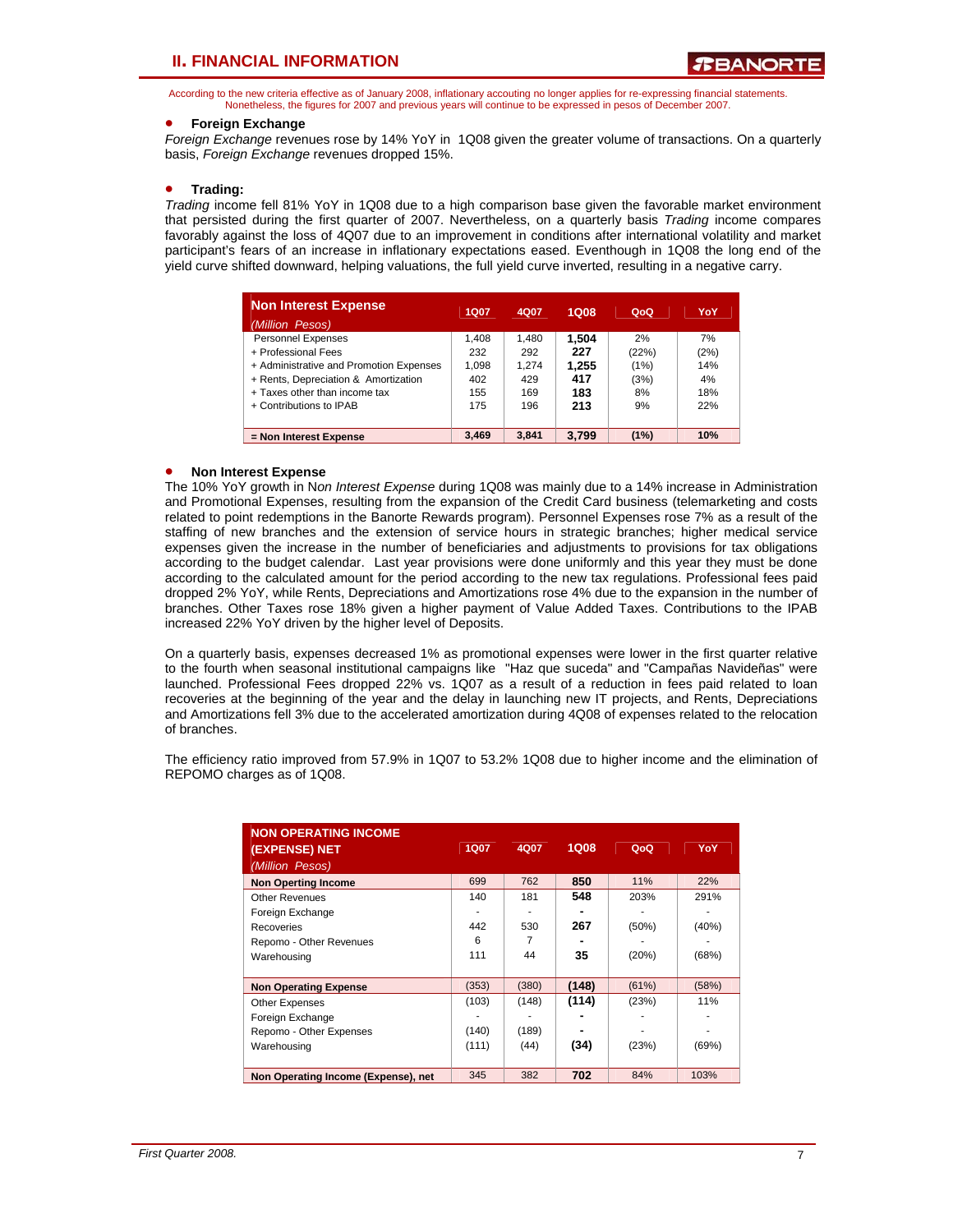According to the new criteria effective as of January 2008, inflationary accouting no longer applies for re-expressing financial statements. Nonetheless, the figures for 2007 and previous years will continue to be expressed in pesos of December 2007.

### • **Non Operating Income (Expense)**

Non Operating Income amounted to Ps 702 million, a 103% increase over the 1Q07 amount, due to several factors:

- ¾ *Other Revenues:* a Ps 394 million non-recurring pre-tax gain from the sale of VISA shares during its IPO (composed of 868,138 million shares at a net price of USD 42.768 and an exchange rate of \$10.62 pesos per dollar), the recovery of Ps 103 million in previously written-off proprietary loans and the increase in Other Income resulting from a Ps 19 million gain from sales of proprietary real estate and equipment the corresponding liberation of reserves.
- ¾ *Other Expenses* The elimination of the REPOMO charges according to the norm NIFB-10 "Inflation Effects" that came into effect in January of 2008.

On a QoQ basis, net *Non Operating Income* for 1Q08 was 84% higher than in 4Q07 mainly due to the elimination of REPOMO charges according to accounting norms, which amounted to Ps 189 million in 4Q07 and to the non-recurring gain from the sale of VISA shares. Banorte retained part of its shares in VISA, on April 2008, Banorte will register 676,990 VISA shares that were not sold in the IPO as part of its assets in the line "Investment in Securities", under "Securities Available for Sale", with a restriction to keep this position for three years. Shares will be initially recognized with a unit value of USD\$1, which will registered in the P&L as "Other Products". In future valuations, changes in the market value of this asset will be affected against equity.

| <b>Capitalization</b><br>(Million Pesos) | <b>1Q07</b> | <b>2Q07</b> | 3Q07    | 4Q07    | <b>1Q08</b> | QoQ               | YoY        |
|------------------------------------------|-------------|-------------|---------|---------|-------------|-------------------|------------|
| Tier 1 Capital                           | 21,435      | 23,321      | 25,578  | 24.942  | 27.527      | 10%               | 28%        |
| Tier 2 capital                           | 9.708       | 9,252       | 9,087   | 8.767   | 11,524      | 31%               | 19%        |
| <b>Net Capital</b>                       | 31.144      | 32.573      | 34.665  | 33.710  | 39,052      | 16%               | 25%        |
| Credit Risk assets                       | 134.326     | 149.467     | 160.954 | 173.505 | 187,467     | 8%                | 40%        |
| Net Capital/ Credit Risk Assets          | 23.2%       | 21.8%       | 21.5%   | 19.4%   | 20.8%       | $1.4$ pp          | $(2.4)$ pp |
| Total Risk Assets (1)                    | 195.387     | 213.925     | 233.094 | 244.321 | 267,136     | 9%                | 37%        |
| Tier 1                                   | 11.0%       | 10.9%       | 11.0%   | 10.2%   | 10.3%       | $0.1$ pp          | $(0.7)$ pp |
| Tier <sub>2</sub>                        | 5.0%        | 4.3%        | 3.9%    | 3.6%    | 4.3%        | $0.7$ pp          | $(0.7)$ pp |
| <b>Capitalization Ratio</b>              | 15.9%       | 15.2%       | 14.9%   | 13.8%   | 14.6%       | 0.8 <sub>pp</sub> | $(1.3)$ pp |

(1) Includes Market Risks. Without inter-company eliminations. (\*) The capitalization ratio of the last period reported is estimated.

#### • **Capitalization**

At the end of 1Q08, the *Capitalization Ratio* stood at 14.6% taking into account credit and market risk, and 20.8% considering only credit risk. Tier 1 capital ratio was 10.3% and Tier 2 stood at 4.3%. The capitalization ratio for 1Q08 dropped 130 bp compared to 1Q07 due to the 37% growth in Risk Assets, mainly the loan portfolio, and to the pre-payment of Obligations. On a quarterly basis, the *Capitalization Ratio* increased 80 bp with respect to 4Q07, rising from 13.8% in 4Q07 to 14.6% in 1Q08, mainly due to the issuance of Ps \$4.52 billion in subordinated non-convertible debentures in March, offsetting the 9% growth in Risk Assets.

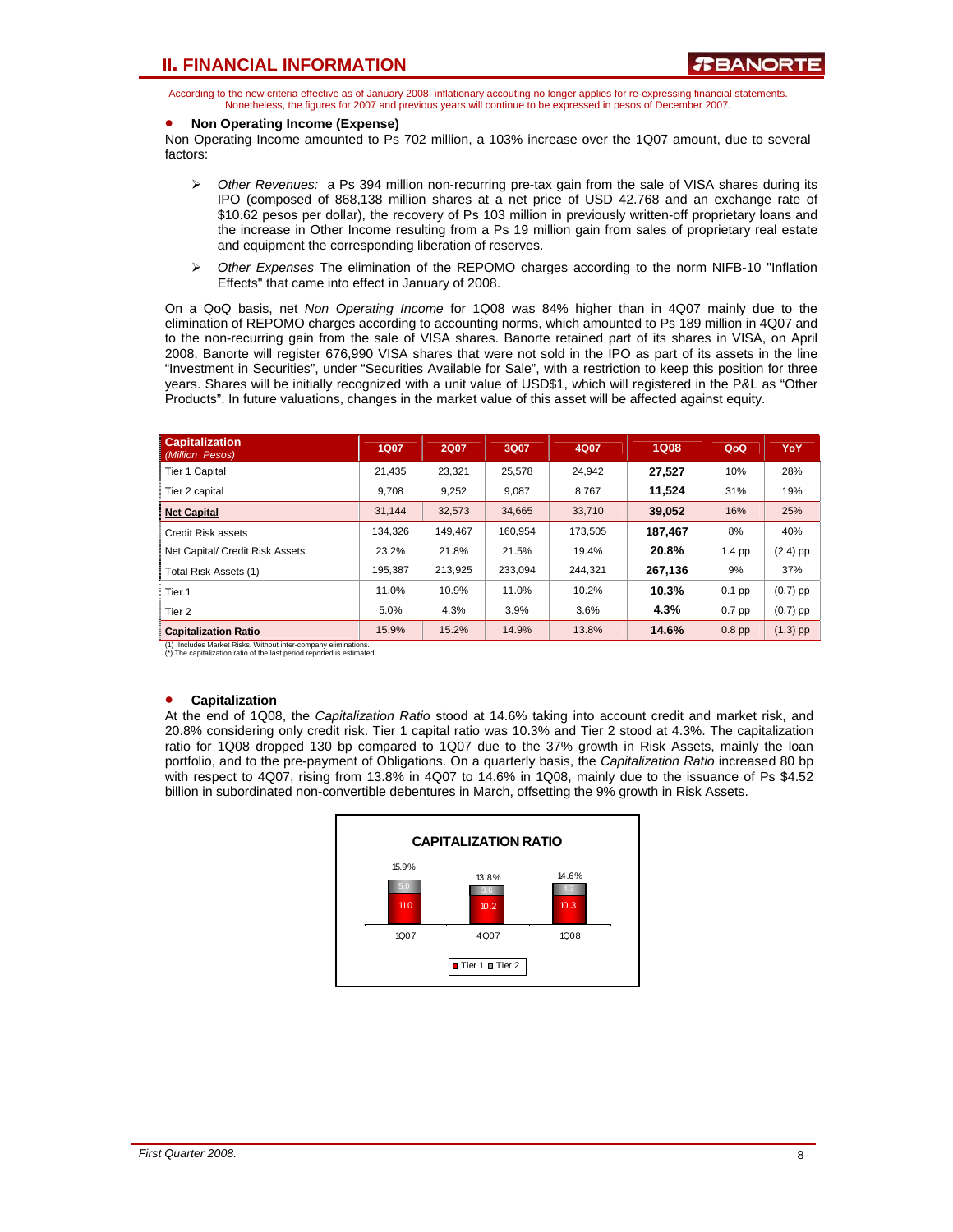According to the new criteria effective as of January 2008, inflationary accouting no longer applies for re-expressing financial statements. Nonetheless, the figures for 2007 and previous years will continue to be expressed in pesos of December 2007.

| <b>DEPOSITS</b><br>(Million Pesos)   | 1Q07    | 4Q07    | <b>1Q08</b> | QoQ      | YoY |
|--------------------------------------|---------|---------|-------------|----------|-----|
| Non Interest Bearing Demand Deposits | 34.983  | 43.803  | 43.342      | (1%)     | 24% |
| Interest Bearing Demand Deposits (1) | 60,138  | 67.303  | 59.923      | $(11\%)$ |     |
| <b>Total Demand Deposits (2)</b>     | 95,121  | 111,106 | 103.266     | (7%)     | 9%  |
| Time Deposits - Retail               | 57.040  | 63,639  | 63.067      | (1%)     | 11% |
| <b>Core Deposits</b>                 | 152,160 | 174,745 | 166.333     | (5%)     | 9%  |
| Money Market (3)                     | 22.679  | 28.780  | 30.904      | 7%       | 36% |
| <b>Total Bank Deposits</b>           | 174.839 | 203,525 | 197.236     | (3%)     | 13% |
| <b>GFNorte's Total Deposits (4)</b>  | 174.703 | 203.298 | 197.084     | (3%)     | 13% |
| <b>Third Party Deposits</b>          | 165.479 | 136.988 | 168.131     | 23%      | 2%  |
| <b>Total Assets Under Management</b> | 340.318 | 340.513 | 365,368     | 7%       | 7%  |

1) Includes Debit Cards.<br>2) Excludes IPAB cash management checking accounts for loan portfolios managed from Banpais and Bancen. The balances of these accounts in 1Q07, 4Q07 and 1Q08 were<br>Ps \$10 million, Ps \$9 million and

#### • **Total Deposits**

*Total Deposits* at the end of 1Q08 reached Ps 197.1 billion, a 13% YoY increase driven by 9% growth in *Core Deposits,* supported by the opening 64 new branches over the last 12 months. During this period, Banorte's deposits grew above the industry average. On a quarterly basis, Total Deposits fell 3% given the the normal seasonal decline in *Demand Deposits* between 4Q07 and 1Q07.

### • **Demand and Time Deposits**

During 1Q08, Banorte's *Demand Deposits* grew 9% and *Time Deposits* increased 11%. This performance can be attributed to the increase in balances of accounts held by individuals and corporates, as well as the continous promotional efforts to place more products which contributed to the growth in the new Enlace checking account for companies, and Suma Ahorro and Banorte Facil savings accounts. *Core Deposit* growth was also supported by the expansion in our distribution network. As a result, more than 500 thousand checking and savings accounts were opened during 1Q08. On a QoQ basis, *Demand Deposits* fell by 7% and *Time Deposits* by 1%, affected by the the seasonal effects that normally happen at the beginning of every year.

## • **Money Desk Deposits**

The 36% annual growth was mainly driven by an increase in volumes from corporate and government clients, offsetting a reduction in deposits by individuals that have migrated towards other products, such as mutual funds. On a QoQ basis, this line increased by 7% as a result of successful efforts to attract more funds from our customer base.

## • **Third Party Deposits**

Increased by 2% vs. 1Q08 and 23% vs. 4Q07.

## • **Assets Under Management**

At the end of 1Q08, *AUM* totaled Ps \$365,368 million, 7% higher than in 1Q07 and 4Q07, driven by higher levels of deposits and growth in assets managed by the brokerage house, mutual funds and long-term retirement savings (AFORE).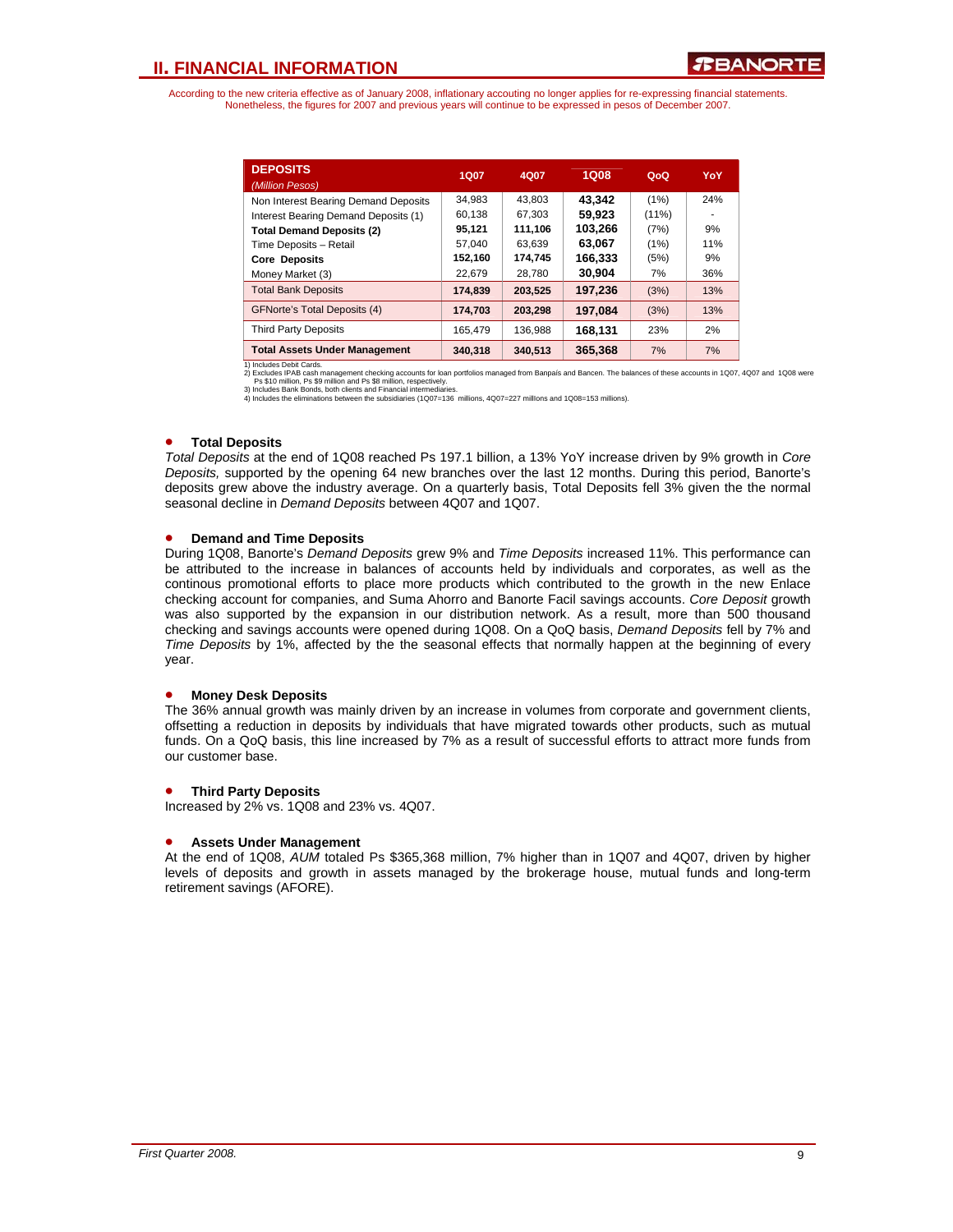According to the new criteria effective as of January 2008, inflationary accouting no longer applies for re-expressing financial statements. Nonetheless, the figures for 2007 and previous years will continue to be expressed in pesos of December 2007.

| <b>PERFORMING LOAN PORTFOLIO</b><br>(Million Pesos) | <b>1Q07</b> | 4Q07    | <b>1Q08</b> | QoQ  | YoY   |
|-----------------------------------------------------|-------------|---------|-------------|------|-------|
| Commercial                                          | 61.591      | 74.538  | 75.914      | 2%   | 23%   |
| Consumer                                            | 51,492      | 63,320  | 66,618      | 5%   | 29%   |
| Corporate                                           | 26.105      | 36.686  | 38,696      | 5%   | 48%   |
| Government                                          | 15,261      | 17,948  | 17,556      | (2%) | 15%   |
| <b>Sub Total</b>                                    | 154,450     | 192,491 | 198,784     | 3%   | 29%   |
| Recovery Banking                                    | 1.323       | 1.147   | 1.091       | (5%) | (18%) |
| Total                                               | 155,774     | 193,638 | 199,875     | 3%   | 28%   |

| <b>PERFORMING CONSUMER LOAN</b><br><b>PORTFOLIO</b><br>(Million Pesos) | <b>1Q07</b> | 4Q07   | 1Q08        | QoQ  | YoY   |
|------------------------------------------------------------------------|-------------|--------|-------------|------|-------|
| Mortgages                                                              | 28.837      | 36.096 | 37.978      | 5%   | 32%   |
| Car Loans                                                              | 6.699       | 7.229  | 7.411       | 3%   | 11%   |
| Credit Cards                                                           | 10.790      | 13.882 | 15,005      | 8%   | 39%   |
| Payroll                                                                | 5,165       | 6,113  | 6,223       | 2%   | 20%   |
| <b>Consumer Loans</b>                                                  | 51,492      | 63,320 | 66,618      | 5%   | 29%   |
| (Million Pesos)                                                        | <b>1Q07</b> | 4Q07   | <b>1Q08</b> | QoQ  | YoY   |
| <b>IPAB Loans</b>                                                      |             | ۰      |             |      |       |
| Past Due Loans                                                         | 2.291       | 2,893  | 3,189       | 10%  | 39%   |
| Loan Loss Reserves                                                     | 3,407       | 3.786  | 4.048       | 7%   | 19%   |
| <b>Acquired Rights</b>                                                 | 4.183       | 3.660  | 3,538       | (3%) | (15%) |

### • **Total Performing Loans**

The *Performing Loan Outstandings* increased 28% YoY from Ps 155.8 billion to Ps 199.9 billion, and 29% excluding the loan portfolio managed by Recovery Banking. On a QoQ basis, performing loans rose 3%, driven mainly by the consumer, mortgage and corporate portfolios.

All business segments continue to post vigorouos growth rates, driven by higher overall credit demand, proprietary initiatives to improve our credit product offering and the efforts by the business units to generate more new loans. Growth rates by segment were:

- ¾ **Commercial:** Outstandings grew 23% YoY and 2% QoQ, driven by the renewed strategy to penetrate this sector (Empuje Banorte) through comprehensive servicing and a specialized sale force at branch level.
- ¾ **Consumer + Mortgage Loans.** This segment grew by 29% YoY and 5% QoQ, driven by higher originations in all of its components:
	- ⋅ *Mortgages:* The 32% YoY and 5% QoQ growth was due to successful commercial initiatives to increase originations such as: the introduction of the "Más por Menos" 20 year product during 2007 and the improvements to its characteristics in 1Q08; the diversification of origination channels, especially through mortgage brokers; the opening of new service centers for home developers (CAP's); the launch of new products destined to Fovissste benefciaries as part of the agreement signed with that housing agency; the improvements to the PEMEX Program product ofering and the boost to originations resulting from the changes to the Cofinavit mechanism. As a result, 18,827 new loans were generated in the last 12 months and 4,421 in 1Q08.
	- ⋅ *Credit Cards:* Outstandings expanded by 39% YoY and 8% QoQ, driven by an increase in balances transferred through our "Ya Bájale" program, including its expanded reach targeting department store clients; greater originations through alternate channels (telemarketing) and the branch network, and the development of the current client portfolio through activation, usage and retention initiatives. At the close of 1Q08, Banorte had 1.6 million credit cards outstanding.
	- **Payroll Loans:** Increased 20% YoY and 2% QoQ as a result of new initiatives such as the automatization of the origination process through the CREa project, the availability of loans through Banorte Virtual on site in companies, the use of direct mailing with pre-authorized loans to recurring customers, the addition of unemployment insurance to this product, the disbursements of loans through ATM's and the possibility of using the amortized capital. Additionaly, the efforts to attract payrolls from corporate and government clients has increased our pool of potential payroll loan clients, and we have increased our efforts to penetrate our existing client base in payroll deposit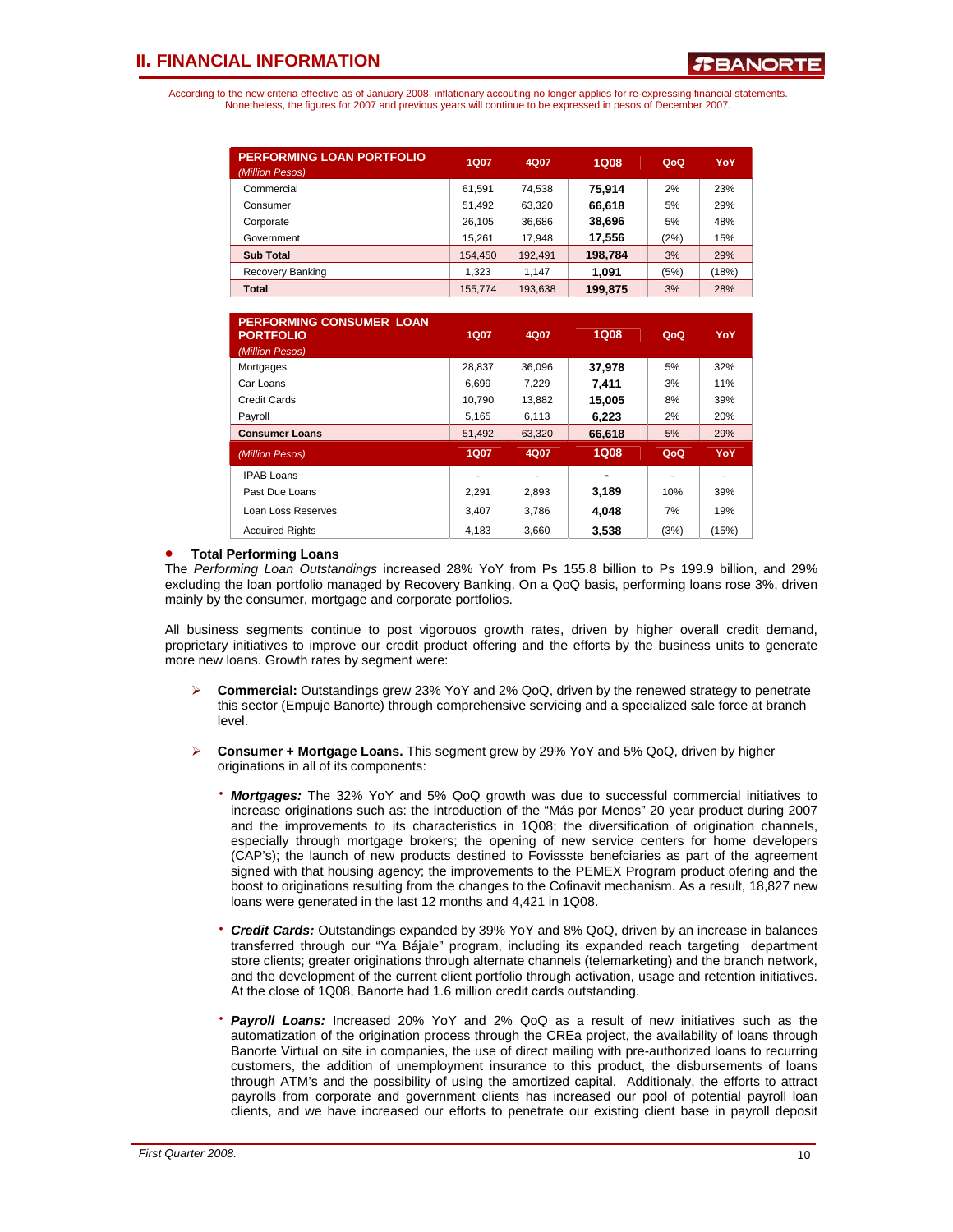According to the new criteria effective as of January 2008, inflationary accouting no longer applies for re-expressing financial statements. Nonetheless, the figures for 2007 and previous years will continue to be expressed in pesos of December 2007.

accounts. During the last 12 months, 271,307 new payroll loans and 32,235 new personal loans were placed, while 64,988 and 5,605, respectively, were originated during 1Q08.

⋅ *Car Loans:* Expanded 11% YoY and 3% QoQ as a consequence of improvements made to the loan origination process, the availability of loans through Banorte Virtual in car delearships, the use of direct mailings to payroll customers and an increase in the sales force. During the last 12 months, 36,765 new loans were placed, while 9,104 were originated during 1Q08.

¾ **Corporate:** The portfolio grew 48% YoY (5% QoQ) due to a sharp pickup in loan demand industrywide and the implementation of new strategies to increase originations.

¾ **Government:** The portfolio increased 15% YoY (-2% QoQ) driven by renewed focus to penetrate this segment by the recently created area for government clients, offering comprehensive solutions to address their financial needs, as well as an increase in credit demand from state and municipalities. The quarterly decrease was mainly due to pre-payments from various clients at the Federal and State levels.

#### • **Past Due Loans**

At the end of 1Q08, the *Past Due Loan Ratio* (PDL) stood at 1.6%, which is slightly higher from the 1.5% in 4Q07 and 1.4% in 1Q07. PDL's grew 39% YoY and 10% QoQ, mainly as a consequence of the strategy followed by the bank for more of 24 months to increase its presence in the credit card segment. The higher delinquencies are a consequence of the maturation of the 2006 and 2007 credit card vintages, which are the largest in the bank's history. In this respect, the PDL ratio in credit cards increased to 5.9% at the end of 1Q08, which compares favorably to the average for the other major banks in the system.

| <b>PAST DUE LOAN VARIATIONS</b><br>(Million Pesos) |                                                  |          |  |  |
|----------------------------------------------------|--------------------------------------------------|----------|--|--|
| <b>Balance as of December 2007</b>                 |                                                  | 2,893    |  |  |
|                                                    | Transfer from Performing Loans to Past Due Loans | 2,572    |  |  |
|                                                    | Renewals                                         | (9)      |  |  |
|                                                    | <b>Cash Collections</b>                          | (321)    |  |  |
|                                                    | <b>Discounts</b>                                 | (5)      |  |  |
|                                                    | Charge Offs                                      | (688)    |  |  |
|                                                    | Foreclosures                                     | (121)    |  |  |
|                                                    | Transfer from Past Due Loans to Performing Loans | (1, 137) |  |  |
|                                                    | Foreign Exchange Adjustments                     | 6        |  |  |
| Balance as of March 2008                           |                                                  | 3,189    |  |  |

| <b>RISK RATING OF PERFORMING LOANS - GFNorte</b><br>(Million Pesos) |                           |                   |                 |                  |              |  |  |
|---------------------------------------------------------------------|---------------------------|-------------------|-----------------|------------------|--------------|--|--|
|                                                                     | <b>LOAN LOSS RESERVES</b> |                   |                 |                  |              |  |  |
| <b>CATEGORY</b>                                                     | <b>LOANS</b>              | <b>COMMERCIAL</b> | <b>CONSUMER</b> | <b>MORTGAGES</b> | <b>TOTAL</b> |  |  |
| A                                                                   | 61,216                    |                   | 130             | 123              | 253          |  |  |
| A <sub>1</sub>                                                      | 87,509                    | 391               |                 |                  | 391          |  |  |
| A2                                                                  | 50,896                    | 476               |                 |                  | 476          |  |  |
| B                                                                   | 6,007                     |                   | 177             | 155              | 332          |  |  |
| <b>B1</b>                                                           | 3,694                     | 77                |                 |                  | 77           |  |  |
| <b>B2</b>                                                           | 987                       | 49                |                 |                  | 49           |  |  |
| B <sub>3</sub>                                                      | 752                       | 85                |                 |                  | 85           |  |  |
| C                                                                   | 967                       |                   | 326             | 75               | 400          |  |  |
| C <sub>1</sub>                                                      | 162                       | 34                |                 |                  | 34           |  |  |
| C <sub>2</sub>                                                      | 117                       | 48                |                 |                  | 48           |  |  |
| D                                                                   | 1,370                     | 86                | 697             | 199              | 981          |  |  |
| E                                                                   | 603                       | 254               | 113             | 231              | 598          |  |  |
| <b>Total</b>                                                        | 214,279                   |                   |                 |                  |              |  |  |
| Not Classified                                                      | (163)                     |                   |                 |                  |              |  |  |
| Exempt                                                              | 118                       |                   |                 |                  |              |  |  |
| <b>Total</b>                                                        | 214,235                   | 1,500             | 1,443           | 782              | 3,725        |  |  |
| <b>Reserves</b>                                                     |                           |                   |                 |                  | 4,048        |  |  |
| <b>Surplus (Deficit)</b>                                            |                           |                   |                 |                  | 323          |  |  |

Notes:<br>1. The rating of loans and the reserves created correspond to the last day referred in the Balance Sheet until March 31<sup>#</sup>, 2008.<br>2. The loan portfolio is rated according to the rules issued by the Ministry of Finan

3.- The excess in reserves that were constituted mainly in UDIs Trusts. 4.-Rating of Leasing and Factoring loans are until December 2007 and reserves until March, 2008.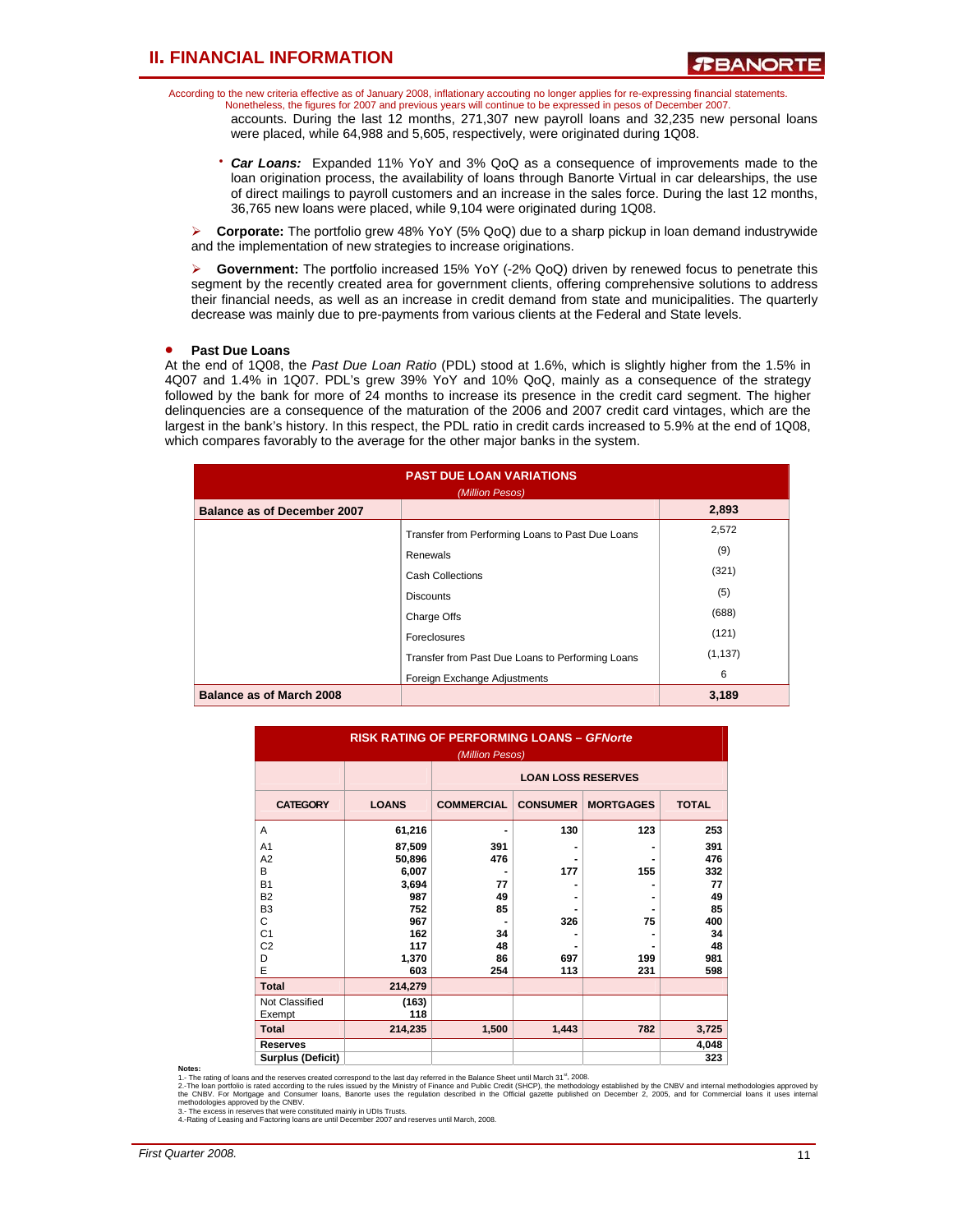According to the new criteria effective as of January 2008, inflationary accouting no longer applies for re-expressing financial statements. Nonetheless, the figures for 2007 and previous years will continue to be expressed in pesos of December 2007.

| <b>LOAN LOSS RESERVES</b><br>(Million Pesos)      | <b>1Q08</b>  |
|---------------------------------------------------|--------------|
| <b>Previous Period Ending Balance</b>             | 3,786        |
| Provisions charged to results                     | 1,005        |
| <b>Other Concepts</b>                             | (1)          |
| Elimination of Excess Reserves charged to results |              |
| Charge offs and discounts:                        |              |
| Commercial Portfolio                              | (63)         |
| Consumer Portfolio                                | (543)        |
| Mortgage Portfolio                                | (107)        |
| Foreclosed assets                                 | (14)         |
|                                                   | (727)        |
| Cost of debtors support programs                  | (18)         |
| <b>Valuation and Others</b>                       | $\mathbf{2}$ |
| <b>Loan Loss Reserves at Period End</b>           | 4.048        |

### • **Loan Loss Reserves**

At the end of the quarter, the balance of this account was Ps \$4.05 billion, slightly higher from the level at the end of 4Q07. The change is explained by a Ps \$1,005 million increase in Provisions for Loan Loss Reserves charged against results, as well as the use of Ps \$727 million in charge-offs and discounts, and Ps (\$17) million in other concepts.

### • **Requirements for Loan Loss Reserves**

*Loan Loss Reserves* for the quarter were Ps \$1.0 billion, 284% higher than in 1Q07. However, the figures are not fully comparable as a consequence of a one-time Ps \$475 million pretax reversal of excess reserves in 1Q07 in accordance to the new accounting standards which came into effect as of January 2007. On a comparable basis, provisions grew by 37% resulting from higher past due loans in the credit card segment.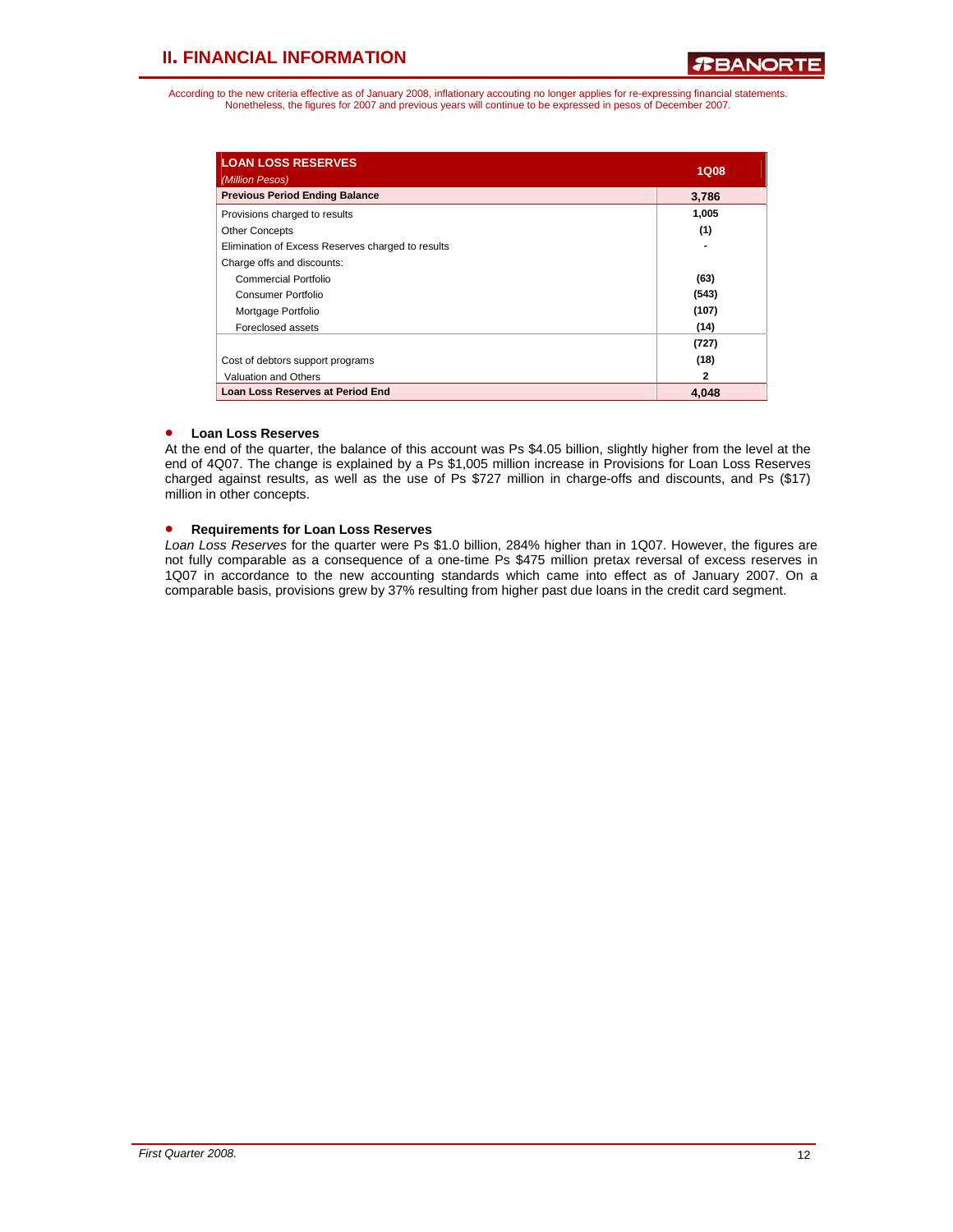According to the new criteria effective as of January 2008, inflationary accouting no longer applies for re-expressing financial statements. Nonetheless, the figures for 2007 and previous years will continue to be expressed in pesos of December 2007.

## **BANKING**

| <b>INCOME STATEMENT &amp; BALANCE SHEET</b><br><b>HIGHLIGHTS-Banking</b><br>(Million Pesos) | <b>1Q07</b> | 4Q07    | <b>1Q08</b> | QoQ  | <b>YoY</b> |
|---------------------------------------------------------------------------------------------|-------------|---------|-------------|------|------------|
| <b>Income Statement</b>                                                                     |             |         |             |      |            |
| Net Interest Income before Repomo                                                           | 3,842       | 4,833   | 4,921       | 2%   | 28%        |
| Provisions                                                                                  | 249         | 900     | 987         | 10%  | 296%       |
| Non Interest Income                                                                         | 1,527       | 1,408   | 1,551       | 10%  | 2%         |
| Non Interest Expense                                                                        | 3,114       | 3,408   | 3,408       | ۰    | 9%         |
| Non Operating Income (Expense), Net                                                         | 322         | 411     | 731         | 78%  | 127%       |
| Pre-Tax Income                                                                              | 2,289       | 2,206   | 2,808       | 27%  | 23%        |
| Net Income                                                                                  | 1,454       | 1,563   | 1,804       | 15%  | 24%        |
|                                                                                             |             |         |             |      |            |
| <b>Balance Sheet</b>                                                                        |             |         |             |      |            |
| Performing Loans                                                                            | 150,516     | 185,538 | 193,514     | 4%   | 29%        |
| Deposits                                                                                    | 174,849     | 203,534 | 197,245     | (3%) | 13%        |
|                                                                                             |             |         |             |      |            |

### • **Net Interest Margin**

The *Net Interest Margin* before Repomo rose 28% QoQ, driven by a 29% increase in Total Performing Loans and a 13% expansion in Core Deposits. Another positive effect on NII was the increase in market rates due to tighter monetary conditions.

### • **Non Interest Income**

*Non Interest Income* grew by 2% QoQ due to increased product placements during the year and higher transaction volumes, offsetting the decline in Trading Income.

#### • **Non Interest Expense**

*Non Interest Expenses* increased 9% versus 1Q07 due to higher Personnel, Promotional and Advertising Expenses, resulting from expenses related to the staffing of the new branch expansion program, extended service hours in some branches andan increase in transactions.

#### • **Non Operating Income, Net**

Increased 127% vs. 1Q07 driven by non-recurring gains realized from the Visa IPO, as well as from the elimination of REPOMO charges as required by accounting norms which came into effect in January 2008.

#### • **Net Income**

The bank's accumulated *Net Income* (100% including the Afore through the equity participation method) amounted to Ps \$1.8 billion, 24% higher than 1Q07, driven mainly by higher interest margins, non interest income and non-operating income.

## • **Loan Loss Provisions**

*Loan Loss Provisions* grew by 296% YoY. Nonetheless, this growth rate was 36% if the one-time reversal of excess reserves in 1Q07 is excluded. The increase in provisions was mainly as a result of higher delinquencies in the credit card portfolio.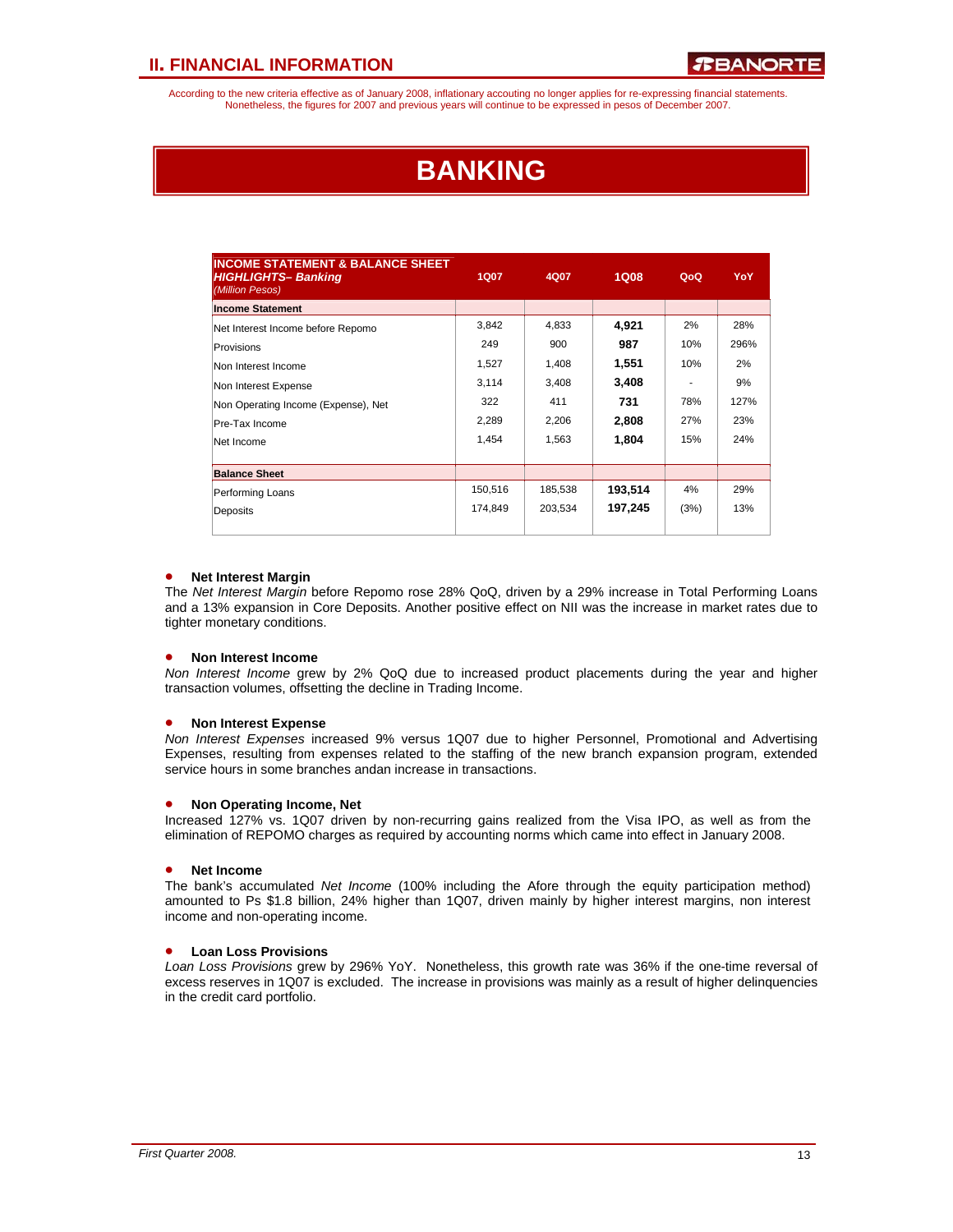According to the new criteria effective as of January 2008, inflationary accouting no longer applies for re-expressing financial statements. Nonetheless, the figures for 2007 and previous years will continue to be expressed in pesos of December 2007.

| <b>FINANCIAL RATIOS - Banking Sector</b><br>(Million Pesos) | <b>1Q07</b> | 4Q07   | <b>1Q08</b> | QoQ        | YoY         |
|-------------------------------------------------------------|-------------|--------|-------------|------------|-------------|
| Profitability                                               |             |        |             |            |             |
| NIM(1)                                                      | 7.2%        | 8.1%   | 7.8%        | $(0.3)$ pp | $0.6$ pp    |
| ROE (2)                                                     | 23.1%       | 20.9%  | 23.2%       | $2.3$ pp   | $0.1$ pp    |
| ROA (3)                                                     | 2.4%        | 2.3%   | 2.5%        | $0.2$ pp   | $0.1$ pp    |
| <b>Operation</b>                                            |             |        |             |            |             |
| Efficiency Ratio (4)                                        | 58.0%       | 54.6%  | 52.7%       | $(1.9)$ pp | $(5.3)$ pp  |
| Operating Efficiency Ratio (5)                              | 5.3%        | 5.0%   | 4.8%        | $(0.2)$ pp | $(0.5)$ pp  |
| Liquidity Ratio (6)                                         | 60.5%       | 50.7%  | 50.8%       | $0.1$ pp   | $(9.7)$ pp  |
| <b>Asset Quality</b>                                        |             |        |             |            |             |
| Past Due Loan Ratio                                         | 1.4%        | 1.5%   | 1.5%        | $-pp$      | $0.1$ pp    |
| Coverage Ratio                                              | 152.7%      | 135.1% | 130.6%      | $(4.5)$ pp | $(22.1)$ pp |
| Growth (7)                                                  |             |        |             |            |             |
| Performing Loans (8)                                        | 24.2%       | 31.2%  | 28.7%       | n.a.       | n.a.        |
| <b>Core Deposits</b>                                        | 20.8%       | 13.1%  | 10.6%       | n.a.       | n.a.        |
| <b>Total Deposits</b>                                       | 16.9%       | 16.0%  | 13.0%       | n.a.       | n.a.        |
| <b>Capitalization</b>                                       |             |        |             |            |             |
| Net Capital/ Credit Risk Assets                             | 23.2%       | 19.4%  | 20.8%       | $1.4$ pp   | $(2.4)$ pp  |
| <b>Total Capitalization Ratio</b>                           | 15.9%       | 13.8%  | 14.6%       | $0.8$ pp   | $(1.3)$ pp  |

1) NIM= Annualized Net Interest Margin before REPOMO / Average Earnings Assets.<br>2) Annualized earnings as a percentage of the average quarterly equity over the period 3) Annualized earnings as a percentage of the average q

Annualized earnings as a percentage of the average quarterly equity over the period.<br>3) Annualized earnings as a percentage of the average quarterly assets over the period.<br>4) Non Interest Expense / (Total Operating Income





| <b>Banorte USA</b><br>(Million Pesos) | <b>1Q07</b> | 4Q07   | <b>1Q08</b> | QoQ  | YoY |
|---------------------------------------|-------------|--------|-------------|------|-----|
| <b>Banorte USA</b>                    |             |        |             |      |     |
| Net Income                            | 33          | 17     | 46          | 171% | 39% |
| Performing Loans                      | 9,828       | 10.776 | 10,884      | 1%   | 11% |
| Past Due Loans                        | 79          | 83     | 137         | 65%  | 73% |
| Deposits                              | 15.039      | 15.318 | 15,280      | ٠    | 2%  |
| Stockholder's Equity                  | 3.517       | 3.847  | 3,870       | 1%   | 10% |

*Net Income* was Ps 46 million in 1Q08, driven by higher net interest income which was explained by an 11% increase in performing loans. The NIM was 4.2% at the end of 1Q08, the efficiency ratio was 40.3%, ROE was 22.1% and the PDL ratio was 1.2%.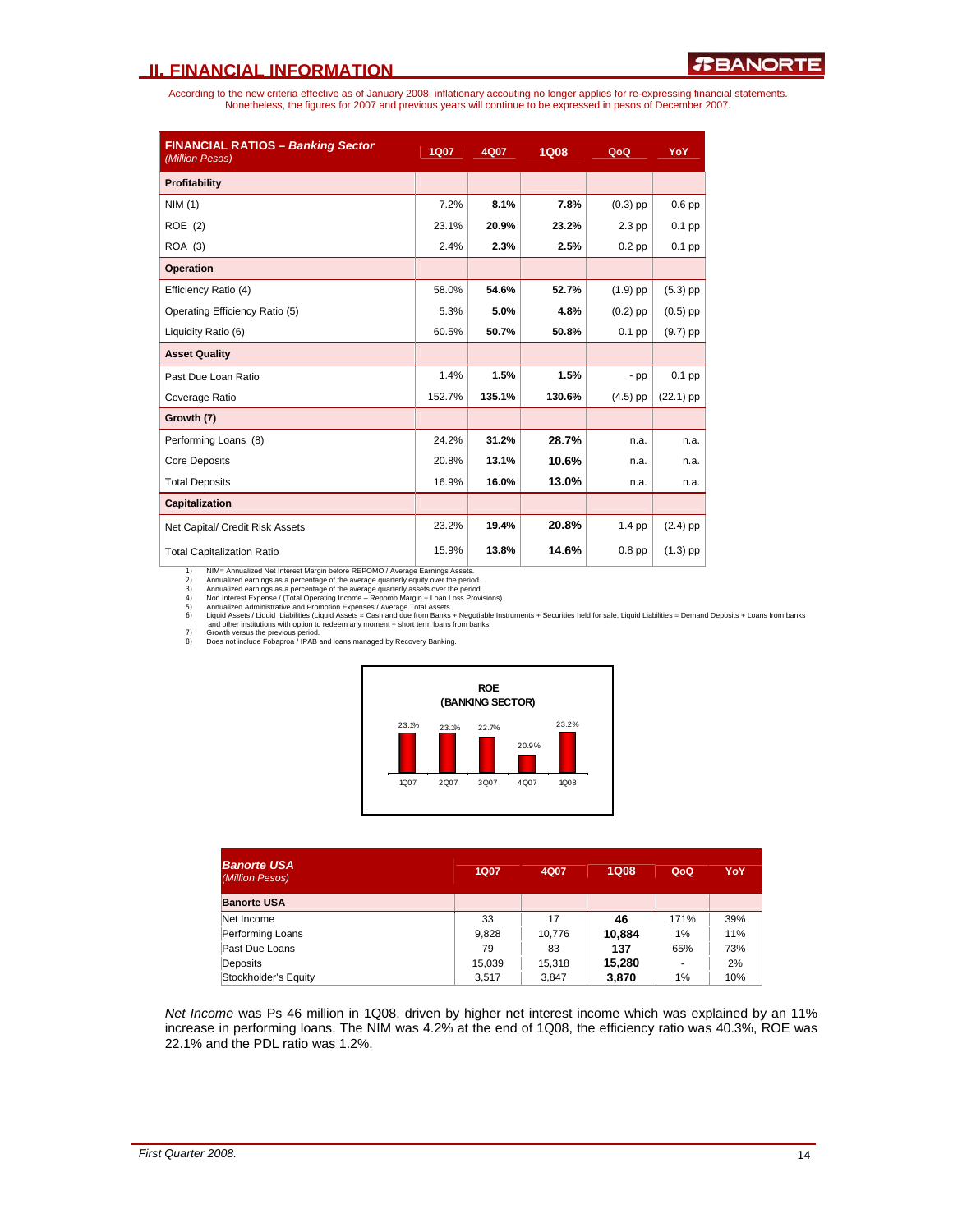According to the new criteria effective as of January 2008, inflationary accouting no longer applies for re-expressing financial statements.<br>Nonetheless, the figures for 2007 and previous years will continue to be expresse

## **RECOVERY BANKING**

| <b>INCOME STATEMENT HIGHLIGHTS - Recovery</b><br><b>Banking</b><br>(Million Pesos)                                                                               | <b>1Q07</b> | <b>1Q08</b> | <b>YoY</b> |
|------------------------------------------------------------------------------------------------------------------------------------------------------------------|-------------|-------------|------------|
| Net Interest Income                                                                                                                                              | (46)        | (54)        | 17%        |
| Loan Loss Provisions                                                                                                                                             | 8           | 34          | 325%       |
| Non Interest Income                                                                                                                                              | 298         | 336         | 13%        |
| Non Interest Expense                                                                                                                                             | 182         | 176         | (3%)       |
| Non Operating Income (Expense), net                                                                                                                              | 135         | 169         | 25%        |
| Pre-tax Income & Subsidiaries                                                                                                                                    | 198         | 242         | 22%        |
| Income Tax & Profit Sharing                                                                                                                                      | 67          | 75          | 12%        |
| Undistributed Earnings of Subsidiaries                                                                                                                           |             |             |            |
| <b>Net Income</b><br>An of 1007, the financial information of Cálido. Administrators de Destafolion in concelidated in Ranaste concerting to the new concursting | 131         | 167         | 27%        |

As of 1Q07, the financial information of Sólida Administradora de Portafolios is consolidated in Banorte according to the new accounting standards that went into effect in January 2007.

| <b>ASSETS UNDER</b>                         | 1Q08   | <b>ACCOUNTING IN THE</b>               | <b>ACCOUNTING IN THE</b>               |
|---------------------------------------------|--------|----------------------------------------|----------------------------------------|
| <b>MANAGEMENT</b>                           |        | <b>BALANCE SHEET</b>                   | <b>INCOME STATEMENT</b>                |
| (Million Pesos)                             |        |                                        |                                        |
| <b>Fobaproa-IPAB Portfolios:</b>            |        |                                        |                                        |
| <b>Banking Sector</b>                       | 1,436  | Off balance trusts                     | Fees charged to FOBAPROA               |
| Serfin                                      |        | Serfin Trust                           | Fiduciary                              |
| Repossessed assets                          | 70     | Off balance trusts                     | Fees charged to Fobaproa and Fiduciary |
|                                             | 1,506  |                                        |                                        |
| Loans purchased to IPAB and to Other Banks: |        |                                        |                                        |
|                                             | 35,599 | Sólida Asset Management and<br>Banorte | Non Interest Income (Banorte)          |
| <b>Banking Sector Portfolio:</b>            |        |                                        |                                        |
| <b>Banking Sector</b>                       | 16,758 |                                        |                                        |
| Repossessed assets                          | 7.497  | Banorte's Portfolio                    | Net Interest Income                    |
|                                             | 24.255 | Banorte's Repossessed assets           | Other Revenues and Expenses            |
| Total                                       | 61,360 |                                        |                                        |

- During 1Q08, there were no asset acquisitions by the Recovery Banking Unit.
- The amount invested by Sólida in investment projects at the end of 1Q08 amounted to Ps \$2.6 billion, a 100% increase from the Ps \$1.3 billion at the end of 1Q07. These investments include 24 projects nationwide.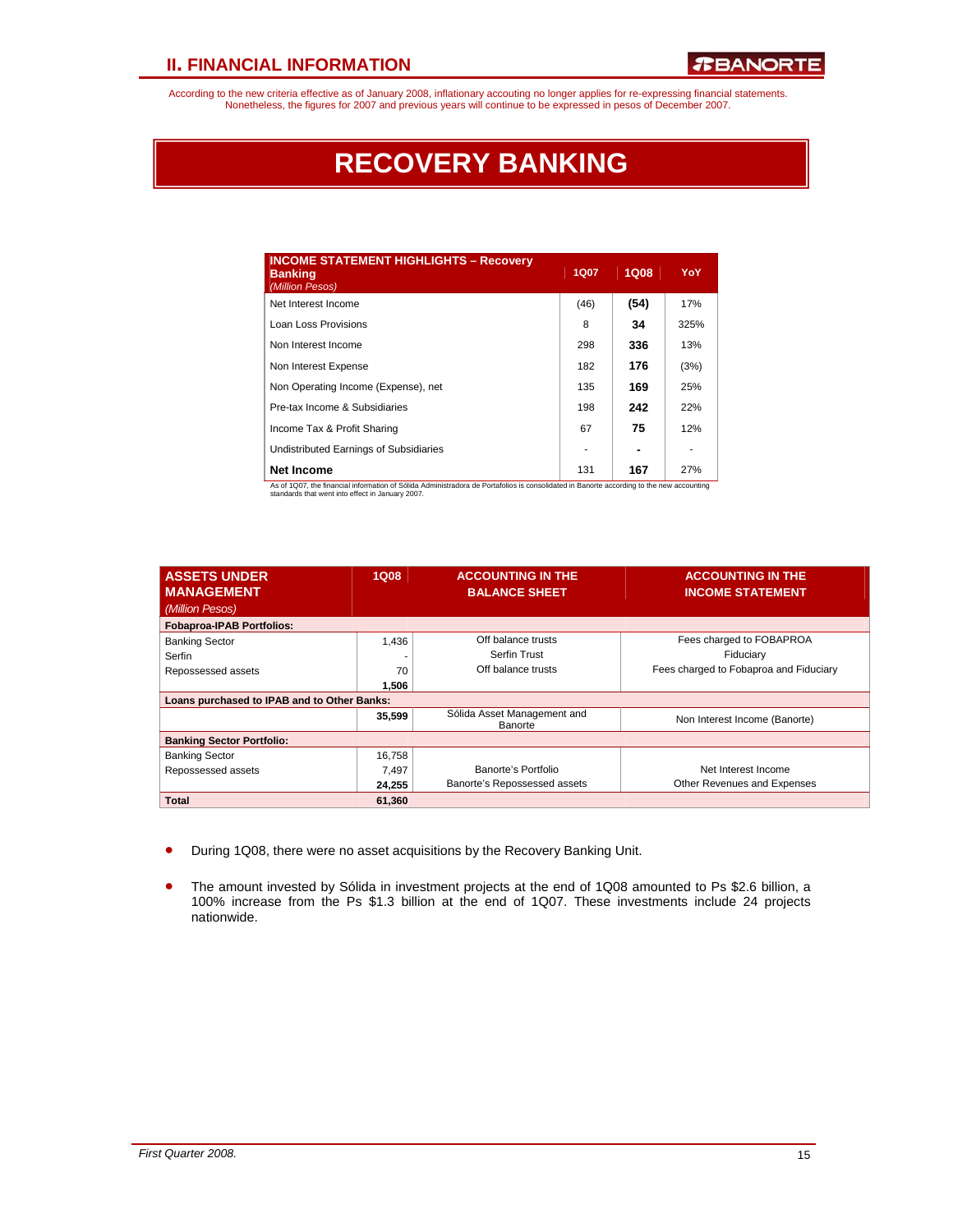According to the new criteria effective as of January 2008, inflationary accouting no longer applies for re-expressing financial statements. Nonetheless, the figures for 2007 and previous years will continue to be expressed in pesos of December 2007.

## **BROKERAGE**

| <b>Brokerage</b><br>(Million Pesos) | 1Q07    | 4Q07    | <b>1Q08</b> | QoQ         | YoY      |
|-------------------------------------|---------|---------|-------------|-------------|----------|
| <b>Brokerage</b>                    |         |         |             |             |          |
| Net Income                          | 63      | 90      | 71          | (22%)       | 13%      |
| Stockholder's Equity                | 797     | 1,020   | 1,086       | 7%          | 36%      |
| Assets Under Management             | 179,598 | 180,972 | 185,612     | 3%          | 3%       |
| Total Assets                        | 1,067   | 1,333   | 1.297       | (3%)        | 22%      |
| <b>ROE</b>                          | 32.7%   | 37.0%   | 26.9%       | $(10.1)$ pp | (5.8) pp |
| <b>Net Capital</b>                  |         |         |             |             |          |
| Net Capital                         | 680     | 807     | 990         | 23%         | 46%      |

#### • **Brokerage-Dealer**

#### **Net Income**

During 1Q08, *Net Income* was Ps \$71 million, a 13% YoY increase, driven by strong growth in mutual funds, higher yields in the treasury assets, the use of fiscal benefits in order to cancel reserves corresponding to profit sharing with employees during 2006 and 2007 and the use of fiscal credits related equities' transactions.

#### **Mutual Funds**

At the end of 1Q08, *Mutual Funds* continue to grow in a very robust pace, driven by an improvement in returns, a wider array of available funds, increased promotional campaigns and a broader distribution through the bank's branch network. At the close of 1Q08, AUM were Ps \$42,289 million. AUM in Fixed income funds grew by 40% YoY, while AUM in equity funds rose 15% YoY, both rates are above industry's growth.

#### **Total Assets Under Custody**

At the end of 1Q08, *Assets Under Custody* reached Ps \$185.6 billion or a 3% YoY increase, as a result of solid performance across all the broker-dealer's business segments.

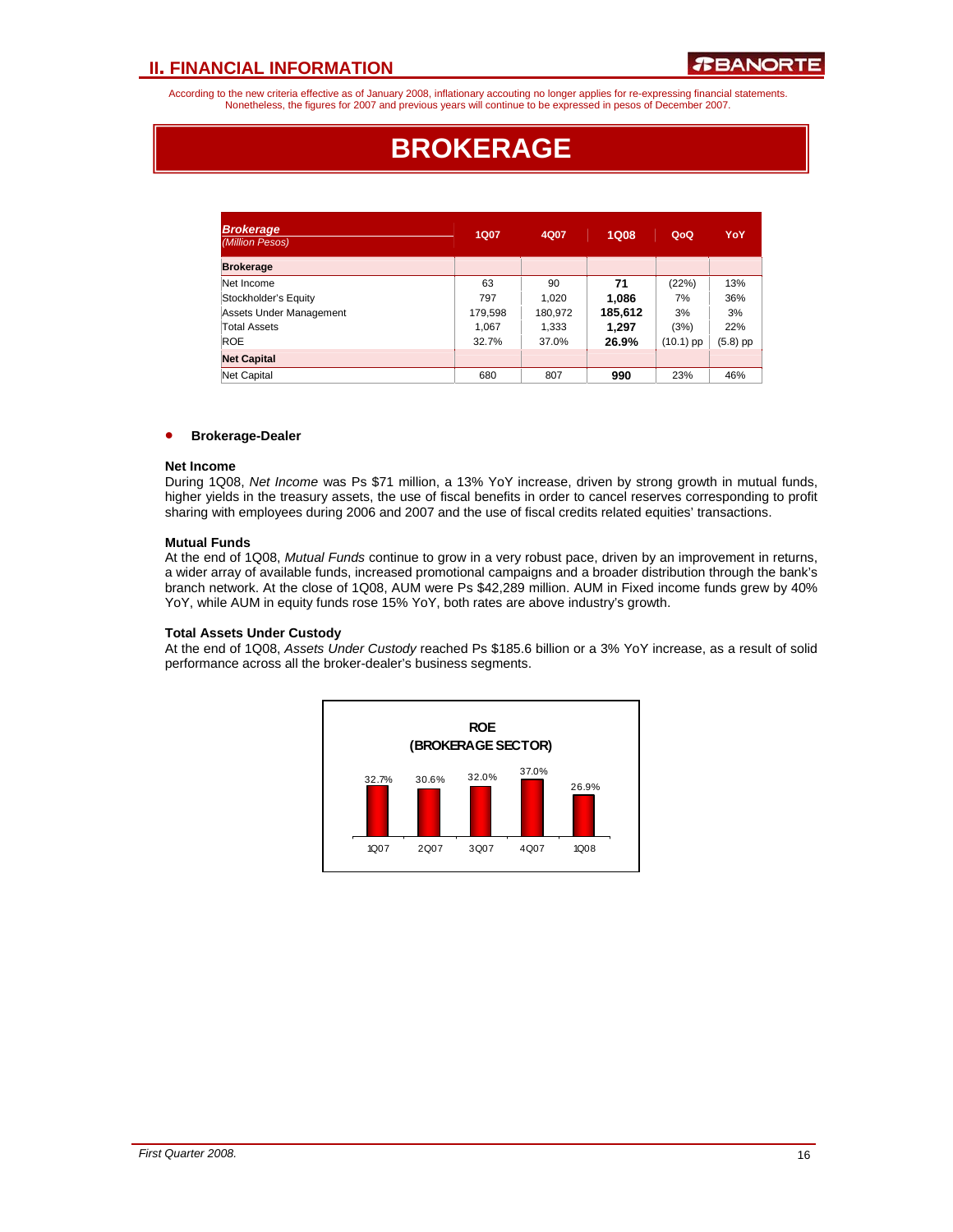According to the new criteria effective as of January 2008, inflationary accouting no longer applies for re-expressing financial statements. Nonetheless, the figures for 2007 and previous years will continue to be expressed in pesos of December 2007.

| <b>LONG TERM SAVINGS</b>  | <b>1Q07</b> |        |             |            | YoY        |
|---------------------------|-------------|--------|-------------|------------|------------|
| (Million Pesos)           |             | 4Q07   | <b>1Q08</b> | QoQ        |            |
| <b>Afore</b>              |             |        |             |            |            |
| Net Income                | 52          | 42     | 67          | 59%        | 27%        |
| Equity                    | 1,068       | 963    | 1,029       | 7%         | (4%)       |
| <b>Total Assets</b>       | 1,169       | 1,102  | 1.143       | 4%         | (2%)       |
| <b>AUM (SIEFORE)</b>      | 56,304      | 58,131 | 63,390      | 9%         | 13%        |
| <b>ROE</b>                | 20.1%       | 17.7%  | 26.7%       | 9.0 pp     | 6.6 pp     |
| <b>Insurance</b>          |             |        |             |            |            |
| Net Income                | 91          | 97     | 76          | (22%)      | (17%)      |
| Equity                    | 1,703       | 1,827  | 1,928       | 6%         | 13%        |
| <b>Total Assets</b>       | 9,965       | 10,864 | 12,643      | 16%        | 27%        |
| <b>Technical Reserves</b> | 6,978       | 7,612  | 9,238       | 21%        | 32%        |
| Premiums sold             | 2,885       | 2,076  | 2,997       | 44%        | 4%         |
| <b>ROE</b>                | 22.0%       | 21.8%  | 16.1%       | $(5.7)$ pp | $(5.9)$ pp |
| <b>Annuities</b>          |             |        |             |            |            |
| Net Income                | 116         | (10)   | 15          | 247%       | (87%)      |
| Equity                    | 1,095       | 1,121  | 1,152       | 3%         | 5%         |
| <b>Total Assets</b>       | 9,342       | 11,083 | 11,598      | 5%         | 24%        |
| <b>Technical Reserves</b> | 8,078       | 9,767  | 10,419      | 7%         | 29%        |
| Premiums sold             | 333         | 643    | 598         | (7%)       | 80%        |
| <b>ROE</b>                | 44.8%       | (3.7%) | 5.3%        | 9.0 pp     | (39.5) pp  |

## **LONG TERM SAVINGS**

#### • **Afore**

• ֦֘

In spite of a difficult competitive environment, the Afore reported *Net Income* of Ps \$67 million (51% correspond to GFNorte), a 27% YoY increase, driven by an important reduction in costs, especially administrative and deferred expenses, and greater financial gains resulting from the shift in the yield curve during 1Q08.

At the end of 1Q08, there were a total of 3,328,160 affiliates, representing an 8.58% market share in total number of affiliates and 10.2% in certified accounts.

In spite of increased competition, AUM increased 19% YoY in 1Q08, above the 15% average growth for the industry, ranking third in terms of annual growth among the major AFORES in the system. Banorte-Generali's market share in AUM at the end of 1Q08 was 7.2%, ranking  $6<sup>th</sup>$  among the competition.

In 2007, a consolidation process began in the industry with acquisitions involving ING-Santander and Metlife-Actinver. Also, in February 2008, new regulations require AFORES to eliminate fees charged on deposits and to exclusively charge fees on assets under management. In anticipation to these changes, Banorte eliminated fees on deposits in late 2007.

#### • **Insurance**

*Net Income* was Ps \$76 million during 1Q08 (51% correspond to GFNorte), 17% lower than in 1Q07, affected by a combination of more competitive rates, as well as an increase in claim related costs especially in the auto insurance market and in collective life policies. Also, during 1Q07 the company realized a market related gain of Ps \$52 million after taxes. Exlcuding this gain, growth in net income was 90%.

Despite this tough environment, the company is consolidating itself as one of the major operators in the market, retaining large clients' accounts and opening new insurance sales channels. Premiums issued rose 4% YoY and 44% QoQ, amounting to Ps 3.0 billion, while accrued premiums were \$1.3 billion at the end of 1Q08, an 8% increase vs. 1Q07. Technical reserves reached Ps 9.2 billion, a 32% YoY growth.

## • **Annuities**

*Net Income* was Ps \$15 million in 1Q08 (51% correspond to GFNorte), 87% lower than in 1Q07, as a result of a reduction in revenues from the sale of held to maturity positions in fixed income securities booked in 1H07, have not been repeated in 2008, that combined with the depletion of tax-loss carry forwards that were used in order to optimize the returns from these market related transactions. The net income was benefited in respect of 1Q07 by a higher rate of cases.

It is important to point out, that the company has reversed the negative profitability trend, which was recorded during most of the second half of 2007 and once again report a positive ROE in 1Q08. This shift was mainly driven by an increase in the amount of premiums issued, which rose 80% YoY, reaching Ps 598 million. Also, efforts have been made to reduce commercial costs and quality filters have been introduced to increase the value of the company.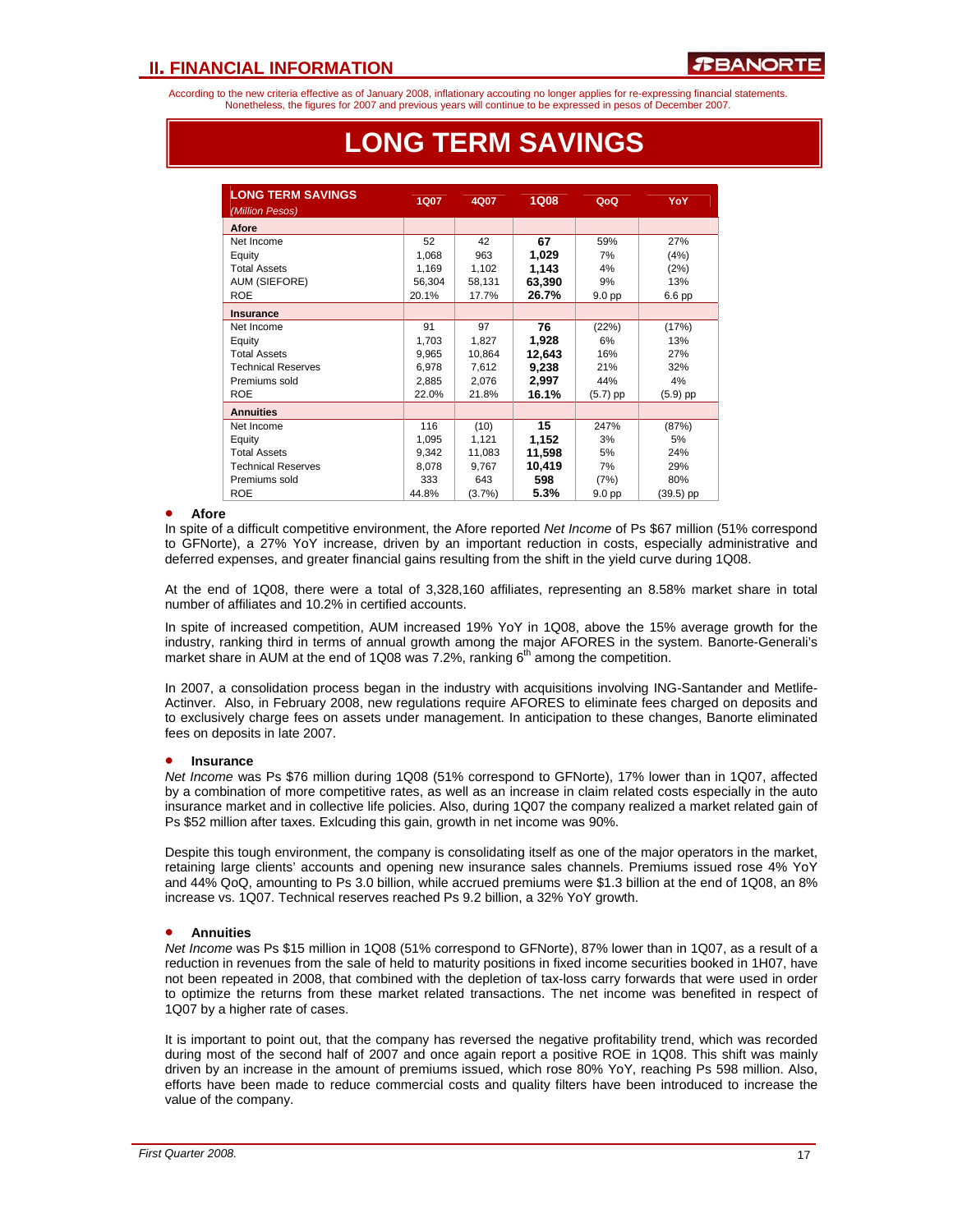*R***BANORTE** 





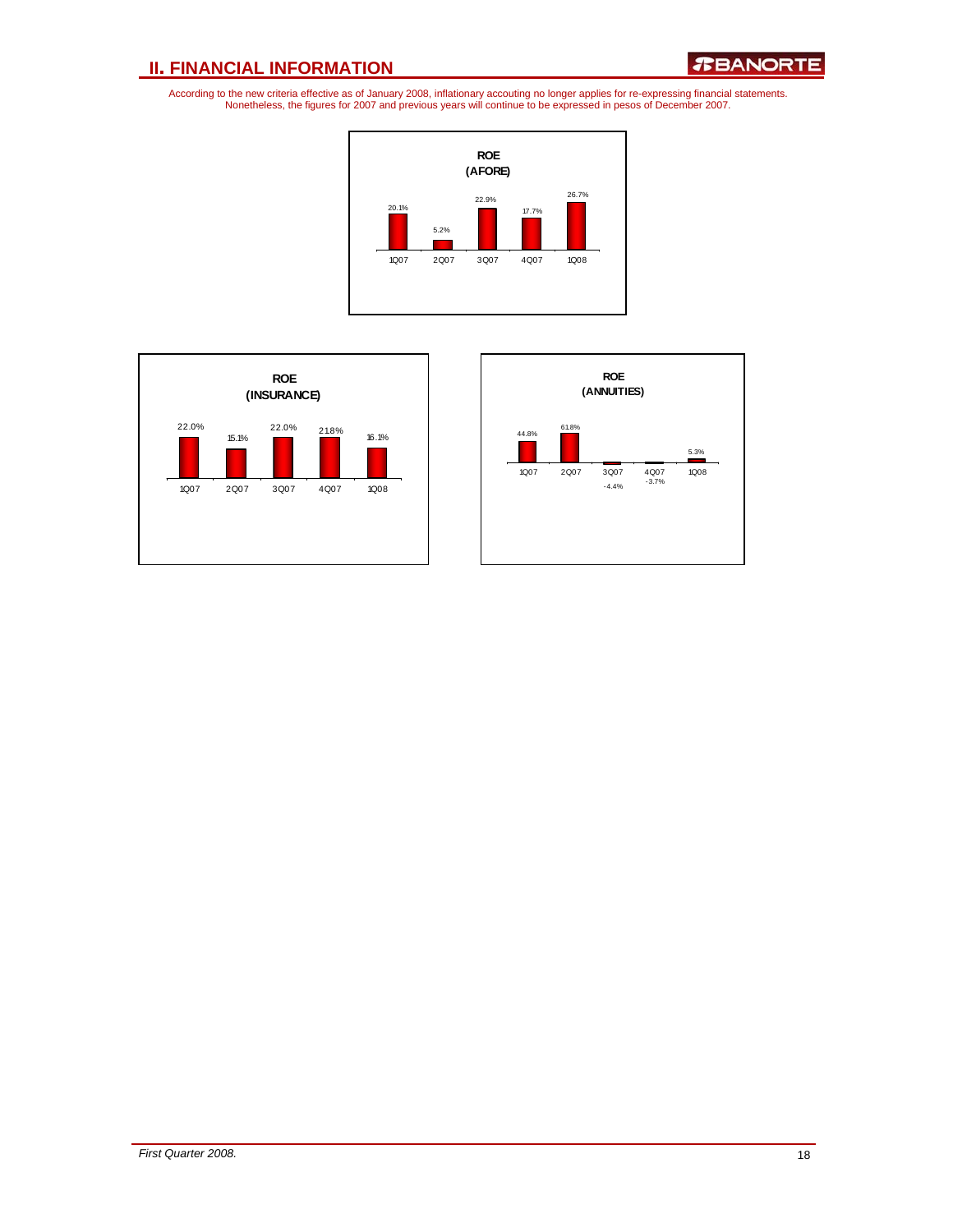According to the new criteria effective as of January 2008, inflationary accouting no longer applies for re-expressing financial statements. Nonetheless, the figures for 2007 and previous years will continue to be expressed in pesos of December 2007.

## **OTHER FINANCE COMPANIES**

| <b>OTHER FINANCE</b><br><b>COMPANIES (1)</b><br>(Million Pesos) | 1Q07  | 4Q07   | 1Q08   | QoQ    | YoY        |
|-----------------------------------------------------------------|-------|--------|--------|--------|------------|
| <b>Leasing and Factoring</b>                                    |       |        |        |        |            |
| Net Income                                                      | 60    | 62     | 66     | 6%     | 10%        |
| Equity                                                          | 925   | 991    | 1,057  | 7%     | 14%        |
| Loan Portfolio (2)                                              | 8,045 | 12,222 | 11,212 | (8%)   | 39%        |
| Past Due Loans                                                  | 40    | 37     | 33     | 11%    | (18%)      |
| Loan Loss Reserves                                              | 65    | 33     | 38     | 15%    | (42%)      |
| <b>Total Assets</b>                                             | 8,028 | 12,447 | 11,355 | (9%)   | 41%        |
| <b>ROE</b>                                                      | 27.1% | 25.8%  | 25.8%  | - pp   | $(1.3)$ pp |
| Warehousing                                                     |       |        |        |        |            |
| Net Income                                                      | 4     | 4      | 5      | 24%    | 8%         |
| Equity                                                          | 126   | 101    | 106    | 4%     | (16%)      |
| Inventories                                                     |       | 7      | 61     | 776%   | 100%       |
| <b>Total Assets</b>                                             | 161   | 140    | 162    | 16%    | $-$ %      |
| <b>ROE</b>                                                      | 14.1% | 15.1%  | 18.3%  | 3.2 pp | 4.2 pp     |

ROE 14.1% 15.1% 18.3% 3.2 pp 4.2 pp<br>10.07 it reported a net income of Ps \$ 9 million, which is not reliested in the results premated to keep in mind that as of March 31 2007, the bonding company was divested from Grupo Fin

### • **Leasing and Factoring**

As of January 31, 2008, the Leasing and Factoring companies were merged under the denomination of Multipurpose Financial Institution [Sociedad Financiera de Objeto Múltiple (SOFOM)]. This merger will contribute, among other things, to optimize the use of capital, improve the leverage capacity and possibly increase the new entity's credit rating. Starting this quarter, the results of the combined company will be consolidated under the denomination Arrendadora y Factor Banorte S.A. de C.V. with an equity of Ps \$1.057 billion.

The Leasing and Factoring Company reported net income of Ps \$66 million during 1Q08, 10% higher than a year ago. This result was mainly driven by a 39% YoY increase in the loan portfolio and the income resulting from the completion of pure leasing contracts.

The PDL Ratio was 0.29%. At the end of 1Q08, the Capitalization Ratio was 11.0% considering total risk assets of Ps \$9.6 billion.

#### • **Warehousing**

During 1Q08, *Net Income* was Ps \$5 million, 8% higher than 1Q07. This growth was due to an increase in warehousing services, such as warehouse preparation, which in turn opens the window to issue certificates of deposit that are used as guarantees in secured loans, as well as in loans to other financial institutions. It currently ranks 6th among the 20 Leasing Companies in terms of profitability.

At the end of 1Q08, the Capitalization Ratio was 7.7% considering total risk assets of Ps \$1.4 billion.



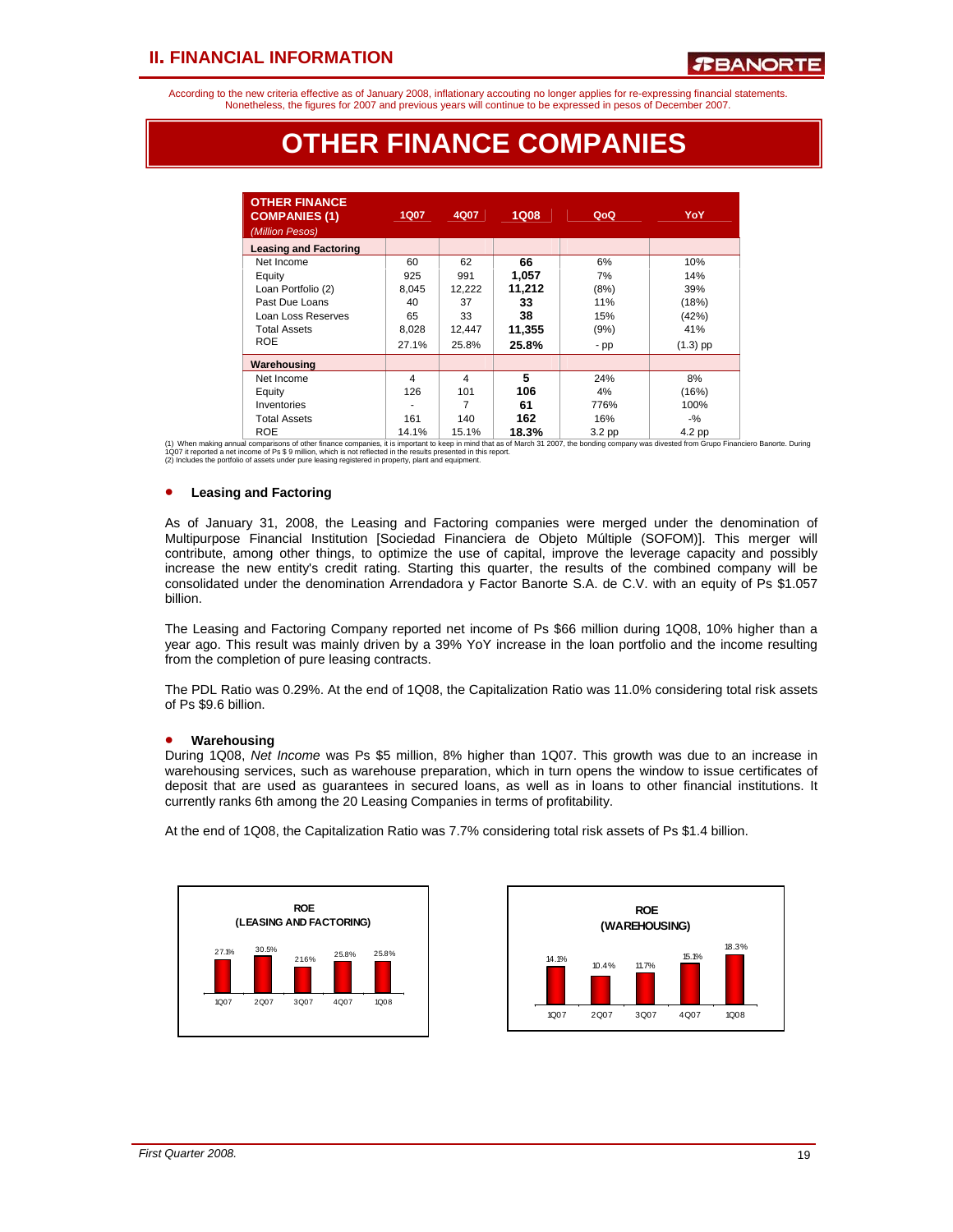According to the new criteria effective as of January 2008, inflationary accouting no longer applies for re-expressing financial statements. Nonetheless, the figures for 2007 and previous years will continue to be expressed in pesos of December 2007.

| <b>MICROLENDING-</b><br><b>PRONEGOCIO</b><br>(Million Pesos) | 1Q07      | 4Q07     | <b>1Q08</b> | QoQ      | YoY         |
|--------------------------------------------------------------|-----------|----------|-------------|----------|-------------|
| Net Income                                                   | (1)       | (23)     | (9)         | (61%)    | 599%        |
| Equity                                                       | 79        | 51       | 82          | 61%      | 3%          |
| Loan Portfolio                                               | 675       | 585      | 493         | (16%)    | (27%)       |
| Non Performing Loans                                         | 77        | 112      | 112         | $-9/6$   | 45%         |
| Loan Loss Reserves                                           | 24        | 46       | 34          | (27%)    | 39%         |
| <b>Total Assets</b>                                          | 720       | 653      | 582         | $(11\%)$ | (19%)       |
| <b>ROE</b>                                                   | $(6.4\%)$ | (146.0%) | (53.8%)     | 47.4 pp  | $(92.2)$ pp |

## **PRONEGOCIO**

## • **Pronegocio**

During 1Q08, the microlending unit reported a *Net Loss* of Ps \$9 million, higher than the Ps \$1 million loss registered in 1Q07, but an improvement from from the Ps \$23 million booked in 4Q07. The loss in 1Q08 was mainly due to higher reserve requirements resulting from a deterioration in asset quality, as well as higher expenses associated with the redefinition of the business strategy.

Past Due Loans were Ps \$112 million at the end of the quarter, 45% higher that those registered during the previous year, but similar to those recorded at the end of 4Q07; this translates into a PDL Ratio of 22.7%. The deterioration in this indicator in recent quarters has been mainly as a result of the contraction in the size the performing portfolio and not to a greater degree of deterioration. The Reserve Coverage ratio was 30% at the end of 1Q08 (equivalent to 110% considering the 80% guarantee provided by Nafin on these loans). Pronegocio had 97 branches at the end of the quarter.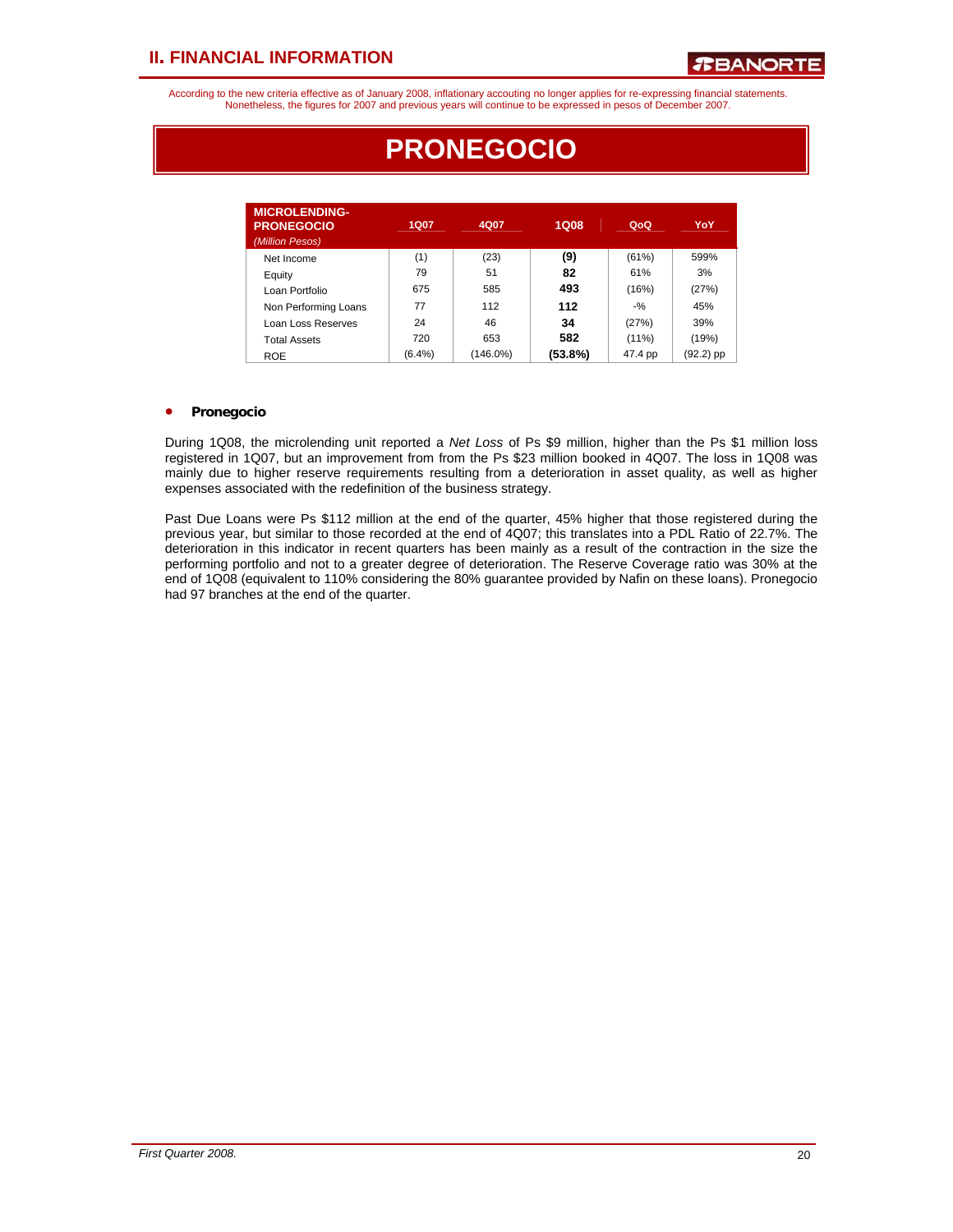According to the new criteria effective as of January 2008, inflationary accouting no longer applies for re-expressing financial statements.<br>Nonetheless, the figures for 2007 and previous years will continue to be expresse

## **RATINGS**

| <b>International Ratings</b> |                             |                |                                    |                                 |  |  |  |  |
|------------------------------|-----------------------------|----------------|------------------------------------|---------------------------------|--|--|--|--|
| <b>Rating Agency</b>         | Rated<br><b>Institution</b> | Rating         | Category                           | Date                            |  |  |  |  |
|                              |                             | Stable         | Outlook                            |                                 |  |  |  |  |
|                              |                             | $C -$          | <b>Modest Financial Strength</b>   |                                 |  |  |  |  |
| Moody's                      | Banorte                     | Baa1           | Foreign long - term bank deposits  |                                 |  |  |  |  |
|                              |                             | $P-2$          | Foreign short- term bank deposits  | December.                       |  |  |  |  |
|                              |                             | $A-2$          | Local long - term bank deposits    | 2007                            |  |  |  |  |
|                              |                             | $P-1$          | Local short - term bank deposits   |                                 |  |  |  |  |
|                              |                             | Positive       | Outlook                            |                                 |  |  |  |  |
|                              |                             | BBB-           |                                    | Long term foreign issuer credit |  |  |  |  |
| Standard & Poors             | Banorte                     | BBB-           | Long term local currency deposits  |                                 |  |  |  |  |
|                              |                             | $A-3$          | Short term foreign issuer credit   | September,<br>2007              |  |  |  |  |
|                              |                             | $A-3$          | Short tem local issuer credit      |                                 |  |  |  |  |
|                              |                             | Stable         | Outlook                            |                                 |  |  |  |  |
|                              |                             | <b>BBB</b>     | Long Term Foreign currency         |                                 |  |  |  |  |
|                              | Banorte                     | <b>BBB</b>     | Long Term Local currency           |                                 |  |  |  |  |
|                              |                             | F <sub>2</sub> | <b>Short Term Local Currency</b>   |                                 |  |  |  |  |
| Fitch                        | Grupo                       | F <sub>3</sub> | <b>Short Term Foreign Currency</b> | September,<br>2007              |  |  |  |  |
|                              | Financiero<br>Banorte       | C              | Individual - Foreign Currency      |                                 |  |  |  |  |
|                              |                             | 3              | <b>Support Rating</b>              |                                 |  |  |  |  |
|                              |                             | 55             | <b>Support Rating</b>              |                                 |  |  |  |  |

| <b>Domestic Ratings</b>   |                                        |                                                      |                                                                                                                                      |                    |  |  |  |  |
|---------------------------|----------------------------------------|------------------------------------------------------|--------------------------------------------------------------------------------------------------------------------------------------|--------------------|--|--|--|--|
| <b>Rating Agency</b>      | Rated<br><b>Institution</b>            | Rating                                               | Category                                                                                                                             | Date               |  |  |  |  |
| Fitch                     | Banorte                                | $F1 + (mex)$<br>AA (mex)<br>$F1 + (mex)$<br>AA (mex) | Short term counterparty risk<br>Long term counterparty risk<br>Short term CD's and Term Deposits<br>Long term CD's and Term Deposits | September,<br>2007 |  |  |  |  |
|                           | Arrendadora y<br><b>Factor Banorte</b> | AA (mex)<br>$F1 + (mex)$                             | <b>Medium and Long Term</b><br><b>Short Term</b>                                                                                     | May, 2007          |  |  |  |  |
| Moody's Domestic<br>Scale | Banorte                                | Aaa.mx<br>$MX-1$                                     | <b>Long Term Deposits</b><br><b>ShortTerm Deposits</b>                                                                               | May, 2007          |  |  |  |  |
|                           | Arrendadora<br>Banorte                 | Aaa.mx                                               | <b>Issue Rating in Domestic Scale</b>                                                                                                | May, 2007          |  |  |  |  |
|                           | Factor<br>Banorte                      | Aaa.mx                                               | <b>Issue Rating in Domestic Scale</b>                                                                                                | May, 2007          |  |  |  |  |
| <b>Other Ratings</b>      |                                        |                                                      |                                                                                                                                      |                    |  |  |  |  |
| Fitch                     | Banorte                                | AAFC1-(mex)                                          | <b>Financial Asset Administrator</b>                                                                                                 | February, 2008     |  |  |  |  |
|                           | Seguros Banorte<br>Generali            | AA- (mex)                                            | <b>Insurance Financial Strength</b>                                                                                                  | August, 2002       |  |  |  |  |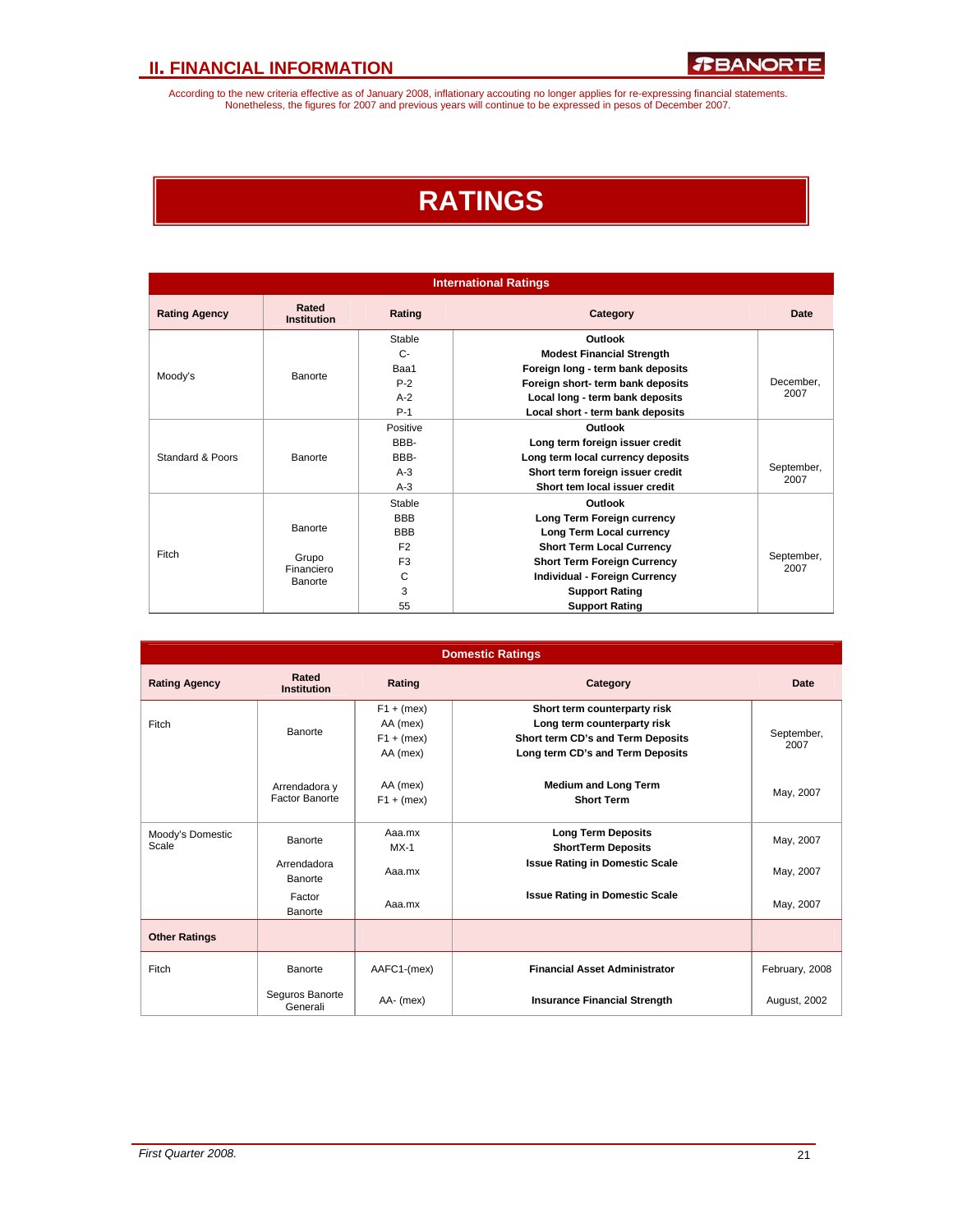

According to the new criteria effective as of January 2008, inflationary accouting no longer applies for re-expressing financial statements. Nonetheless, the figures for 2007 and previous years will continue to be expressed in pesos of December 2007.

| <b>INFRASTRUCTURE</b> | <b>1Q07</b> | 4Q07   | <b>1Q08</b> |
|-----------------------|-------------|--------|-------------|
| <b>Employees</b>      | 16,343      | 17,348 | 17,428      |
| Banking (1)           | 13,671      | 14,344 | 14,459      |
| Other                 | 2,672       | 3,004  | 2,969       |
| Branches (2)(3)       | 998         | 1,051  | 1,062       |
| <b>INB</b>            | 18          | 18     | 18          |
| Pronegocio            | 90          | 97     | 97          |
| ATM's                 | 3,245       | 3,674  | 3,812       |

## **INFRASTRUCTURE**

(1) Includes INB since 4Q06 and Uniteller since 1Q07. (2) Includes banking modules and remote teller windows. Excludes 1 branch located in Cayman Island.

- During 1Q08, 11 new branches were opened as part of the branch expansion program, 4 of which were located in Mexico City. In addition, 3 relocations were carried out during the same period. Over the past 12 months, 64 new branches have been opened nationwide.
- Also, a total of 138 new ATM's and 3,408 POS terminals were installed in 1Q08.
- The expansion program for 2008 contemplates 80 new branches, as well as 20 refurbishments and relocations. Additionally, 600 new ATMs will be installed, while 330 more will be replaced. A total of approximately 12,000 new POS terminals will be activated.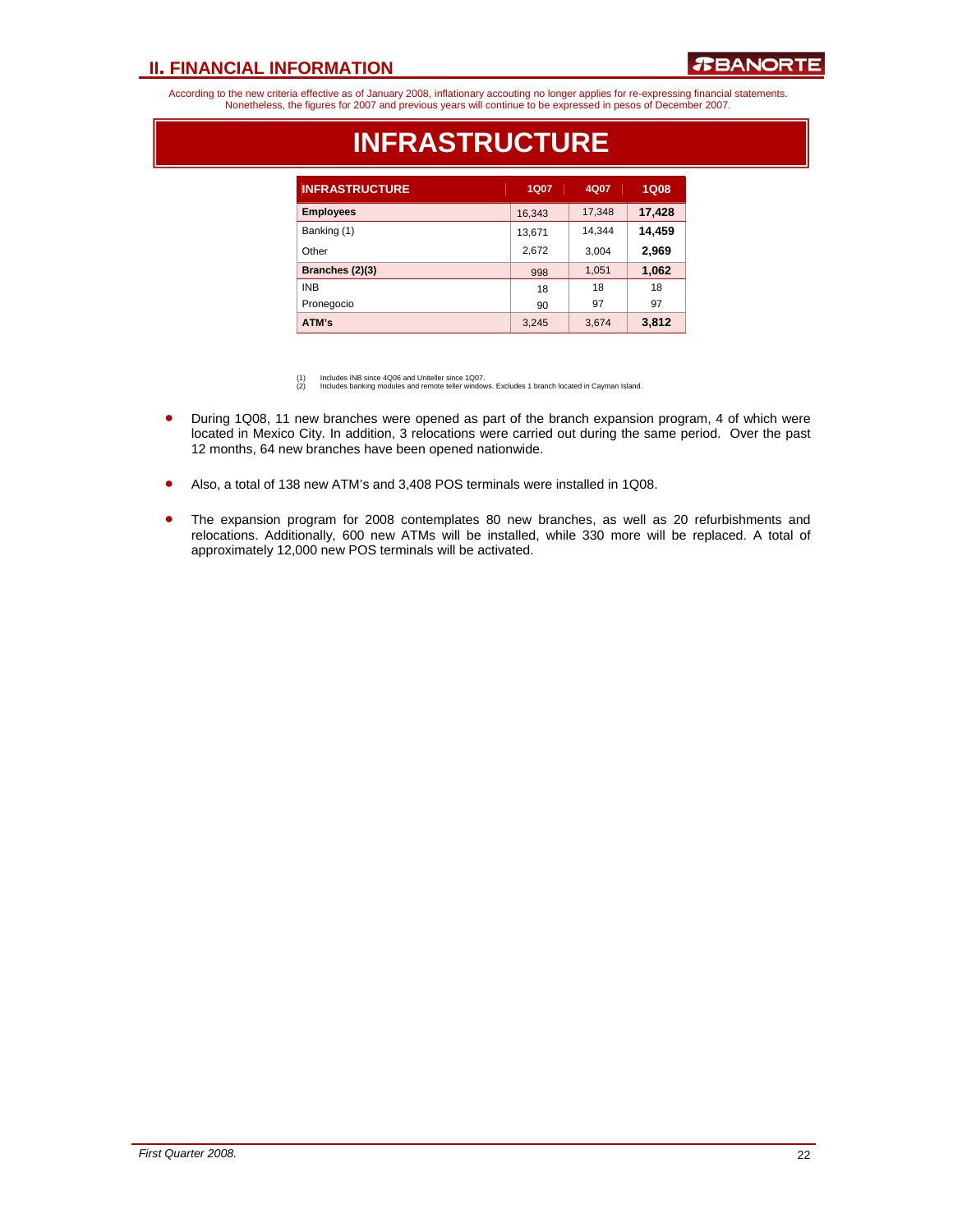According to the new criteria effective as of January 2008, inflationary accouting no longer applies for re-expressing financial statements. Nonetheless, the figures for 2007 and previous years will continue to be expressed in pesos of December 2007.

# **ANNEXES**

1. GROUP'S GENERAL INFORMATION

2. SUMMARY OF RESULTS AND FINANCIAL **STATEMENTS** 

3. ACCOUNTING CHANGES AND REGULATIONS

4. LOAN PORTFOLIO SALES TO SOLIDA ADMINISTRADORA DE PORTAFOLIOS

5. NOTES TO THE GROUP'S FINANCIAL STATEMENTS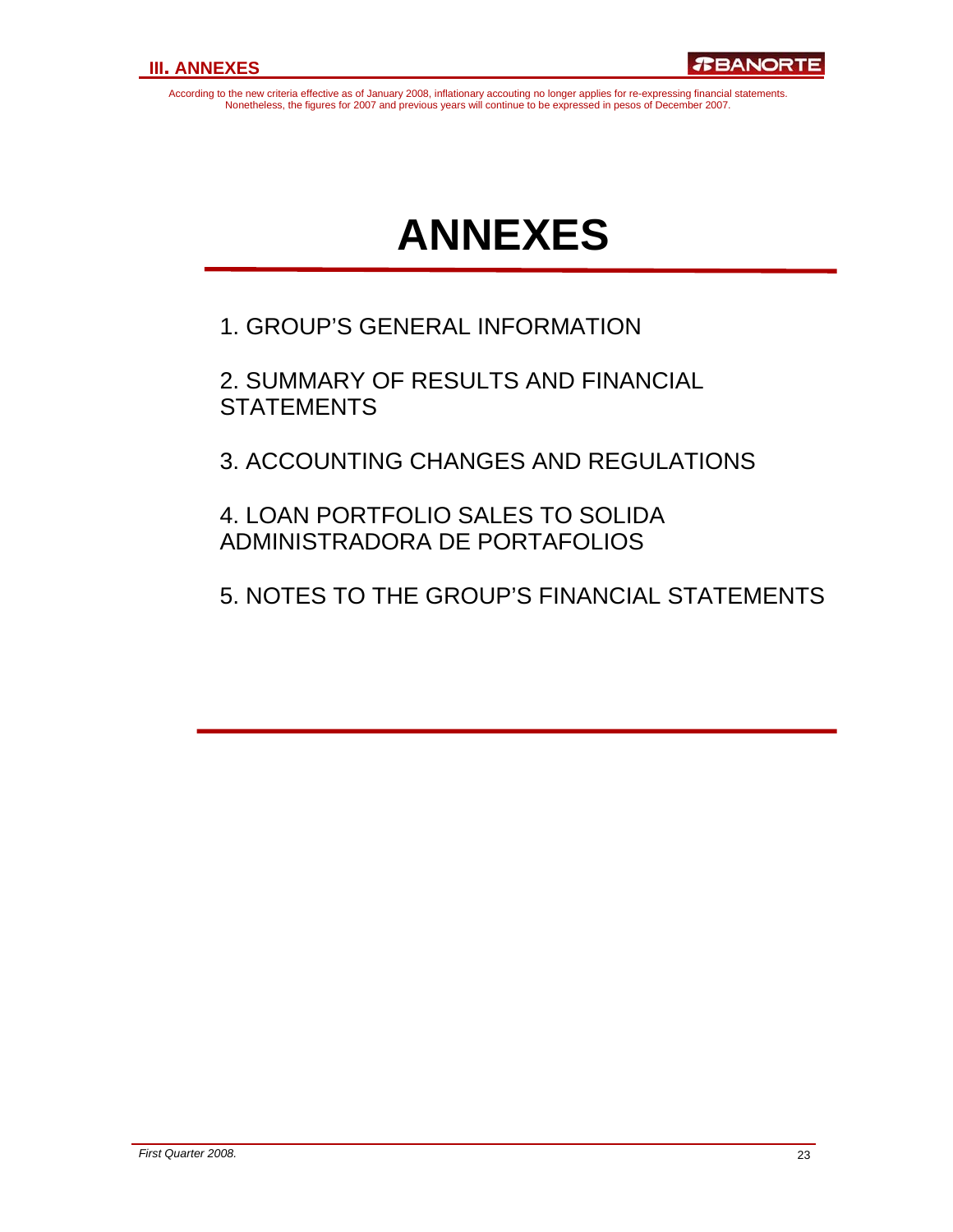## **III. 1 GROUP'S GENERAL INFORMATION**

According to the new criteria effective as of January 2008, inflationary accouting no longer applies for re-expressing financial statements. Nonetheless, the figures for 2007 and previous years will continue to be expressed in pesos of December 2007.

## **GROUP'S GENERAL INFORMATION**

| <b>GFNorte Ownership of Subsidiaries</b> | <b>1Q08</b> |
|------------------------------------------|-------------|
| Banco Mercantil del Norte (1)            | 97.06%      |
| <b>Brokerage House</b>                   | $99.99\%$   |
| Retirement Funds - Afore (2)             | 51.00%      |
| Insurance                                | 51.00%      |
| Annuities                                | 51.00%      |
| Leasing                                  | $99.99\%$   |
| Factor                                   | $99.99\%$   |
| Warehouse                                | $99.99\%$   |
| Mcrocredit Unit - Pronegocio             | $99.99\%$   |
| Banorte USA (2)                          | 100.00%     |

1) As a resukt of merging Bancen on August 2006. 2) Subsidiary of Banco Mercantil del Norte. Banorte USA owns 100% of Uniteller and 70% of INB.

| <b>Holding Company Capital Structure</b>                           |                                        |  |  |  |  |  |  |  |
|--------------------------------------------------------------------|----------------------------------------|--|--|--|--|--|--|--|
| <b>Number of Shares</b>                                            | <b>SERIE O</b><br>As of March 31, 2007 |  |  |  |  |  |  |  |
| Number of Shares Outstanding<br>Shares held in the bank's Treasury | 2,018,347,548<br>(400,000)             |  |  |  |  |  |  |  |

| <b>Group Officers *</b>             |                                               |  |  |  |
|-------------------------------------|-----------------------------------------------|--|--|--|
| <b>NAME</b>                         | <b>CURRENT POSITION</b>                       |  |  |  |
| Alejandro Valenzuela del Río        | Acting Chief Executive Officer                |  |  |  |
| <b>BUSINESS UNITS</b>               |                                               |  |  |  |
| Luis Fernando Orozco                | Managing Director - Asset Recovery            |  |  |  |
| Carlos Garza                        | Managing Director - Banorte USA               |  |  |  |
| Jesús Garza Martínez                | Managing Director - Commercial Banking        |  |  |  |
| Antonio Ortiz Cobos                 | Managing Director - Corporations and SMEs     |  |  |  |
| Miquel Javier Huller Grignola       | Managing Director - Consumer Products         |  |  |  |
| Manuel Sescosse Varela              | Managing Director - Government Banking        |  |  |  |
| Fernando Solís Soberón              | Managing Director - Long Term Savings         |  |  |  |
| Ricardo Acevedo Garay               | Managing Director - Brokerage House           |  |  |  |
|                                     |                                               |  |  |  |
| <b>STAFF</b>                        |                                               |  |  |  |
| Alma Rosa Moreno                    | Managing Director - Administration            |  |  |  |
| Román Martínez Méndez               | Managing Director - Audit                     |  |  |  |
| Joaquín López Doriga López Ostolaza | Chief Corporate Officer                       |  |  |  |
| Sergio García Robles Gil            | <b>Chief Financial Officer</b>                |  |  |  |
| Vacant                              | Managing Director - Institutional Relations   |  |  |  |
| Aurora Cervantes Martínez           | Managing Director - Legal                     |  |  |  |
| Carla Juan Chelala                  | Managing Director - Marketing                 |  |  |  |
| Prudencio Frigolet Gómez            | Managing Director – Operations and Technology |  |  |  |
| Gerardo Coindreau Farías            | Managing Director - Risk Management           |  |  |  |
|                                     |                                               |  |  |  |

\* On April 14, 2008, Luis Peña Kegel resigned as CEO, and Alejandro Valenzuela took over as Acting CEO. In addition, Ricardo Acevedo Garay was appointed as Managing Director of the Brokerage House.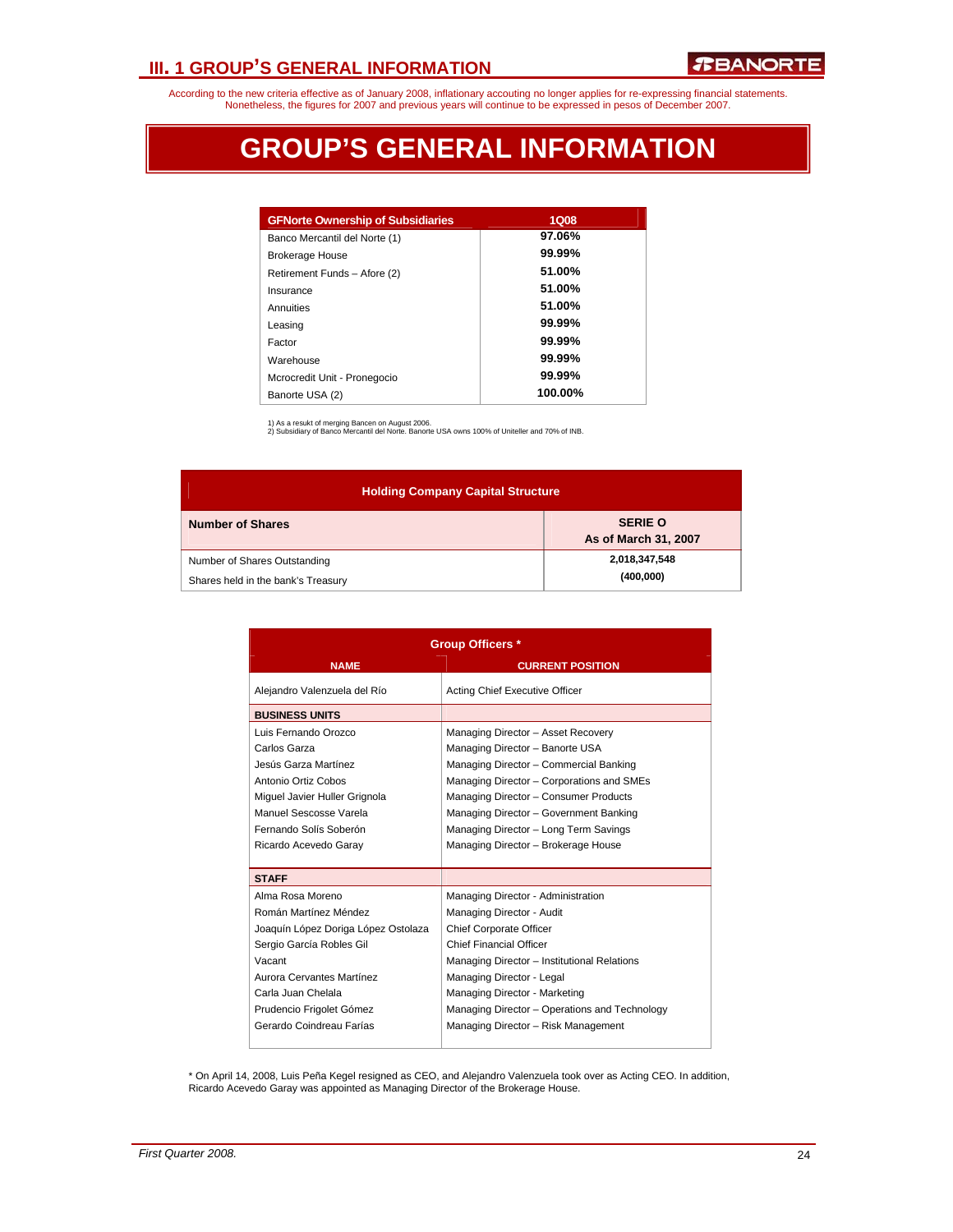## **III. 2 SUMMARY OF RESULTS**

According to the new criteria effective as of January 2008, inflationary accouting no longer applies for re-expressing financial statements. Nonetheless, the figures for 2007 and previous years will continue to be expressed in pesos of December 2007.

## **SUMMARY OF RESULTS**

**Grupo Financiero Banorte** announced its results for 1Q08, reporting a *Net Profit* of Ps 1.9 billion, a 16% increase from 1Q07. GFNorte's annualized *ROE* for the period was 23%, while the *ROA* was 2.6%.

The *Bank* contributed with 89% of the Group's profits, totaling Ps 1.7 billion in 1Q08, 24% higher than in 1Q07. During the period, there was a continued improvement in core recurring income from traditional banking activities, due to an improvement in the loan portfolio mix and deposits.

The *Net Interest Margin* (NIM) increased to 7.9% in 1Q08 from 7.1% in 1Q07, mainly as a result of a greater growth (33%) in the Net Interest Income before monetary adjustments (REPOMO). The growth was driven by higher yielding productive assets (20%) and the positive effect on variable rate loans of higher market rates, resulting from the 50 bp increase in the benchmark funding rate during 2007. During 1Q08, the Interbanking Equilibrium Rate (TIIE) averaged 7.93% vs. 7.44% in 1Q07.

*Non Interest Income* decreased 7% YoY, mainly due to lower securities-trading income, given the difficult market environment prevalent since 2H07, which impacted the valuation of instruments and trading income. This was partially offset by an increase in service fees related to a higher number of products and transaction volumes, as well as in net revenues from real estate portfolios associated with investment projects.

*Non Interest Expenses* increased 10% YoY, mainly due to higher Personnel, Promotional and Advertising Expenses, resulting from expenses related to the branch expansion program and extended service hours, as well as the efforts to place a larger number of products, such as credit cards, expenses associated with our rewards program and the increase in medical expenses given the larger number of beneficiaries. The efficiency ratio was 53% at the end of 1Q08, better than the 58% registered in 1Q07, given a higher level of Total Income, as well as to the elimination of Repomo as of January 2008.

Total deposits, excluding third-party accounts, reported a balance of Ps 197.1 billion at the end of 1Q08, a 13% YoY increase, driven by a 9% increase in Demand Deposits and 11% in Time Deposits. This growth was a result of opening 64 new branches over the last 12 months and the higher number of products placed.

Loans continue to show very robust growth, driven by higher credit demand industry-wide and the bank's efforts to improve its array of products. At the close of 1Q08, performing loans grew 29% YoY with a balance of Ps \$198.8 billion. Commercial loans increased 23% in the last twelve months to Ps \$75.9 billion. Corporate Loans reached Ps \$38.7 billion for a 48% increase, while Government Loans increased 15% YoY.

Consumer and mortgage loans continued to grow steadily during the period. This segment represents 34% of total performing loans. Credit Card loans rose 39% in the last twelve months, reaching a balance of Ps \$151 billion. Payroll and Personal Loans grew 20% in real terms with a balance of Ps \$6.2 billion, of which Ps \$1.3 billion correspond to Personal Loans. Car Loans closed with a balance of Ps \$7.4 billion, while Mortgage Loans continued to trend upward, reaching a balance of Ps \$38 billion, equivalent to a 32% YoY increase.

Past Due Loans at the end of 1Q08 amounted to Ps \$3.2 billion, a 39% YoY increase. The PDL Ratio increased from 1.4% in 1Q07 to 1.6% in 1Q08 which compares favorably to the average for the other major banks in the system, while the Loan Loss Reserve Coverage was 127%.

The Long-term Savings Sector, consisting of the Afore, the Insurance and Annuities Companies, reported a profit of Ps \$79 million in 1Q08. Other Finance Companies, which consist of Leasing, Factoring and Warehousing Companies, reported profits of Ps \$71 million, while the Brokerage House posted a Ps \$71 million profit during 1Q08, a 13% increase from 1Q07.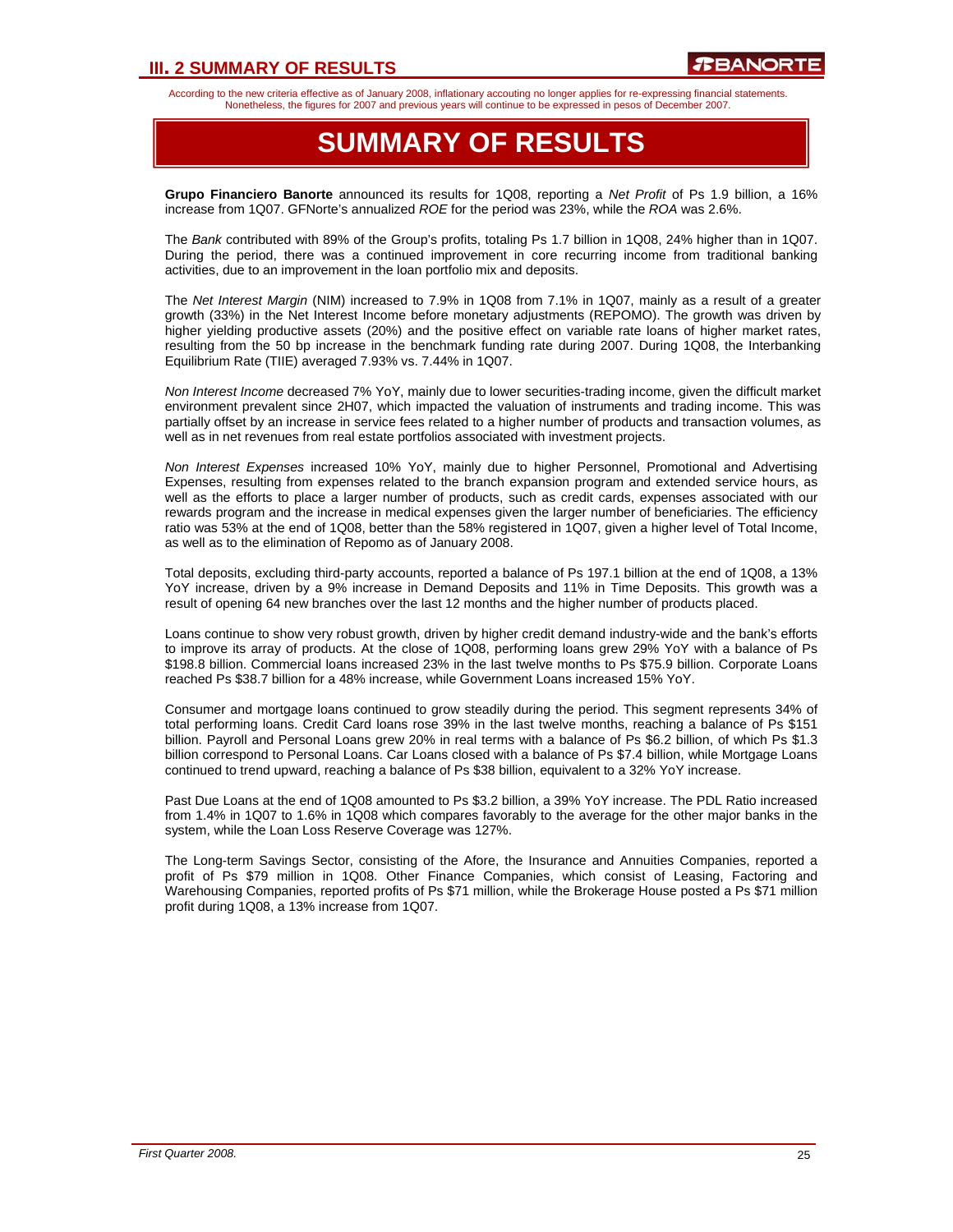According to the new criteria effective as of January 2008, inflationary accouting no longer applies for re-expressing financial statements. Nonetheless, the figures for 2007 and previous years will continue to be expressed in pesos of December 2007.

#### **HOLDING** *Holding* **– INCOME STATEMENT***(Million Pesos)* **1Q07 2Q07 3Q07 4Q07 Accum. 2007 1Q08 2Q08 3Q08 4Q08 Accum. 2008**  Income Subsidiaries & Other 1,652 1,720 1,740 1,694 6,806 1,930 **1,930** Interest Income 1 4 6 5 15 3 **3** Interest Expense and the set of the set of the set of the set of the set of the set of the set of the set of the set of the set of the set of the set of the set of the set of the set of the set of the set of the set of the Fees & Tariffs - - - - - - **-** Trading Income - - - - - - **-** Monetary Position REPOMO **1** 1 (3) (5) (8) **- 1** 1,933 **1,933** 1,933 1,933 1,933 1,933 1,933 1,933 1,933 1,933 1,933 1,933 1,933 1,933 1,933 1,933 1,933 1,933 1,933 1,933 1,933 1,933 1,933 1,933 1,933 1,933 1,933 1,933 1 **Total Operating Income**  $\begin{array}{cccccc} 1,652 & 1,725 & 1,742 & 1,694 & 6,813 & 1,933 \\ \text{Admin } & \text{Promotion} & \text{Fynansion} & 1 & 1 & 1 & 3 & 7 & 2 \\ 2 & 2 & 2 & 2 & 2 & 2 \\ \end{array}$ Admin & Promotion Expense  $\begin{array}{|c|c|c|c|c|c|}\n\hline\n1 & 1 & 1 & 3 & 7 & 2 & 2 \\
\hline\n\end{array}$ <br> **Operating Income 1998 11,651 1,724 1,741 1,691 6,806 1,932** 1,932 1,932 **Operating Income 1,651 1,724 1,741 1,691 6,806 1,932 1,931 1,93**<br>Non Operating Income 19 19 19 Non Operating Income  $\begin{pmatrix} 19 & - & - & - & - & 19 \\ 10 & - & - & - & - \end{pmatrix}$  (1) (2) Non Operating Expense  $\frac{(1)}{18}$  -  $\frac{(1)}{11}$   $\frac{(1)}{17}$   $\frac{(2)}{17}$  - **Non Operating Income, net**  $\frac{18}{18}$  -  $\frac{(1)}{11}$   $\frac{(1)}{17}$  - **-Non Operating Income, net**  $\begin{array}{cccc} 18 & - & (1) & (1) & 17 & - & - \ \hline 1 \text{Pre-tax Income} & 1,669 & 1,724 & 1,741 & 1,690 & 6,823 & 1,932 & \end{array}$  1,932 **Pre-tax Income 1,669 1,724 1,741 1,690 6,823 1,932 1,93** 1,93<br>Income Tax & Profit Sharing 6 1 1 5 13 3 Income Tax & Profit Sharing  $\begin{array}{|c|c|c|c|c|c|c|c|c|} \hline 6 & 1 & 1 & 5 & 13 & 3 & & & & \ \hline \end{array}$ Tax on Assets<br>Deferred Income Tax & PS  $\begin{array}{|c|c|c|c|c|c|c|c|} \hline \text{I} & \text{-} & \text{-} & \text{(-1)} \end{array}$ Deferred Income Tax & PS  $\begin{array}{cccccccc} 1 & - & (1) & - & - & - & - \ \hline 6 & 1 & 1 & 5 & 13 & 3 & \end{array}$ 6 1 1 5 13 3 **3 Profit from Cont Ops 1,663 1,722 1,740 1,685 6,810 1,928 1,928** Extraordinary Items, net 1988 1989 122 1, 2008 1, 2008 1, 2008 1, 2008 1, 2008 1, 2008 1, 2008 1, 2008 1, 2008 1, 200<br>1,928 1,928 1,928 1,722 1,740 1,685 1,928 1,928 1,928 1,928 1,928 1,928 1,928 1,928 1,928 1,928 1,928 1, **Total Net Income**

| <b>Holding - BALANCE SHEET</b><br>(Million Pesos) | <b>1Q07</b>    | <b>2Q07</b>   | 3Q07           | 4Q07           | <b>1Q08</b> | <b>2Q08</b> | 3Q08 | 4Q08 |
|---------------------------------------------------|----------------|---------------|----------------|----------------|-------------|-------------|------|------|
| <b>ASSETS</b>                                     |                |               |                |                |             |             |      |      |
| Cash & Due from Banks                             | 57             | 210           | 451            | 188            | 131         |             |      |      |
| <b>Investment in Securities</b>                   | $\frac{1}{2}$  | $\frac{1}{2}$ | $\blacksquare$ |                |             |             |      |      |
| Sundry Debtors & Other Accts Receivable, net      | 167            | 11            | 11             | 11             | 11          |             |      |      |
| Real Estate, Furniture & Equipment, net           |                | ä,            | $\blacksquare$ | $\overline{a}$ | ٠           |             |      |      |
| <b>Investments in Subsidiaries</b>                | 28,051         | 29,865        | 31,744         | 32,912         | 34,345      |             |      |      |
| Deferred Taxes                                    |                |               | 1              |                |             |             |      |      |
| Goodwill                                          | 36             | 36            | 35             | 34             | 36          |             |      |      |
| Other Assets, Deferred Charges & Intangibles      | $\overline{2}$ | 1             |                |                |             |             |      |      |
| <b>TOTAL ASSETS</b>                               | 28,312         | 30,123        | 32,242         | 33,144         | 34.524      |             |      |      |
| <b>LIABILITIES</b>                                |                |               |                |                |             |             |      |      |
| Due to Banks & Correspondents                     | $\blacksquare$ |               | $\blacksquare$ | $\blacksquare$ |             |             |      |      |
| Income Tax & Profit Sharing                       |                |               |                |                |             |             |      |      |
| <b>Other Accounts Payable</b>                     | 5              | 4             | 5              | 10             | 5           |             |      |      |
| <b>Deferred Taxes</b>                             |                |               |                |                |             |             |      |      |
| <b>TOTAL LIABILITIES</b>                          | 5              | 4             | 5              | 10             | 5           |             |      |      |
| <b>STOCKHOLDER'S EQUITY</b>                       |                |               |                |                |             |             |      |      |
| Paid-in Capital                                   | 12,020         | 12,020        | 12,016         | 12,020         | 12.018      |             |      |      |
| Premium of Share Subscription & Issuance          | 1.863          | 1,863         | 1,863          | 1,863          | 1,863       |             |      |      |
| Subordinated Convertible Debt                     |                |               |                | ٠              |             |             |      |      |
| <b>Subscribed Capital</b>                         | 13.882         | 13.882        | 13,878         | 13,882         | 13.881      |             |      |      |
| <b>Capital Reserves</b>                           | 2.446          | 2,442         | 2,407          | 2,452          | 2.446       |             |      |      |
| <b>Retained Earnings</b>                          | 22,297         | 22,297        | 22,296         | 21,379         | 21.376      |             |      |      |
| Surplus (Deficit) from Valuation of Securities    |                |               |                |                |             |             |      |      |
| Results from Conversions of Foreign Ops           |                |               |                |                |             |             |      |      |
| Surpluss (Deficit) in Capital Restatement         | (6,378)        | (6, 375)      | (6,376)        | (6,380)        |             |             |      |      |
| Results of Non Monetary Fixed Assets              |                |               |                |                |             |             |      |      |
| Results of Non Monetary Investment Assets         | (5,603)        | (5, 512)      | (5,094)        | (5,009)        | (5, 113)    |             |      |      |
| Adjustmens in the Employees' Liabilities          |                |               |                |                |             |             |      |      |
| Net Income                                        | 1,663          | 3,385         | 5,125          | 6,810          | 1,928       |             |      |      |
| <b>Earned Capital</b>                             | 14.425         | 16,237        | 18,359         | 19,252         | 20.638      |             |      |      |
| <b>Total Stockholder's Equity</b>                 | 28,307         | 30,119        | 32,237         | 33,135         | 34,519      |             |      |      |
| <b>TOTAL LIABILITIES &amp; EQUITY</b>             | 28.312         | 30,123        | 32,242         | 33,144         | 34,524      |             |      |      |

| <b>Holding - MEMORANDUM ACCOUNTS</b><br>(Million Pesos) | 1Q07  | 2007  | 3007  | 4007  | 1008  | 2008 | 3008 | 4Q08 |
|---------------------------------------------------------|-------|-------|-------|-------|-------|------|------|------|
| Securities held under Custody                           | 3.812 | 3.827 | 3.780 | 3.716 | 3.716 |      |      |      |
| <b>Other Registration Accounts</b>                      |       |       |       |       |       |      |      |      |
|                                                         | 3.812 | 3.828 | 3.780 | 3.717 | 3.717 |      |      |      |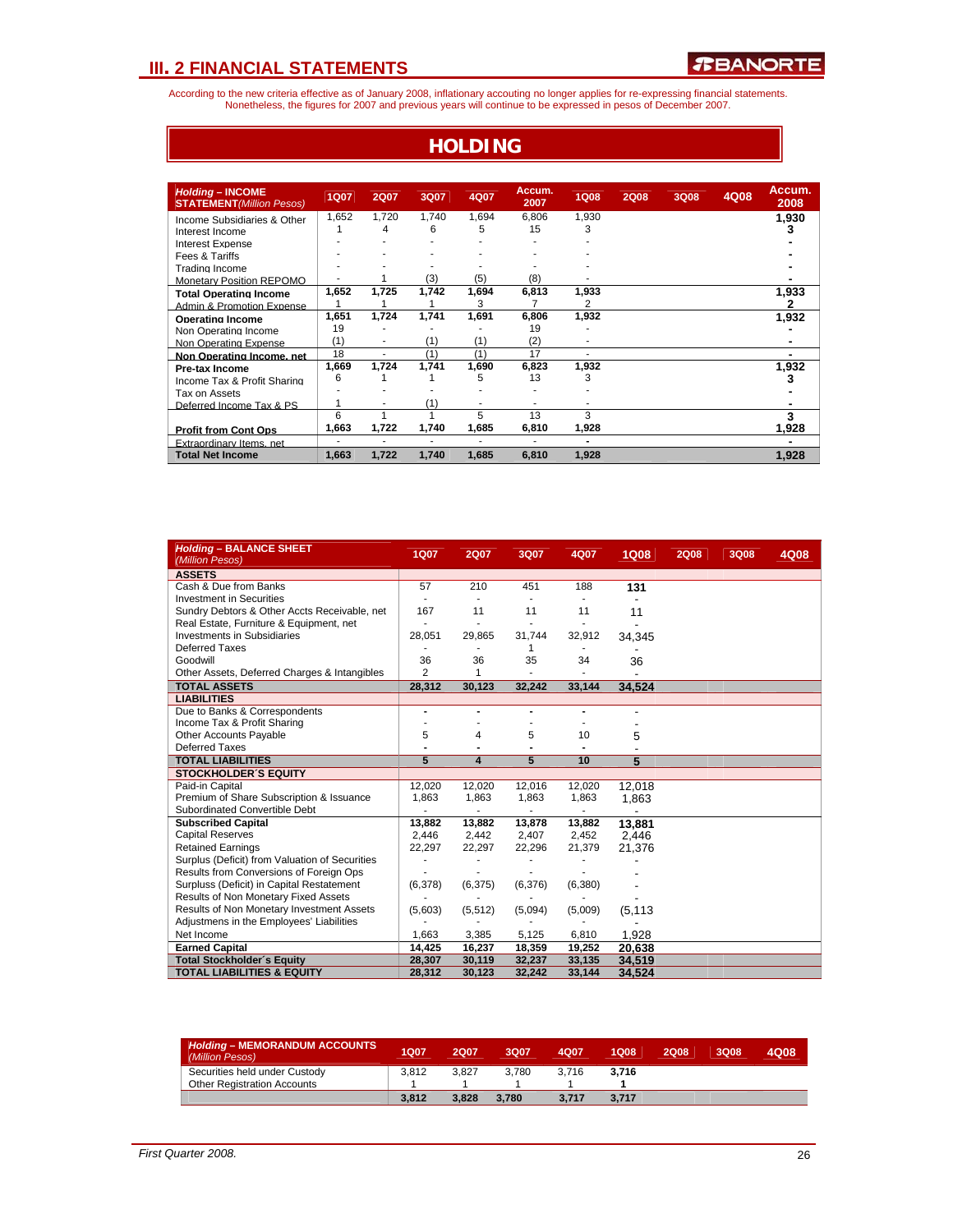According to the new criteria effective as of January 2008, inflationary accouting no longer applies for re-expressing financial statements.<br>Nonetheless, the figures for 2007 and previous years will continue to be expresse

## **GRUPO FINANCIERO BANORTE**

| <b>GFNorte - INCOME STATEMENT</b><br>(Million Pesos)                | <b>1Q07</b>              | 2Q07                     | 3Q07                     | 4Q07                     | Accum.<br>2007 | <b>1Q08</b>              | <b>2Q08</b> | 3Q08 | 4Q08 | Accum.<br>2008 |
|---------------------------------------------------------------------|--------------------------|--------------------------|--------------------------|--------------------------|----------------|--------------------------|-------------|------|------|----------------|
| Interest Income                                                     | 9,080                    | 9.760                    | 10,391                   | 11,105                   | 40.336         | 11.320                   |             |      |      | 11,320         |
| Interest Expense                                                    | 5,217                    | 5,582                    | 5,898                    | 6,140                    | 22,838         | 6,249                    |             |      |      | 6,249          |
| Loan Fees Charged                                                   | 23                       | 45                       | 80                       | 99                       | 248            | 107                      |             |      |      | 107            |
| Fees Paid                                                           | $\blacksquare$           | $\overline{\phantom{a}}$ |                          | $\overline{a}$           |                |                          |             |      |      |                |
| Net Interest Income (NII)                                           | 3,886                    | 4,223                    | 4,573                    | 5,065                    | 17,747         | 5,179                    |             |      |      | 5,179          |
| Monetary Adjustment (Repomo) to margins                             | (65)                     | 24                       | (138)                    | (184)                    | (363)          | $\overline{\phantom{a}}$ |             |      |      |                |
| <b>NII after Repomo</b>                                             | 3,821                    | 4,247                    | 4,435                    | 4,881                    | 17,384         | 5,179                    |             |      |      | 5,179          |
| Preventive Provisions for Loan Losses                               | 261                      | 754                      | 709                      | 921                      | 2,645          | 1,005                    |             |      |      | 1,005          |
| Loan Loss Sharing Provisions Fobaproa                               | $\overline{\phantom{a}}$ | $\sim$                   | ÷,                       | ä,                       |                | $\mathbf{r}$             |             |      |      |                |
| <b>NII Adjusted for Credit Risk</b>                                 | 3,559                    | 3,493                    | 3,726                    | 3,960                    | 14,738         | 4,174                    |             |      |      | 4,174          |
| <b>Fund Transfers</b>                                               | 60                       | 58                       | 55                       | 56                       | 229            | 54                       |             |      |      | 54             |
| <b>Account Management</b>                                           | 242                      | 241                      | 239                      | 254                      | 976            | 235                      |             |      |      | 235            |
| Fiduciary                                                           | 64                       | 65                       | 67                       | 74                       | 270            | 69                       |             |      |      | 69             |
| Income from Real Estate Portfolios                                  | 116                      | 180                      | 120                      | 160                      | 575            | 190                      |             |      |      | 190            |
| <b>Electronic Banking Services</b>                                  | 213                      | 229                      | 245                      | 258                      | 944            | 236                      |             |      |      | 236            |
| <b>Credit Card Fees</b>                                             | 477                      | 503                      | 553                      | 599                      | 2,132          | 581                      |             |      |      | 581            |
| Fees Charged to IPAB                                                | $\mathbf{1}$             | $\blacksquare$           | (1)                      | $\overline{4}$           | 4              | $\overline{\phantom{a}}$ |             |      |      | $\blacksquare$ |
| Other Fees                                                          | 612                      | 580                      | 636                      | 735                      | 2,564          | 680                      |             |      |      | 680            |
| <b>Fees Charged on Services</b>                                     | 1,784<br>5               | 1,856<br>4               | 1,913<br>4               | 2,140<br>4               | 7,693          | 2,045                    |             |      |      | 2,045          |
| <b>Fund Transfers</b>                                               | 245                      | 249                      | 271                      | 305                      | 17<br>1,069    | 5<br>277                 |             |      |      | 5<br>277       |
| <b>Other Fees</b><br><b>Expenses from Real Estate Portfolios</b>    | ÷,                       | ÷.                       | ÷,                       | ÷,                       | L,             | ÷.                       |             |      |      |                |
| <b>Fees Paid on Services</b>                                        | 250                      | 253                      | 274                      | 309                      | 1,086          | 282                      |             |      |      | 282            |
| Foreign Exchange                                                    | 93                       | 136                      | 94                       | 125                      | 448            | 106                      |             |      |      | 106            |
| Securities - Realized Gains                                         | 510                      | (79)                     | 124                      | (38)                     | 517            | 175                      |             |      |      | 175            |
| Securities - Unrealized Gains                                       | (33)                     | 283                      | 82                       | (4)                      | 327            | (83)                     |             |      |      | (83)           |
| <b>Market Related Income</b>                                        | 569                      | 339                      | 300                      | 83                       | 1,292          | 198                      |             |      |      | 198            |
| <b>Non-Interest Income</b>                                          | 2,104                    | 1,943                    | 1,939                    | 1,914                    | 7,899          | 1,961                    |             |      |      | 1,961          |
| <b>Total Operating Income</b>                                       | 5,663                    | 5,436                    | 5,665                    | 5,874                    | 22,637         | 6,134                    |             |      |      | 6,134          |
| Personnel                                                           | 1,408                    | 1,416                    | 1,418                    | 1,480                    | 5,723          | 1,504                    |             |      |      | 1,504          |
| <b>Professional Fees Paid</b>                                       | 232                      | 205                      | 215                      | 292                      | 944            | 227                      |             |      |      | 227            |
| Administrative and Promotional Expenses                             | 1,098                    | 1,155                    | 1,215                    | 1,274                    | 4,742          | 1,255                    |             |      |      | 1,255          |
| Rents, Depreciation and Amortization                                | 402                      | 403                      | 402                      | 429                      | 1,636          | 417                      |             |      |      | 417            |
| Other Taxes (other than Income tax)                                 | 155                      | 145                      | 144                      | 169                      | 613            | 183                      |             |      |      | 183            |
| Contributions to IPAB                                               | 175                      | 191                      | 212                      | 196                      | 774            | 213                      |             |      |      | 213            |
| <b>Non-Interest Expense</b>                                         | 3,469                    | 3,516                    | 3,607                    | 3,841                    | 14,432         | 3,799                    |             |      |      | 3,799          |
| <b>Net Operating Income</b>                                         | 2,194                    | 1,920                    | 2,057                    | 2,033                    | 8,205          | 2,336                    |             |      |      | 2,336          |
| <b>Other Revenues</b>                                               | 250                      | 198                      | 287                      | 225                      | 960            | 583                      |             |      |      | 583            |
| Changes in Foreign Exchange Valuation                               | $\sim$                   | $\mathcal{L}$            | ÷.                       | $\overline{\phantom{a}}$ | ÷,             | ÷.                       |             |      |      |                |
| Recoveries                                                          | 442                      | 488                      | 397                      | 530                      | 1,857          | 267                      |             |      |      | 267            |
| Repomo - Other revenues                                             | 6                        | (1)                      | 5                        | 7                        | 18             | $\blacksquare$           |             |      |      |                |
| <b>Non-Operating Income</b>                                         | 699                      | 685                      | 689                      | 762                      | 2,835          | 850                      |             |      |      | 850            |
| <b>Other Expenses</b>                                               | (214)                    | (123)<br>$\blacksquare$  | (44)                     | (192)                    | (573)          | (148)<br>ä,              |             |      |      | (148)          |
| Foreign Exchange                                                    | (140)                    | 50                       | (118)                    | (189)                    | (396)          |                          |             |      |      |                |
| Repomo - Other (creditor balance)                                   | (353)                    | (73)                     | (162)                    | (380)                    | (969)          | (148)                    |             |      |      | (148)          |
| <b>Non-Operating Expense</b><br>Non Operating Income (Expense), net | 345                      | 612                      | 527                      | 382                      | 1,867          | 702                      |             |      |      | 702            |
| Pre-Tax Income                                                      | 2,540                    | 2,532                    | 2,585                    | 2,415                    | 10,072         | 3,038                    |             |      |      | 3,038          |
| Income Tax                                                          | 698                      | 677                      | 728                      | 812                      | 2,915          | 799                      |             |      |      | 799            |
| <b>Profit Sharing</b>                                               | 242                      | 248                      | 189                      | 186                      | 865            | 233                      |             |      |      | 233            |
| Tax on Assets                                                       | $\sim$                   | $\sim$                   | $\overline{\phantom{a}}$ | $\overline{\phantom{a}}$ |                | $\overline{\phantom{a}}$ |             |      |      |                |
| Deferred Income Tax and Profit Sharing                              | (13)                     | (58)                     | (111)                    | (304)                    | (487)          | 44                       |             |      |      | 44             |
| Taxes                                                               | 926                      | 867                      | 806                      | 694                      | 3,293          | 1,075                    |             |      |      | 1,075          |
| <b>Net Income before Subsidiaries</b>                               | 1,614                    | 1,665                    | 1,779                    | 1,721                    | 6,779          | 1,963                    |             |      |      | 1,963          |
| Subsidiaries' Net Income                                            | 136                      | 129                      | 50                       | 43                       | 357            | 77                       |             |      |      | 77             |
| <b>Net Income form Continuos Operations</b>                         | 1,750                    | 1.795                    | 1,828                    | 1,764                    | 7,136          | 2,040                    |             |      |      | 2,040          |
| Extraordinary Items, net                                            |                          |                          |                          |                          |                |                          |             |      |      |                |
| Minority Interest                                                   | 87                       | 72                       | 89                       | 79                       | 326            | 111                      |             |      |      | 111            |
| <b>TOTAL NET INCOME</b>                                             | 1,663                    | 1,722                    | 1,740                    | 1,685                    | 6,810          | 1,928                    |             |      |      | 1,928          |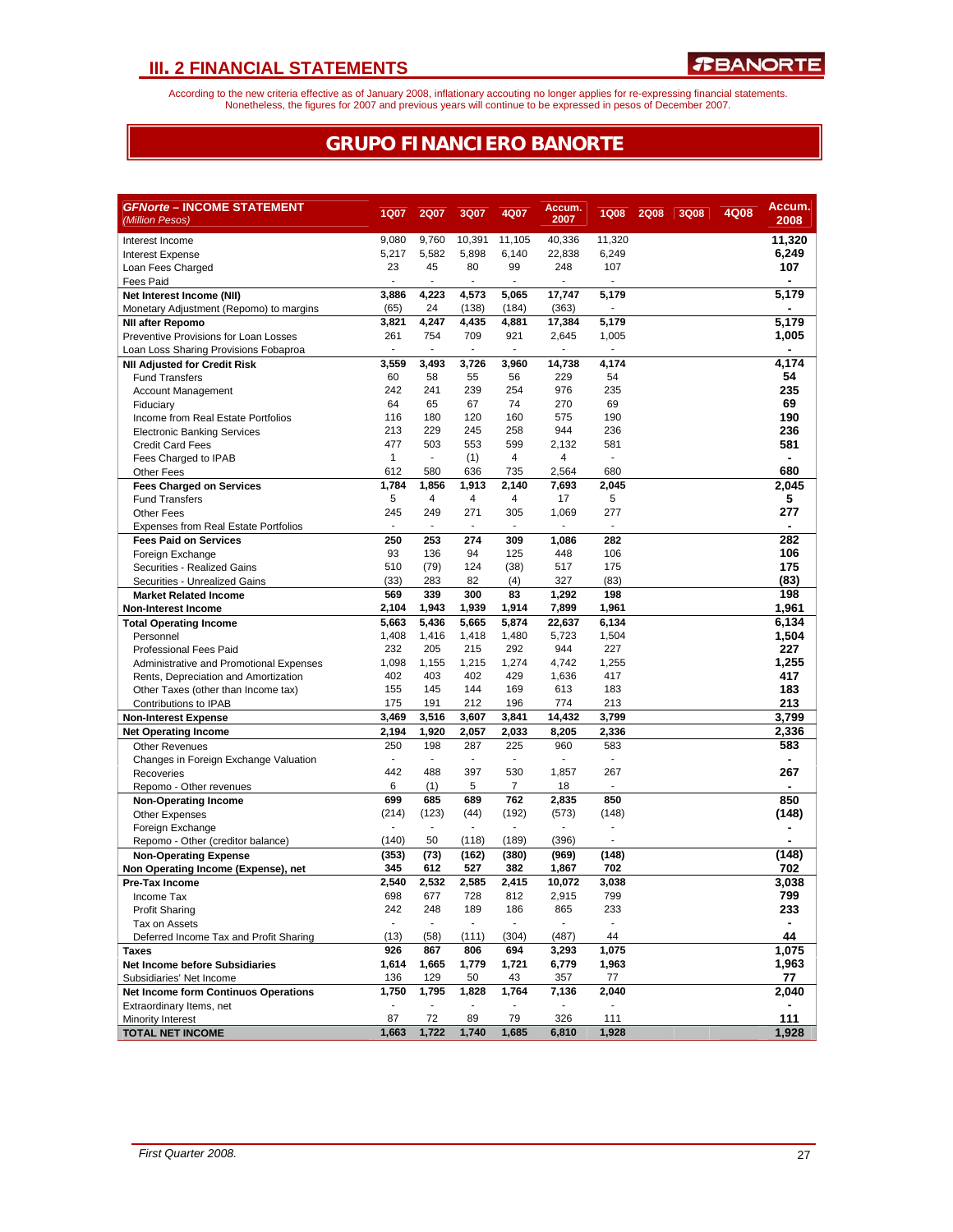| <i><b>GFNORTE – BALANCE SHEET</b></i><br>(Millions Pesos) | <b>1Q07</b>                  | 2Q07                     | 3Q07                     | 4Q07                         | <b>1Q08</b>    | <b>2Q08</b> | <b>3Q08</b> | 4Q08 |
|-----------------------------------------------------------|------------------------------|--------------------------|--------------------------|------------------------------|----------------|-------------|-------------|------|
| <b>ASSETS</b>                                             |                              |                          |                          |                              |                |             |             |      |
| <b>Cash and Due from Banks</b>                            | 42,417                       | 48,918                   | 39,871                   | 41,610                       | 39,804         |             |             |      |
| Negotiable Instruments                                    | 7,765                        | 6,715                    | 9,517                    | 7,754                        | 8,148          |             |             |      |
| Securities Available for Sale                             | 10,400                       | 8,508                    | 10,814                   | 10,948                       | 15,636         |             |             |      |
| Securities Held to Maturity                               | 754                          | 779                      | 764                      | 760                          | 749            |             |             |      |
| <b>Investment in Securities</b>                           | 18,918                       | 16,002                   | 21,095                   | 19,462                       | 24,533         |             |             |      |
| Non-assigned Securities for Settlement                    | $\qquad \qquad \blacksquare$ | $\overline{a}$           | $\blacksquare$           | ÷,                           | $\blacksquare$ |             |             |      |
| Debtor Balance in Repo Trans, net                         | 100                          | 134                      | 95                       | 58                           | 92             |             |             |      |
| Repo Transactions with Collateral                         | ÷                            | ٠                        | ÷.                       | ä,                           |                |             |             |      |
| Secs to be received in Repo Trans, net                    | ä,                           | ä,                       | ä,                       | L.                           |                |             |             |      |
| <b>Transactions with Derivatives</b>                      | 984                          | 291                      | 1,742                    | 2,302                        | 2,368          |             |             |      |
| <b>Operations w/ Derivatives &amp; Securities</b>         | 1,084                        | 425                      | 1,837                    | 2,361                        | 2,460          |             |             |      |
| <b>Commercial Loans</b>                                   | 85,231                       | 89,464                   | 88,854                   | 98,091                       | 101,040        |             |             |      |
| Financial Intermediaries' Loans                           | 2,489                        | 5,948                    | 9,810                    | 13,158                       | 13,592         |             |             |      |
| <b>Consumer Loans</b>                                     | 22,658                       | 24,541                   | 25,822                   | 27,225                       | 28,642         |             |             |      |
| Mortgage Loans                                            | 30,133                       | 32,381                   | 34,276                   | 37,216                       | 39,046         |             |             |      |
| <b>Government Entities' Loans</b>                         | 15,262                       | 17,244                   | 17,868                   | 17,948                       | 17,556         |             |             |      |
| <b>IPAB Loans</b>                                         | ä,                           | $\frac{1}{2}$            | ÷                        | $\qquad \qquad \blacksquare$ |                |             |             |      |
| <b>Performing Loans</b>                                   | 155,774                      | 169,578                  | 176,631                  | 193,638                      | 199,875        |             |             |      |
| Commercial PDL's                                          | 832                          | 880                      | 884                      | 927                          | 1,089          |             |             |      |
| Financial Intermediaries PDL's                            | $\blacksquare$               | $\blacksquare$           | $\blacksquare$           | $\blacksquare$               |                |             |             |      |
| Consumer PDL's                                            | 721                          | 885                      | 1,015                    | 1,109                        | 1,208          |             |             |      |
| Mortgage PDL's                                            | 738                          | 806                      | 840                      | 858                          | 893            |             |             |      |
| <b>Government Entities PDL's</b>                          | L.                           | $\overline{\phantom{a}}$ | $\overline{\phantom{a}}$ | $\overline{\phantom{a}}$     |                |             |             |      |
| <b>Past Due Loans</b>                                     | 2,291                        | 2,571                    | 2,739                    | 2,893                        | 3,189          |             |             |      |
| <b>Gross Loan Portfolio</b>                               | 158,064                      | 172,149                  | 179,369                  | 196,531                      | 203,065        |             |             |      |
| Preventive Loan Loss Reserves                             | 3,407                        | 3,618                    | 3,624                    | 3,786                        | 4,048          |             |             |      |
| <b>Net Loan Portfolio</b>                                 | 154,658                      | 168,531                  | 175,745                  | 192,745                      | 199,017        |             |             |      |
| <b>Acquired Collection Rights</b>                         | 4,183                        | 4,043                    | 3,861                    | 3,660                        | 3,538          |             |             |      |
| <b>Total Credit Portfolio</b>                             | 158,841                      | 172,574                  | 179,60                   | 196,406                      | 202,554        |             |             |      |
| Sundry Debtors & Other Accs Rec, net                      | 9,950                        | 13,960                   | 18,788                   | 7,617                        | 12,459         |             |             |      |
| Inventories                                               | ÷,                           | ÷,                       | 9                        | $\overline{7}$               | 61             |             |             |      |
| Foreclosed Assets, net                                    | 423                          | 430                      | 296                      | 385                          | 506            |             |             |      |
| Real Estate, Furniture & Equipment, net                   | 6,918                        | 6,890                    | 6,874                    | 8,098                        | 7,959          |             |             |      |
| <b>Investments in Subsidiaries</b>                        | 2,539                        | 2,426                    | 2,569                    | 2,590                        | 2,685          |             |             |      |
| Deferred Taxes, net                                       |                              | ÷,                       | ÷,                       | 215                          | 148            |             |             |      |
| Goodwill                                                  | 4,220                        | 4,289                    | 4,217                    | 4,134                        | 4,034          |             |             |      |
| Intangibles                                               | 156                          | 158                      | 209                      | 249                          | 238            |             |             |      |
| <b>Other Assets</b>                                       | 3,474                        | 3,379                    | 3,876                    | 4,151                        | 4,085          |             |             |      |
|                                                           | 27,679                       | 31,533                   | 36,839                   | 27,445                       | 32,175         |             |             |      |
| <b>TOTAL ASSETS</b>                                       | 248,939                      | 269,452                  | 279,248                  | 287,283                      | 301,526        |             |             |      |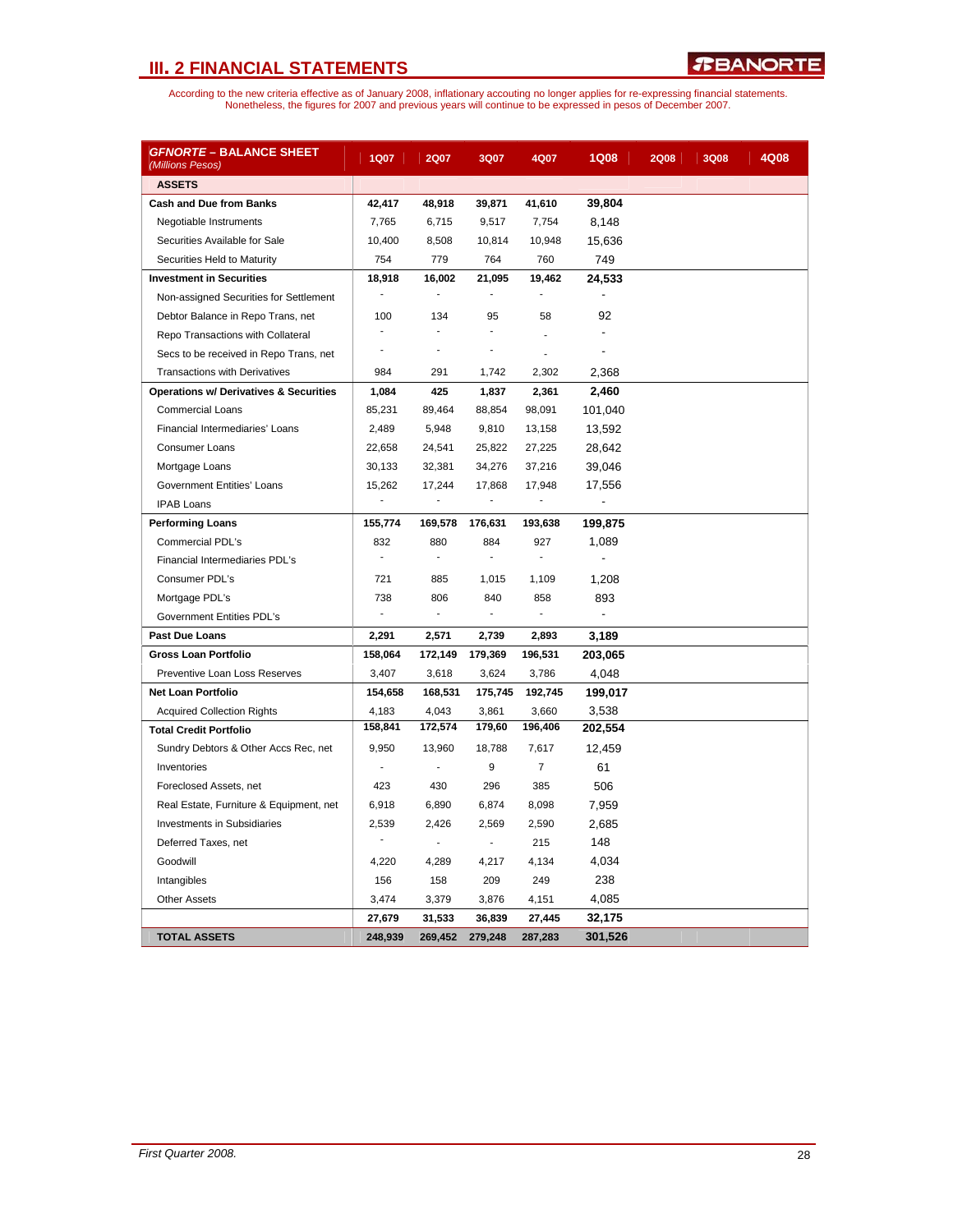| <b>GFNORTE - BALANCE SHEET</b><br>(Million Pesos) | 1Q07                     | <b>2Q07</b>              | 3Q07                         | 4Q07                     | <b>1Q08</b>                  | <b>2Q08</b> | 3Q08 | 4Q08 |
|---------------------------------------------------|--------------------------|--------------------------|------------------------------|--------------------------|------------------------------|-------------|------|------|
| <b>LIABILITIES</b>                                |                          |                          |                              |                          |                              |             |      |      |
| <b>Demand Deposits</b>                            | 95,104                   | 100,622                  | 96,824                       | 111,080                  | 103,263                      |             |      |      |
| <b>Time Deposits</b>                              | 79.610                   | 80,471                   | 86,011                       | 92,227                   | 93,830                       |             |      |      |
| <b>Bank Bonds</b>                                 |                          |                          |                              |                          | $\qquad \qquad \blacksquare$ |             |      |      |
| <b>Deposits</b>                                   | 174,71                   | 181,094                  | 182,834                      | 203,307                  | 197,092                      |             |      |      |
| Immediate Redemption Loans                        |                          | 7,495                    | 2,454                        | 871                      | 5,615                        |             |      |      |
| <b>Short Term Loans</b>                           | 6,934                    | 7,840                    | 9,108                        | 11,057                   | 18,538                       |             |      |      |
| Long Term Loans                                   | 9,606                    | 9,922                    | 10,495                       | 10,796                   | 10,178                       |             |      |      |
| Due to Banks & Correspondents                     | 16,540                   | 25,258                   | 22,056                       | 22,723                   | 34,332                       |             |      |      |
| Non-assigned Securities for Settlement            | $\sim$                   | 2,988                    | 9,114                        | 10                       | 1,745                        |             |      |      |
| Creditor Balance in Repo Trans, net               | 409                      | 396                      | 518                          | 515                      | 291                          |             |      |      |
| Repo Transactions with Collateral                 |                          | ä,                       |                              |                          |                              |             |      |      |
| Secs to be received in Repo Trans, net            |                          | $\blacksquare$           | $\overline{a}$               |                          | $\overline{\phantom{a}}$     |             |      |      |
| <b>Transactions with Derivatives</b>              | 1,817                    | 984                      | 2,297                        | 2,435                    | 3,157                        |             |      |      |
| <b>Operations w/ Derivatives &amp; Securities</b> | 2,226                    | 4,368                    | 11,929                       | 2,960                    | 5,192                        |             |      |      |
| Income Tax & Profit Sharing Payable               | 909                      | 1,545                    | 1,909                        | 2,212                    | 1,197                        |             |      |      |
| Other Creditors & Accounts Payable                | 12,160                   | 13,075                   | 14,176                       | 10,888                   | 12,538                       |             |      |      |
| <b>Other Payable Accounts</b>                     | 13,070                   | 14,620                   | 16,086                       | 13,100                   | 13,734                       |             |      |      |
| Subordinated Non Convertible Debt                 | 11,943                   | 11,651                   | 11,734                       | 10,210                   | 14,561                       |             |      |      |
| <b>Deferred Taxes</b>                             | 328                      | 247                      | 143                          | ÷,                       | $\overline{\phantom{a}}$     |             |      |      |
| <b>Deferred Credits</b>                           | 269                      | 472                      | 616                          | 827                      | 977                          |             |      |      |
| <b>TOTAL LIABILITIES</b>                          | 219,089                  | 237,709                  | 245,399                      | 253,127                  | 265,888                      |             |      |      |
| <b>EQUITY</b>                                     |                          |                          |                              |                          |                              |             |      |      |
| Paid-in Capital                                   | 12,020                   | 12,020                   | 12,016                       | 11,965                   | 11,965                       |             |      |      |
| <b>Share Subscription Premiums</b>                | 1,863                    | 1,863                    | 1,863                        | 1,272                    | 1,275                        |             |      |      |
| Subordinated Convertible Debentures               | $\blacksquare$           | $\blacksquare$           | $\overline{\phantom{a}}$     | $\overline{\phantom{a}}$ | $\overline{\phantom{a}}$     |             |      |      |
| <b>Subscribed Capital</b>                         | 13,882                   | 13,882                   | 13,878                       | 13,882                   | 13,239                       |             |      |      |
| <b>Capital Reserves</b>                           | 2,446                    | 2,442                    | 2,407                        | 2,452                    | 2,446                        |             |      |      |
| <b>Retained Earnings</b>                          | 22,297                   | 22,297                   | 22,296                       | 21,379                   | 21,376                       |             |      |      |
| Surplus (Deficit) of Secs Available for Sale      |                          |                          |                              |                          |                              |             |      |      |
| Results from Conversions of Foreign Ops           |                          |                          |                              |                          |                              |             |      |      |
| Results from Valuation of Hedging Secs            |                          |                          |                              |                          |                              |             |      |      |
| Surplus (Deficit) in Capital Restatement          | (6,378)                  | (6, 375)                 | (6,376)                      | (6,380)                  |                              |             |      |      |
| Results of Non Monetary Fixed Assets              | $\overline{\phantom{a}}$ | $\overline{\phantom{a}}$ | $\overline{\phantom{a}}$     |                          |                              |             |      |      |
| Results of Non Monetary - Investment Assets       | (5,603)                  | (5, 512)                 | (5,094)                      | (5,009)                  | (5, 113)                     |             |      |      |
| Adjustments in the Employee's Pensions            | $\overline{\phantom{a}}$ | $\overline{\phantom{m}}$ | $\blacksquare$               |                          |                              |             |      |      |
| Accumulated Effect of Deferred Liabilities        |                          | $\blacksquare$           | $\qquad \qquad \blacksquare$ |                          |                              |             |      |      |
| Net Income                                        | 1,663                    | 3,385                    | 5,125                        | 6,810                    | 1,928                        |             |      |      |
| <b>Earned Capital</b>                             | 14,425                   | 16,237                   | 18,359                       | 19,252                   | 20,638                       |             |      |      |
| Minority Interest                                 | 1,543                    | 1,624                    | 1,612                        | 1,667                    | 1,761                        |             |      |      |
| <b>Total Equity</b>                               | 29,850                   | 31,743                   | 33,849                       | 34,156                   | 35,638                       |             |      |      |
| <b>TOTAL LIABILITIES &amp; EQUITY</b>             | 248,939                  | 269,452                  | 279,248                      | 287,283                  | 301,526                      |             |      |      |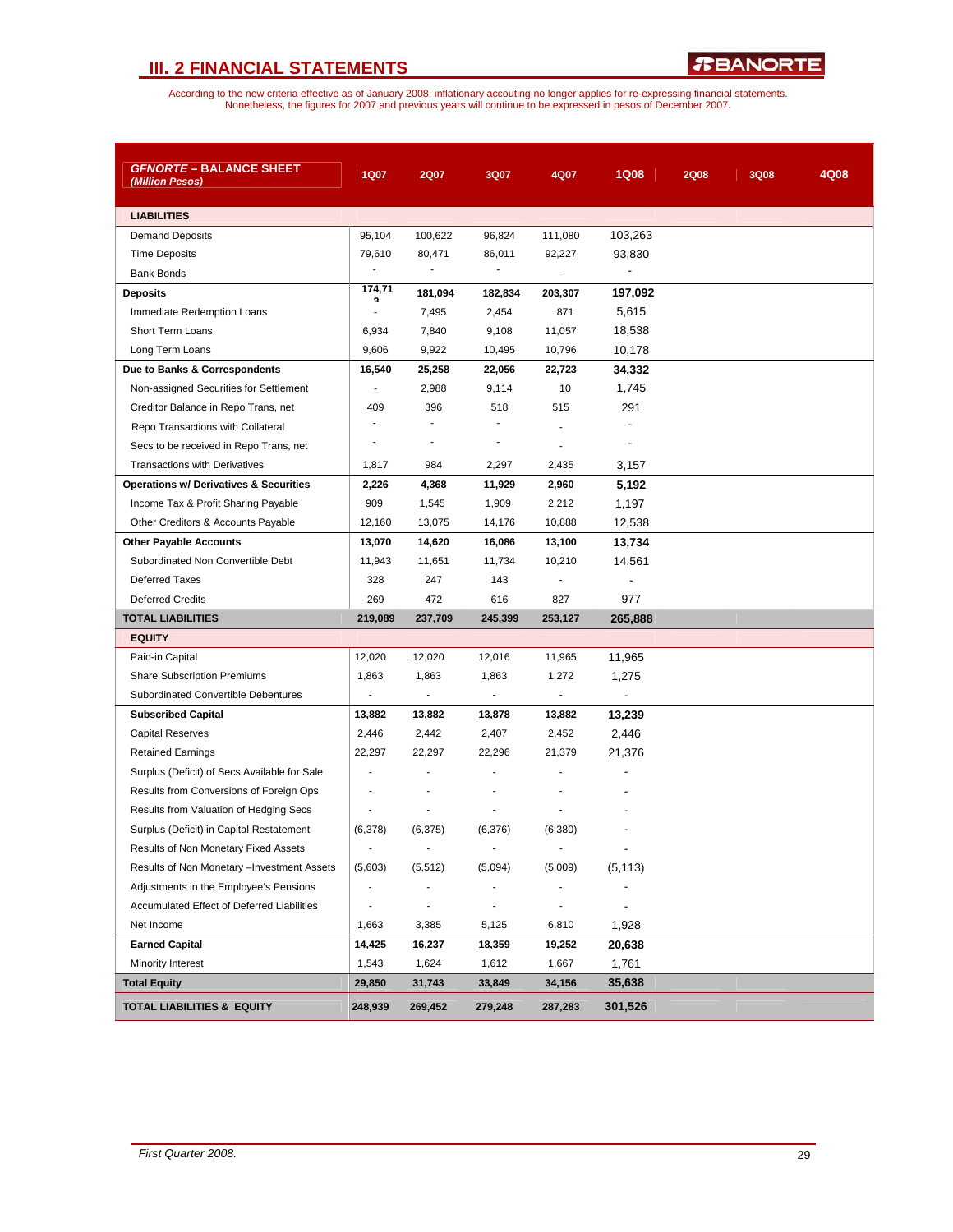| On behalf of Third Parties<br>$\mathbf{1}$<br><b>Customer's Banks</b><br>24<br>4<br>11<br>12<br>Dividends Receivable from Customers<br>$\overline{a}$<br>÷.<br>÷<br>$\overline{a}$<br>$\overline{a}$<br>Interest Receivable from Customers<br>ä,<br>Settlement of Customer Transactions<br>(320)<br>(438)<br>89<br>58<br>37<br><b>Customer Premiums</b><br>Settlement with Clients' Foreign Currency<br>ä,<br>Margin Accounts in Futures' Operations<br><b>Other Current Accounts</b><br>$\overline{a}$<br>٠<br>٠<br><b>Customers' Current Account</b><br>(296)<br>(437)<br>93<br>69<br>49<br>Client Securities Received in Custody<br>179,124<br>185,223<br>180,385<br>185,033<br>188,067 |
|--------------------------------------------------------------------------------------------------------------------------------------------------------------------------------------------------------------------------------------------------------------------------------------------------------------------------------------------------------------------------------------------------------------------------------------------------------------------------------------------------------------------------------------------------------------------------------------------------------------------------------------------------------------------------------------------|
|                                                                                                                                                                                                                                                                                                                                                                                                                                                                                                                                                                                                                                                                                            |
|                                                                                                                                                                                                                                                                                                                                                                                                                                                                                                                                                                                                                                                                                            |
|                                                                                                                                                                                                                                                                                                                                                                                                                                                                                                                                                                                                                                                                                            |
|                                                                                                                                                                                                                                                                                                                                                                                                                                                                                                                                                                                                                                                                                            |
|                                                                                                                                                                                                                                                                                                                                                                                                                                                                                                                                                                                                                                                                                            |
|                                                                                                                                                                                                                                                                                                                                                                                                                                                                                                                                                                                                                                                                                            |
|                                                                                                                                                                                                                                                                                                                                                                                                                                                                                                                                                                                                                                                                                            |
|                                                                                                                                                                                                                                                                                                                                                                                                                                                                                                                                                                                                                                                                                            |
|                                                                                                                                                                                                                                                                                                                                                                                                                                                                                                                                                                                                                                                                                            |
|                                                                                                                                                                                                                                                                                                                                                                                                                                                                                                                                                                                                                                                                                            |
|                                                                                                                                                                                                                                                                                                                                                                                                                                                                                                                                                                                                                                                                                            |
| Securities and Documents Received in Guarantee<br>$\overline{a}$<br>$\blacksquare$<br>$\overline{a}$<br>$\overline{a}$                                                                                                                                                                                                                                                                                                                                                                                                                                                                                                                                                                     |
| <b>Client Securities Abroad</b><br>÷,<br>÷<br>÷<br>÷,<br>÷,                                                                                                                                                                                                                                                                                                                                                                                                                                                                                                                                                                                                                                |
| <b>Clients' Securities</b><br>179,124<br>188,067<br>185,223<br>180,385<br>185,033                                                                                                                                                                                                                                                                                                                                                                                                                                                                                                                                                                                                          |
| 28,659<br>37,030<br>35,295<br>23,511<br>Clients' Repurchase Operations<br>21,803                                                                                                                                                                                                                                                                                                                                                                                                                                                                                                                                                                                                           |
| Clients' Repo Transactions w/ Securities                                                                                                                                                                                                                                                                                                                                                                                                                                                                                                                                                                                                                                                   |
| Purchase of Futures & Forward Contracts notional<br>ä,                                                                                                                                                                                                                                                                                                                                                                                                                                                                                                                                                                                                                                     |
| Sale of Futures and Forward Contracts, notional                                                                                                                                                                                                                                                                                                                                                                                                                                                                                                                                                                                                                                            |
| 5<br><b>Clients' Option Parchase Operations</b><br>145<br>144                                                                                                                                                                                                                                                                                                                                                                                                                                                                                                                                                                                                                              |
| <b>Clients' Option Sales Operations</b><br>ä,                                                                                                                                                                                                                                                                                                                                                                                                                                                                                                                                                                                                                                              |
| Purchase of Derivatives' Packages                                                                                                                                                                                                                                                                                                                                                                                                                                                                                                                                                                                                                                                          |
| Sale of Derivatives' Packages<br>ä,<br>٠                                                                                                                                                                                                                                                                                                                                                                                                                                                                                                                                                                                                                                                   |
| <b>Trusts Ander Administration</b><br>2,823<br>3,024<br>2,912<br>3,048<br>2,360                                                                                                                                                                                                                                                                                                                                                                                                                                                                                                                                                                                                            |
| 31,487<br>40,054<br>38,207<br>24,997<br>26,015<br><b>Transactions On Behalf of Clients</b>                                                                                                                                                                                                                                                                                                                                                                                                                                                                                                                                                                                                 |
| TOTAL ON BEHALF OF THIRD PARTIES<br>210,315<br>227,683<br>223,522<br>205,451<br>211,096                                                                                                                                                                                                                                                                                                                                                                                                                                                                                                                                                                                                    |
| <b>Endorsement Guarantees Granted</b><br>$\sim$<br>$\Box$<br>$\blacksquare$<br>$\blacksquare$<br>$\blacksquare$                                                                                                                                                                                                                                                                                                                                                                                                                                                                                                                                                                            |
| Loan Obligations<br>2,418<br>2,149<br>2,687<br>2,365<br>2,846                                                                                                                                                                                                                                                                                                                                                                                                                                                                                                                                                                                                                              |
| Properties in Trusts and Warrant<br>84,520<br>87,179<br>100,223<br>101,632<br>108,959                                                                                                                                                                                                                                                                                                                                                                                                                                                                                                                                                                                                      |
| 99,925<br>Properties in Custody or Administration<br>110,368<br>117,167<br>122,793<br>103,169<br>ä,<br>ä,<br>$\blacksquare$<br>ä,<br>ä,                                                                                                                                                                                                                                                                                                                                                                                                                                                                                                                                                    |
| Amounts committed to Operations with Fobaproa<br>Drafts in Transit<br>÷,<br>$\overline{\phantom{a}}$<br>÷,<br>÷,                                                                                                                                                                                                                                                                                                                                                                                                                                                                                                                                                                           |
|                                                                                                                                                                                                                                                                                                                                                                                                                                                                                                                                                                                                                                                                                            |
| Certificates of Deposits in Circulation<br>984<br>840<br>1,396<br>1,541<br>1,377<br>$\overline{\phantom{a}}$<br>$\blacksquare$<br>$\overline{a}$<br>$\overline{\phantom{a}}$                                                                                                                                                                                                                                                                                                                                                                                                                                                                                                               |
| Letters of Credit to the Corporation as Guarantee<br>Securities to the Corporation for Custody<br>278<br>297<br>538<br>610<br>698                                                                                                                                                                                                                                                                                                                                                                                                                                                                                                                                                          |
| 294<br>322<br>Government Secs of the Corp under Custody<br>84<br>147<br>56                                                                                                                                                                                                                                                                                                                                                                                                                                                                                                                                                                                                                 |
| Securities of the Corp given as Guarantee<br>٠<br>$\overline{a}$<br>٠                                                                                                                                                                                                                                                                                                                                                                                                                                                                                                                                                                                                                      |
| Securities of the Corp Abroad                                                                                                                                                                                                                                                                                                                                                                                                                                                                                                                                                                                                                                                              |
| Settlement with FX of the Corp Abroad                                                                                                                                                                                                                                                                                                                                                                                                                                                                                                                                                                                                                                                      |
| Debts with the Contingency Fund<br>÷.<br>÷<br>ä,                                                                                                                                                                                                                                                                                                                                                                                                                                                                                                                                                                                                                                           |
| 269<br>285<br>284<br>278<br>265<br>Contingent Assets & Liabilities                                                                                                                                                                                                                                                                                                                                                                                                                                                                                                                                                                                                                         |
| Investment bank Trans on Behalf of Third Parties<br>103,308<br>96,577<br>103,823<br>91,329<br>101,754                                                                                                                                                                                                                                                                                                                                                                                                                                                                                                                                                                                      |
| Uncollected Accrued Interest from Past Due Loans<br>66<br>77<br>99<br>101<br>111                                                                                                                                                                                                                                                                                                                                                                                                                                                                                                                                                                                                           |
| <b>Investments of Retirement Savings Funds</b><br>٠                                                                                                                                                                                                                                                                                                                                                                                                                                                                                                                                                                                                                                        |
|                                                                                                                                                                                                                                                                                                                                                                                                                                                                                                                                                                                                                                                                                            |
| Integration of the Credit Portfolio<br>Amounts Contracted in Derivatives                                                                                                                                                                                                                                                                                                                                                                                                                                                                                                                                                                                                                   |
| ÷<br>÷,                                                                                                                                                                                                                                                                                                                                                                                                                                                                                                                                                                                                                                                                                    |
| Other Registration Accounts<br>319,501<br><b>Proprietary Transactions</b><br>292,061<br>290,897<br>315,172<br>338,858                                                                                                                                                                                                                                                                                                                                                                                                                                                                                                                                                                      |
| Repo Securities to be Received<br>217,654<br>236,600<br>234,956<br>216,233<br>226,589                                                                                                                                                                                                                                                                                                                                                                                                                                                                                                                                                                                                      |
| (217, 95)<br>(236, 902)<br>(235,416)<br>(226,813<br>(Minus) Repurchase Creditors<br>(216, 708)                                                                                                                                                                                                                                                                                                                                                                                                                                                                                                                                                                                             |
| <b>Repurchase Transactions</b><br>(301)<br>(475)<br>(224)<br>(302)<br>(460)                                                                                                                                                                                                                                                                                                                                                                                                                                                                                                                                                                                                                |
| <b>Repurchase Debtors</b><br>36,561<br>35,961<br>38,359<br>21,503<br>23,194                                                                                                                                                                                                                                                                                                                                                                                                                                                                                                                                                                                                                |
| (Minus) Repo Securities to be Delivered<br>(36, 568)<br>(35, 921)<br>(38, 322)<br>(21, 484)<br>(23, 169)                                                                                                                                                                                                                                                                                                                                                                                                                                                                                                                                                                                   |
|                                                                                                                                                                                                                                                                                                                                                                                                                                                                                                                                                                                                                                                                                            |
| 37<br><b>Repurchase Transactions</b><br>(7)<br>40<br>19<br>25<br>291,752<br><b>TOTAL PROPRIETARY</b><br>290,635<br>319,078<br>314,715<br>338,658                                                                                                                                                                                                                                                                                                                                                                                                                                                                                                                                           |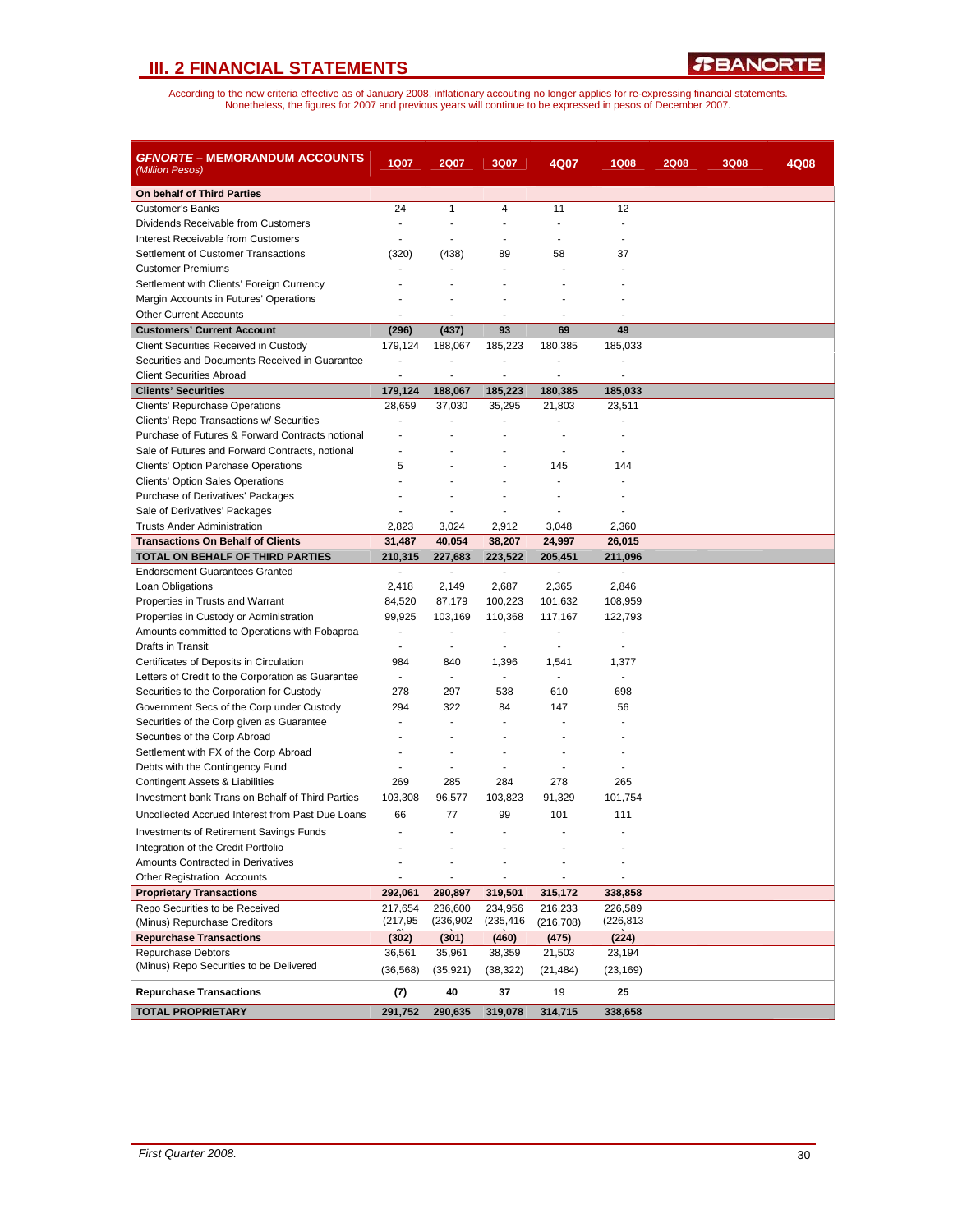| <b>GFNORTE - CONSOLIDATED STATEMENT OF CASH FLOW</b><br><b>JANUARY 1, 2008 - MARCH 31, 2008</b><br>(Million Pesos)       |              |
|--------------------------------------------------------------------------------------------------------------------------|--------------|
| <b>Cash Flow from Operating Activities</b>                                                                               |              |
| <b>Net Income</b>                                                                                                        | 1,928        |
| Items charged to results that do not generate or require use of resources                                                |              |
| Results of valuation at reasonable value                                                                                 | (25)         |
| Provisions for loan losses                                                                                               | 1,005        |
| Depreciation and amortization                                                                                            | 246          |
| Defferred taxes                                                                                                          | 44           |
| Provisions for obligations                                                                                               | (821)        |
| Minoritary interest                                                                                                      | 111          |
| Undistribuated earnings of subsidiaries                                                                                  | (77)         |
|                                                                                                                          | 2,411        |
| Change in items related to operations:                                                                                   |              |
| Decrease (Increase) Deposits                                                                                             | (6,215)      |
| Decrease (Increase) loan portfolio                                                                                       | (7, 153)     |
| Decrease (Increase) in portfolios of credit assets                                                                       |              |
| Decrease (Increase) treasury operations (investment in securities)<br>Decrease (Increase) financial instruments for sale | (5,046)      |
| Loans from banks and other institutions                                                                                  | 2,133        |
| Decrease (Increase) Deferred taxes                                                                                       | 11,609<br>22 |
| Net cash generated or used from operations                                                                               | (2, 239)     |
|                                                                                                                          |              |
| <b>Financing Activities:</b>                                                                                             |              |
| Issue of subordinated debentures outstanding                                                                             | 4,351        |
| Increase in other payable accounts                                                                                       | 1,456        |
| Stock repurchases                                                                                                        | (4)          |
| Net cash generated or used from financing activities                                                                     | 5,803        |
| <b>Investment Activities:</b>                                                                                            |              |
| Decrease in fixed assets                                                                                                 | (79)         |
| Decrease in permanent investments in shares                                                                              | (572)        |
| Decrease (Increase) in deferred charges or credits                                                                       | 244          |
| Decrease (Increase) foreclosed assets                                                                                    | (121)        |
| Increase in other accounts receivable                                                                                    | (4, 842)     |
| Net cash generated or used from investment activities                                                                    | (5,370)      |
| Decrease (increase) in cash and equivalents                                                                              | (1,806)      |
| Cash and due from banks at the beginning of the year                                                                     | 41,610       |
| Cash and due from banks at the end of the year                                                                           | 39.804       |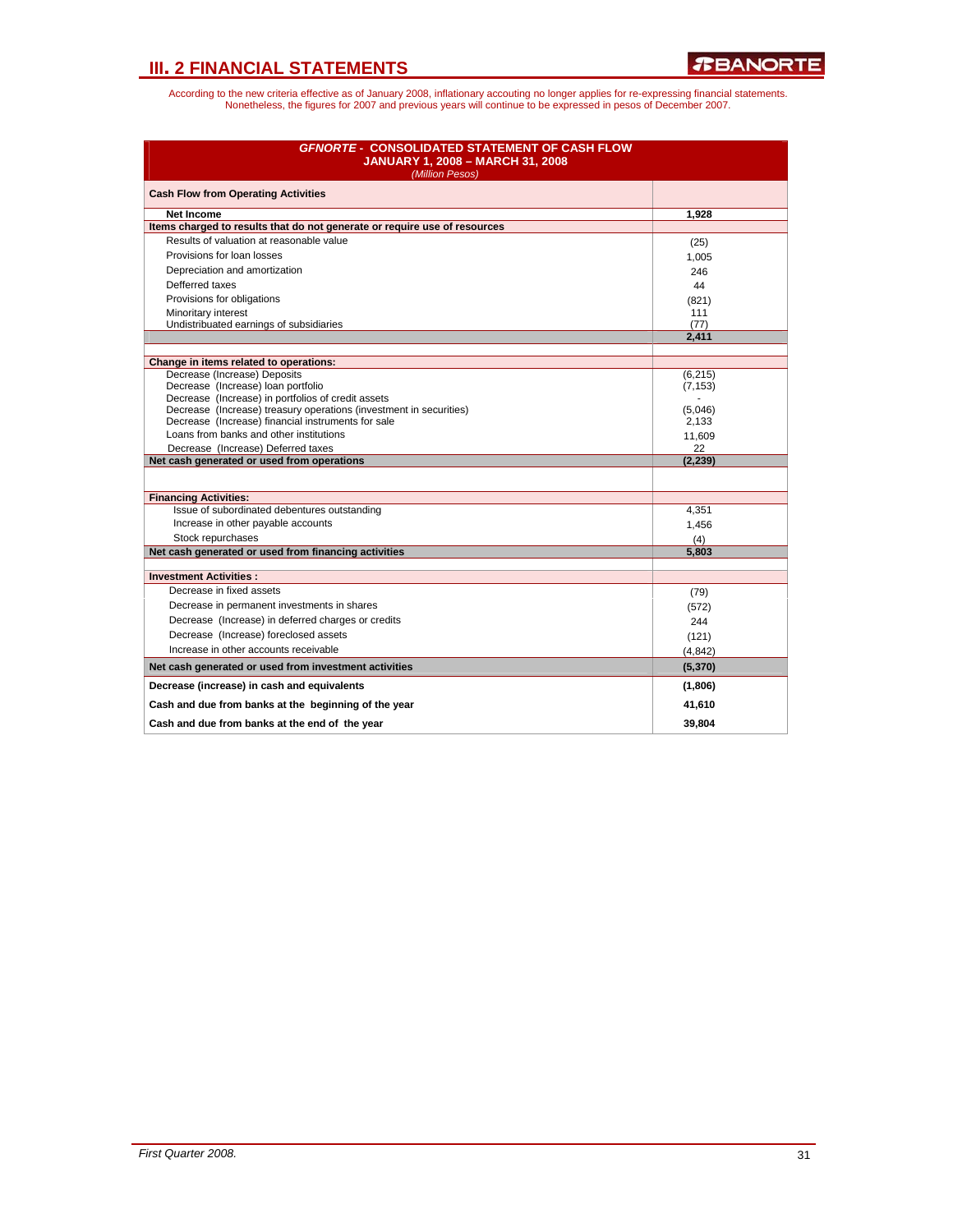| <b>GFNORTE – CONSOLIDATED STATEMENTS OF CHANGES IN STOCKHOLDER S EQUITY</b><br><b>JANUARY 1, 2008 - MARCH 31, 2008.</b><br>(Million Pesos) |                              |                                    |  |  |  |  |  |
|--------------------------------------------------------------------------------------------------------------------------------------------|------------------------------|------------------------------------|--|--|--|--|--|
|                                                                                                                                            | <b>CONTRIBUTED CAPITAL</b>   |                                    |  |  |  |  |  |
|                                                                                                                                            | <b>Fixed Paid-in Capital</b> | Premium form sale of<br>securities |  |  |  |  |  |
| Balance as of December 31,2007                                                                                                             | 11,965                       | 1,272                              |  |  |  |  |  |
| Changes stemming from stockholder's decisions                                                                                              |                              |                                    |  |  |  |  |  |
| Stock repurchases                                                                                                                          | ۰                            | $\mathfrak{p}$                     |  |  |  |  |  |
| Capitalization of profits                                                                                                                  |                              |                                    |  |  |  |  |  |
| <b>Provisions Created</b>                                                                                                                  |                              |                                    |  |  |  |  |  |
| Increase in Capital                                                                                                                        |                              |                                    |  |  |  |  |  |
| <b>Total</b>                                                                                                                               |                              | $\overline{2}$                     |  |  |  |  |  |
| <b>Changes stemming from profits</b>                                                                                                       |                              |                                    |  |  |  |  |  |
| Total profits:                                                                                                                             |                              |                                    |  |  |  |  |  |
| Net Income                                                                                                                                 |                              |                                    |  |  |  |  |  |
| Non Monetary Assets Results                                                                                                                |                              |                                    |  |  |  |  |  |
| Recognition of minority interest                                                                                                           |                              |                                    |  |  |  |  |  |
| <b>Total</b>                                                                                                                               |                              |                                    |  |  |  |  |  |
| Balance as of March 31,2008                                                                                                                | 11.965                       | 1.274                              |  |  |  |  |  |

|                                               |                            |                             |                                                                 | <b>EARNED CAPITAL</b>                                                        |                   |                                      |                                                                       |
|-----------------------------------------------|----------------------------|-----------------------------|-----------------------------------------------------------------|------------------------------------------------------------------------------|-------------------|--------------------------------------|-----------------------------------------------------------------------|
|                                               | Capital<br><b>Reserves</b> | <b>Retained</b><br>earnings | Surpls or<br>Deficit in<br><b>Capital</b><br><b>Restatement</b> | <b>Results from</b><br><b>Non Monetary</b><br><b>Assets</b><br>(Investments) | <b>Net Income</b> | <b>Minoritary</b><br><b>Interest</b> | <b>Total</b><br><b>Stockhol</b><br>ders <sup>'</sup><br><b>Equity</b> |
| Balance as of December 31,2007                | 2,452                      | 21,379                      | (6, 380)                                                        | (5,009)                                                                      | 6,810             | 1.667                                | 34,156                                                                |
|                                               |                            |                             |                                                                 |                                                                              |                   |                                      |                                                                       |
| Changes stemming from stockholder's decisions |                            |                             |                                                                 |                                                                              |                   |                                      |                                                                       |
| Stock repurchases                             | (6)                        | ÷                           |                                                                 |                                                                              |                   |                                      | (4)                                                                   |
| Application of profits                        | ٠                          | 6,810                       |                                                                 |                                                                              | (6, 810)          |                                      |                                                                       |
| Provisions created                            | ۰                          |                             |                                                                 |                                                                              |                   | ٠                                    |                                                                       |
| Cash Dividends                                | ۰                          |                             |                                                                 |                                                                              |                   |                                      |                                                                       |
| Increase in Capital                           | ۰                          | ۰                           |                                                                 |                                                                              |                   |                                      |                                                                       |
| <b>Total</b>                                  | (6)                        | 6,810                       | ٠                                                               | $\overline{\phantom{0}}$                                                     | (6, 810)          |                                      | (4)                                                                   |
|                                               |                            |                             |                                                                 |                                                                              |                   |                                      |                                                                       |
| <b>Changes stemming from profits</b>          |                            |                             |                                                                 |                                                                              |                   |                                      |                                                                       |
| Total profits:                                |                            |                             |                                                                 |                                                                              |                   |                                      |                                                                       |
| Net Income                                    | ٠                          |                             | ٠                                                               |                                                                              | 1.928             | ä,                                   | 1,928                                                                 |
| Non Monetary Assets Results                   | ۰                          | Ĭ.                          |                                                                 | (537)                                                                        |                   | Ĭ.                                   | (537)                                                                 |
| Change to Accounting Criteria (NIF B-10)      | ٠                          | (6, 813)                    | 6,380                                                           | 433                                                                          | ÷                 | ä,                                   |                                                                       |
| <b>Total</b>                                  | $\blacksquare$             | (6, 813)                    | 6,380                                                           | (104)                                                                        | 1,928             | ٠                                    | 1,391                                                                 |
|                                               |                            |                             |                                                                 |                                                                              |                   |                                      |                                                                       |
| Recognition of minority interest              | ٠                          | ٠                           | ٠                                                               |                                                                              | $\blacksquare$    | 94                                   | 94                                                                    |
|                                               |                            |                             |                                                                 |                                                                              |                   |                                      |                                                                       |
| Balance as of March 31,2008                   | 2,446                      | 21,376                      |                                                                 | (5, 113)                                                                     | 1,928             | 1,761                                | 35,637                                                                |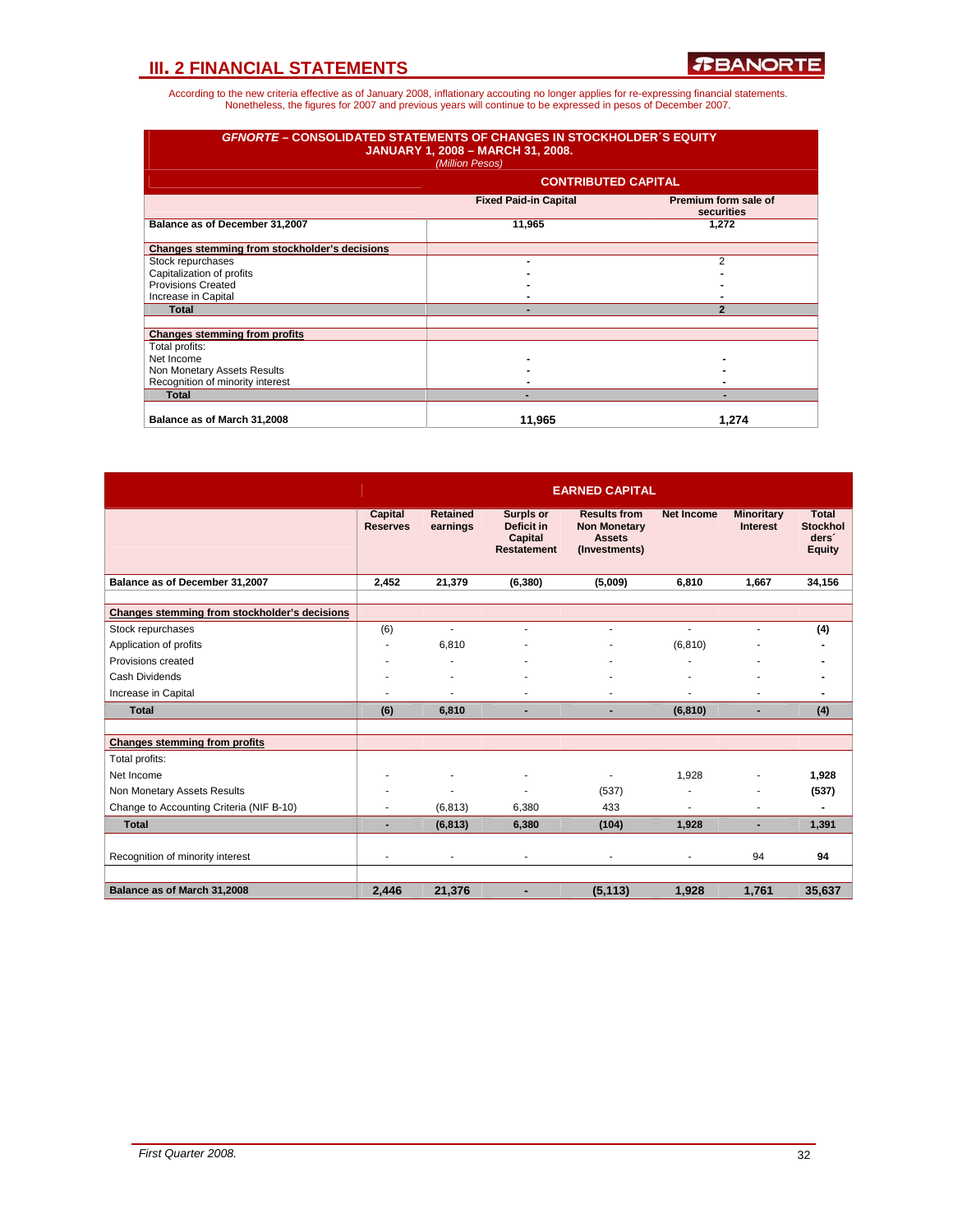According to the new criteria effective as of January 2008, inflationary accouting no longer applies for re-expressing financial statements.<br>Nonetheless, the figures for 2007 and previous years will continue to be expresse

## **BANKING SECTOR**

| <b>BANKING SECTOR* - INCOME</b>             |                          |                          |                          |                          |                 |                             |             |      |      |            |
|---------------------------------------------|--------------------------|--------------------------|--------------------------|--------------------------|-----------------|-----------------------------|-------------|------|------|------------|
| <b>STATEMENT</b>                            | <b>1Q07</b>              | <b>2Q07</b>              | 3Q07                     | 4Q07                     | Accum.          | <b>1Q08</b>                 | <b>2Q08</b> | 3Q08 | 4Q08 | Accum.     |
| (Million Pesos)                             |                          |                          |                          |                          | 2007            |                             |             |      |      | 2008       |
| Interest Income                             | 8,776                    | 9,341                    | 9,983                    | 10,606                   | 38,707          | 10,786                      |             |      |      | 10,786     |
| <b>Interest Expense</b>                     | 4,957                    | 5,343                    | 5,624                    | 5,869                    | 21,793          | 5,967                       |             |      |      | 5,967      |
| Loan Fees Charged                           | 23                       | 44                       | 77                       | 96                       | 239             | 103                         |             |      |      | 103        |
| <b>Fees Paid</b>                            |                          |                          |                          |                          |                 | $\mathbf{r}$                |             |      |      |            |
| Net Interest Income (NII)                   | 3,842                    | 4,042                    | 4,436                    | 4,833                    | 17,152          | 4,921                       |             |      |      | 4,921      |
| Monetary Adjustment (Repomo) to margins     | (38)                     | 13                       | (103)                    | (137)                    | (265)           | $\sim$                      |             |      |      |            |
| <b>NII after Repomo</b>                     | 3,804                    | 4,054                    | 4,334                    | 4,695                    | 16,888          | 4,921                       |             |      |      | 4,921      |
| Preventive Provisions for Loan Losses       | 249                      | 742                      | 696                      | 900                      | 2,588           | 987                         |             |      |      | 987        |
| Loan Loss Sharing Provisions Fobaproa       | ä,                       |                          | ÷.                       | $\overline{\phantom{a}}$ |                 | $\sim$                      |             |      |      |            |
| <b>NII Adjusted for Credit Risk</b>         | 3,555                    | 3,313                    | 3,637                    | 3,795                    | 14,300          | 3,934                       |             |      |      | 3,934      |
| <b>Fund Transfers</b>                       | 60                       | 58                       | 55                       | 56                       | 229             | 54                          |             |      |      | 54         |
| Account Management                          | 242                      | 241                      | 239                      | 254                      | 976             | 235                         |             |      |      | 235        |
| Fiduciary                                   | 64                       | 65                       | 67                       | 74                       | 270             | 69                          |             |      |      | 69         |
| Income from Real Estate Portfolios          | 116                      | 180                      | 120                      | 160                      | 575             | 190                         |             |      |      | 190        |
| <b>Electronic Banking Services</b>          | 213                      | 229                      | 245                      | 258                      | 944             | 236                         |             |      |      | 236        |
| <b>Credit Cards Fees</b>                    | 477                      | 503                      | 553                      | 599                      | 2,132           | 581                         |             |      |      | 581        |
| Fees Charged to IPAB                        | $\mathbf{1}$             | $\blacksquare$           | (1)                      | 4                        | 4               | $\blacksquare$              |             |      |      | ۰          |
| <b>Other Fees</b>                           | 211                      | 228                      | 218                      | 254                      | 911             | 251                         |             |      |      | 251        |
| <b>Fees Charged on Services</b>             | 1,383                    | 1,504                    | 1,495                    | 1,658                    | 6,041           | 1,616                       |             |      |      | 1,616      |
| <b>Fund Transfers</b>                       | 5                        | 4                        | 4                        | 4                        | 17              | 5                           |             |      |      | 5          |
| <b>Other Fees</b>                           | 227                      | 233                      | 246                      | 288                      | 993             | 261                         |             |      |      | 261        |
| <b>Expenses from Real Estate Portfolios</b> | $\overline{\phantom{a}}$ | $\blacksquare$           | $\overline{\phantom{a}}$ | $\overline{\phantom{a}}$ | ÷.              | $\blacksquare$              |             |      |      |            |
| <b>Fees Paid on Services</b>                | 232                      | 237                      | 250                      | 292                      | 1,010           | 266                         |             |      |      | 266        |
| Foreign Exchange                            | 113                      | 142                      | 116                      | 135                      | 506             | 128                         |             |      |      | 128        |
| Securities - Realized Gains                 | 290                      | (129)                    | 3                        | (97)                     | 67              | 158                         |             |      |      | 158        |
| Securities - Unrealized Gains               | (27)                     | 270                      | 79                       | 4                        | 325             | (85)                        |             |      |      | (85)       |
| <b>Market Related Income</b>                | 376                      | 283                      | 198                      | 42                       | 898             | 201                         |             |      |      | 201        |
| <b>Non-Interest Income</b>                  | 1,527                    | 1,550                    | 1,443                    | 1,408                    | 5,929           | 1551                        |             |      |      | 1551       |
| <b>Total Operating Income</b><br>Personnel  | 5,082                    | 4,863<br>1,376           | 5,080<br>1,399           | 5,204<br>1,441           | 20,228<br>5,581 | 5,485                       |             |      |      | 5,485      |
| Professional Fees Paid                      | 1,365                    | 198                      | 210                      | 273                      | 908             | 1,45                        |             |      |      | 1,457      |
| Administrative and Promotional Expenses     | 227                      | 941                      | 1,014                    | 1,049                    | 3,903           | 219                         |             |      |      | 219        |
| Rents, Depreciation and Amortization        | 900<br>321               | 329                      | 323                      | 313                      | 1,286           | 1,03<br>332                 |             |      |      | 1,036      |
| Other Taxes (other than Income tax)         | 127                      | 115                      | 114                      | 137                      | 493             | 151                         |             |      |      | 332        |
| Contribuitons to IPAB                       | 175                      | 191                      | 212                      | 196                      | 774             | 213                         |             |      |      | 151<br>213 |
| <b>Non-Interest Expense</b>                 | 3,114                    | 3,151                    | 3,272                    | 3,408                    | 12,945          | 3,408                       |             |      |      | 3,408      |
| <b>Net Operating Income</b>                 | 1,968                    | 1,712                    | 1,808                    | 1,796                    | 7,284           | 2,077                       |             |      |      | 2,077      |
| <b>Other Revenues</b>                       | 130                      | 216                      | 286                      | 197                      | 830             | 576                         |             |      |      | 576        |
| Foreign Exchange                            |                          | $\frac{1}{2}$            | $\blacksquare$           | $\overline{a}$           |                 | $\sim$                      |             |      |      |            |
| Recoveries                                  | 428                      | 477                      | 396                      | 526                      | 1,826           | 265                         |             |      |      | 265        |
| Repomo - other revenues                     | $\overline{2}$           | $\frac{1}{2}$            | $\mathbf{1}$             | $\mathbf{1}$             | 3               | ÷.                          |             |      |      |            |
| <b>Non-Operating Income</b>                 | 560                      | 693                      | 683                      | 724                      | 2,659           | 841                         |             |      |      | 841        |
| <b>Other Expenses</b>                       | (101)                    | (113)                    | (28)                     | (132)                    | (374)           | (110)                       |             |      |      | (110)      |
| Changes in Foreign Exchange Valuation       | ÷.                       | $\overline{\phantom{0}}$ | $\blacksquare$           | $\overline{\phantom{a}}$ |                 |                             |             |      |      |            |
| Repomo - other expenses (creditor balance)  | (137)                    | 50                       | (114)                    | (182)                    | (383)           | $\blacksquare$              |             |      |      |            |
| <b>Non-Operating Expense</b>                | (238)                    | (63)                     | (142)                    | (313)                    | (756)           | (110)                       |             |      |      | (110)      |
| Non Operating Income (Expense), net         | 322                      | 630                      | 541                      | 411                      | 1,903           | 731                         |             |      |      | 731        |
| Pre-Tax Income                              | 2,289                    | 2,342                    | 2,349                    | 2,206                    | 9,187           | 2,808                       |             |      |      | 2,808      |
| Income Tax                                  | 628                      | 616                      | 659                      | 744                      | 2,647           | 732                         |             |      |      | 732        |
| <b>Profit Sharing</b>                       | 232                      | 239                      | 184                      | 206                      | 862             | 232                         |             |      |      | 232        |
| Tax on Assets                               | $\sim$                   |                          |                          |                          |                 | $\mathcal{L}_{\mathcal{A}}$ |             |      |      |            |
| Deferred Income Tax and Profit Sharing      | (15)                     | (43)                     | (94)                     | (298)                    | (450)           | 48                          |             |      |      | 48         |
| Taxes                                       | 845                      | 813                      | 749                      | 651                      | 3,058           | 1,011                       |             |      |      | 1,011      |
| <b>Net Income before Subsidiaries</b>       | 1,444                    | 1,529                    | 1,601                    | 1,555                    | 6,129           | 1,796                       |             |      |      | 1,796      |
| Subsidiaries' Net Income                    | 28                       | 6                        | 32                       | 20                       | 87              | 34                          |             |      |      | 34         |
| <b>Net Income form Continuos Operations</b> | 1,473                    | 1,535                    | 1,633                    | 1,575                    | 6,216           | 1,830                       |             |      |      | 1,830      |
| Extraordinary Items, net                    |                          | ٠                        |                          |                          |                 |                             |             |      |      |            |
| Minority Interest                           | 19                       | 21                       | 13                       | 12                       | 64              | 25                          |             |      |      | 25         |
| <b>TOTAL NET INCOME</b>                     | 1,454                    | 1,514                    | 1,621                    | 1,563                    | 6,151           | 1,804                       |             |      |      | 1,804      |

(\*) Afore is included in the Subsidiaries' net income.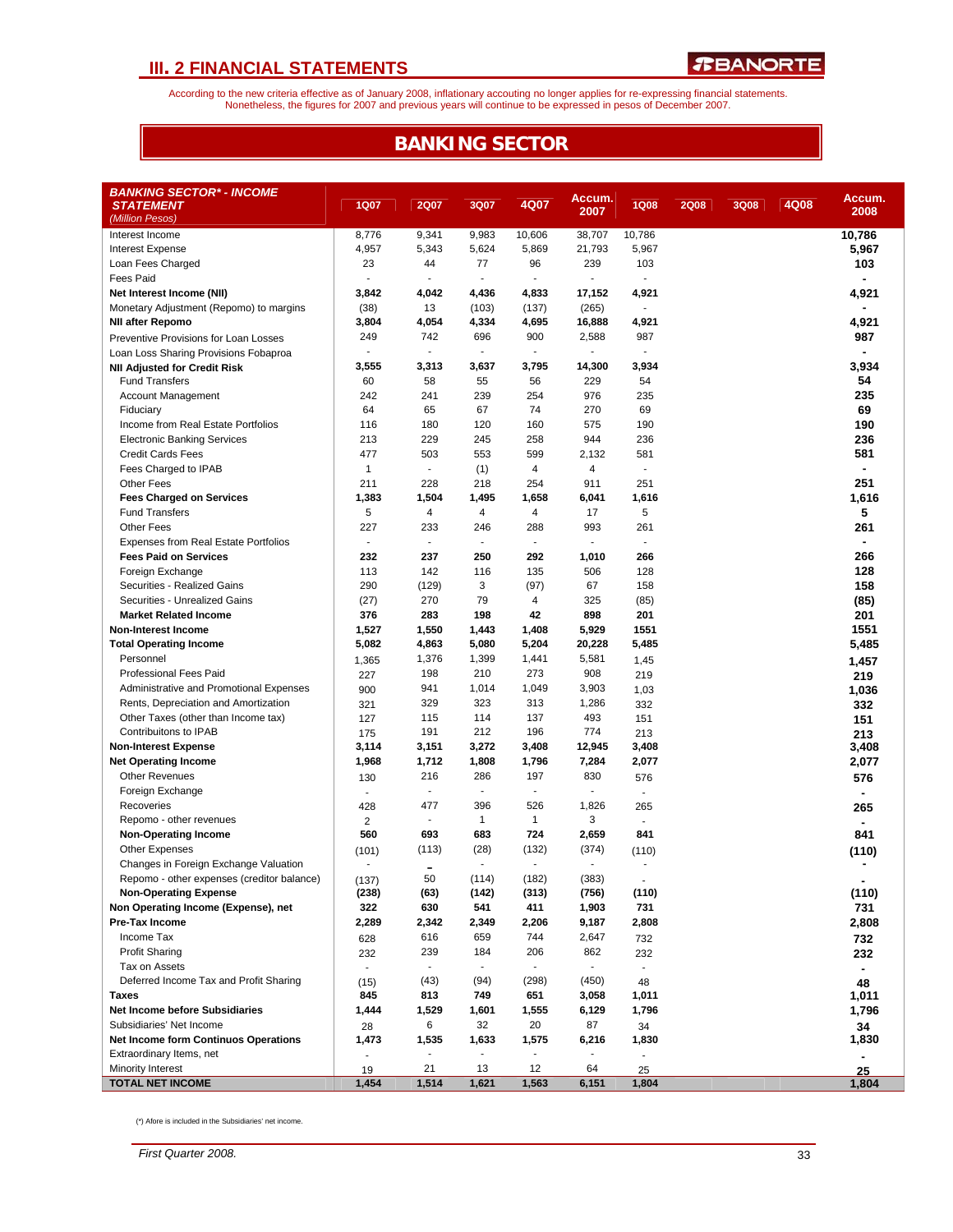

| <b>BANKING SECTOR - BALANCE SHEET</b><br>(Million Pesos) | 1Q07                     | <b>2Q07</b>              | 3Q07                     | 4Q07                     | <b>1Q08</b> | <b>2Q08</b> | <b>3Q08</b> | 4Q08 |
|----------------------------------------------------------|--------------------------|--------------------------|--------------------------|--------------------------|-------------|-------------|-------------|------|
| <b>ASSETS</b>                                            |                          |                          |                          |                          |             |             |             |      |
| <b>Cash and Due from Banks</b>                           | 42,138                   | 48,644                   | 39,677                   | 41,363                   | 39,471      |             |             |      |
| Negotiable Instruments                                   | 7,189                    | 6,092                    | 8,891                    | 6,992                    | 7,390       |             |             |      |
| Securities Available for Sale                            | 10,400                   | 8,508                    | 10,814                   | 10,948                   | 15,636      |             |             |      |
| Securities Held to Maturity                              | 754                      | 779                      | 764                      | 760                      | 749         |             |             |      |
| <b>Investment in Securities</b>                          | 18,343                   | 15,379                   | 20,469                   | 18,700                   | 23,775      |             |             |      |
| Non-assigned Securities pending Settlement               |                          |                          |                          |                          |             |             |             |      |
| Debtor Balance in Repo Trans, net                        | 60                       | 82                       | 44                       | 31                       | 49          |             |             |      |
| Repo Transactions with Collateral                        |                          |                          |                          |                          |             |             |             |      |
| Secs to be received in Repo Trans, net                   |                          |                          |                          |                          |             |             |             |      |
| <b>Transactions with Derivatives</b>                     | 954                      | 290                      | 1,742                    | 2,302                    | 2,368       |             |             |      |
| <b>Operations w/ Derivatives &amp; Securities</b>        | 1,015                    | 372                      | 1,786                    | 2,332                    | 2,417       |             |             |      |
| <b>Commercial Loans</b>                                  | 77,555                   | 81,156                   | 79,795                   | 87,001                   | 90,957      |             |             |      |
| Financial Intermediaries' Loans                          | 4,918                    | 8,529                    | 11,814                   | 16,153                   | 17,329      |             |             |      |
| Consumer Loans                                           | 22,655                   | 24,538                   | 25,819                   | 27,220                   | 28,626      |             |             |      |
| Mortgage Loans                                           | 30,133                   | 32,381                   | 34,276                   | 37,216                   | 39,046      |             |             |      |
| Government Entities' Loans                               | 15,255                   | 17,243                   | 17,868                   | 17,948                   | 17,556      |             |             |      |
| <b>IPAB Loans</b>                                        | ٠                        | $\overline{\phantom{a}}$ |                          | $\overline{\phantom{a}}$ |             |             |             |      |
| <b>Performing Loans</b>                                  | 150,516                  | 163,846                  | 169,573                  | 185,538                  | 193,514     |             |             |      |
| Commercial PDL's                                         | 714                      | 740                      | 756                      | 777                      | 944         |             |             |      |
| Financial Intermediaries PDL's                           |                          |                          |                          |                          |             |             |             |      |
| Consumer PDL's                                           | 721                      | 885                      | 1,015                    | 1,109                    | 1,208       |             |             |      |
| Mortgage PDL's                                           | 738                      | 806                      | 840                      | 858                      | 893         |             |             |      |
| Government Entities PDL's                                | $\blacksquare$           | ٠                        | $\overline{\phantom{a}}$ |                          |             |             |             |      |
| <b>Past Due Loans</b>                                    | 2,173                    | 2,431                    | 2,611                    | 2,743                    | 3,044       |             |             |      |
| <b>Gross Loan Portfolio</b>                              | 152,689                  | 166,277                  | 172,184                  | 188,282                  | 196,558     |             |             |      |
| Preventive Loan Loss Reserves                            | 3,318                    | 3,541                    | 3,554                    | 3,707                    | 3,976       |             |             |      |
| <b>Net Loan Portfolio</b>                                | 149,371                  | 162,737                  | 168,630                  | 184,574                  | 192,582     |             |             |      |
| <b>Acquired Collection Rights</b>                        | 4,183                    | 4,043                    | 3,861                    | 3,660                    | 3,538       |             |             |      |
| <b>Total Credit Portfolio</b>                            | 153,555                  | 166,780                  | 172,491                  | 188,235                  | 196,120     |             |             |      |
| Sundry Debtors & Other Accs Rec, net                     | 9,557                    | 13,665                   | 18,469                   | 7,137                    | 12,132      |             |             |      |
| Foreclosed Assets, net                                   | 423                      | 430                      | 296                      | 385                      | 506         |             |             |      |
| Real Estate, Furniture & Equipment, net                  | 6,033                    | 5,987                    | 6,009                    | 6,380                    | 6,344       |             |             |      |
| <b>Investments in Subsidiaries</b>                       | 928                      | 915                      | 832                      | 839                      | 871         |             |             |      |
| Deferred Taxes, net                                      | $\overline{\phantom{a}}$ | $\blacksquare$           | $\blacksquare$           | 237                      | 177         |             |             |      |
| Goodwill                                                 | 4,183                    | 4,253                    | 4,182                    | 4,100                    | 4,000       |             |             |      |
| Intangibles                                              | 156                      | 158                      | 209                      | 249                      | 238         |             |             |      |
| <b>Other Assets</b>                                      | 3,184                    | 3,094                    | 3,504                    | 4,395                    | 4,376       |             |             |      |
|                                                          | 24,462                   | 28,501                   | 33,502                   | 23,731                   | 28,645      |             |             |      |
| <b>TOTAL ASSETS</b>                                      | 239,512                  | 259,677                  | 267,924                  | 274,361                  | 290,428     |             |             |      |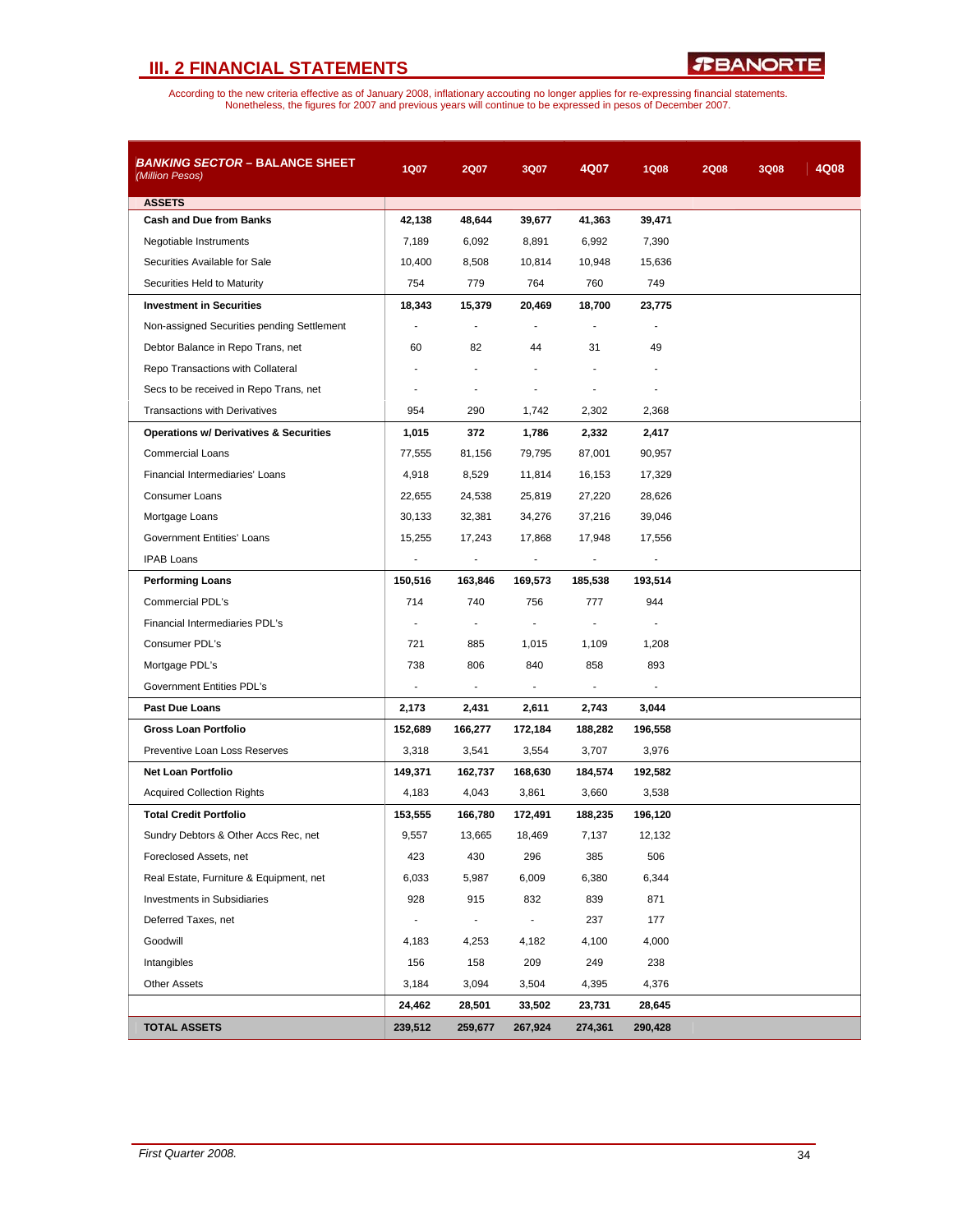

| <b>BANKING SECTOR – BALANCE SHEET</b><br>(Million Pesos) | 1Q07                     | 2Q07           | 3Q07           | 4Q07                     | <b>1Q08</b> | <b>2Q08</b> | <b>3Q08</b> | 4Q08 |
|----------------------------------------------------------|--------------------------|----------------|----------------|--------------------------|-------------|-------------|-------------|------|
| <b>LIABILITIES</b>                                       |                          |                |                |                          |             |             |             |      |
| <b>Demand Deposits</b>                                   | 95,131                   | 100,657        | 96,844         | 111,115                  | 103,274     |             |             |      |
| <b>Time Deposits</b>                                     | 79,719                   | 80,735         | 86,496         | 92,419                   | 93,971      |             |             |      |
| <b>Bank Bonds</b>                                        |                          |                | $\overline{a}$ |                          |             |             |             |      |
| <b>Deposits</b>                                          | 174,849                  | 181,392        | 183,340        | 203,534                  | 197,245     |             |             |      |
| Immediate Redemption Loans                               |                          | 7,495          | 2,454          | 871                      | 5,615       |             |             |      |
| <b>Short Term</b>                                        | 3,554                    | 4,083          | 4,059          | 4,895                    | 14,225      |             |             |      |
| Long Term                                                | 8,277                    | 8,565          | 9,030          | 8,328                    | 7,912       |             |             |      |
| Due to Banks & Correspondents                            | 11,831                   | 20,143         | 15,543         | 14,094                   | 27,752      |             |             |      |
| Non-assigned Securities for Settlement                   | $\overline{\phantom{a}}$ | 2,988          | 9,114          | 10                       | 1,745       |             |             |      |
| Creditor Balance in Repo Trans, net                      | 373                      | 347            | 473            | 489                      | 252         |             |             |      |
| Repo Transactions with Collateral                        |                          |                | ÷.             | ÷                        |             |             |             |      |
| Secs to be received in Repo Trans, net                   |                          | ÷.             | ÷              | ä,                       |             |             |             |      |
| <b>Transactions with Derivatives</b>                     | 1,789                    | 984            | 2.297          | 2,435                    | 3,156       |             |             |      |
| <b>Operations w/ Derivatives &amp; Securities</b>        | 2,162                    | 4,319          | 11,884         | 2,934                    | 5,153       |             |             |      |
| Income Tax & Profit Sharing Payable                      | 801                      | 1,398          | 1,703          | 1,995                    | 1,121       |             |             |      |
| Other Creditors & Accounts Payable                       | 11,734                   | 12,590         | 13,647         | 10,371                   | 11,973      |             |             |      |
| <b>Other Payable Accounts</b>                            | 12,535                   | 13,988         | 15,350         | 12,366                   | 13,094      |             |             |      |
| Subordinated Non Convertible Debt                        | 11,943                   | 11,651         | 11,734         | 10,210                   | 14,561      |             |             |      |
| Deferred Taxes                                           | 256                      | 191            | 105            |                          |             |             |             |      |
| <b>Deferred Credits</b>                                  | 221                      | 412            | 556            | 784                      | 923         |             |             |      |
| <b>TOTAL LIABILITIES</b>                                 | 213,797                  | 232,095        | 238,512        | 243,921                  | 258,727     |             |             |      |
| <b>STOCKHOLDER'S EQUITY</b>                              |                          |                |                |                          |             |             |             |      |
| Paid-in Capital                                          | 10,955                   | 10,955         | 10,955         | 10,955                   | 10,955      |             |             |      |
| <b>Share Subscription Premiums</b>                       | 856                      | 856            | 856            | 856                      | 856         |             |             |      |
| Subordinated Convertible Debentures                      | ٠                        | $\blacksquare$ | $\blacksquare$ | $\overline{\phantom{a}}$ | ä,          |             |             |      |
| <b>Subscribed Capital</b>                                | 11,811                   | 11,811         | 11,810         | 11,811                   | 11,811      |             |             |      |
| <b>Capital Reserves</b>                                  | 3,390                    | 3,390          | 3,389          | 3,390                    | 3,390       |             |             |      |
| <b>Retained Earnings</b>                                 | 11,162                   | 11,162         | 11,161         | 10,536                   | 14,749      |             |             |      |
| Results from Valuation of Secs Available for Sale        | 41                       | 447            | 466            | 396                      | 392         |             |             |      |
| Results from Valuation of Hedging Secs                   | (518)                    | (671)          | (499)          | (320)                    | (833)       |             |             |      |
| Results from Conversions of Foreign Ops                  | 9                        | 16             | 20             | 15                       | (33)        |             |             |      |
| Surplus (Deficit) in Capital Restatement                 | (1,936)                  | (1,931)        | (1,932)        | (1,938)                  |             |             |             |      |
| Results of Non Monetary Fixed Assets                     |                          | $\overline{a}$ | ÷              |                          |             |             |             |      |
| Results of Non Monetary -Investment Assets               | 31                       | 99             | 102            | 91                       | 86          |             |             |      |
| Adjustments in the Employee's Pensions                   |                          | ÷.             | $\blacksquare$ | ä,                       | ä,          |             |             |      |
| Accumulated Effect of Deferred Liabilities               |                          |                | ÷              |                          |             |             |             |      |
| Net Income                                               | 1,454                    | 2,968          | 4,589          | 6,151                    | 1,804       |             |             |      |
| <b>Earned Capital</b>                                    | 13,632                   | 15,479         | 17,297         | 18,319                   | 19,554      |             |             |      |
| Minority Interest                                        | 272                      | 292            | 305            | 310                      | 335         |             |             |      |
| <b>Total Stockholder's Equity</b>                        | 25,715                   | 27,582         | 29,412         | 30,440                   | 31,700      |             |             |      |
| <b>TOTAL LIABILITIES &amp; STOCKHOLDER'S EQUITY</b>      | 239,512                  | 259,677        | 267,924        | 274,361                  | 290,428     |             |             |      |

| <b>BANKING SECTOR – MEMORANDUM</b><br><b>ACCOUNTS</b><br>(Milllon Pesos) | 1Q07      | <b>2Q07</b> | 3Q07       | 4Q07      | <b>1Q08</b> | <b>2Q08</b> | 3Q08 | 4Q08 |
|--------------------------------------------------------------------------|-----------|-------------|------------|-----------|-------------|-------------|------|------|
| <b>Endorsement Guarantees Granted</b>                                    |           |             |            |           |             |             |      |      |
| <b>Contingent Assets &amp; Liabilities</b>                               | 269       | 285         | 284        | 278       | 265         |             |      |      |
| Irrevocable Lines of Credit                                              | 2.418     | 2,149       | 2,687      | 2,365     | 2.846       |             |      |      |
| Assets held in Trusts or Mandate                                         | 84.520    | 87,179      | 100,223    | 101,632   | 108,959     |             |      |      |
| Assets held in custody or in administration                              | 96.095    | 99.309      | 106,546    | 113,408   | 119,021     |             |      |      |
| Investment banking transactions for third parties, net                   | 103.308   | 96,577      | 103,823    | 91,329    | 101,754     |             |      |      |
| Uncharged accrued interest from past - due loans                         | 59        | 70          | 92         | 94        | 105         |             |      |      |
| Amounts committed to fobaproa operations                                 |           |             |            |           |             |             |      |      |
| Investment of retirement saving funds                                    |           |             |            |           |             |             |      |      |
| Integration of loan portfolio                                            |           | ٠           |            |           |             |             |      |      |
| Amounts received in derivative instruments                               |           |             |            |           |             |             |      |      |
| Fobaproa trusts                                                          |           |             |            |           |             |             |      |      |
| Repurchase securities to be received                                     | 188.653   | 199,567     | 198,072    | 194,429   | 202,305     |             |      |      |
| (Less) creditors from repos                                              | 188.945   | (199,834    | (198, 497) | (194,886) | (202, 496)  |             |      |      |
| Debtors from repos                                                       | 15.894    | 11,203      | 13,004     | 7,198     | 9,583       |             |      |      |
| (Less) Repurchase securities to be delivered                             | (15, 915) | (11, 201)   | (13,009)   | (7, 199)  | (9, 595)    |             |      |      |
| Other control accounts                                                   |           |             |            |           |             |             |      |      |
|                                                                          | 286,355   | 285,306     | 313,225    | 308,649   | 332,747     |             |      |      |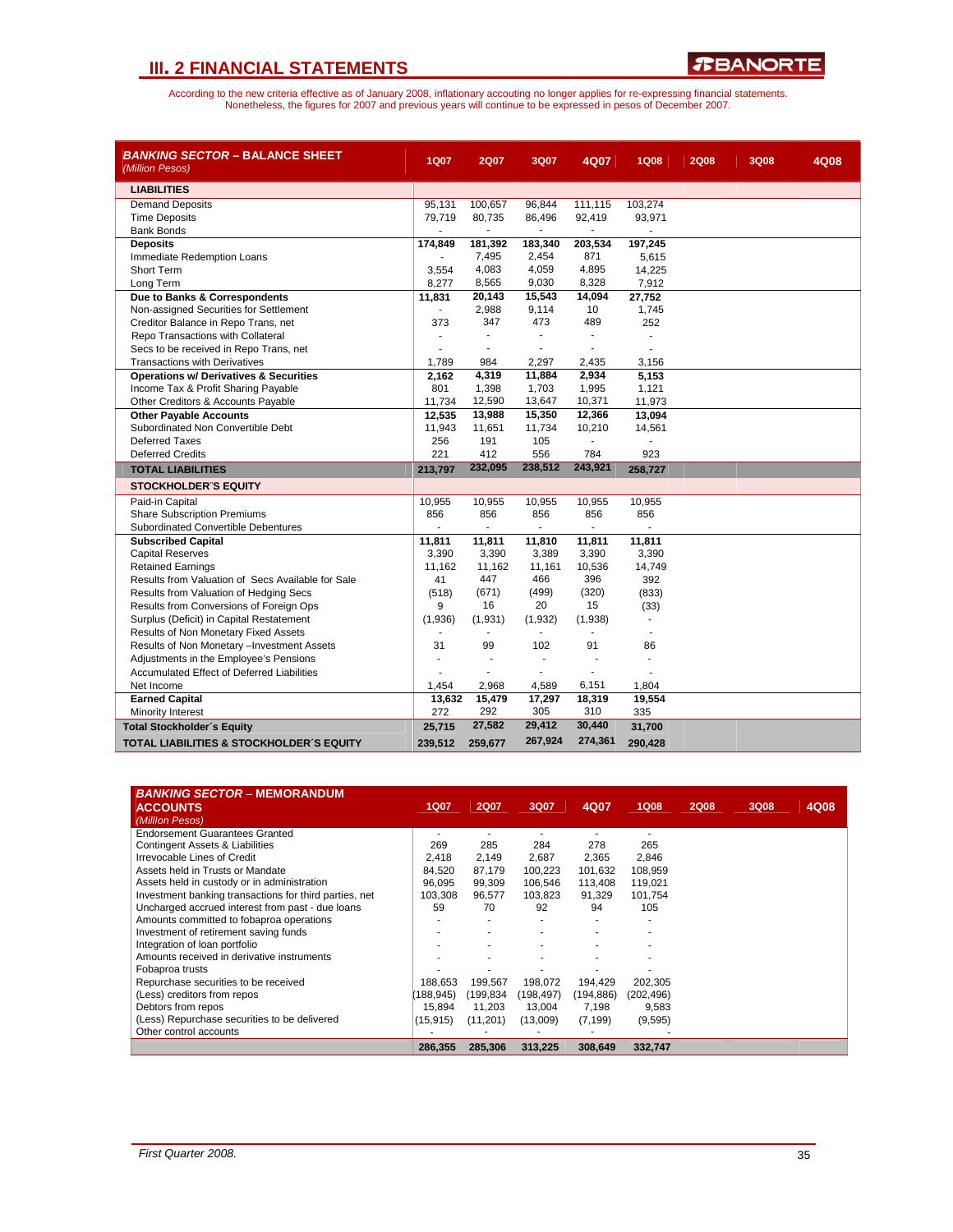According to the new criteria effective as of January 2008, inflationary accouting no longer applies for re-expressing financial statements.<br>Nonetheless, the figures for 2007 and previous years will continue to be expresse

## **BANORTE USA**

| <b>BANORTE USA - INCOME STATEMENT</b><br>(Million Pesos)              | <b>1Q07</b>    | <b>2Q07</b>              | 3Q07           | 4Q07           | 2007                     | <b>1Q08</b>              |
|-----------------------------------------------------------------------|----------------|--------------------------|----------------|----------------|--------------------------|--------------------------|
|                                                                       |                |                          |                |                |                          |                          |
| Interest Income                                                       | 302            | 277                      | 296            | 319            | 1,195                    | 299                      |
| <b>Interest Expense</b>                                               | 146            | 140                      | 148            | 156            | 591                      | 140                      |
| Loan Fees Charged                                                     |                |                          |                |                |                          |                          |
| Fees Paid                                                             |                |                          |                |                |                          |                          |
| Net Interest Income (NII)                                             | 156<br>$\sim$  | 137                      | 148            | 163            | 604                      | 159                      |
| Monetary Adjustment (Repomo) to margins                               |                | (1)                      |                | (2)            | (3)                      |                          |
| <b>NII after Repomo</b>                                               | 156            | 136                      | 148            | 161            | 601                      | 159                      |
| Preventive Provisions for Loan Losses                                 | 15             | 27                       | (20)           | 38             | 61                       | (7)                      |
| <b>Loss Sharing Provisions</b><br><b>NII Adjusted for Credit Risk</b> | 141            | 109                      | 168            | 123            | 540                      | $\overline{\phantom{a}}$ |
| <b>Fund transfers</b>                                                 |                |                          |                |                |                          | 166                      |
| Account management                                                    |                |                          |                |                |                          |                          |
|                                                                       |                |                          |                |                |                          |                          |
| Fiduciary                                                             |                |                          |                |                |                          |                          |
| Income from Loan Portfolios Acquired                                  |                |                          |                |                |                          |                          |
| Electronic Banking Services                                           |                |                          |                |                |                          |                          |
| <b>Credit Card Fees</b>                                               |                |                          |                |                |                          |                          |
| Fees Charged to IPAB                                                  |                |                          |                |                |                          |                          |
| Other fees                                                            | 24             | 25                       | 25             | 27             | 101                      | 24                       |
| Fees Charged on Services,                                             | 24             | 25                       | 25             | 27             | 101                      | 24                       |
| Fund transfers                                                        |                |                          |                |                |                          |                          |
| Other fees                                                            |                |                          |                | ٠              |                          |                          |
| Expenses from Loan Portfolios Acquired                                |                |                          |                |                |                          |                          |
| <b>Fees Paid on Services</b>                                          | $\blacksquare$ | ä,                       | $\blacksquare$ | Ĭ.             |                          |                          |
| Foreign exchange                                                      | ÷              |                          |                | Ē,             |                          |                          |
| Securities -Realized gains                                            | ٠              |                          |                |                |                          |                          |
| Securities- Unrealized gains                                          | ٠              |                          |                |                |                          | $\overline{\phantom{a}}$ |
| <b>Market Related Income</b>                                          | $\overline{a}$ | $\overline{\phantom{a}}$ | $\overline{a}$ | $\overline{a}$ | ÷,                       | $\overline{a}$           |
| <b>Total Non Interest Income</b>                                      | 24             | 25                       | 25             | 27             | 101                      | 24                       |
| <b>Total Operating Income</b>                                         | 165            | 133                      | 193            | 150            | 641                      | 190                      |
| Personnel                                                             | 50             | 51                       | 53             | 59             | 213                      | 57                       |
| <b>Professional Fees Paid</b>                                         | 6              | $\overline{7}$           | $\overline{7}$ | 8              | 29                       | 7                        |
| Administrative and Promotional Expenses                               | 50             | 61                       | 65             | 74             | 250                      | 70                       |
| Rents, depreciation and amortization                                  | 11             | 9                        | 9              | 10             | 39                       | 9                        |
| Taxes, other than income tax                                          | ä,             | J.                       |                | $\overline{a}$ | ÷.                       | $\overline{a}$           |
| Contributions to IPAB                                                 | ÷              |                          |                |                |                          |                          |
| <b>Non-Interest Expense</b>                                           | 117            | 128                      | 135            | 151            | 531                      | 143                      |
| <b>Operating Income</b>                                               | 48             | 5                        | 58             | (1)            | 110                      | 48                       |
| <b>Other Revenues</b>                                                 | 28             | 41                       | 40             | 48             | 157                      | 59                       |
| Foreign exchange                                                      | ÷              | ÷.                       | ÷              | ۰              | ÷                        |                          |
| Recoveries                                                            | $\mathbf{1}$   | 1                        | 1              | 1              | 5                        | 1                        |
| Repomo-other revenues                                                 |                |                          |                |                | $\overline{\phantom{a}}$ |                          |
| <b>Non Operating Income</b>                                           | 29             | 42                       | 41             | 49             | 162                      | 60                       |
| <b>Other Expenses</b>                                                 | ٠              | ٠                        |                |                |                          | ٠                        |
| Changes in Foreign Exchange Valuation                                 |                |                          |                | ä,             |                          |                          |
| Repomo-other expenses (creditor balance)                              | ä,             | (3)                      |                | (3)            | (6)                      |                          |
| <b>Non Operating Expense</b>                                          | $\overline{a}$ | (3)                      | $\overline{a}$ | (3)            | (6)                      | $\blacksquare$           |
| Non Operating Income (Expense), net                                   | 29             | 39                       | 41             | 46             | 156                      | 60                       |
| <b>Pre-tax Income</b>                                                 | 77             | 44                       | 99             | 45             | 266                      | 108                      |
| Income Tax                                                            | (26)           | (15)                     | (33)           | (16)           | (90)                     | (36)                     |
| Profit sharing                                                        |                |                          |                |                |                          |                          |
| Tax on Assets                                                         | ÷              | J.                       |                |                | $\overline{a}$           |                          |
| Deferred Income Tax and Profit sharing                                |                |                          |                |                |                          |                          |
|                                                                       | (26)           | (15)                     | (33)           | (16)           | (90)                     | (36)                     |
| Net Income before subsidiaries                                        | 51             | 30                       | 66             | 29             | 176                      | 71                       |
| Subsidiaries' net income                                              |                | ÷.                       |                |                |                          |                          |
| Net Income from continuos operations                                  | 51             | 30                       | 66             | 29             | 176                      | 71                       |
| Extraodinary items, net                                               |                |                          |                |                |                          |                          |
| <b>Minority Interest</b>                                              | (18)           | (21)                     | (13)           | (12)           | (64)                     | (25)                     |
| <b>TOTAL NET INCOME</b>                                               | 33             | 9                        | 53             | 17             | 112                      | 46                       |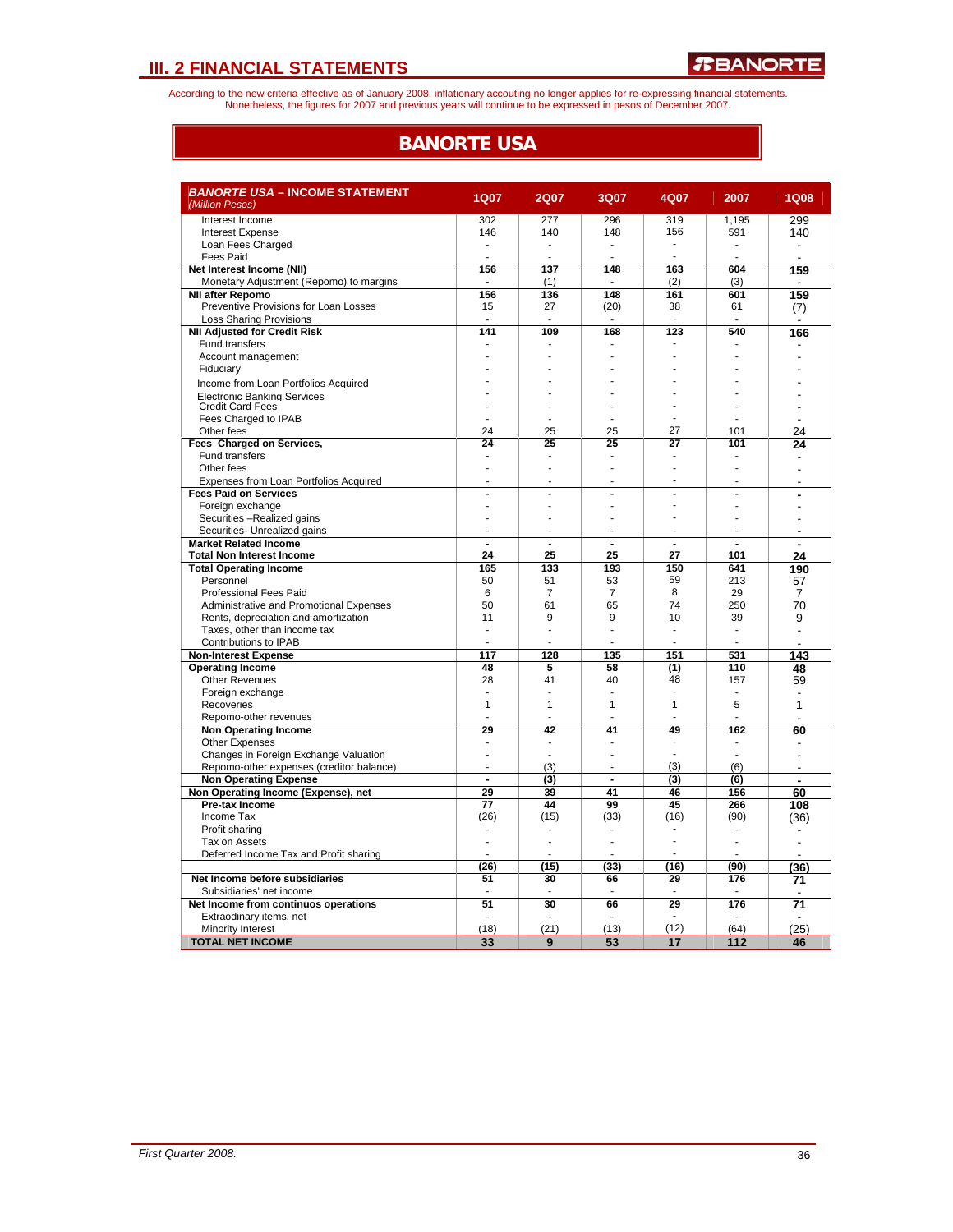| <b>BANORTE USA – BALANCE SHEET</b><br>(Million Pesos) | <b>1Q07</b> | <b>2Q07</b> | 3Q07           | 4Q07           | <b>1Q08</b>  |
|-------------------------------------------------------|-------------|-------------|----------------|----------------|--------------|
| <b>ASSETS</b>                                         |             |             |                |                |              |
| <b>Cash and due from Banks</b>                        | 1,503       | 407         | 283            | 570            | 347          |
| Negotiable Instruments                                |             |             |                |                |              |
| Securities available for sale                         | 4,091       | 3,976       | 4,663          | 4,635          | 5,312        |
| Securities held to maturity                           | 11          | 11          | 10             | 11             | 10           |
| <b>Investment in Securities</b>                       | 4,103       | 3,988       | 4,673          | 4,646          | 5,322        |
| Non-assigned securities pending Settlement            |             |             |                |                |              |
| Debtor Balance in Repo Trans, net                     |             |             |                |                |              |
| Repo Transactions with Collateral                     |             |             |                |                |              |
| Secs to be received in Repo Trans, net                |             |             |                |                |              |
| Transactions with derivatives                         | ٠           | ٠           | ٠              | ٠              |              |
| <b>Operations w/ Derivatives &amp; Securities</b>     |             |             |                |                |              |
| <b>Commercial Loans</b>                               | 8,947       | 9,528       | 9,617          | 8,909          | 9,063        |
| Financial Intermediaries' Loans                       |             |             |                |                |              |
| <b>Consumer Loans</b>                                 | 157         | 159         | 171            | 175            | 180          |
| Mortgage Loans                                        | 725         | 724         | 795            | 1.691          | 1,641        |
| <b>Goverment Entities' Loans</b>                      |             |             |                |                |              |
| <b>IPAB Loans</b>                                     |             | L.          |                |                |              |
| <b>Fiduciary Collection Rights</b>                    |             |             |                |                |              |
| <b>Performing Loans</b>                               | 9,828       | 10,410      | 10,582         | 10,776         | 10,884       |
| <b>Commercial PDL's</b>                               | 73          | 50          | 40             | 66             | 120          |
| Financial Intermediaries' PDL's                       |             |             |                |                |              |
| Consumer PDL's                                        | 1           |             |                |                | $\mathbf{1}$ |
| Mortgage PDL's                                        | 5           | 10          | 6              | 16             | 16           |
| <b>Goverment Entities PDL's</b>                       |             |             |                |                |              |
| Past Due Loans                                        | 79          | 60          | 46             | 83             | 137          |
| <b>Gross Loan Portfolio</b>                           | 9,908       | 10,470      | 10,628         | 10,858         | 11,021       |
| Preventive loan loss reserves                         | 192         | 215         | 125            | 131            | 119          |
| <b>Net Loan Portfolio</b>                             | 9,717       | 10,255      | 10,504         | 10,727         | 10,902       |
| <b>Credit Assets Portfolio</b>                        |             |             |                |                |              |
| Sundry debtors and other accs rec,net                 |             | 14          | $\overline{7}$ |                |              |
| Foreclosed assets, net                                | 20          | 15          | 17             | 25             | 152          |
| Real Estate, Furniture & Equipment, net               | 569         | 570         | 585            | 585            | 580          |
| Investments in subsidiaries                           | 7           | 7           | $\overline{7}$ | $\overline{7}$ | 7            |
| Deferred taxes, net                                   |             | ä,          |                |                |              |
| Risk Coverage for Mortgage                            |             |             |                |                |              |
| GoodWill                                              | 2,642       | 3,254       | 2,582          | 2,575          | 2,512        |
| Intangible                                            | 156         | 159         | 148            | 139            | 126          |
| <b>Otros Assets</b>                                   | 445         | 416         | 433            | 565            | 485          |
| <b>Other Assets</b>                                   | 3,243       | 3,829       | 3,164          | 3,278          | 3,123        |
| <b>TOTAL ASSETS</b>                                   | 19,161      | 18.478      | 19.241         | 19,838         | 20.434       |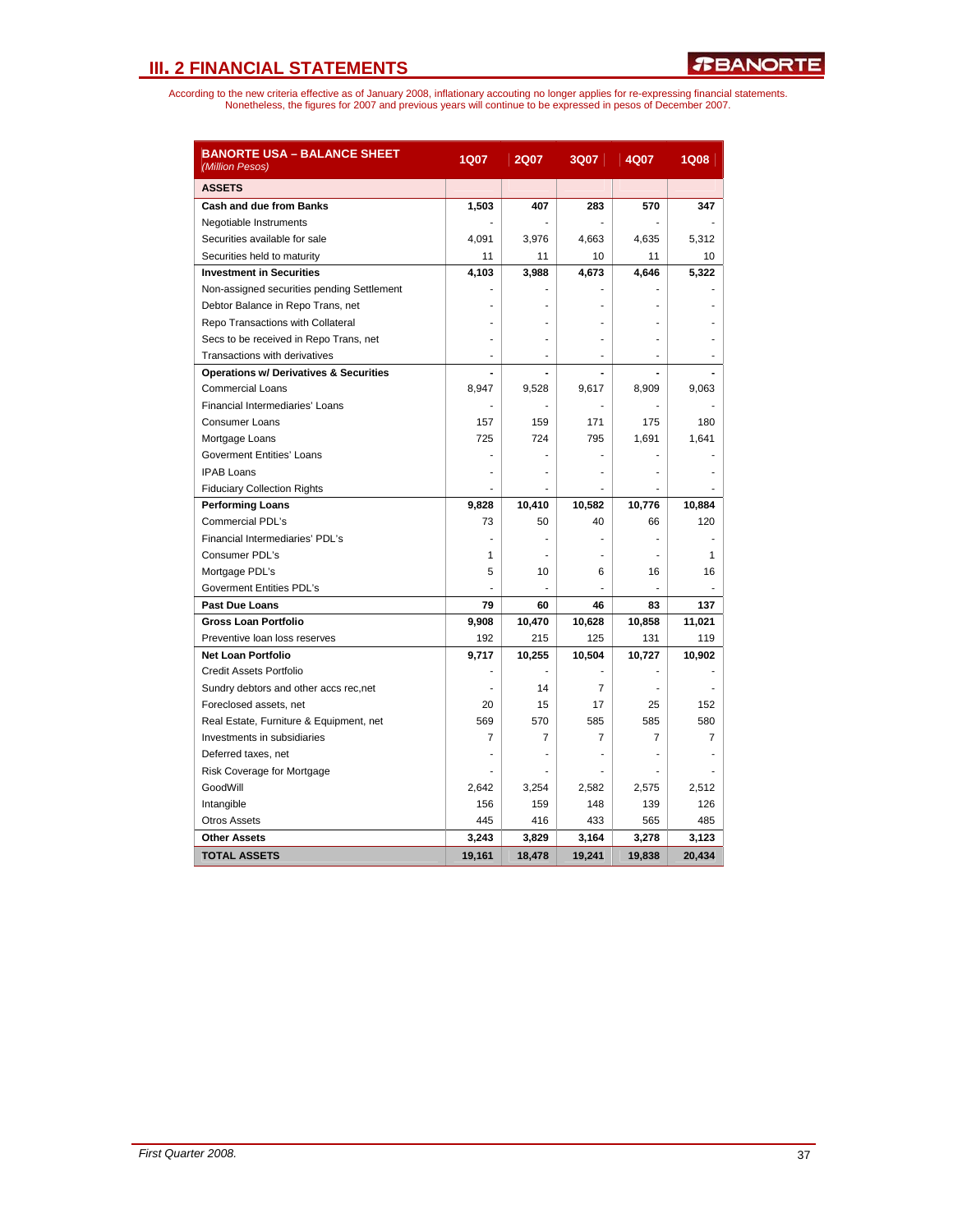| <b>BANORTE USA - BALANCE SHEET</b><br>(Million Pesos) | <b>1Q07</b> | <b>2Q07</b>    | 3Q07   | 4Q07   | <b>1Q08</b>    |
|-------------------------------------------------------|-------------|----------------|--------|--------|----------------|
| <b>LIABILITIES</b>                                    |             |                |        |        |                |
| Demand Deposits                                       | 8,222       | 7,645          | 6,901  | 7,741  | 7,909          |
| <b>Time Deposits</b>                                  | 6,816       | 6,585          | 7,172  | 7,577  | 7,372          |
| <b>Bank Bonds</b>                                     |             |                |        |        |                |
| <b>Deposits</b>                                       | 15,039      | 14,229         | 14,074 | 15,318 | 15,280         |
| Immediate Redemption Loans                            |             |                |        |        |                |
| Short term                                            |             | 111            | 60     |        | 768            |
| Long term                                             | 88          | 85             | 916    | 264    | 77             |
| Due to banks and correspondents                       | 88          | 195            | 976    | 264    | 844            |
| Non-assigned securities pending settlement            |             |                |        |        |                |
| Cerditor Balance in Repo Trans, net                   |             |                |        |        |                |
| Repo transactions with collateral                     |             |                |        |        |                |
| Securities to be received in Repo Trans, net          |             |                |        |        |                |
| Transactions with derivatives, net                    | ÷           | ÷              |        |        |                |
| <b>Operations w/ Derivatives &amp; Securities</b>     |             |                | ٠      |        |                |
| Income Tax & Profit Sharing Payable                   | 33          |                |        |        | $\overline{c}$ |
| Other creditors & accounts payable                    | 220         | 122            | 117    | 135    | 141            |
| Other payable accounts                                | 252         | 122            | 117    | 135    | 143            |
| Subordinated non Convertible Debenture                | 233         | 230            | 229    | 225    | 220            |
| Deferred Taxes                                        | 31          | 7              | 17     | 19     | 44             |
| Deferred credits                                      |             | 19             | 24     | 30     | 33             |
| <b>TOTAL LIABILITIES</b>                              | 15,645      | 14,803         | 15,438 | 15,991 | 16,564         |
| <b>STOCKHOLDER'S EQUITY</b>                           |             |                |        |        |                |
| Paid-in Capital                                       | 3,131       | 3,350          | 3,331  | 3,344  | 3,344          |
| Share subscription premiums                           |             |                |        |        |                |
| Subordinated Convertible Debentures                   |             |                |        |        |                |
| <b>Subscribed Capital</b>                             | 3,133       | 3,350          | 3,331  | 3,344  | 3,344          |
| <b>Capital Reserves</b>                               |             |                |        |        |                |
| <b>Retained Earnings</b>                              | 10          | 10             | 10     | 11     | 122            |
| Results from Valuation of Secs Available for Sale     | 22          | $\overline{c}$ | 40     | 57     | 105            |
| Results from Conversions of Foreign Ops               | 50          | (25)           | 20     | 15     | (81)           |
| Surplus (Deficit) in capital restatement              |             |                |        |        |                |
| Results of Non Monetary fixed assets                  |             |                |        |        |                |
| Results on non monetary - investment assets           |             |                |        |        |                |
| Adjustment in employees' pensions                     |             |                |        |        |                |
| Accumulated effect of Deferred Liabilities            |             |                |        |        |                |
| Net Income                                            | 34          | 44             | 97     | 112    | 46             |
| <b>Earned Capital</b>                                 | 117         | 30             | 168    | 194    | 192            |
| <b>Minority Holdings</b>                              | 266         | 296            | 304    | 309    | 334            |
| <b>Total Stockholder's Equity</b>                     | 3,517       | 3,674          | 3,803  | 3,847  | 3,870          |
| <b>TOTAL LIABILITIES &amp; STOCKHOLDER'S CAPITAL</b>  | 19,161      | 18,478         | 19,241 | 19,838 | 20,434         |

| <b>BANORTE USA - MEMORANDUM ACCOUNTS</b><br>(Million Pesos) | <b>1Q07</b> | <b>2Q07</b> | 3Q07 | 4Q07 | <b>1Q08</b> |
|-------------------------------------------------------------|-------------|-------------|------|------|-------------|
| Endorsement quarantees granted                              |             |             |      |      |             |
| Other contingent obligations                                |             |             |      |      |             |
| Irrevocable lines of credit                                 |             |             |      |      |             |
| Credit commitments                                          | 18          | 21          | 14   | 14   | 23          |
| Assets held in trusts or mandate                            |             |             |      |      |             |
| Assets held in custody or in administration                 |             |             |      |      |             |
| Investment banking transactions for third parties, net      |             |             |      |      |             |
| Amounts committed to fobaproa operations                    |             |             |      |      |             |
| Investment of retirement saving funds                       |             |             |      |      |             |
| Integration of loan portfolio                               |             |             |      |      |             |
| Amounts received in derivative instruments                  |             |             |      |      |             |
| Fobaproa trusts                                             |             |             |      |      |             |
| Repurchase securities to be received                        |             |             |      |      |             |
| (Less) creditors from repos                                 |             |             |      |      |             |
| Debitors from repos                                         |             |             |      |      |             |
| (Less) Repurchase securities to be delivered                |             |             |      |      |             |
| Other control accounts                                      |             |             |      |      |             |
| <b>Endorsement quarantees granted</b>                       | 18          | 21          | 14   | 14   | 23          |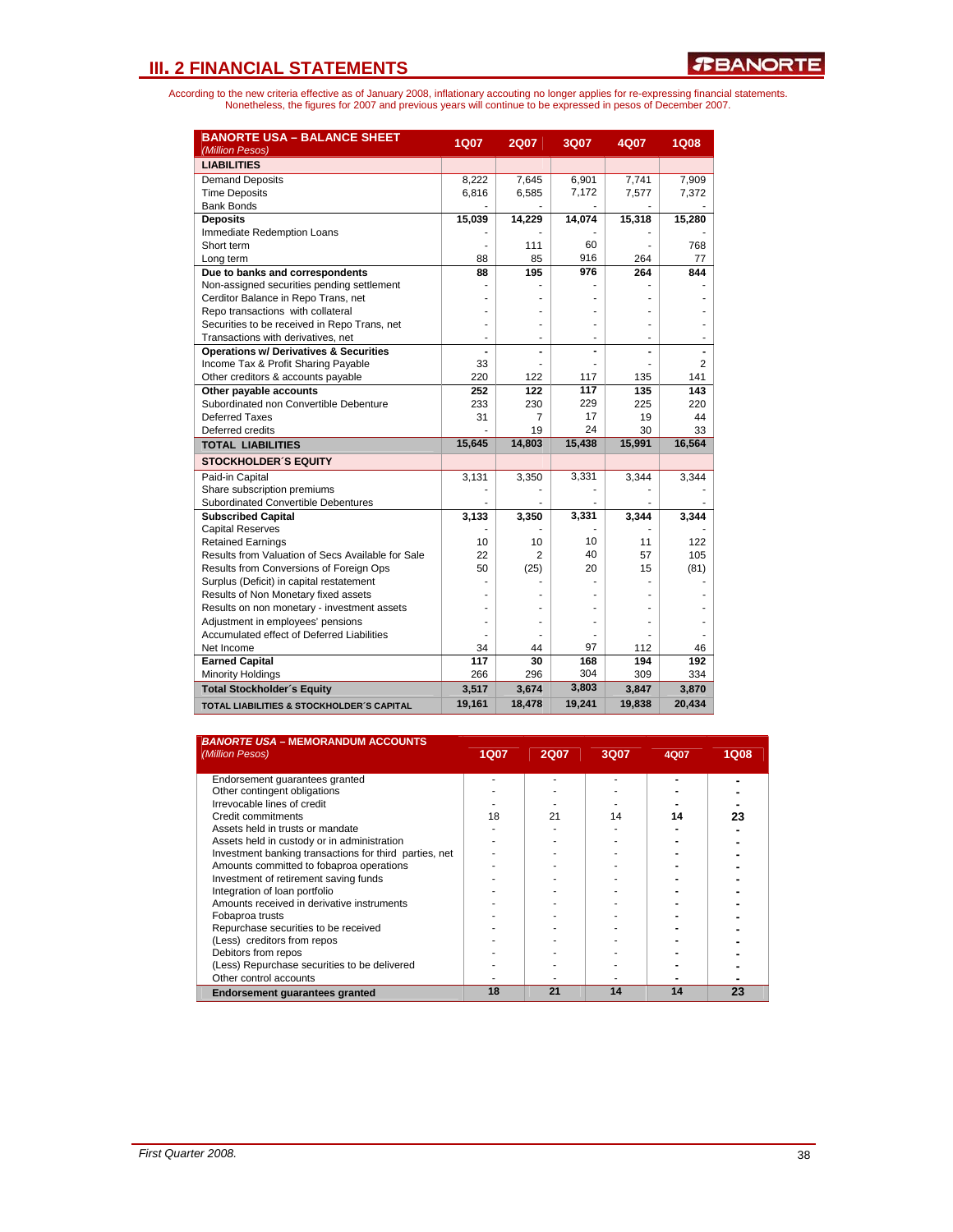## **III. 3 ACCOUNTING CHANGES**

According to the new criteria effective as of January 2008, inflationary accouting no longer applies for re-expressing financial statements. Nonetheless, the figures for 2007 and previous years will continue to be expressed in pesos of December 2007.

## **ACCOUNTING CHANGES AND REGULATIONS**

#### • **General guidelines applicable to the financial information of holding companies of financial institutions subject to supervision by the National Banking and Securities Commission (CNBV.)**

On April 27, 2005, the CNBV issued general provisions applicable to the financial information of the controlling companies of financial groups in order to homologate the information that financial groups issue to the public for the analysis of their solvency and economic stability. This is done in order to facilitate savings and investment<br>decision-making. GFNorte's Financial Statements can be found in our website at decision-making. GFNorte's Financial Statements can be found in our website at www.banorte.com/informacion\_financiera

#### • **Provisions for implementation of the new Basel Capital Agreement.**

On October 3th, 2005, the CNBV published the agreement signed by financial authorities and the Mexican Banker's Association in order to implement the new capital guidelines that contain the standards and principles known as Basel II that will enable the bank's capital to reflect with greater precision the credit, market and operational risks.

#### • **New rules for banking institutions' capital requirements.**

On December 28, 2005, the Ministry of Finance(Secretaria de Hacienda y Credito Publico (SHCP)), issued new regulations for capital requirements, establishing a greater number of of bands and higher capital requirements. These new regulations came into effect on January, 2006.

#### • **Changes to accounting criteria.**

In September 2006, the CNBV issued changes to accounting standards in order to to make them consistent with reporting standards established both in Mexico and internationally. This will facilitate comparisons of the information that banking institutions disclose to the authorities, the public and the markets in general. Such changes became effective as of January 1, 2007.

The most relevant changes are listed below:

- Companies that are not part of the financial system are included for financial statement consolidation.

- Repossessed assets will be revalued with the adjustment of the UDI (CPI unit of account); previously they generated a monetary expense in Repomo since they were considered a monetary asset.

- The fees charged for new loans will be deferred over the life of the loan in the income statement instead of being fully reflected at the time they are originated.

- The loan loss reserves in excess of the amount required by the classification method will be credited against the P&L results of the following quarterly risk rating.

- The recoveries from previously written off loans will be recognized directly in the P&L results.

#### • **B-11 Bulletin.**

The income and amortizations from investments in collection rights will be recognized according to according to the rules established in the B-11 critera of the CNBV using one of the three different methods established in this critera for that effect.

#### • **B-10 Bulletin "Inflation Effects".**

Careful consideration should be taken when comparing 2008 results vs. reported figures for previous periods since they are not fully comparable, as a result of the NIF B10 "Inflation Effects" norm taking effect in January of this year. This norm indicates that the economic environment is non-inflationary when the accumulated inflation rate over the last three years is less than 26%. Under this context, it is not necessary to re-express financial statements as of January 2008. For the purpose of comparisons, 2007 and previous year's results are expressed in pesos of December 2007.

#### • **Elimination in 4Q07 of the share plan granted to employees.**

In 4Q07, an elimination of the share plan given to employees was added. This elimination affected GFNorte's balance sheet as follows: Other Assets \$ 645 million, Equity \$ 55 million and Premium in Shares Sold \$ 590 million.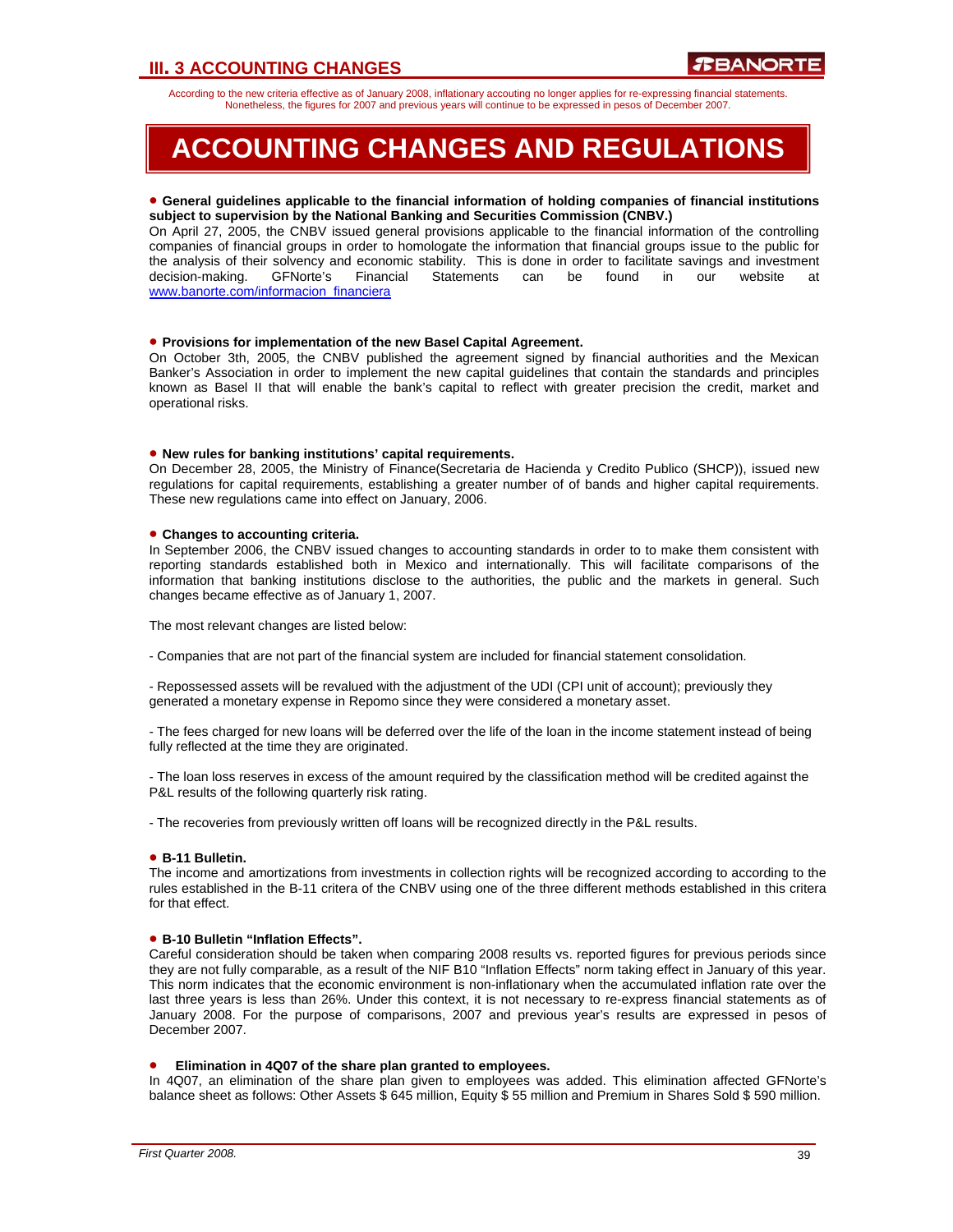## **III. 4 LOAN PORTFOLIO SALES TO SOLIDA**

According to the new criteria effective as of January 2008, inflationary accouting no longer applies for re-expressing financial statements. Nonetheless, the figures for 2007 and previous years will continue to be expressed in pesos of December 2007.

## **LOAN PORTFOLIO SALES TO SOLIDA ADMINISTRADORA DE PORTAFOLIOS**

On February, 2003 Banorte sold Ps \$1.9 billion (Ps \$1.861 billion in Past-due loans & Ps \$64 million in Performing loans) of its own portfolio (including interests) to its subsidiary Sólida Administradora de Portafolios, S.A. de C.V. for Ps \$378 million. The transaction was done based on August 2002 figures, and therefore the final figure that affected the February balance was Ps \$1.856 billion, once the collections made since August 2002 are considered. The past-due portfolio as well as Ps \$1.577 billion in associated loan reserves were cancelled.

As instructed by the CNBV, we show the integration of the loan portfolio sold in 1Q03 by Banorte to its subsidiary Sólida Administradora de Portafolios, S.A. de C.V. The Purpose of this sale was to concentrate the portfolio in this specialized recovery unit as it had been managing the collections of this loans previously. This was a one time operation and is not a recurrent procedure to transfer loans to Sólida.

|                             |        | <b>Local Currency (2)</b> |        |        | <b>Foreign Currency (USD) (3)</b> |        |        | <b>Total</b>  |        |
|-----------------------------|--------|---------------------------|--------|--------|-----------------------------------|--------|--------|---------------|--------|
| (Millions of Nominal Pesos) | Aug'02 | <b>Dec'07</b>             | Mar'08 | Aug'02 | Dec'07                            | Mar'08 | Aug'02 | <b>Dec'07</b> | Mar'08 |
| <b>Performing Loans</b>     |        |                           |        |        |                                   |        |        |               |        |
| Commercial                  | 5      |                           |        | 5      | ٠                                 | ٠      | 10     |               |        |
| Consumer                    | ۰      | ۰                         |        | ۰      | ۰                                 | ٠      | ٠      | ۰             | ۰      |
| Mortgage                    | 54     | 77                        | 70     | ۰      | ٠                                 | ٠      | 54     | 77            | 70     |
| Total                       | 59     | 77                        | 70     | 5      | $\blacksquare$                    |        | 64     | 77            | 70     |
| <b>Non Performing Loans</b> |        |                           |        |        |                                   |        |        |               |        |
| Commercial                  | 405    | 375                       | 372    | 293    | 112                               | 110    | 698    | 487           | 482    |
| Consumer                    | 81     | 73                        | 73     | ۰      | ۰                                 | ۰      | 81     | 73            | 73     |
| Mortgage                    | 1.112  | 458                       | 445    | ۰      | ۰                                 | ٠      | 1.112  | 458           | 445    |
| Total                       | 1,598  | 906                       | 890    | 293    | 112                               | 110    | 1,891  | 1,018         | 1,000  |
| <b>TOTAL LOANS</b>          | 1,657  | 983                       | 960    | 298    | 112                               | 110    | 1,955  | 1,095         | 1,070  |
| Loan Loss Reserves (1)      |        |                           |        |        |                                   |        |        |               |        |
| Commercial                  | 326    | 363                       | 360    | 246    | 112                               | 110    | 572    | 475           | 470    |
| Consumer                    | 77     | 73                        | 73     | ۰      | ۰                                 | ۰      | 77     | 73            | 73     |
| Mortgage                    | 669    | 433                       | 422    | ۰      | ۰                                 | ۰      | 669    | 433           | 422    |
| Total                       | 1,072  | 869                       | 855    | 246    | 112                               | 110    | 1,318  | 981           | 965    |

1) Reserve requirements using the same classification method used for the bank.<br>2) Includes UDIS.<br>3) The dollar portfolio and reserves are re-expressed in pesos.<br>Note 1. - There was a Reserve deficit of Ps 68 million as of

In 1Q08 the Loan portfolio showed changes due to: collections for Ps \$10 million, restructures for Ps \$3 million, repossessed assets for Ps \$6 millon and Ps \$24 million in charge-offs and discounts. In the Loan loss provisions, there were charge-offs and discounts for Ps \$6 million. There were transfers from performing loans to past due loans for Ps \$6 million and transfers from past due loans to performing loans for Ps \$4 million.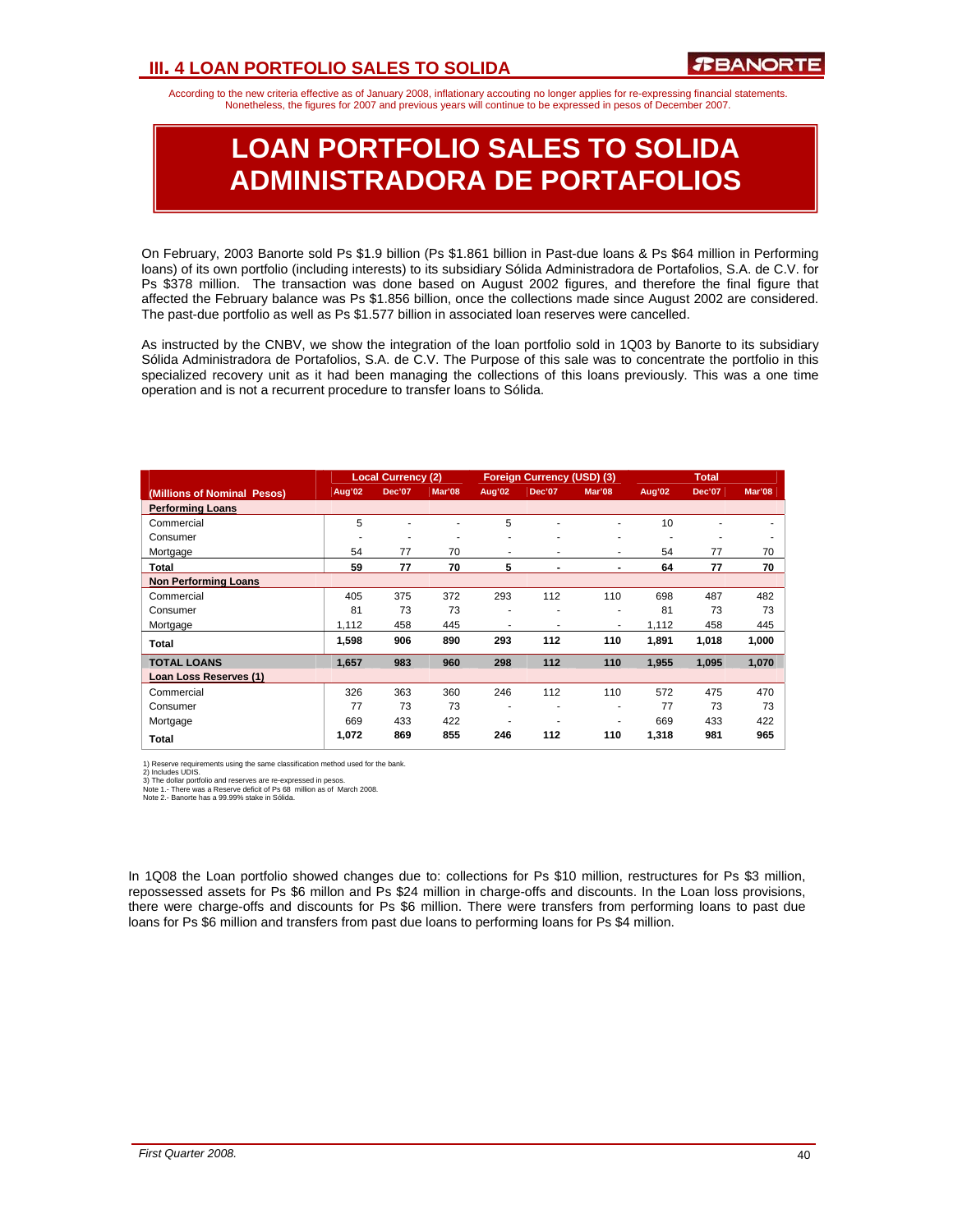## **III. 4 LOAN PORTFOLIO SALES TO SOLIDA**

According to the new criteria effective as of January 2008, inflationary accouting no longer applies for re-expressing financial statements.<br>Nonetheless, the figures for 2007 and previous years will continue to be expresse

|                             | Local Currency (1) |               | Foreign Currency (USD)(2) |                | <b>Total</b>  |         |
|-----------------------------|--------------------|---------------|---------------------------|----------------|---------------|---------|
| (Millions of Nominal Pesos) | <b>Dec'07</b>      | <b>Mar'08</b> | <b>Dec'07</b>             | Mar'08         | <b>Dec'07</b> | Mar'08  |
| <b>Performing Loans</b>     |                    |               |                           |                |               |         |
| Commercial                  | 99,311             | 103,698       | 15,281                    | 15,199         | 114,592       | 118,897 |
| Consumer                    | 27,045             | 28,446        |                           | $\overline{a}$ | 27,045        | 28,446  |
| Mortgage                    | 35,602             | 37,475        |                           |                | 35,602        | 37,475  |
| Fobaproa / IPAB             |                    |               |                           |                |               |         |
| <b>Performing Loans</b>     | 161,958            | 169,619       | 15,281                    | 15,199         | 177,239       | 184,818 |
|                             |                    |               |                           |                |               |         |
| <b>Non Performing Loans</b> |                    |               |                           |                |               |         |
| Commercial                  | 1,060              | 1,172         | 138                       | 134            | 1,198         | 1,306   |
| Consumer                    | 1,182              | 1,280         |                           |                | 1,182         | 1,280   |
| Mortgage                    | 1,299              | 1,321         | ٠                         | $\blacksquare$ | 1,299         | 1,321   |
| <b>Non Performing Loans</b> | 3,541              | 3,773         | 138                       | 134            | 3,679         | 3,907   |
|                             |                    |               |                           |                |               |         |
| <b>TOTAL LOANS</b>          | 165,499            | 173,392       | 15,419                    | 15,333         | 180,918       | 188,725 |
|                             |                    |               |                           |                |               |         |
| <b>Loan Loss Reserves</b>   | 4,319              | 4,584         | 238                       | 239            | 4,557         | 4,823   |
| <b>Net Loan Portfolio</b>   | 161,180            | 168,808       | 15,181                    | 15,094         | 176,361       | 183,902 |
| <b>Loan Loss Reserves</b>   |                    |               |                           |                | 123.87%       | 123.45% |
| % Past Due Loans            |                    |               |                           |                | 2.03%         | 2.07%   |

1) Includes UDIS. 2) The dollar portfolio and reserves are re-expressed in pesos.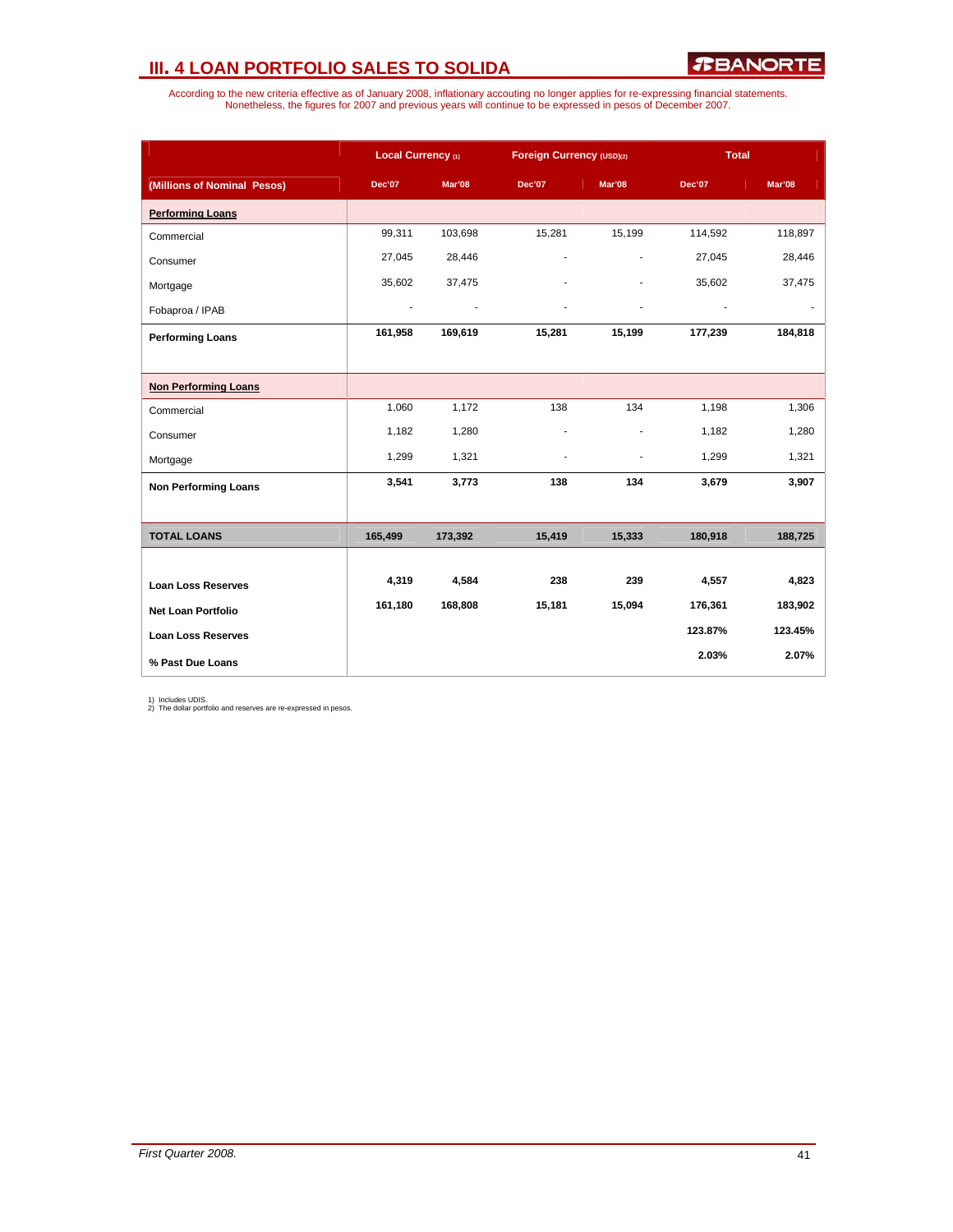According to the new criteria effective as of January 2008, inflationary accouting no longer applies for re-expressing financial statements.<br>Nonetheless, the figures for 2007 and previous years will continue to be expresse

## **NOTES TO FINANCIAL STATEMENTS**

## **FINANCIAL INSTRUMENTS AND VALUATION EFFECTS 1Q08**

| (Million Pesos)                     |                             |                 |                                         |                     |
|-------------------------------------|-----------------------------|-----------------|-----------------------------------------|---------------------|
| <b>NEGOTIABLE INSTRUMENTS</b>       | <b>BOOK</b><br><b>VALUE</b> | <b>INTEREST</b> | <b>UNREALIZED</b><br><b>GAIN (LOSS)</b> | <b>MARKET VALUE</b> |
| <b>Goverment Securities</b>         | 291                         | $\blacksquare$  | $\blacksquare$                          | 291                 |
| <b>Banking Securities</b>           | 6,091                       | 21              | (7)                                     | 6,105               |
| Private                             | 1,309                       | 6               | 25                                      | 1,339               |
| <b>Bank Paper</b>                   |                             |                 |                                         |                     |
| <b>Treasury Bonds</b>               |                             |                 |                                         |                     |
| <b>PEMEX</b>                        |                             |                 |                                         |                     |
| <b>UMS</b>                          |                             |                 |                                         |                     |
| <b>Commercial Paper</b>             | 169                         |                 |                                         | 169                 |
| Shares listed in the SIC            |                             |                 |                                         |                     |
| Guarantee (collateral) for futures  | 4                           |                 |                                         | 4                   |
| <b>Mutual Funds</b>                 |                             |                 |                                         |                     |
| <b>Subordinated Securities</b>      | 236                         |                 | $\overline{2}$                          | 239                 |
| Total                               | 8,100                       | 27              | 21                                      | 8,148               |
| <b>SECURITIES HELD FOR SALE</b>     |                             |                 |                                         |                     |
| <b>Goverment Securities</b>         | 5,211                       | 26              | 75                                      | 5,312               |
| Mexican Government Securities (UMS) | 2,160                       | 26              | 70                                      | 2,255               |
| <b>Treasury Bonds</b>               | 171                         | 3               | (1)                                     | 173                 |
| Public company bonds                |                             |                 | ä,                                      |                     |
| <b>Bonds</b>                        | 3,246                       | 49              | (40)                                    | 3,255               |
| Eurobonds                           | 426                         | 19              | (12)                                    | 433                 |
| <b>Bank Paper</b>                   |                             |                 |                                         |                     |
| Structured notes                    |                             |                 |                                         |                     |
| <b>PEMEX</b>                        | 3,739                       | 78              | 83                                      | 3,900               |
| Subordinated securities             | 21                          |                 | 287                                     | 307                 |
| Swaps for hedging purposes          |                             |                 |                                         |                     |
| <b>Total</b>                        | 14,974                      | 200             | 462                                     | 15,637              |
| <b>SECURITIES HELD TO MATURITY</b>  |                             |                 |                                         |                     |
| <b>Special Cetes</b>                | 653                         | $\overline{7}$  |                                         | 660                 |
| Securities affected as collateral   |                             |                 |                                         |                     |
| <b>Fiduciary Rights</b>             | 33                          |                 | (25)                                    | 8                   |
| <b>Bonds</b>                        |                             |                 |                                         |                     |
| Mexican Government Securities (UMS) |                             |                 |                                         |                     |
| Government securities               | 10                          |                 |                                         | 10                  |
| PEMEX (USD)                         |                             |                 |                                         |                     |
| <b>Strip Bonds</b>                  |                             |                 |                                         |                     |
| Subordinated securities             | 71                          |                 |                                         | 71                  |
| Total                               | 767                         | $\overline{7}$  | (25)                                    | 749                 |
| <b>TOTAL</b>                        | 23,841                      | 234             | 458                                     | 24,533              |

#### **SECURITIES ASSIGNED FOR SETTLEMENT 1Q08**  *(Million Pesos)*

| <b>SECURITIES ASSIGNED FOR SETTLEMENT</b> | <b>BOOK</b><br><b>VALUE</b> | <b>INTEREST</b> | <b>UNREALIZED</b><br><b>GAIN (LOSS)</b> | <b>MARKET VALUE</b> |
|-------------------------------------------|-----------------------------|-----------------|-----------------------------------------|---------------------|
| Government securities                     | 1,752                       | 8               | (15)                                    | 1.745               |
| <b>Banking securities</b>                 |                             |                 |                                         |                     |
| Private                                   |                             |                 |                                         |                     |
| <b>Bank Paper</b>                         |                             |                 |                                         |                     |
| <b>Treasury Bonds</b>                     |                             |                 |                                         |                     |
| <b>UMS</b>                                |                             |                 |                                         |                     |
| <b>Commercial Paper</b>                   |                             |                 |                                         |                     |
| Shares listed in the SIC                  |                             |                 |                                         |                     |
| Guarantee (collateral) for futures        |                             |                 |                                         |                     |
| <b>Mutual Funds</b>                       |                             |                 |                                         |                     |
| Swaps for Hedging Purposes                |                             |                 |                                         |                     |
| <b>Total</b>                              | 1,752                       | 8               | (15)                                    | 1.745               |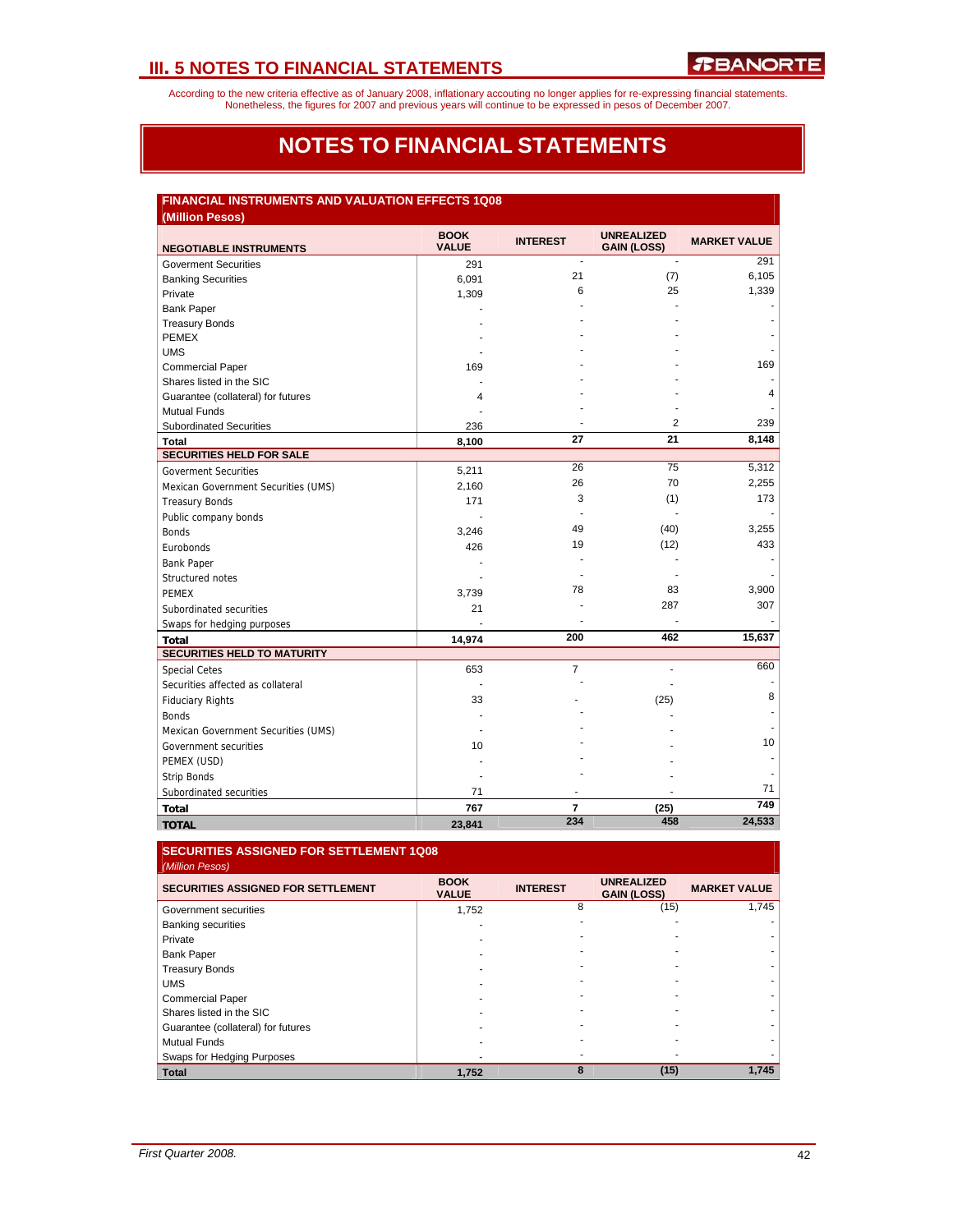

| <b>REPURCHASE AGREEMENT OPERATIONS 1Q08</b><br>(Million Pesos) |                                                                |                                             |                                          |                                |                                    |  |  |  |  |
|----------------------------------------------------------------|----------------------------------------------------------------|---------------------------------------------|------------------------------------------|--------------------------------|------------------------------------|--|--|--|--|
|                                                                |                                                                |                                             |                                          | <b>FINANCIAL STATEMENT</b>     |                                    |  |  |  |  |
| <b>SALES</b>                                                   | <b>MARKET VALUE</b>                                            |                                             | <b>INDIVIDUAL</b><br><b>COMPENSATION</b> |                                |                                    |  |  |  |  |
|                                                                | <b>RECEIVABLES ON</b><br><b>REPURCHASE</b><br><b>AGREEMENT</b> | <b>SECURITIES TO</b><br><b>BE DELIVERED</b> | <b>GLOBAL</b><br><b>POSITION</b>         | <b>ASSET</b><br><b>BALANCE</b> | <b>LIABILITY</b><br><b>BALANCE</b> |  |  |  |  |
| <b>Goverment Securities</b>                                    | 186.465                                                        | 186,664                                     | (199)                                    | 32                             | 231                                |  |  |  |  |
| <b>Banking Securities</b>                                      | 22.511                                                         | 22,539                                      | (27)                                     | 14                             | 41                                 |  |  |  |  |
| <b>Private Securities</b>                                      | 17.612                                                         | 3                                           |                                          |                                |                                    |  |  |  |  |
| <b>Total</b>                                                   | 226,589                                                        | 226,813                                     | (224)                                    | 49                             | 273                                |  |  |  |  |

|                             |                                                                |                                             |                                          |                                | <b>FINANCIAL STATEMENT</b>         |
|-----------------------------|----------------------------------------------------------------|---------------------------------------------|------------------------------------------|--------------------------------|------------------------------------|
| <b>PURCHASES</b>            | <b>MARKET VALUE</b>                                            |                                             | <b>INDIVIDUAL</b><br><b>COMPENSATION</b> |                                |                                    |
|                             | <b>RECEIVABLES ON</b><br><b>REPURCHASE</b><br><b>AGREEMENT</b> | <b>SECURITIES TO</b><br><b>BE DELIVERED</b> | <b>GLOBAL</b><br><b>POSITION</b>         | <b>ASSET</b><br><b>BALANCE</b> | <b>LIABILITY</b><br><b>BALANCE</b> |
| <b>Goverment Securities</b> | 18,656                                                         | 18,620                                      | (36)                                     | 42                             | $\overline{7}$                     |
| <b>Banking Securities</b>   | 1,338                                                          | 1,338                                       |                                          |                                |                                    |
| <b>Private Securities</b>   | 3,200                                                          | 3.211                                       | 11                                       |                                | 11                                 |
| <b>Total</b>                | 23,194                                                         | 23,169                                      | (25)                                     | 43                             | 18                                 |
|                             |                                                                |                                             |                                          | 92                             | 291                                |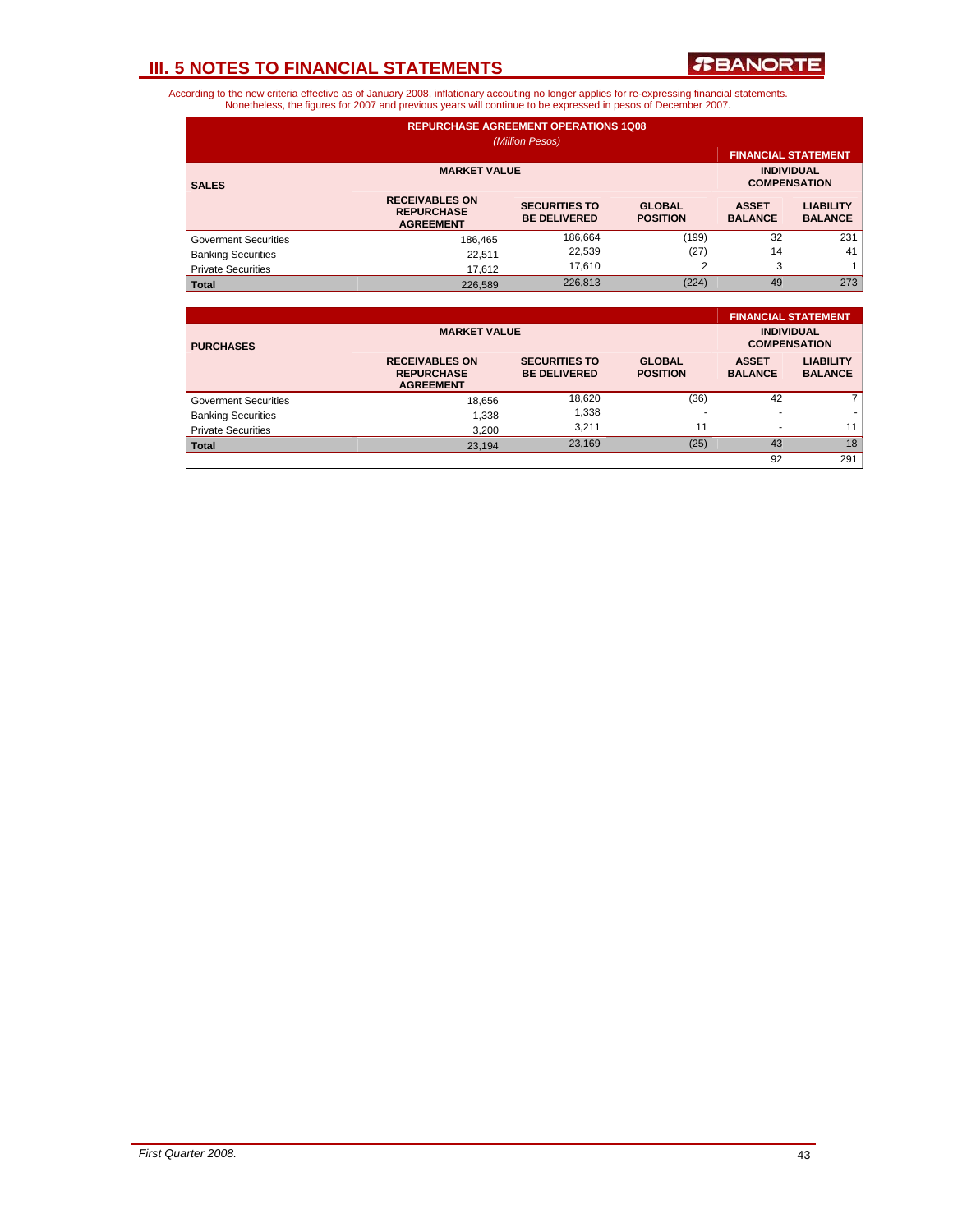| <b>DERIVATIVE FINANCIAL INSTRUMENTS OPERATIONS 1Q08</b><br>(Million Pesos) |                           |                             |                          |                                     |                                   |  |  |  |
|----------------------------------------------------------------------------|---------------------------|-----------------------------|--------------------------|-------------------------------------|-----------------------------------|--|--|--|
| <b>INSTRUMENT</b>                                                          | <b>TO RECEIVE</b>         | <b>TO DELIVER</b>           | <b>NET</b>               | <b>DEBTOR</b><br><b>BALANC</b><br>Е | <b>CREDITOR</b><br><b>BALANCE</b> |  |  |  |
| <b>FUTURES</b>                                                             |                           |                             |                          |                                     |                                   |  |  |  |
| Over Inflation (INPC)                                                      | 9                         | (9)                         | $\overline{\phantom{a}}$ | $\overline{\phantom{a}}$            | $\overline{\phantom{a}}$<br>L.    |  |  |  |
| <b>FORWARD FX CONTRACTS</b>                                                | <b>AGREED PRICE</b>       | <b>MARKET VALUE</b>         | <b>VALUATION</b>         |                                     |                                   |  |  |  |
| Negotiable                                                                 |                           |                             |                          |                                     |                                   |  |  |  |
| Purchases                                                                  | 472                       | 465                         | (7)                      |                                     |                                   |  |  |  |
| Sells                                                                      | 541                       | 548                         | $\overline{7}$           |                                     |                                   |  |  |  |
| Total                                                                      | 1,013                     | 1,013                       | $\overline{a}$           | 7                                   | 7                                 |  |  |  |
| Hedging                                                                    |                           |                             |                          |                                     |                                   |  |  |  |
| Purchases                                                                  |                           |                             |                          |                                     |                                   |  |  |  |
| Sells                                                                      |                           |                             |                          |                                     |                                   |  |  |  |
| Total                                                                      |                           |                             |                          |                                     |                                   |  |  |  |
| <b>SWAPS</b>                                                               | <b>TO RECEIVE</b>         | <b>TO DELIVER</b>           | <b>NET</b>               |                                     |                                   |  |  |  |
| <b>Cross Currency</b>                                                      | $\overline{a}$            | $\overline{a}$              | ÷.                       |                                     |                                   |  |  |  |
| Valuation                                                                  |                           |                             |                          |                                     |                                   |  |  |  |
| <b>Total</b>                                                               |                           |                             |                          |                                     |                                   |  |  |  |
|                                                                            |                           |                             |                          |                                     |                                   |  |  |  |
| Negotiable                                                                 |                           |                             |                          |                                     |                                   |  |  |  |
| Capital                                                                    | 17,944                    | (18,010)                    | (65)                     |                                     |                                   |  |  |  |
| Interest rate                                                              | 578                       | (571)                       | $\overline{7}$           |                                     |                                   |  |  |  |
| Valuation                                                                  | 35,453                    | (35, 363)                   | 90                       |                                     |                                   |  |  |  |
| Subtotal                                                                   | 53,974                    | (53, 943)                   | 31                       | 1,958                               | 1,927<br>31                       |  |  |  |
| Hedging                                                                    |                           |                             |                          |                                     |                                   |  |  |  |
| Capital                                                                    | 16,492                    | (16, 706)                   | (214)                    |                                     |                                   |  |  |  |
| Interest rate                                                              | 275                       | (204)                       | 71                       |                                     |                                   |  |  |  |
| Valuation                                                                  | 3,846                     | (4, 545)                    | (699)                    |                                     |                                   |  |  |  |
| Subtotal                                                                   | 20,612                    | (21, 455)                   | (843)                    | 308                                 | 1,151                             |  |  |  |
|                                                                            |                           | Valuation                   | <b>Valued Premium</b>    |                                     | (843)                             |  |  |  |
| <b>OPTIONS</b>                                                             | <b>Initial Premium</b>    |                             |                          |                                     |                                   |  |  |  |
| Negociable-Assets<br>Swaptions                                             | 17                        | $\mathbf{1}$                | 18                       |                                     |                                   |  |  |  |
| Rate Options                                                               | 128                       | (89)                        | 39                       |                                     |                                   |  |  |  |
| Index Options (ipc)                                                        | $\overline{\phantom{a}}$  | ÷.                          | $\blacksquare$           |                                     |                                   |  |  |  |
| Total                                                                      | 145                       | (88)                        | 57                       | 57                                  |                                   |  |  |  |
|                                                                            |                           |                             |                          |                                     |                                   |  |  |  |
| <b>Hedging -Assets</b>                                                     |                           |                             |                          |                                     |                                   |  |  |  |
| Swaptions                                                                  |                           |                             | $\overline{a}$           |                                     |                                   |  |  |  |
| Rate Options                                                               | 163                       | (124)                       | 38                       |                                     |                                   |  |  |  |
| Index Options (ipc)                                                        | ä,                        | ٠                           | $\blacksquare$           |                                     | ä,                                |  |  |  |
| Total                                                                      | 163                       | (124)                       | 38                       | 38                                  |                                   |  |  |  |
| Negociable-Liability                                                       |                           |                             |                          |                                     |                                   |  |  |  |
| Swaptions                                                                  | (32)                      | (9)                         | (41)                     |                                     |                                   |  |  |  |
| <b>FX</b>                                                                  | $\mathbb{Z}^{\mathbb{Z}}$ |                             | ä,                       |                                     |                                   |  |  |  |
| Rate Options                                                               | (111)                     | 80                          | (31)                     |                                     |                                   |  |  |  |
| Index Options (ipc)                                                        | $\overline{\phantom{a}}$  | $\mathcal{L}_{\mathcal{A}}$ | $\blacksquare$           |                                     |                                   |  |  |  |
| Total                                                                      | (143)                     | 71                          | (72)                     | $\overline{\phantom{a}}$            | (72)                              |  |  |  |
| Debtor Balance                                                             |                           |                             |                          | 2,368                               |                                   |  |  |  |
| <b>Creditor Balance</b>                                                    |                           |                             |                          |                                     | 3,157                             |  |  |  |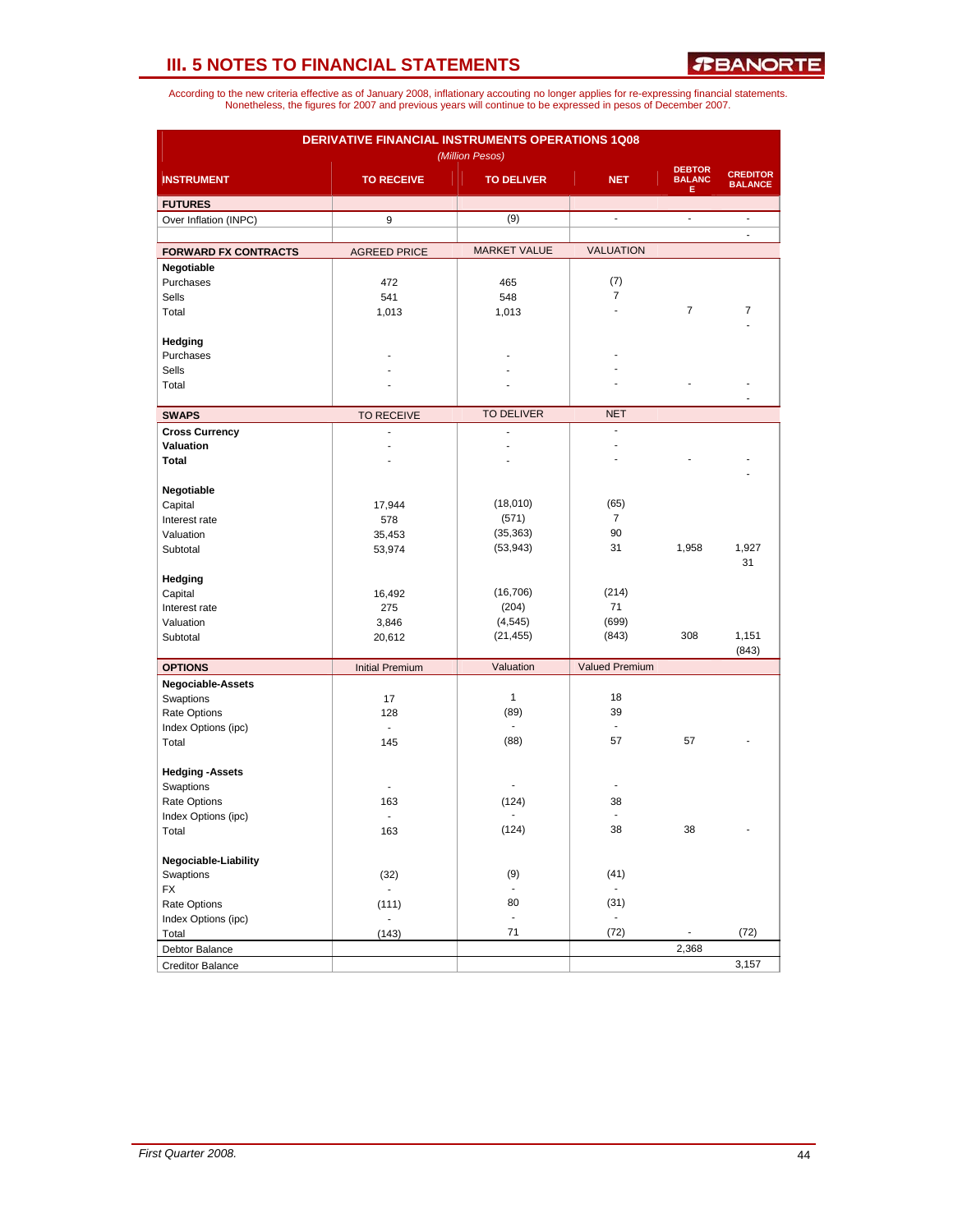| NOTIONAL PRINCIPAL AMOUNT IN DERIVATIVE OPERATIONS 1Q08<br>(Millones de Pesos) |              |                                  |                 |                 |  |  |  |  |  |
|--------------------------------------------------------------------------------|--------------|----------------------------------|-----------------|-----------------|--|--|--|--|--|
| <b>PRODUCT</b>                                                                 | <b>KIND</b>  | <b>UNDERLYING</b>                | <b>CURRENCY</b> | <b>POSITION</b> |  |  |  |  |  |
| <b>FX Forwards</b>                                                             | Purchases    | <b>Exchange Rate</b><br>(Dollar) | <b>MXN</b>      | 472             |  |  |  |  |  |
| <b>FX Forwards</b>                                                             | <b>Sales</b> | <b>Exchange Rate</b><br>(Dollar) | <b>MXN</b>      | 541             |  |  |  |  |  |
|                                                                                |              |                                  |                 | 1,013           |  |  |  |  |  |
| <b>FX Options</b>                                                              | Purchases    | <b>Exchange Rate</b><br>(Dollar) | <b>MXN</b>      | ٠               |  |  |  |  |  |
| <b>FX Options</b>                                                              | <b>Sales</b> | Exchange Rate<br>(Dollar)        | <b>MXN</b>      | 4               |  |  |  |  |  |
|                                                                                |              |                                  |                 | 4               |  |  |  |  |  |
| <b>Interest Rate Options</b>                                                   | Purchases    | <b>TIIE</b>                      | <b>MXN</b>      | 101,912         |  |  |  |  |  |
| <b>Interest Rate Options</b>                                                   | <b>Sells</b> | <b>TIIE</b>                      | <b>MXN</b>      | 85,060          |  |  |  |  |  |
|                                                                                |              |                                  |                 | 186,972         |  |  |  |  |  |
| <b>Interest Rate Swaptionse</b>                                                | USLI/IRS     | <b>TIIE</b>                      | <b>MXN</b>      | 3,250           |  |  |  |  |  |
| <b>Interest Rate Swaptions</b>                                                 | TIIE/IRS     | TIIE                             | <b>MXN</b>      | 13,400          |  |  |  |  |  |
|                                                                                |              |                                  |                 | 16,650          |  |  |  |  |  |
| <b>Interest Rate Swaps</b>                                                     | USLI/IRS     | <b>LIBOR</b>                     | <b>MXN</b>      | 2,673           |  |  |  |  |  |
| <b>Interest Rate Swaps</b>                                                     | TIIE/IRS     | <b>TIIE</b>                      | <b>MXN</b>      | 132,821         |  |  |  |  |  |
|                                                                                |              |                                  |                 | 135,493         |  |  |  |  |  |
| <b>FX Swaps</b>                                                                | CETE-US/CS   | CETE                             | <b>MXN</b>      | 4,578           |  |  |  |  |  |
| <b>FX Swaps</b>                                                                | TIIE-EU/CS   | <b>TIIE</b>                      | <b>MXN</b>      | 891             |  |  |  |  |  |
| <b>FX Swaps</b>                                                                | MXP-US/CSF   | FIX/FIX                          | <b>MXN</b>      | 17,829          |  |  |  |  |  |
| <b>FX Swaps</b>                                                                | TIIE-US/BS   | <b>TIIE/LIBOR</b>                | <b>MXN</b>      | 4,214           |  |  |  |  |  |
| <b>FX Swaps</b>                                                                | TIIE-US/CS   | TIIE                             | <b>MXN</b>      | 6,916           |  |  |  |  |  |
|                                                                                |              |                                  |                 | 34,428          |  |  |  |  |  |
| <b>Futures in MEXDER</b>                                                       | Purchases    | <b>TIIE</b>                      | <b>MXN</b>      | 1,900           |  |  |  |  |  |
| <b>Futures in MEXDER</b>                                                       | <b>Sales</b> | TIIE                             | <b>MXN</b>      | 2,700           |  |  |  |  |  |
|                                                                                |              |                                  |                 | 4,600           |  |  |  |  |  |
| <b>Futures in MEXDER</b>                                                       | Purchases    | <b>CETE</b>                      | <b>MXN</b>      | ÷.              |  |  |  |  |  |
| <b>Futures in MEXDER</b>                                                       | <b>Sales</b> | <b>CETE</b>                      | <b>MXN</b>      | 50              |  |  |  |  |  |
|                                                                                |              |                                  |                 | 50              |  |  |  |  |  |
| <b>Futures in MEXDER</b>                                                       | Purchases    | M10                              | <b>MXN</b>      |                 |  |  |  |  |  |
| <b>Futures in MEXDER</b>                                                       | Sales        | M10                              | <b>MXN</b>      |                 |  |  |  |  |  |
|                                                                                |              |                                  |                 | ٠               |  |  |  |  |  |

| $\,$ investment in non governmental financial instruments that respresent more than 5% $\,$<br>NET CAPITAL 1Q08 |                              |               |              |  |  |  |  |  |  |
|-----------------------------------------------------------------------------------------------------------------|------------------------------|---------------|--------------|--|--|--|--|--|--|
| (Million Pesos)                                                                                                 |                              |               |              |  |  |  |  |  |  |
| <b>INDUSTRY</b>                                                                                                 | <b>INVESTMENT INSTRUMENT</b> | <b>AMOUNT</b> | % NET CAPITA |  |  |  |  |  |  |
| <b>BACOMER</b>                                                                                                  | Banking Bond                 | 3.648         | 9.3%         |  |  |  |  |  |  |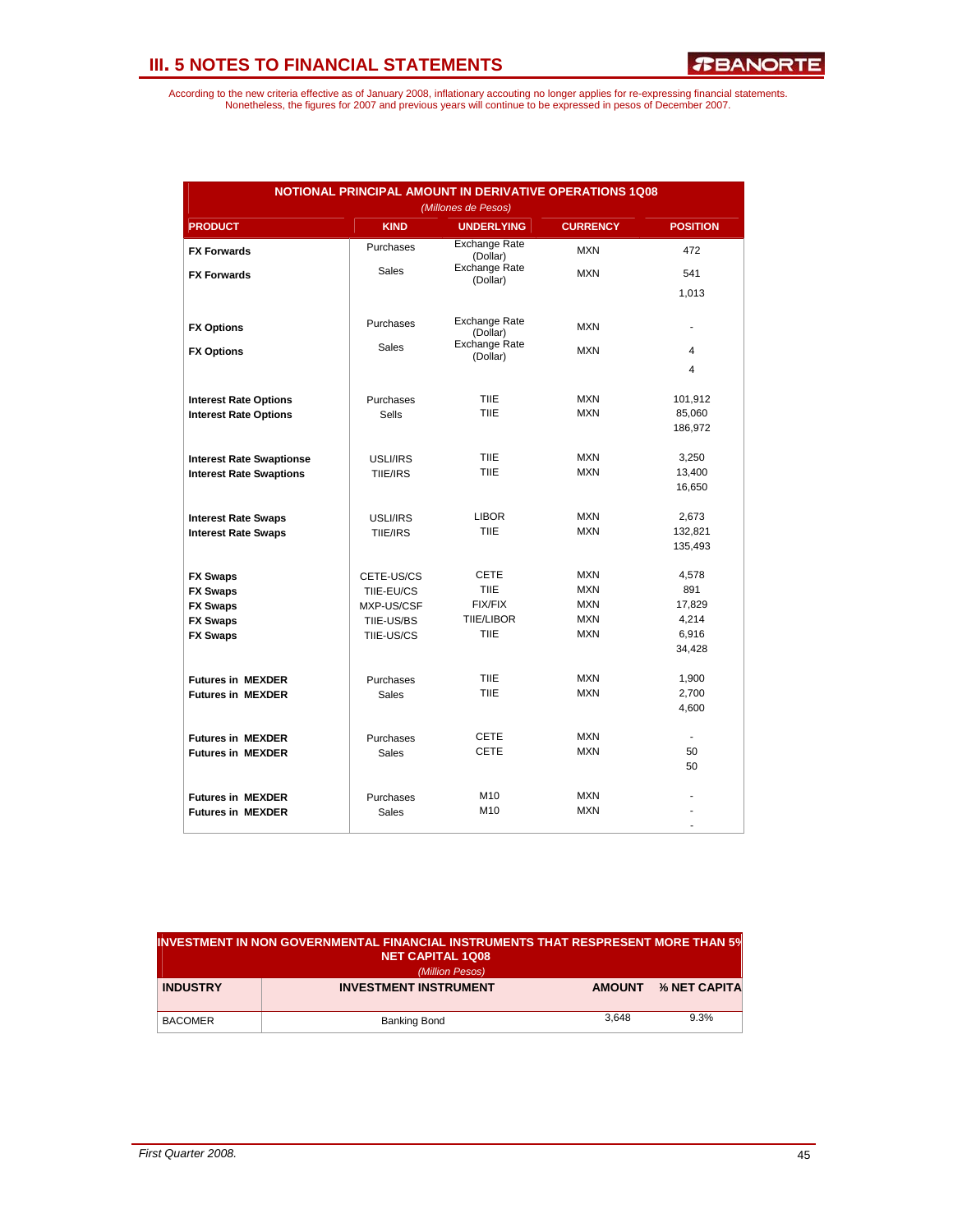According to the new criteria effective as of January 2008, inflationary accouting no longer applies for re-expressing financial statements.<br>Nonetheless, the figures for 2007 and previous years will continue to be expresse

| <b>LOAN PORTFOLIO</b><br>(Million Pesos) |                       |                |             |                          |                         |                |                          |                          |
|------------------------------------------|-----------------------|----------------|-------------|--------------------------|-------------------------|----------------|--------------------------|--------------------------|
|                                          | <b>Local Currency</b> |                | <b>UDIS</b> |                          | <b>Foreign Currency</b> |                | <b>Total</b>             |                          |
|                                          | <b>1Q07</b>           | <b>1Q08</b>    | <b>1Q07</b> | <b>1Q08</b>              | <b>1Q07</b>             | <b>1Q08</b>    | <b>1Q07</b>              | <b>1Q08</b>              |
| <b>Performing Loans</b>                  |                       |                |             |                          |                         |                |                          |                          |
| Commercial                               | 62,391                | 75,800         | 298         | 291                      | 22,542                  | 24,948         | 85,231                   | 101,040                  |
| <b>Financial Intermediaries</b>          | 2,268                 | 12,435         |             |                          | 221                     | 1,157          | 2,489                    | 13,592                   |
| Consumer                                 | 22,411                | 28,367         | 90          | 94                       | 157                     | 180            | 22,658                   | 28,642                   |
| Mortgages                                | 28,165                | 36,388         | 1,243       | 1,017                    | 725                     | 1,641          | 30,133                   | 39,046                   |
| <b>Goverment Entities</b>                | 14,845                | 17,252         |             |                          | 416                     | 305            | 15,262                   | 17,556                   |
| Fobaproa                                 | $\blacksquare$        | $\overline{a}$ |             | ٠                        | $\blacksquare$          | $\blacksquare$ |                          |                          |
| <b>Total</b>                             | 130,081               | 170,242        | 1,631       | 1,403                    | 24,061                  | 28,230         | 155,774                  | 199,875                  |
| <b>Past Due Loans</b>                    |                       |                |             |                          |                         |                |                          |                          |
| Commercial                               | 710                   | 940            | 9           | 6                        | 114                     | 144            | 832                      | 1,089                    |
| <b>Financial Intermediaries</b>          |                       |                | ٠           | $\overline{\phantom{a}}$ | ÷                       | $\blacksquare$ | ٠                        | ٠                        |
| Consumer                                 | 720                   | 1,207          | 341         | 336                      | $\mathbf{1}$            | 1              | 721                      | 1,208                    |
| Mortgages                                | 392                   | 540            |             | ٠                        | 5                       | 16             | 738                      | 893                      |
| <b>Goverment Entities</b>                |                       | ٠              |             | ٠                        | ٠                       | ٠              | $\overline{\phantom{0}}$ | $\overline{\phantom{a}}$ |
| <b>Total</b>                             | 1,821                 | 2,687          | 350         | 342                      | 120                     | 161            | 2,291                    | 3,189                    |
| <b>Total Propietary Loans</b>            | 131,902               | 172.929        | 1,981       | 1,744                    | 24,181                  | 28,391         | 158,064                  | 203,065                  |

| <b>COST OF BALANCES OF FINAPE, FOPIME, MORTGAGE UDIS AND MORTGAGE FOVI</b><br><b>LOAN PORTFOLIOS AS OF 1Q08</b> |                    |                                            |  |  |  |  |  |  |  |
|-----------------------------------------------------------------------------------------------------------------|--------------------|--------------------------------------------|--|--|--|--|--|--|--|
| ()Million Pesos)                                                                                                |                    |                                            |  |  |  |  |  |  |  |
| <b>TOTAL</b>                                                                                                    |                    |                                            |  |  |  |  |  |  |  |
|                                                                                                                 | <b>PERIOD COST</b> | <b>BALANCE OF LOAN</b><br><b>PORTFOLIO</b> |  |  |  |  |  |  |  |
| <b>FINAPE</b>                                                                                                   |                    |                                            |  |  |  |  |  |  |  |
| <b>FOPYME</b>                                                                                                   |                    |                                            |  |  |  |  |  |  |  |
| Mortgage UDIS                                                                                                   | 10                 | 99                                         |  |  |  |  |  |  |  |
| Mortgage FOVI                                                                                                   |                    | 19                                         |  |  |  |  |  |  |  |
|                                                                                                                 | 11                 | 118                                        |  |  |  |  |  |  |  |

Quarter ending balance of Ps 118 million pesos in debtors support programs with a cost for the period of Ps 11 million.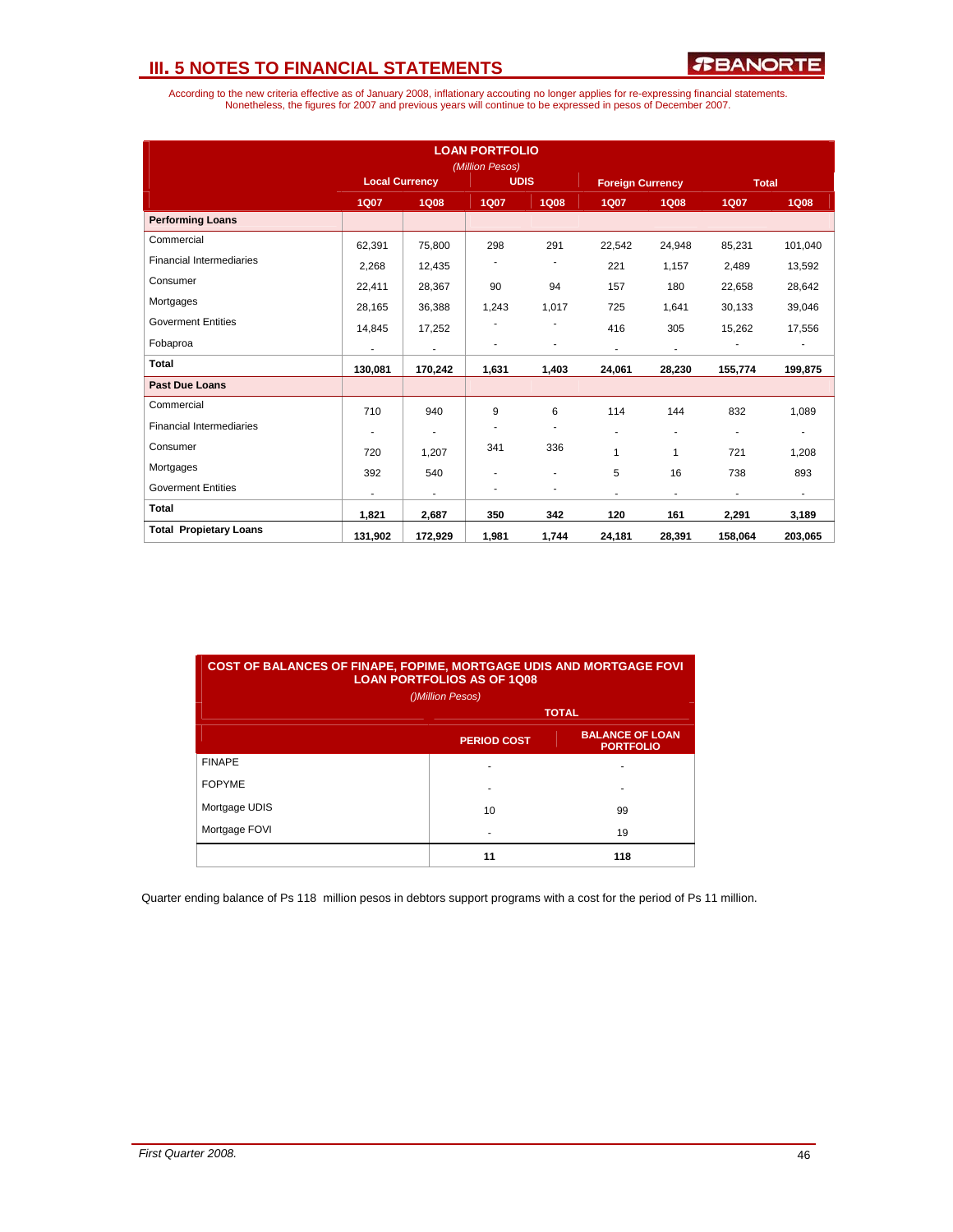According to the new criteria effective as of January 2008, inflationary accouting no longer applies for re-expressing financial statements.<br>Nonetheless, the figures for 2007 and previous years will continue to be expresse

## • **Distressed Portfolio**

The National Banking and Securities Commission (CNBV) accepted the Proposal of the Bankers Association of Mexico (ABM) to consider as a Distressed Portfolio the D and E risk levels of the portfolio classification. The following table shows the distressed portfolio.

| (Million Pesos)                    | Total   |
|------------------------------------|---------|
| <b>Distressed Portfolio</b>        | 1.973   |
| Total Loans                        | 203.065 |
| Distressed Portfolio / Total Loans | 1.0%    |

| <b>DEFERRED TAXES</b><br>(Million Pesos)                                                        |                   |                                 |            |  |  |  |  |
|-------------------------------------------------------------------------------------------------|-------------------|---------------------------------|------------|--|--|--|--|
| <b>ASSETS</b>                                                                                   | <b>INCOME TAX</b> | <b>PROFIT</b><br><b>SHARING</b> | <b>NET</b> |  |  |  |  |
| Tax losses pending amortization                                                                 | $\overline{7}$    |                                 | 7          |  |  |  |  |
| Unrealized loss from Securities held for sale                                                   | (15)              |                                 | (15)       |  |  |  |  |
| Provisions for possible loss in loans                                                           | 41                |                                 | 41         |  |  |  |  |
| <b>Earnings per Society</b>                                                                     | $\overline{2}$    |                                 | 2          |  |  |  |  |
| Deferred compensation                                                                           | 3                 |                                 | 3          |  |  |  |  |
| Non deductible provisions and cumulative income                                                 | 284               | 97                              | 381        |  |  |  |  |
| Net operating loss carryforward - Uniteller and Banorte USA corp.                               | $\overline{7}$    |                                 | 7          |  |  |  |  |
| State Tax on Assets Deferred                                                                    | $\overline{2}$    |                                 | 2          |  |  |  |  |
| Excess of accounting value over fiscal value on Reposessed Assets                               | 311               | 55                              | 366        |  |  |  |  |
| Diminishable profit sharing                                                                     | 236               | 84                              | 320        |  |  |  |  |
| Past-due loan reserves                                                                          | 16                |                                 | 16         |  |  |  |  |
| Anticipated Income and Expenses                                                                 | 235               | 83                              | 317        |  |  |  |  |
| Installation expenses                                                                           | 9                 |                                 | 9          |  |  |  |  |
| Tax on Assets to recover                                                                        | 1                 |                                 | 1          |  |  |  |  |
| Other                                                                                           | 1                 |                                 | 1          |  |  |  |  |
| <b>Total Assets</b>                                                                             | 1,137             | 319                             | 1,456      |  |  |  |  |
| <b>LIABILITIES</b>                                                                              |                   |                                 |            |  |  |  |  |
| Accrued interest and inflationary component of Fixed Assets,<br>Foreclosed, Intangible & Others | (87)              | (29)                            | (115)      |  |  |  |  |
| Pension Funds Contribution                                                                      | (140)             | (50)                            | (190)      |  |  |  |  |
| Loan Portfolio Acquisitions                                                                     | (579)             | (68)                            | (646)      |  |  |  |  |
| Projects to be capitalized                                                                      | (124)             | (44)                            | (168)      |  |  |  |  |
| Income tax to pay on UDIS Trust funds                                                           | (37)              |                                 | (37)       |  |  |  |  |
| Book value depreciation                                                                         | (41)              |                                 | (41)       |  |  |  |  |
| Dividends Federal Home Loan Bank                                                                | (1)               |                                 | (1)        |  |  |  |  |
| Intangibles' amortizations                                                                      | (38)              |                                 | (38)       |  |  |  |  |
| <b>Anticipated Expenses</b>                                                                     | (2)               |                                 | (2)        |  |  |  |  |
| Expenses paid in advance                                                                        | (4)               |                                 | (4)        |  |  |  |  |
| Effects of other accounts                                                                       | (1)               |                                 | (1)        |  |  |  |  |
| Effects of other accounts                                                                       | (2)               |                                 | (2)        |  |  |  |  |
| <b>Reversal of Sale Costs</b>                                                                   | (10)              |                                 | (10)       |  |  |  |  |
| Organization and Recording Expenses & Installation Expenses                                     | (5)               |                                 | (5)        |  |  |  |  |
| Unrealized capital gain from investments in Siefore                                             | (47)              |                                 | (47)       |  |  |  |  |
| <b>Total liabilities</b>                                                                        | (1, 116)          | (191)                           | (1, 307)   |  |  |  |  |
| <b>Assets (Liabilities) Accumulated Net</b>                                                     | 20                | 128                             | 148        |  |  |  |  |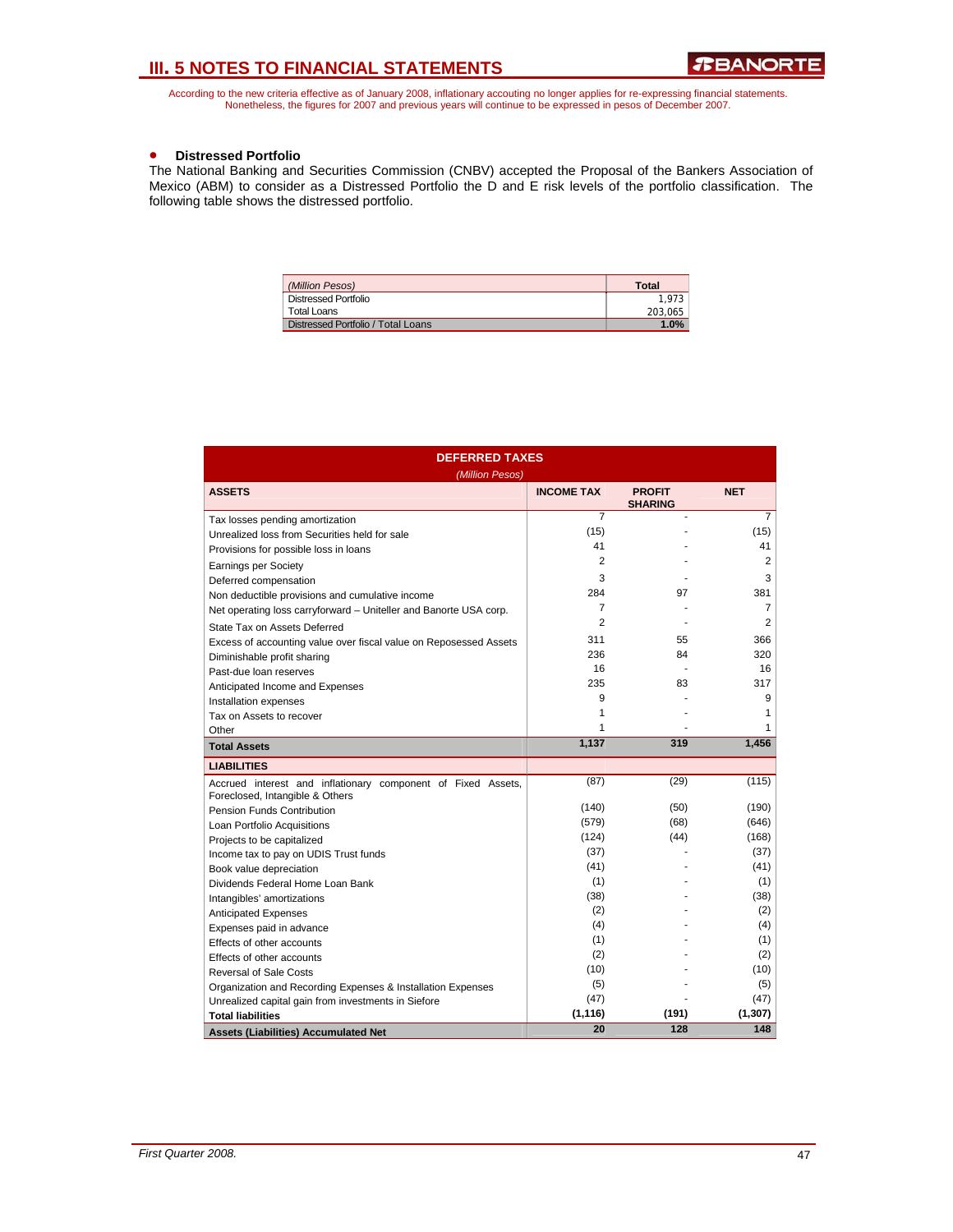

| <b>LONG TERM DEBT AS OF 1008</b><br>(Million Pesos) |                            |                                |                          |                                                                       |             |                                |                 |                                   |
|-----------------------------------------------------|----------------------------|--------------------------------|--------------------------|-----------------------------------------------------------------------|-------------|--------------------------------|-----------------|-----------------------------------|
| <b>TYPE OF DEBT</b>                                 | <b>CURR</b><br><b>ENCY</b> | <b>DATE OF</b><br><b>ISSUE</b> | <b>AMOUNT</b><br>(Pesos) | <b>ORIGINAL</b><br><b>AMOUNT</b><br>(Million)<br>Ps, Dils or<br>UDIS) | <b>TERM</b> | <b>INTEREST</b><br><b>RATE</b> | <b>MATURITY</b> | <b>INTEREST</b><br><b>PAYMENT</b> |
| CD's-Banorte U01001                                 | <b>UDIS</b>                | Jan 11 '01                     | 361                      | 90                                                                    | 10 years    | 8.13%                          | Dec 30 '10      | $E/182$ days                      |
| Step-Up Subordinated Callable                       | <b>USD</b>                 | Feb 17 '04                     | 3,194                    | 300                                                                   | 10 years    | 5.875%                         | Feb 17 '14      | $E/180$ days                      |
| Notes Due 2014                                      |                            |                                |                          |                                                                       |             |                                |                 |                                   |
| Non Convertible Subordinated<br><b>Bonds 2006</b>   | <b>USD</b>                 | Oct 13 '06                     | 4,259                    | 400                                                                   | 1 year      | 6.135%                         | Oct 13 '16      | $E/180$ days                      |
| Non Convertible Subordinated<br><b>Bonds 2006</b>   | <b>USD</b>                 | Oct 13 '06                     | 2,130                    | 200                                                                   | 15 years    | 6.862%                         | Oct 13 '21      | $E/180$ days                      |
| Non Convertible Subordinated<br>Bonds Q Banorte 08  | <b>MXN</b>                 | 11-Mar-08                      | 3,000                    | 3,000                                                                 | 10 years    | TIIE + $0.60\%$                | 27-Feb-18       | $E/28$ days                       |
| Non Convertible Subordinated<br>Bonds Q Banorte 08U | <b>UDIS</b>                | 11-Mar-08                      | 1,527                    | 383                                                                   | 20 years    | TIIE + $0.60\%$                | 27-Feb-18       | E/182 days                        |

| <b>BANK AND OTHER ENTITIES LOANS' AS OF 1Q08</b><br>(Million Pesos) |                                 |                                           |                       |                                   |                                |                          |              |
|---------------------------------------------------------------------|---------------------------------|-------------------------------------------|-----------------------|-----------------------------------|--------------------------------|--------------------------|--------------|
|                                                                     | <b>LOCAL</b><br><b>CURRENCY</b> | <b>INTER</b><br><b>EST</b><br><b>RATE</b> | <b>TERM</b><br>(DAYS) | <b>FOREIGN</b><br><b>CURRENCY</b> | <b>INTEREST</b><br><b>RATE</b> | <b>TERM</b><br>(DAYS)    | <b>TOTAL</b> |
| <b>LOANS FROM LOCAL BANKS</b>                                       | ۰                               |                                           |                       | 1.314                             | 4.04%                          | 1,095                    | 1,314        |
| LOANS FROM FOREIGN BANKS GENERATED<br>IN THE COUNTRY                |                                 |                                           |                       | 861                               | $L + 0.9$                      | 1,024                    | 861          |
| LOANS FROM FOREIGN BANK GENERATED<br><b>FROM CAYMAN</b>             |                                 |                                           | ٠                     | 3,911                             | 5.32%                          | 663                      | 3,911        |
| LOANS FROM DEVELOPMENT BANKS                                        | 4.799                           | 6.6%                                      | 690                   | 800                               | 9.78%                          | 548                      | 5,599        |
| <b>LOANS FROM PUBLIC FUNDS</b>                                      | 7.685                           | 7.08%                                     | 506                   | 108                               | 4.28%                          | 849                      | 7.793        |
| <b>LOANS FROM BANKS</b>                                             | 12,294                          | 8.31                                      | 106                   | ٠                                 | ٠                              | ٠                        | 12,294       |
| <b>CALL MONEY</b>                                                   | 1.810                           | 7.50%                                     | 3                     | ۰                                 | ٠                              | $\overline{\phantom{a}}$ | 1.810        |
| <b>LOANS FROM FIDUCIARY FUNDS</b>                                   | 586                             | 8.07%                                     | 4,853                 |                                   |                                | ۰                        | 586          |
| PROVISIONS FOR INTEREST                                             | 163                             | N.A.                                      | N.A.                  |                                   | ٠                              | ۰                        | 163          |
|                                                                     | 27,337                          |                                           |                       | 6,994                             |                                |                          | 34,332       |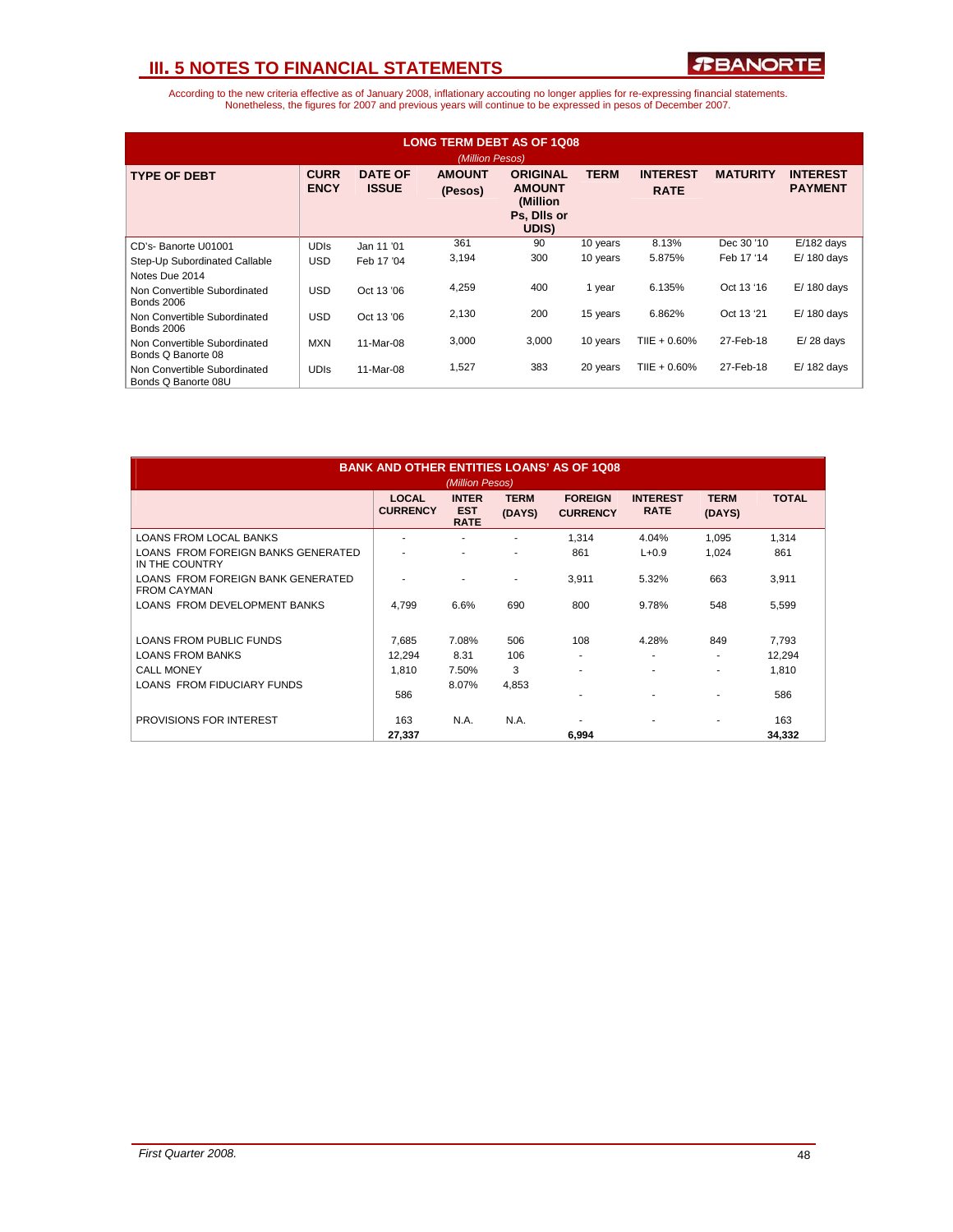| <b>TRADING INCOME 1Q08</b><br>(Million Pesos)  |       |  |  |  |  |
|------------------------------------------------|-------|--|--|--|--|
| <b>VALUATION EFFECTS</b>                       |       |  |  |  |  |
| Negotiable Instruments                         | (4)   |  |  |  |  |
| Securities Held to Maturity                    |       |  |  |  |  |
| Repurchase Agreements                          | 53    |  |  |  |  |
| Derivative instruments                         | (132) |  |  |  |  |
| <b>Futures</b>                                 | (1)   |  |  |  |  |
| From repo trasactions                          |       |  |  |  |  |
| Range                                          |       |  |  |  |  |
| Inflation Adjustment                           |       |  |  |  |  |
| Total                                          | (83)  |  |  |  |  |
| <b>RESULTS FORM BUYING AND SELLING</b>         |       |  |  |  |  |
| Negotiable Instruments                         | 69    |  |  |  |  |
| Securities Held for Sell                       | 22    |  |  |  |  |
| <b>Hedging Derivatives</b>                     | 84    |  |  |  |  |
| Inflation Adjustment                           |       |  |  |  |  |
| <b>Total of Buying and Selling Instruments</b> | 175   |  |  |  |  |
| <b>FX Spot</b>                                 | 108   |  |  |  |  |
| <b>FX Forwards</b>                             |       |  |  |  |  |
| <b>FX Futures</b>                              |       |  |  |  |  |
| <b>FX Futures TIIE</b>                         |       |  |  |  |  |
| <b>FX Hedging</b>                              |       |  |  |  |  |
| Changes in FX Valuation                        | (5)   |  |  |  |  |
| Intermediation of metals                       | 1     |  |  |  |  |
| Changes in valuation of Metals                 | 2     |  |  |  |  |
| <b>Total Foreign Exchange</b>                  | 106   |  |  |  |  |
| <b>Inflation Adjustment</b>                    |       |  |  |  |  |
| <b>Total of Buying and Selling</b>             | 281   |  |  |  |  |
| <b>TOTAL TRADING INCOME</b>                    | 198   |  |  |  |  |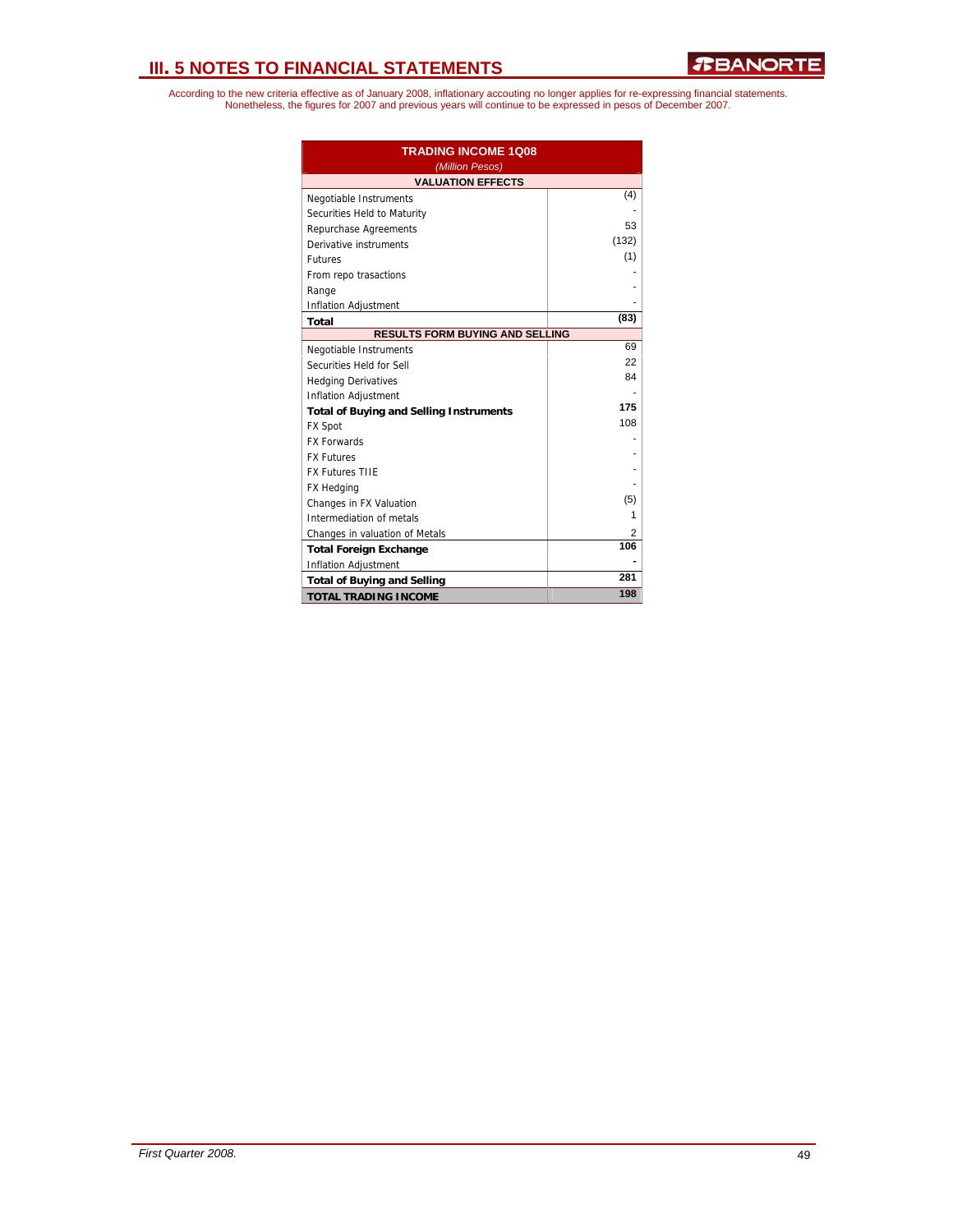According to the new criteria effective as of January 2008, inflationary accouting no longer applies for re-expressing financial statements. Nonetheless, the figures for 2007 and previous years will continue to be expressed in pesos of December 2007.

#### • **Risk Management**

#### ¾ **Credit Risk**

Credit risk is the risk of clients failing to meet their payments. Therefore, it is essential to correctly manage such a risk in order to maintain a quality loan portfolio.

The objectives of credit risk management at GFNorte are:

- Improve the quality, diversification and composition of the loan portfolio in order to optimize the riskperformance (yield) ratio
- Provide Executive Management with reliable, timely information to assist decision making regarding loans.
- Provide the Business Areas with clear and sufficient tools to support loan placement and follow-up.
- Create economic value for shareholders by efficient loan risk management.
- Comply with the information requirements that the authorities set forth regarding loan risk management.
- $\bullet$ Perform risk management in accordance with the best practices, implementing models, methodologies, procedures and systems based on the main advances worldwide.

### ¾ **Individual Credit Risk**

The Bank of the Group separate the loan portfolio into two large groups: consumer loans and company loans. The individual loan risk for consumer loans is identified, measured and controlled by a parametric system (scoring) that includes origination and behavior models for each of the consumer products: mortgage, car, payroll loans and credit cards.

The individual risk for company loans is identified, measures and controlled by the Target Markets, Risk Acceptance Criteria and Banorte's Internal Risk Qualification (CIR).

The Target Markets and Risk Acceptance Criteria are tools that, along with the Internal Risk Qualification, are part of GFNorte's Loan Strategy and give support to loan risk level estimation.

The Target Markets are activities selected by region and economic activity – backed by economic research and loan behavior analysis – where Banorte is interested in placing loans.

The Risk Acceptance Criteria are parameters that describe the risk identified by the industry, which makes it possible to estimate the risk involved for the bank when granting a loan to customer on the bases of their economic activity. The types of risk contemplated in the Risk Acceptance Criteria are financial risk, operation risk, market risk, company life cycle, legal, regulatory, loan experience and management quality.

Banorte's CIR aligns with the "general PROVISIONS applicable to the loan qualification method of loan institution" issued by the CNByV on December 2, 2005. Banorte's CIR was certified by the CNBV and by an international external auditor in 2001.

Banorte's CIR is applied to commercial loans equal to or greater than an amount in Mexican pesos equivalent to nine hundred thousand investment units on the qualification date.

#### ¾ **Portfolio Credit Risk**

GFNorte has designed a portfolio credit risk method that, besides contemplating the major and latest international practices in identification, measurement, control and follow-up, has been adapted to work within the context of the Mexican Financial System.

This credit risk methodology makes it possible to know the current value of the portfolio loans of the Banks (including Banco Mercantil del Norte and Banco del Centro), that is, *the loan exposure*, allowing surveillance of the risk concentration levels per risk qualification, geographical regions, economic activities, currency and type of product in order to know the portfolio's profile and take action to direct it toward a diversification which will maximize profitability with the lowest risk.

Calculating loan exposure implies generating a cash flow of each one of the loans, of both capital and interest to discount it later. This exposure is sensible to changes in the market, thereby facilitating calculations under different economic scenarios.

The method, in addition to contemplating loan exposure, takes into consideration the probability of non-compliance, the recovery level associated to each client and the classification of the debtor based on the Merton model. The *probability of non-compliance* is the probability that the debtor will not meet his/her debt obligation with the bank according to the originally agreed terms and conditions. The probability of non-compliance is based on the transition matrixes that the Banks calculate from the migration of the debtors through different risk qualification levels. The *recovery ratio* is the percentage of total exposure that is estimated to be recovered if the debtor fails to comply.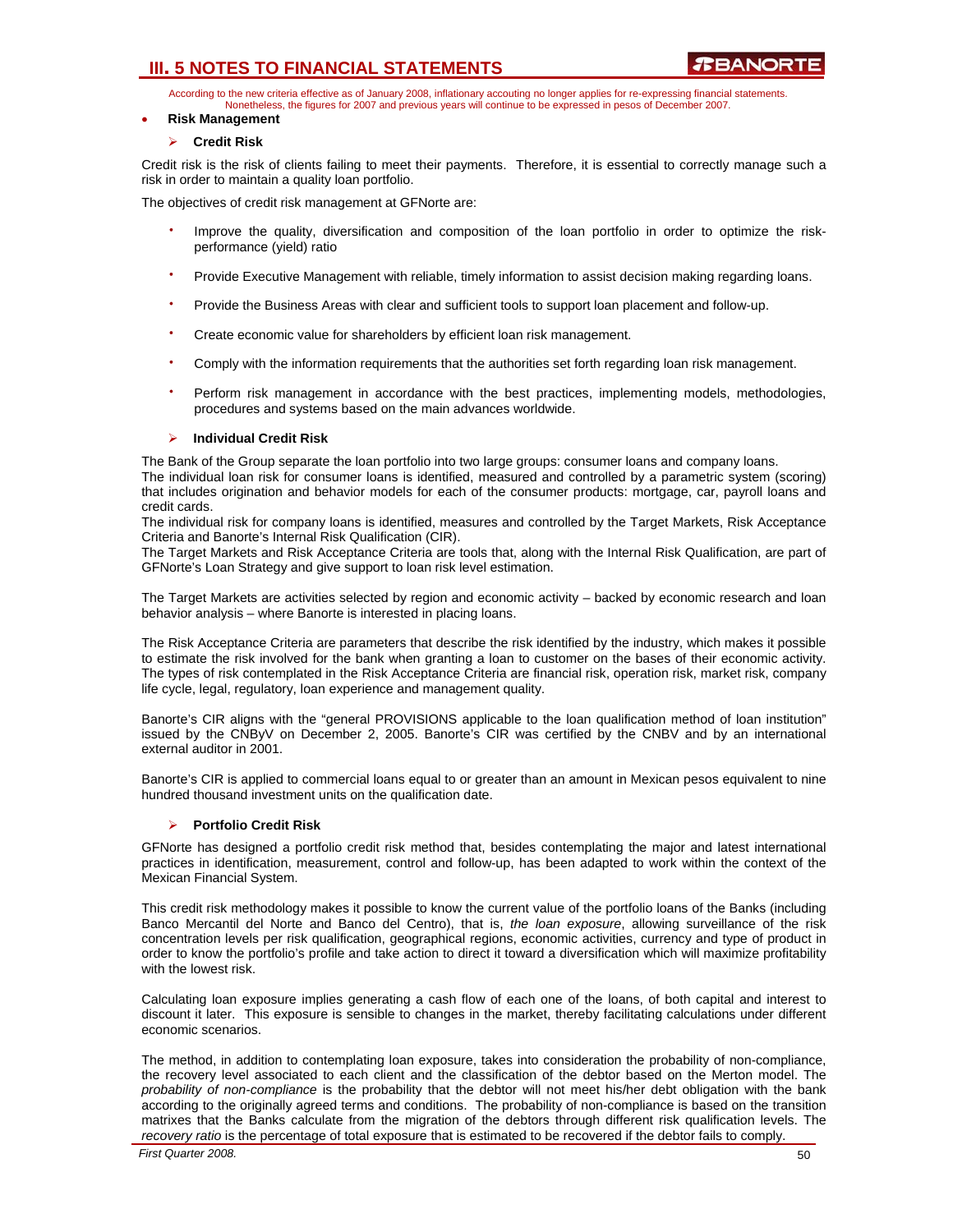According to the new criteria effective as of January 2008, inflationary accouting no longer applies for re-expressing financial statements. The classification of the figures for 2007 and previous will continue to be expressed in pesos of December 2007<br>The classification of the debtor, based on the Werton Wildel, associates the debtor's future behavior to loan market factors on which his "credit health" depends, as determined by statistical techniques.

The results are risk measures such as the expected and unexpected loss at a one-year horizon. The expected loss is the credit portfolio's loss distribution average, which is used to measure the following year's expected loss due to noncompliance or variations in debtors' credit quality. This unexpected loss is an indicator of the loss that could be expected in extreme scenarios and is measured as the difference between the maximum loss given the distribution of losses, at a specific reliability level that in the case of the Banking Sector is 95%, and the expected loss.

The results obtained are used as a tool for better decision-making in granting loans and in the diversification of the portfolio, according to the Banks' global strategy. The individual risk identification tools and the portfolio credit risk methodology are periodically checked and updated to allow the application of new techniques that may support or strengthen them.

By March 31, 2008, the Banco Mercantil del Norte total portfolio was Ps 188,148 million. The expected loss represents 1.8% and the unexpected loss is 3.3% with respect to the total portfolio. The average expected loss is 1.8% during the period between January and March 2008.

#### ¾ **General rules for risk diversification in asset and liability operations applicable to loan institutions**

In compliance with the risk diversification rules in asset and liability operations, Banco Mercantil del Norte submits the following information:

| Basic capital by December 31, 2007                                                                                                                                               | \$24,942 |
|----------------------------------------------------------------------------------------------------------------------------------------------------------------------------------|----------|
| I. Financings whose individual amount represents                                                                                                                                 |          |
| more than 10% of the basic capital:                                                                                                                                              |          |
| Credit operations                                                                                                                                                                |          |
| Number of financings                                                                                                                                                             | 1        |
| Total amount of financings<br>$\qquad \qquad -$                                                                                                                                  | \$3,008  |
| % vs. basic capital                                                                                                                                                              | 12%      |
| Money Market operations                                                                                                                                                          |          |
| Number of financings                                                                                                                                                             | 3        |
| Total amount of financings<br>$\qquad \qquad -$                                                                                                                                  | \$10,928 |
| % vs. basic capital<br>$\overline{\phantom{0}}$                                                                                                                                  | 44%      |
|                                                                                                                                                                                  |          |
| Transactions in overnight                                                                                                                                                        | 3        |
| Number of financings<br>$\qquad \qquad -$                                                                                                                                        | \$9,112  |
| Amount of financings taken as a whole                                                                                                                                            | 37%      |
| % in relation to basic capital                                                                                                                                                   |          |
| *Investments with Banks in checking accounts                                                                                                                                     |          |
| II. Maximum amount of financing with the 3 major                                                                                                                                 |          |
| Common Risk debtors and groups                                                                                                                                                   | \$18,816 |
|                                                                                                                                                                                  |          |
| In compliance with the risk diversification rules for asset and liability transactions, the following information is provided<br>below regarding ProNegocio (Millions of pesos): |          |
| Basic capital as of December 31, 2007                                                                                                                                            | \$51     |
| III. Financing whose individual amount represents more than 10% of basic capital:                                                                                                |          |
| Credit transactions                                                                                                                                                              |          |
| Number of financings                                                                                                                                                             | 0        |
| Amount of financings taken as a whole                                                                                                                                            | \$0      |
| % in relation to basic capital<br>$\overline{\phantom{0}}$                                                                                                                       | 0%       |

*First Quarter 2008.* 51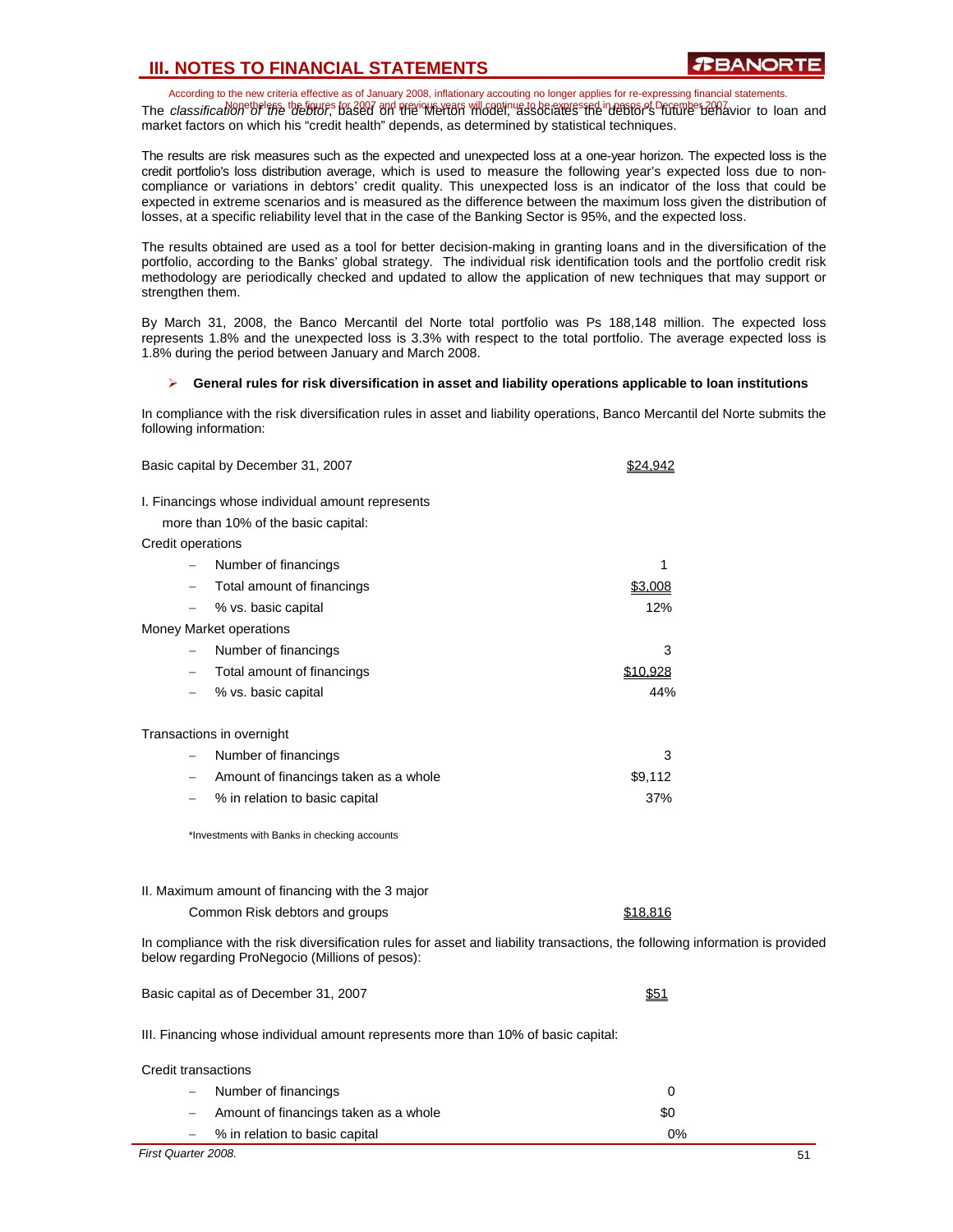**TEANORT** 

According to the new criteria effective as of January 2008, inflationary accouting no longer applies for re-expressing financial statements. Nonetheless, the figures for 2007 and previous years will continue to be expressed in pesos of December 2007.

|  |  | Money market transactions |
|--|--|---------------------------|
|--|--|---------------------------|

| - Number of financings                                                        | 0      |
|-------------------------------------------------------------------------------|--------|
| - Amount of financings taken as a whole                                       | $$13*$ |
| $-$ % in relation to basic capital                                            | 26%    |
| *Investments with Banks in checking accounts                                  |        |
| IV.<br>Maximum amount of financing with the                                   |        |
| 3 largest debtors and Common Risk groups                                      | $$13*$ |
| *98.85% of this amount corresponds to checking account investments with Banks |        |

### ¾ **Market Risk**

#### ⋅ *Value at Risk*

The exposure to market risk is determined through the calculation of the Value at Risk ("VaR"). The meaning of the VaR under this method is the potential loss which could be generated in the valuation of the portfolios at a given date. This methodology is used both for the calculation of market risk and for the establishment and control of internal limits.

In order to calculate the Value at Risk (VaR), the Institution applies the nonparametric historical simulation method, considering for such purpose a 99% confidence level, using the 500 immediate historical scenarios, multiplying the result by a security factor that fluctuates between 3 and 4 depending on the annual Back Testing results calculated up to the previous quarter, also considering 10 days to break up the risk portfolio in question. These measures make it possible to insure considering unforeseen volatilities in the main risk factors that affect such portfolios.

| <b>Million Pesos</b> | 1Q07   | 2Q07   | 3Q07   | 4Q07   | <b>1Q08</b> |
|----------------------|--------|--------|--------|--------|-------------|
| Total Var *          | 1.648  | 1.748  | 1.715  | 1.891  | $*2.230$    |
| Net Capital ***      | 31.043 | 32.364 | 34.809 | 34.517 | 40.041      |
| VaR/Net Capital      | 5.31%  | 5.40%  | 4.93%  | 5.48%  | 5.57%       |

Quarter Average of Bank and Brokerage House

\*\* Net capital of the Banking Sector is the arithmetic sum of the net capitals of Bank and Brokerage House. Moreover, the average Value at Risk per risk factor of the portfolio of instruments described for the Bank and

Brokerage House, during the First quarter of 2008 is shown below:

| <b>Risk Factor</b>                    | <b>VaR</b> |
|---------------------------------------|------------|
| Domestic interest rate                | 2,281      |
| Foreign interest rate                 | 95         |
| Exchange rate                         | 149        |
| Capitals                              | 21         |
| Bond Prices in Foreign Currency       | 233        |
| Total VaR of Bank and Brokerage House | 2,230      |

The VaR for each of the risk factors shown is determined by simulating 500 historical scenarios of the variables that make up each of such factors, maintaining constant the variables that affect the other risk factors mentioned above. Similarly, the consolidated Value at Risk for the Bank and Brokerage House considers the correlations of all the risk factors that affect portfolio valuation. That is why the arithmetic sum of the Value at Risk per Risk Factor does not match.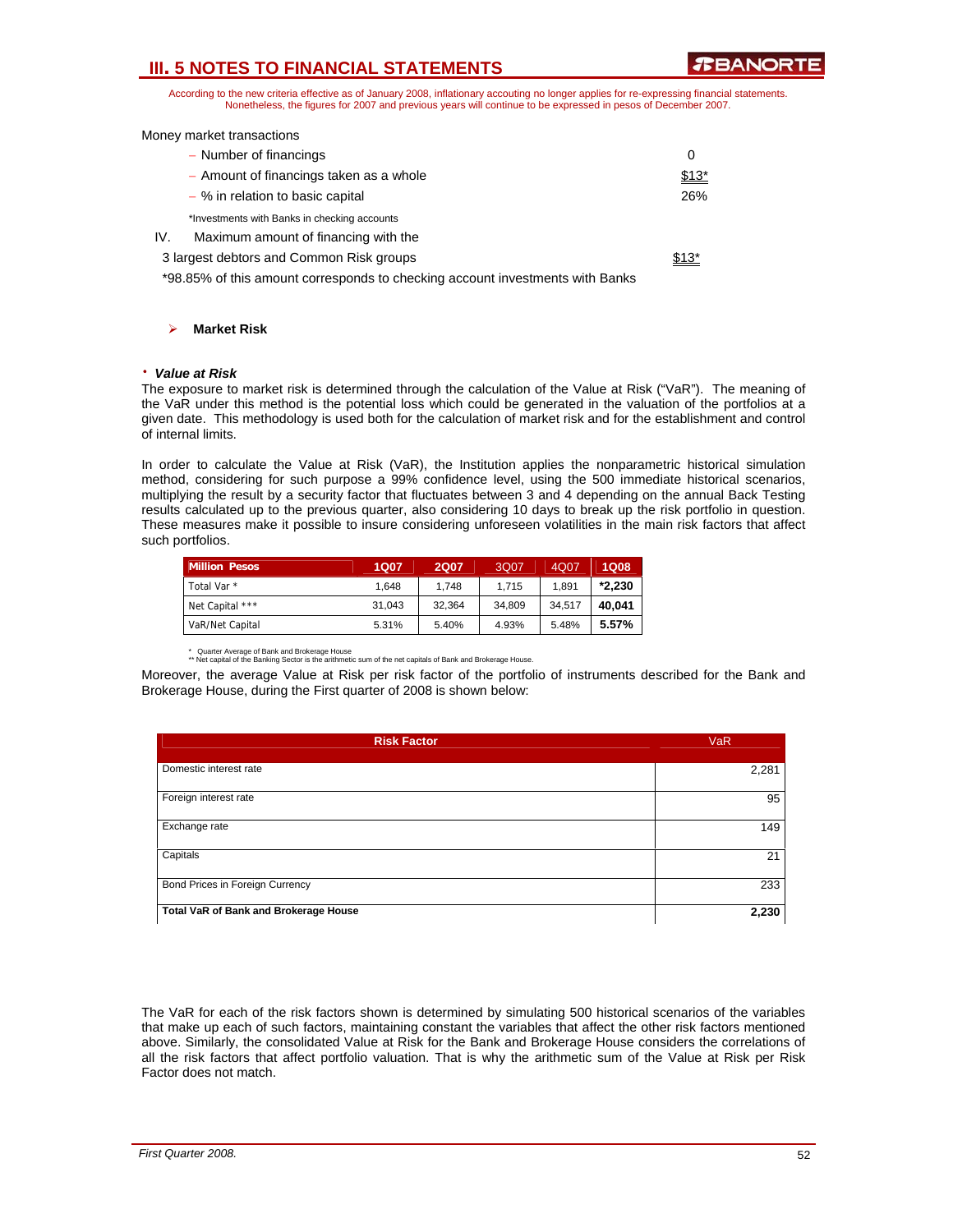According to the new criteria effective as of January 2008, inflationary accouting no longer applies for re-expressing financial statements. Nonetheless, the figures for 2007 and previous years will continue to be expressed in pesos of December 2007.

### ⋅ *Backtesting Analysis*

In order to validate the daily VaR calculation measurement effectiveness, as a measure of market risk, the Backtesting analysis is updated weekly. This analysis makes it possible to compare the results estimated by VaR with the actual results.

### ⋅ *Sensitivity Analysis and Extreme Conditions Test*

To enrich the analysis and to obtain the desired impact that movements on risk factors may have on positions, sensitivity analizes and tests under extreme conditions are periodically implemented. These analizes prevent the Institution from negative situations that could arise in which extraordinary losses result from the valuation of financial instruments in position.

### ¾ **Liquidity Risk and Balance**

In response to the Banking Sector's need to measure Liquidity Risk and to have consistent follow-up, the Banks us financial ratios, such as the Liquidity Ratios (Liquid Assets / Liquid Liabilities). Liquid Assets include availabilities, securities to negotiate and securities available for sale. Liquid Liabilities include demand deposits, demand interbanking loans and short-term interbanking loans.

For liquidity risk quantification and follow-up, the Banking Sector uses for the dollar portfolios, the criteria that the Bank of Mexico established for developing the Liquidity Coefficient, which makes it possible to evaluate the differentials between asset and liability flows in different periods of time. This promotes a healthier distribution of terms for these assets.

Moreover, to prevent the risk of concentrating terms and re-appreciation date for each of the Banks in the Banking Sector, a Gap Analysis is made to face the resources with sources of funding, detecting any concentration in advance. These analyses are made separately per currency (domestic, foreign, and udis).

Additionally a balance simulation analysis is made for each of the Banks in the Banking Sector. It is used to evaluate the future behavior of the Balance Sheet in a statistic and dynamic manner. An analysis of sensitivity to changes in domestic, foreign and actual rates is made on the base scenario. Tests are also made under extreme condition to evaluate the result of extreme changes in rates, funding and the exchange rate.

As a measure of the evaluation effectiveness of the simulation model, projections are periodically compared with actual data. These tests make it possible to evaluate the assumptions and the method used, and to make any necessary adjustments.

#### ¾ **Operational Risk**

As of January 2003, GFNorte established a formal operational risk department called the "Operational Risk Management Department" (ARO) within the General Directorship of Risk Management.

Our institution defines Operational Risk as the potential loss due to failures or deficiencies in the internal controls, errors in operation processing and storing or in data transmitting, as well as to adverse administrative and judicial rulings, fraud or theft (this definition includes Technological and Legal risk).

The objectives of the Operational Risk Management are: a) To allow and support the organization to reach its institutional objectives through the prevention and management of operational risks; b) To insure that the existing operational risks and the required controls are duly identified, assessed and in line with the risk strategy established by the organization; and c) To insure that the operational risks are duly quantified in order to make the proper capital allocation per operational risk.

#### **Pillars of Operational Risk Management**

#### **I. Policies, Objectives and Guidelines**

As part of the institutional regulations, there are documented policies, objectives, guidelines, methodologies and responsible areas in Operating Risk management.

The Operating Risk Directorship maintains close communication and coordination with the Regulatory Comptrollership in order to facilitate effective Internal Control in which the proper procedures and controls are established that will mitigate Operating Risk in the processes, and provide follow up through the Internal Audit Department.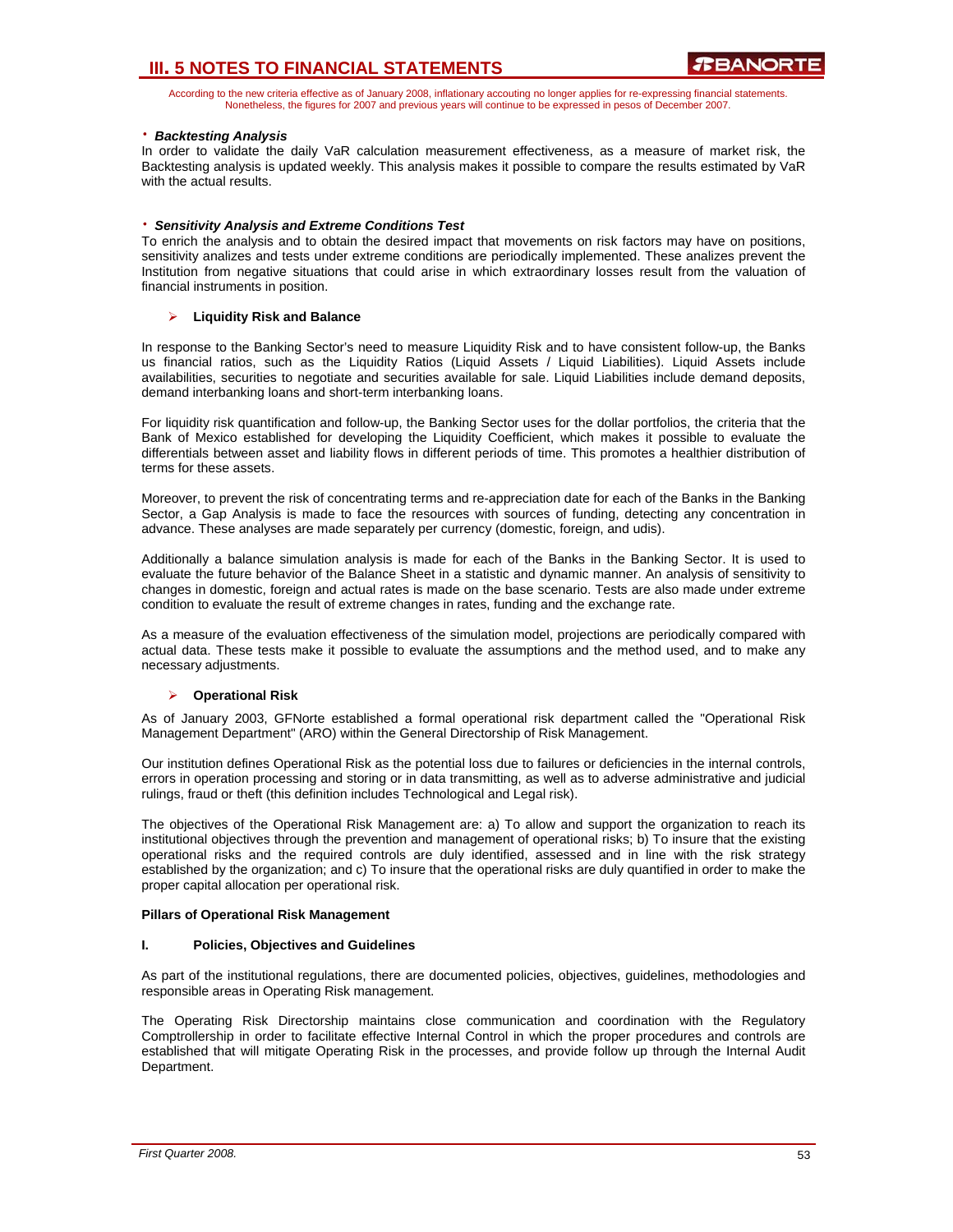According to the new criteria effective as of January 2008, inflationary accouting no longer applies for re-expressing financial statements. Nonetheless, the figures for 2007 and previous years will continue to be expressed in pesos of December 2007.

The Regulatory Comptrollership, as part of the Internal Control System, carries out the following activities to mitigate risk: a) Internal control validations; b) Institutional regulations management and control; c) Monitoring of operating processes' internal control by means of control indicators reports, that are reported by the process comptrollers in the various areas; d) Money Laundering Prevention process management; e) Control and follow up of the regulatory provisions; f) Analysis and assessment of the operating processes and projects with the participation of the responsible directors of each process in order to insure adequate internal control.

### **II. Quantitative and Qualitative Measuring Tools**

#### Operating Losses Database

To record operating loss events, a system has been developed internally known as the "Operating Loss and Events Capture System" (SCERO). This system enables the central information supplier areas to directly record such events online, which are classified by Type of Event in accordance with the following categories (in line with those proposed by the Basle II Agreement):

| <b>Types of Events</b>        | <b>Description</b>                                                                                                                                                                     |
|-------------------------------|----------------------------------------------------------------------------------------------------------------------------------------------------------------------------------------|
| Internal Fraud                | Acts entended to defraud, usurp the property or avoid the regulation, law or policies of the<br>Institution that involve at least one internal party.                                  |
| <b>External Fraud</b>         | Acts, by a third party, entended to defraud, usurp the property or avoid the law.                                                                                                      |
| <b>Labor Relations</b>        | Acts that are inconsistent with the laws or agreements of employment, health or safety, or<br>that result in payment of claims for personal damage or regarding discrimination issues. |
| <b>Practices with Clients</b> | Negligent or unintentional faults that hinder compliance with the professional obligations with<br>clients, or faults derived from the nature or designo f a product or service.       |
| Damage to Assets              | Loss or damage to physical assets due to natural disasters or other events.                                                                                                            |
| <b>System Failures</b>        | Interruption of business activities because of information system failures.                                                                                                            |
| Execution, Delivery &         | Failures in processing transactions or in process management and in relationships with                                                                                                 |
| Processes                     | counterparts and suppliers.                                                                                                                                                            |

This historical Database provides the statistics of the operating events in which the institution has incurred so as to be able to determine their trends, frequencies, impact and distribution. Moreover, the Database will make it possible in the future to have enough information to calculate the capital requirements per Advances Models.

#### ⋅ *Legal and Fiscal Contingencies Database*

For the recording and follow-up of legal, administrative and tax issues that may arise from adverse unappealable ruling, an internal system called "Legal Risk Issues Monitoring System" (SMARL) was developed. This system enables the central data supplying areas to record such events directly and on-line, which are then classified by company, sector and legal issue, among others.

As part of GFNorte's legal risk management, legal and fiscal contingencies are estimated by the attorneys that process the issues based on an internal methodology. This makes it possible to create the necessary book reserve to face such estimated contingencies.

#### ⋅ *Risk Management Model*

GFNorte has defined objectives, which are achieved through different plans, programs and projects. Compliance with such objectives may be adversely affected due to operating risks, for which reason a methodology must be in place to manage them within the organization. Consequently, operating risk management is now an institutional policy defined and supported by senior management.

To perform Operating Risk Management, each of the operating risks involved in the processes must be identified in order to analyze them. In this regard, the risks identified by the Regulatory Comptrollership are recorded in a risk matrix and processed in order to eliminate or mitigate them (seeking to reduce their severity or frequency) by defining tolerance levels, as the case may be. At present, work is being done on developing a new Institution Operating Risk Management Model and the technological tools needed to implement it.

## **III. Required Capital Calculation**

As of November 2007, the Official Gazette of the Federation published the Capitalization Rules for Operation Risk, establishing the use of a Basic Model. The capital requirement for Operational Risk calculation is currently being done and reported to the authority using the new methodology.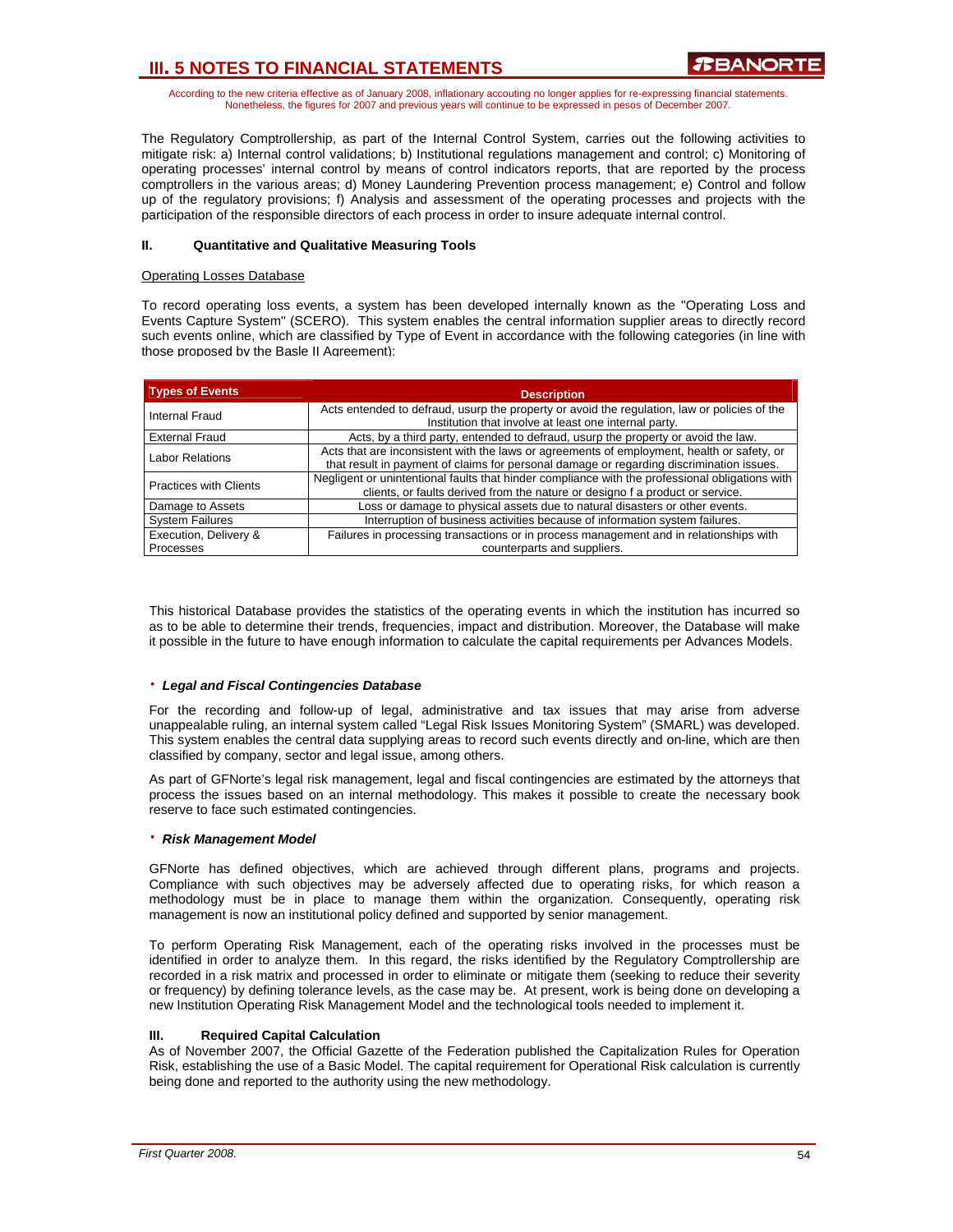According to the new criteria effective as of January 2008, inflationary accouting no longer applies for re-expressing financial statements. Nonetheless, the figures for 2007 and previous years will continue to be expressed in pesos of December 2007.

## **IV. Information and Reporting**

The information generated by the Database and the Management Model is processes periodically to report to the Risk Policies Committee and the Board of Directors regarding the main operating events that were detected, the trends, identified risks (risk matrix) and their mitigating strategies. Reporting is also done on the status of the main Operating Risk mitigation initiatives implemented by the various areas of the organization.

## ¾ **Technology risk**

Technological Risk is defined in our institution as all potential losses from damage, interruption, alteration or failures derived from the use of or dependence on hardware, software, systems, applications, networks and any other information distribution channel in the rendering of banking services to the customers.. This risk forms an inherent part of Operating Risk, which is why its management is handled collectively throughout the entire organization.

To address the Operating Risk associated with information integrity, and "Integrity Committee" has been created. Its objectives are to align security and information control efforts under a prevention focus, to define new strategies, policies, processes or procedures and to provide solutions to information security issues that affect or may affect the Institutional patrimony.

The functions established by the CNBV or Technology Risk Management are performed by the Institution under institution regulatory and Integrity Committee guidelines.

To address the Operating Risk caused by high impact external events, GFNorte has a Business Continuity Plan (BCP) and Disaster Recovery Plan (DRP) based on a same-time data replication system at an alternate computer site. All the above cover the back up and recovery of the Institution's critical applications in the event or any relevant operating contingency.

## ¾ **Legal risk**

Legal Risk is defined as the potential loss from failure to comply with the applicable legal and administrative provisions, the issuance of indisputable unfavorable court rulings and the application of penalties regarding the operations that the institution performs.

The Legal Risk must be measured as an inherent part of Operating Risk in order to understand and estimate its impact. Therefore, those legal issues which result in actual operating losses of the SMARL system are later recorded in the SCERO in accordance with a predetermined classification.

Based on the statistics of the current legal issues and real loss events, the Institution can identify specific legal or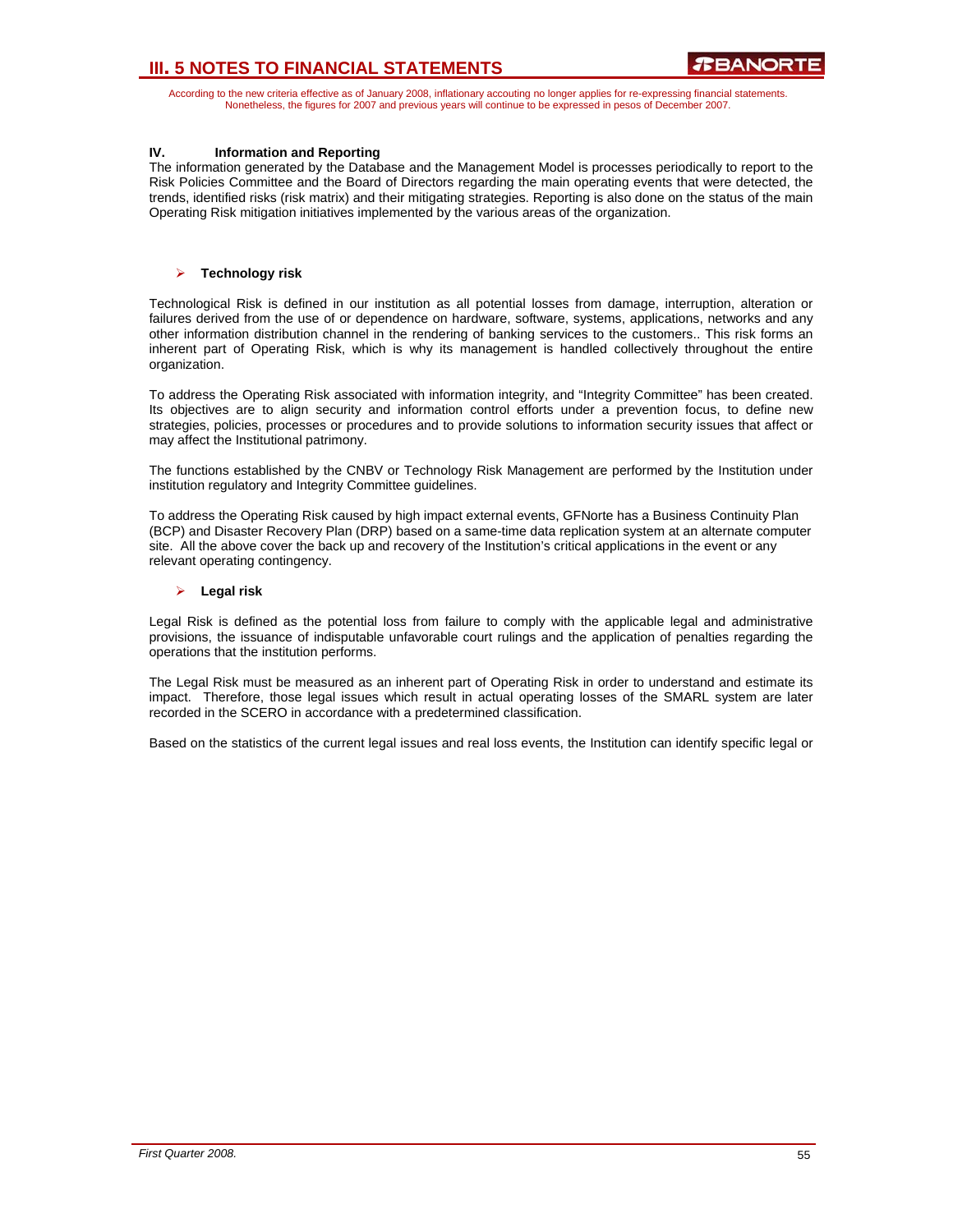According to the new criteria effective as of January 2008, inflationary accouting no longer applies for re-expressing financial statements.<br>Nonetheless, the figures for 2007 and previous years will continue to be expresse

## • **Information by Segments**

| <b>GFNORTE - BALANCE SHEET 1Q08</b><br>(Million Pesos) |                          |         |                          |                          |                                 |                          |                          |                          |                                |
|--------------------------------------------------------|--------------------------|---------|--------------------------|--------------------------|---------------------------------|--------------------------|--------------------------|--------------------------|--------------------------------|
|                                                        | Holding                  | Banorte | <b>Brokerage</b>         | Leasing &<br>Factoring   | Warehous Pronego<br>$\mathbf e$ | cio                      | Total                    | Eliminatio<br>ns         | <b>Final</b><br><b>Balance</b> |
| Interest Income                                        | 3                        | 10,792  | 545                      | 328                      |                                 | 52                       | 11,720                   | (399)                    | 11,320                         |
| <b>Interest Expense</b>                                |                          | 5,967   | 477                      | 172                      |                                 | 11                       | 6,627                    | (379)                    | 6,249                          |
| Loan Fees                                              | ٠                        | 103     |                          | ÷,                       |                                 | 4                        | 107                      | $\blacksquare$           | 107                            |
| Net Interest Income (NII)                              | 3                        | 4,928   | 68                       | 156                      |                                 | 45                       | 5,199                    | (21)                     | 5,179                          |
| Repomo-Margin                                          | $\blacksquare$           | ÷.      | $\overline{\phantom{a}}$ |                          |                                 | $\blacksquare$           | $\overline{\phantom{a}}$ | $\blacksquare$           |                                |
| NII after Repomo                                       | 3                        | 4,928   | 68                       | 156                      |                                 | 45                       | 5,199                    | (21)                     | 5,179                          |
| Loan Loss & Loss Sharing Provisions                    | $\blacksquare$           | 987     | $\blacksquare$           | 6                        | $\blacksquare$                  | 12                       | 1,005                    | $\blacksquare$           | 1,005                          |
| NII after Provisions                                   | 3                        | 3,941   | 68                       | 150                      |                                 | 33                       | 4,194                    | (21)                     | 4,174                          |
| Fees on services,                                      |                          | 1,872   | 182                      | 4                        | 10                              | $\mathbf{1}$             | 2,070                    | (25)                     | 2,045                          |
| Fees paid,                                             |                          | 274     |                          | $\overline{2}$           |                                 | 6                        | 282                      |                          | 282                            |
| Market-related Income                                  | $\overline{\phantom{a}}$ | 201     | (3)                      | $\blacksquare$           |                                 | ÷,                       | 198                      | $\blacksquare$           | 198                            |
| <b>Total Non Interest Income</b>                       | $\blacksquare$           | 1.799   | 179                      | $\mathbf{2}$             | 10                              | (5)                      | 1,986                    | (25)                     | 1,961                          |
| <b>Total Operating Income</b>                          | 3                        | 5,740   | 246                      | 152                      | 10                              | 28                       | 6,180                    | (45)                     | 6,134                          |
| Non-Interest Expense                                   | $\mathbf{2}$             | 3,596   | 158                      | 80                       | 4                               | 39                       | 3,879                    | (81)                     | 3,799                          |
| Operating Income                                       | 1                        | 2,144   | 88                       | 72                       | 6                               | (11)                     | 2,300                    | 35                       | 2,336                          |
| Non Operating Income                                   |                          | 841     | 2                        | 6                        | 35                              | $\overline{2}$           | 885                      | (35)                     | 850                            |
| Non Operating Expense                                  |                          | 110     | $\blacksquare$           | $\overline{2}$           | 34                              | 1                        | 148                      |                          | 148                            |
| Non Operating Income (Expense)NET                      | $\blacksquare$           | 731     | $\mathbf{2}$             | 4                        | 1                               | 1                        | 738                      | (35)                     | 702                            |
| Pre-tax Income                                         | 1                        | 2,874   | 90                       | 76                       | $\overline{7}$                  | (10)                     | 3,038                    | $\blacksquare$           | 3,038                          |
| Tax and Profit sharing                                 | 3                        | 1.039   | 22                       | 10                       | $\mathbf{2}$                    | (1)                      | 1,075                    | $\blacksquare$           | 1,075                          |
| Net Income before subsidiaries                         | (2)                      | 1,835   | 67                       | 66                       | 5                               | (9)                      | 1,963                    | $\blacksquare$           | 1,963                          |
| Subsidiaries 'net income                               | 1,930                    | 27      | 3                        | $\overline{\phantom{a}}$ | $\overline{\phantom{a}}$        | $\overline{\phantom{a}}$ | 1,961                    | (1,884)                  | 77                             |
| Net Inc. from continuos operations                     | 1,928                    | 1,863   | 71                       | 66                       | 5                               | (9)                      | 3,924                    |                          | 2,040                          |
| Extraodinary items, net                                |                          |         |                          |                          |                                 |                          |                          | $\overline{\phantom{a}}$ |                                |
| Minority Interest                                      |                          | (58)    | $\blacksquare$           | $\blacksquare$           |                                 | $\blacksquare$           | (58)                     | (53)                     | (111)                          |
| <b>TOTAL NET INCOME</b>                                | 1,928                    | 1,804   | 71                       | 66                       | $5\phantom{.0}$                 | (9)                      | 3,866                    | (1, 937)                 | 1,928                          |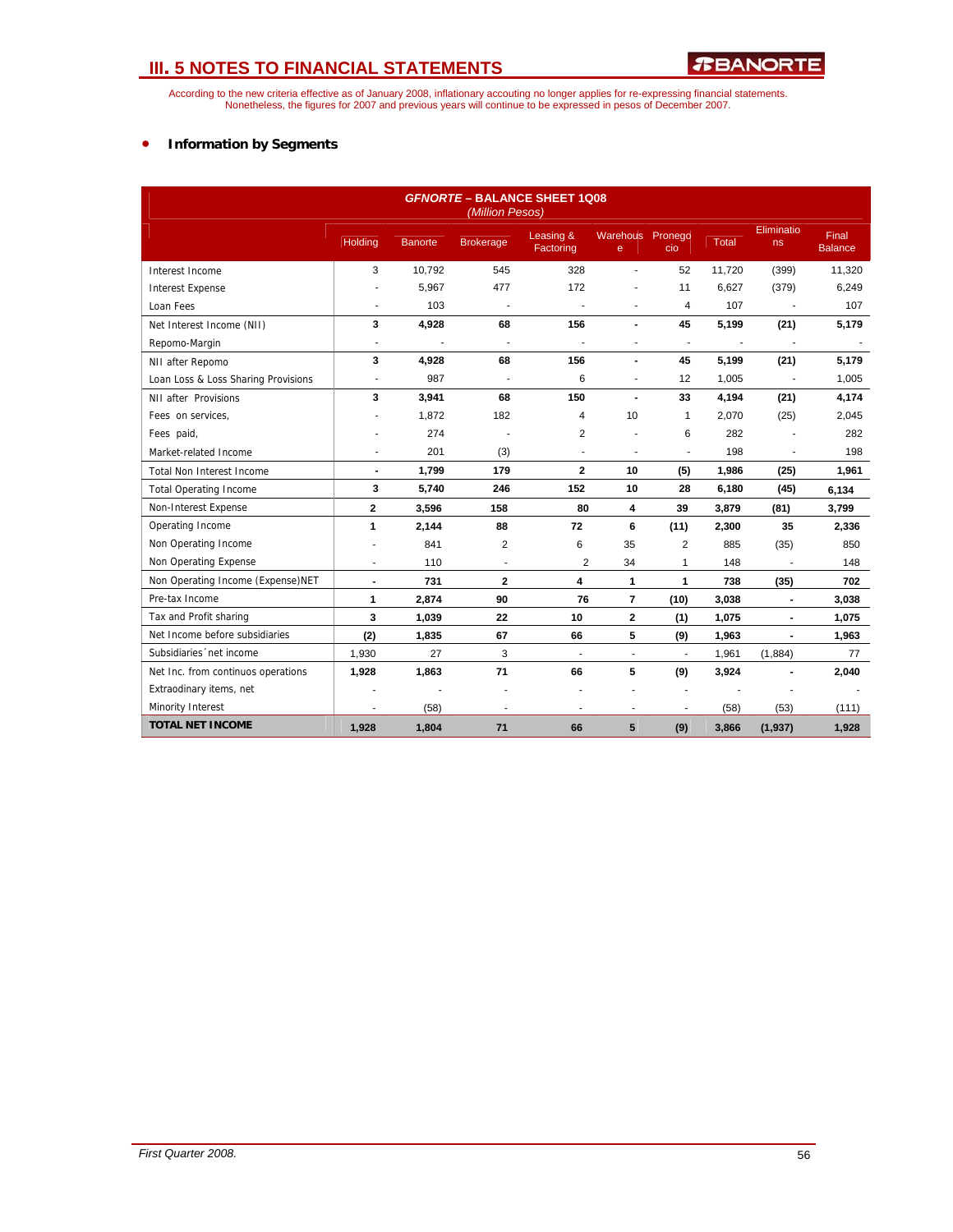| <b>GFNORTE - BALANCE SHEET AS OF 1Q08</b><br>(Million Pesos) |                          |                |                          |                        |                |                          |                |                     |                      |  |
|--------------------------------------------------------------|--------------------------|----------------|--------------------------|------------------------|----------------|--------------------------|----------------|---------------------|----------------------|--|
| <b>ASSETS</b>                                                | <b>Holding</b>           |                | Banorte Brokerage        | Leasing &<br>Factoring | Warehouse      | Pronego<br>cio           | <b>Total</b>   | <b>Eliminations</b> | <b>Final balance</b> |  |
| Cash and due from Banks                                      | 131                      | 39,792         | $\overline{1}$           | $\overline{12}$        | 8              | 13                       | 39,958         | (154)               | 39,804               |  |
| Negotiable Instruments                                       | $\overline{\phantom{a}}$ | 7,390          | 758                      |                        |                | ä,                       | 8,148          |                     | 8,148                |  |
| Securities held for sale                                     | $\overline{\phantom{a}}$ | 15,636         |                          |                        |                | $\overline{\phantom{a}}$ | 15,636         |                     | 15,636               |  |
| Securities held to maturity                                  | ÷                        | 749            | ÷.                       | ٠                      | ÷              | ÷                        | 749            |                     | 749                  |  |
| <b>Financial Instruments:</b>                                | $\blacksquare$           | 23.775         | 758                      |                        |                | $\blacksquare$           | 24,533         |                     | 24,533               |  |
| Non-assigned securities to pay                               |                          |                | J.                       |                        |                |                          |                |                     |                      |  |
| Futures receivable, net                                      |                          | 49             | 43                       |                        |                |                          | 92             |                     | 92                   |  |
| Options and derivatives, net                                 | $\overline{\phantom{a}}$ | 2,368          | $\overline{\phantom{a}}$ |                        | $\overline{a}$ | ÷                        | 2,368          |                     | 2.368                |  |
| Repos & Derivatives :                                        | $\blacksquare$           | 2,417          | 43                       |                        |                |                          | 2,460          |                     | 2,460                |  |
| Commercial                                                   |                          | 90,957         | ä,                       | 9,702                  |                | 381                      | 101,040        |                     | 101,040              |  |
| <b>Financial Intermediaries</b>                              |                          | 17,329         |                          | 67                     |                | $\overline{\phantom{a}}$ | 17,396         | (3,804)             | 13,592               |  |
| Consumer                                                     |                          | 28,626         |                          | 16                     |                |                          | 28,642         |                     | 28,642               |  |
| Mortgage                                                     |                          | 39,046         |                          |                        |                |                          | 39,046         |                     | 39,046               |  |
| <b>Goverment Entities</b>                                    |                          | 17,556         |                          |                        |                | $\overline{\phantom{a}}$ | 17,556         |                     | 17,556               |  |
| Fobaproa                                                     | $\overline{a}$           | $\overline{a}$ |                          |                        |                | $\overline{a}$           | $\overline{a}$ |                     |                      |  |
| Performing Loans                                             | ÷,                       | 193,514        | $\overline{a}$           | 9,785                  |                | 381                      | 203,680        | (3.804)             | 199,875              |  |
| Commercial                                                   |                          | 944            | ä,                       | 33                     |                | 112                      | 1.089          |                     | 1,089                |  |
| <b>Financial Intermediaries</b>                              |                          |                |                          |                        |                |                          |                |                     |                      |  |
| Consumer                                                     |                          | 1,208          |                          |                        |                |                          | 1,208          |                     | 1,208                |  |
| Mortgage                                                     |                          | 893            |                          |                        |                |                          | 893            |                     | 893                  |  |
| <b>Goverment Entities</b>                                    | $\blacksquare$           |                | ٠                        |                        | ٠              | $\blacksquare$           |                |                     |                      |  |
| Past Due Loans                                               | ÷,                       | 3,044          | $\blacksquare$           | 33                     | $\blacksquare$ | 112                      | 3,189          |                     | 3,189                |  |
| <b>Total Credit</b>                                          | ÷,                       | 196,558        | $\overline{a}$           | 9,818                  |                | 493                      | 206,869        | (3,804)             | 203,064              |  |
| Preventive loan loss reserves                                |                          | 3,976          |                          | 38                     |                | 34                       | 4,048          |                     | 4,048                |  |
| Net Loan Portfolio                                           | $\overline{a}$           | 192,582        | $\blacksquare$           | 9,780                  | $\overline{a}$ | 459                      | 202,821        | (3,804)             | 199,017              |  |
| Acquired collection rights                                   | $\overline{\phantom{a}}$ | 3,538          |                          |                        | ÷              | $\overline{\phantom{a}}$ | 3,538          |                     | 3,538                |  |
| <b>Total Loans</b>                                           | ÷,                       | 196,120        | $\blacksquare$           | 9,780                  |                | 459                      | 206,359        | (3,804)             | 202,554              |  |
| Sundry debtors and other                                     | 11                       | 12,154         | 124                      | 138                    | 29             | 9                        | 12,464         | (5)                 | 12,459               |  |
| Merchandise Inventory                                        | $\overline{\phantom{a}}$ |                | ٠                        |                        | 61             | ä,                       | 61             |                     | 61                   |  |
| Foreclosed assets, net                                       |                          | 506            |                          |                        |                | $\overline{a}$           | 506            |                     | 506                  |  |
| Real Estate, Furniture & Equipment,                          |                          | 6,424          | 14                       | 1,394                  | 59             | 68                       | 7,959          |                     | 7,959                |  |
| Investments in subsidiaries                                  | 34,345                   | 1,045          | 70                       |                        |                | ÷,                       | 35,460         | (32, 775)           | 2.685                |  |
| Deferred taxes                                               |                          | 143            |                          | 3                      |                | 19                       | 165            | (16)                | 148                  |  |
| GoodWill                                                     | 33                       | 4,000          |                          |                        |                | $\overline{a}$           | 4,034          |                     | 4,034                |  |
| Intangible                                                   | $\overline{a}$           | 238            |                          |                        |                | ä,                       | 238            |                     | 238                  |  |
| <b>Otros Assets</b>                                          | 3                        | 4,398          | 288                      | 28                     | 5              | 15                       | 4,736          | (651)               | 4,085                |  |
| <b>Total Other Assets</b>                                    | 34,392                   | 28,908         | 495                      | 1,563                  | 154            | 110                      | 65,622         | (33, 446)           | 32,175               |  |
| <b>TOTAL ASSETS</b>                                          | 34,524                   | 291,011        | 1,297                    | 11,355                 | 162            | 582                      | 338,931        | (37, 405)           | 301,526              |  |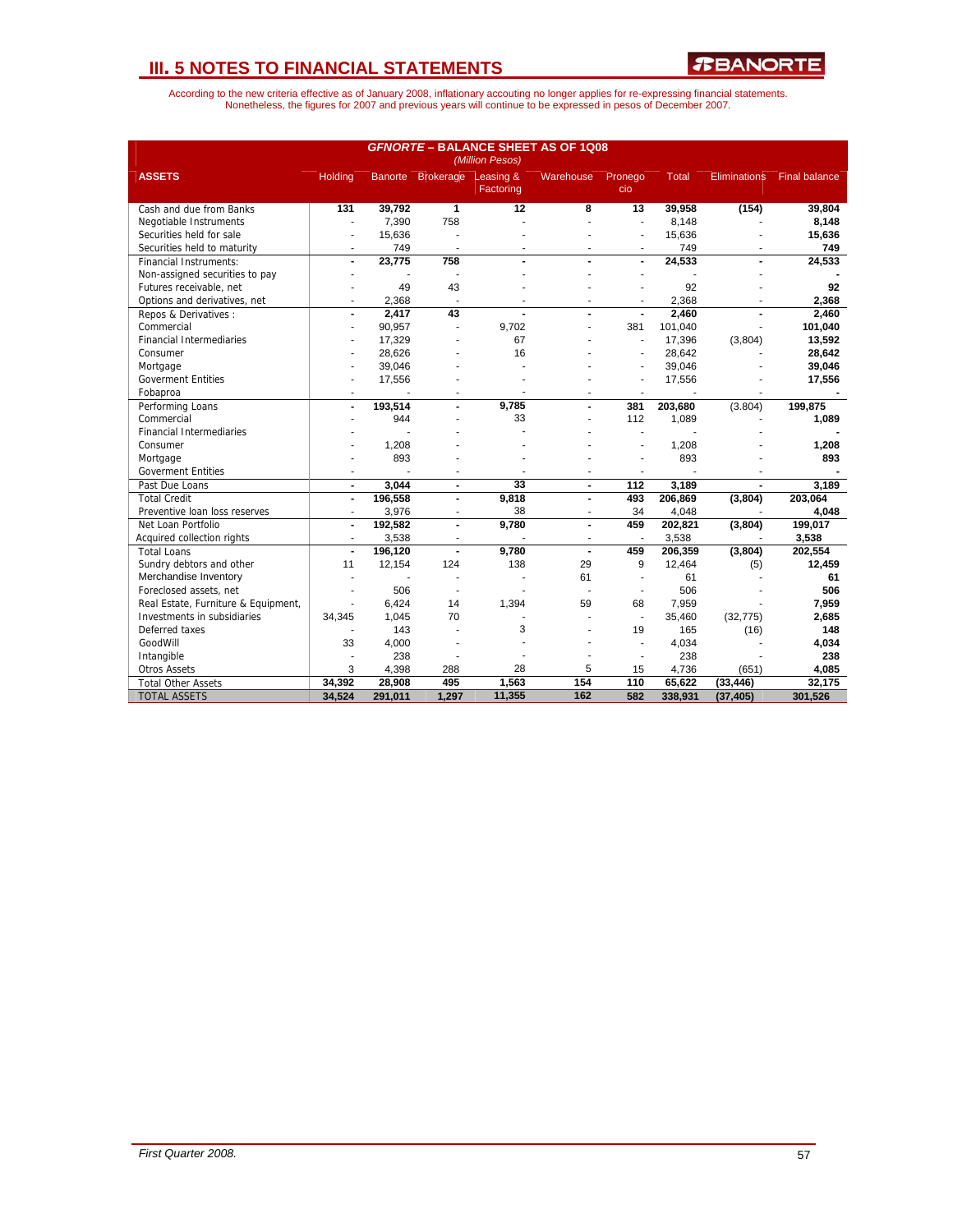*R***BANORTE** 

| <b>GFNORTE - BALANCE SHEET AS OF 1Q08</b><br>(Million Pesos) |                |           |                          |                        |                          |                |              |                     |                  |
|--------------------------------------------------------------|----------------|-----------|--------------------------|------------------------|--------------------------|----------------|--------------|---------------------|------------------|
| <b>LIABILITIES</b>                                           | Holding        |           | Banorte Brokerage        | Leasing &<br>Factoring | Warehou Prone-<br>se     | gocio          | <b>Total</b> | <b>Eliminations</b> | Final<br>balance |
| <b>Demand Deposits</b>                                       | $\sim$         | 103,273   |                          |                        |                          |                | 103,273      | (11)                | 103,263          |
| <b>Time Deposits</b>                                         |                | 93,971    |                          |                        |                          |                | 93,971       | (141)               | 93,830           |
| <b>Bonds</b>                                                 |                |           |                          |                        |                          |                |              |                     |                  |
| <b>Deposits</b>                                              |                | 197,244   |                          |                        |                          |                | 197,244      | (152)               | 197,092          |
| Demand                                                       | ÷              | 5,615     | $\blacksquare$           |                        | $\overline{\phantom{a}}$ | ä,             | 5.615        | $\mathbf{r}$        | 5,615            |
| Short term                                                   |                | 14,225    | $\overline{\phantom{a}}$ | 7,625                  | 35                       | 457            | 22,342       | (3,804)             | 18,538           |
| Long term                                                    | $\blacksquare$ | 7,912     | $\overline{\phantom{a}}$ | 2,266                  | $\overline{\phantom{a}}$ |                | 10,178       | $\blacksquare$      | 10,178           |
| Due to banks & corresp.                                      | $\blacksquare$ | 27,752    | $\blacksquare$           | 9,891                  | 35                       | 457            | 38,136       | (3,804)             | 34,332           |
| Assigned securities to pay                                   | $\blacksquare$ | 1,745     | $\blacksquare$           | $\blacksquare$         |                          |                | 1,745        |                     | 1,745            |
| Non-assigned securities to pay                               |                |           |                          |                        |                          |                |              |                     |                  |
| Futures receivable, net                                      |                | 252       | 39                       |                        |                          |                | 291          | ٠                   | 291              |
| Options and derivatives, net                                 |                | 3,156     |                          |                        |                          |                | 3,157        | ä,                  | 3,157            |
| <b>Repos &amp; Derivatives:</b>                              | $\blacksquare$ | 3,408     | 39                       |                        |                          |                | 3,448        | $\blacksquare$      | 3,448            |
| Income Tax & Profit Sharing                                  | 2              | 1,154     | 32                       | $\overline{7}$         | $\mathbf{1}$             | $\sim$         | 1,197        | $\blacksquare$      | 1,197            |
| Other Payable accounts                                       | 3              | 12,020    | 137                      | 348                    |                          | 32             | 12,545       | (7)                 | 12,538           |
| Other payable accounts                                       | 5              | 13,174    | 169                      | 355                    | $\overline{7}$           | 32             | 13,742       | (7)                 | 13,734           |
| Subordinated non Convertible<br>Debenture                    | $\blacksquare$ | 14,561    | $\blacksquare$           |                        |                          |                | 14,561       | $\overline{a}$      | 14,561           |
| <b>Deferred Taxes</b>                                        |                | ÷,        | 2                        | $\overline{a}$         | 14                       | $\overline{a}$ | 16           | (16)                |                  |
| Deferred credits                                             |                | 923       |                          | 52                     | ä,                       | 11             | 986          | (9)                 | 977              |
| <b>TOTAL LIABILITIES</b>                                     |                | 5 258.807 | 211                      | 10.297                 | 56                       | 500            | 269.876      | (3.988)             | 265,888          |
|                                                              |                |           |                          |                        |                          |                |              |                     |                  |

| <b>STOCKHOLDER 'S EQUITY</b>                   |          |         |       |        |     |      |         |           |          |
|------------------------------------------------|----------|---------|-------|--------|-----|------|---------|-----------|----------|
| Paid-in Capital                                | 12.018   | 10.955  | 540   | 306    | 87  | 118  | 24,025  | (12,060)  | 11,965   |
| Share subscription premiums                    | 1,863    | 856     |       |        |     |      | 2,718   | (1, 444)  | 1,275    |
| Subordinated Convertible Debentures            |          |         |       |        |     |      |         |           |          |
| <b>Subscribed Capital</b>                      | 13,881   | 11,811  | 540   | 306    | 87  | 118  | 26,743  | (13, 504) | 13,239   |
| <b>Capital Reserves</b>                        | 2,446    | 3,390   | 58    | 164    | 15  |      | 6,072   | (3,626)   | 2,446    |
| <b>Retained Earnings</b>                       | 21,376   | 14,749  | 418   | 522    | (1) | (27) | 37,035  | (15,659)  | 21,376   |
| Surplus (Deficit) from securities              |          | 392     |       |        |     |      | 392     | (392)     |          |
| Results from coverage securities<br>valuation  |          | (833)   |       |        |     |      | (833)   | 833       |          |
| Results of foreign operations<br>exchange      |          | (33)    |       |        |     |      | (33)    | 33        |          |
| Excess (Insuf.) in capital restatement         |          |         |       |        |     |      |         |           |          |
| Non Mon assets results Fixed Assets            |          |         |       |        |     |      |         |           |          |
| Non Mon assets results Investm<br>subsidiaries | (5, 113) | 86      |       |        |     |      | (5,027) | (86)      | (5, 113) |
| Adjustment in the employees pension<br>funds   |          |         |       |        |     |      |         |           |          |
| Net Income                                     | 1,928    | 1,804   | 71    | 66     | 5   | (9)  | 3,866   | (1,937)   | 1,928    |
| <b>Earned Capital</b>                          | 20,638   | 19,554  | 546   | 751    | 19  | (36) | 41,472  | (20, 834) | 20,638   |
| Minority Holdings                              |          | 840     |       |        |     |      | 840     | 921       | 1,761    |
| Total Stockholder 's Equity                    | 34,519   | 32,205  | 1,086 | 1,057  | 106 | 82   | 69,055  | (33, 416) | 35,638   |
| TOT. LIAB. & STOCKHOL. EQUITY                  | 34,524   | 291,011 | 1,297 | 11,355 | 162 | 582  | 338,931 | (37, 405) | 301,526  |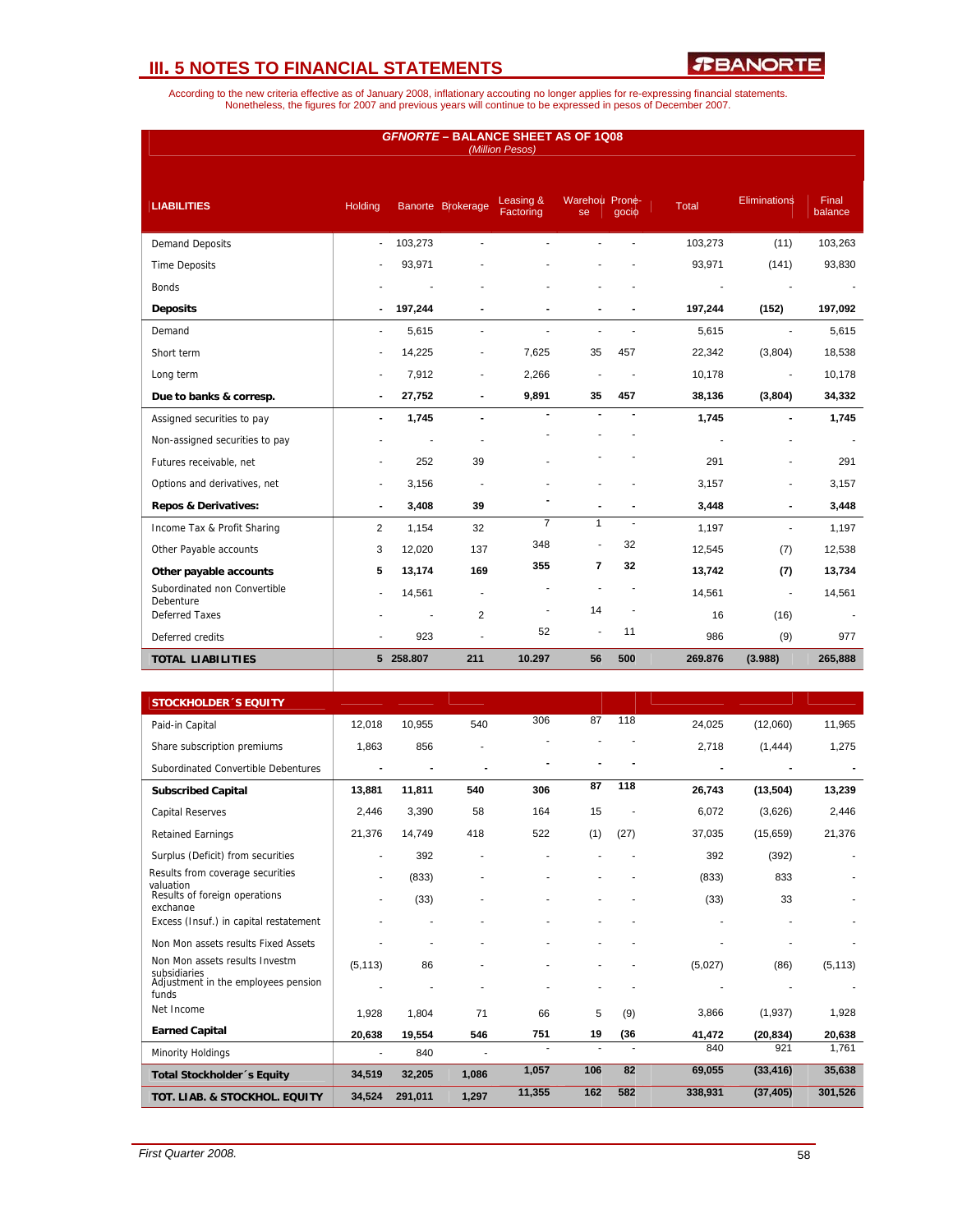According to the new criteria effective as of January 2008, inflationary accouting no longer applies for re-expressing financial statements. Nonetheless, the figures for 2007 and previous years will continue to be expressed in pesos of December 2007.

### • **Internal Control**

The companies that make up GFNorte has an Internal Control System (SCI) that has been structured according to the guidelines set forth by its Board of Directors and that addresses the requirements indicated by the regulating authorities.

The SCI's mission is to help in the operation of an adequate internal control in the operation and in data generating and recording. It is made up of various elements:

- A. Board of Directors with the support of the Risk Policies Committee and the Audit and Corporate Practices Committee (CAPS).
- B. CEO and the direct reports, such as the Risk Management Unit (UAIR), Legal and Controlling Departments who are responsible for enforcing the proper control and risk levels in the Group's operations.
- C. Internal Audit, External Audit and Commissary (As of 4Q06, the Commissary applies only to GFNorte subsidiaries) as additional support structures to check how the Internal Control System functions and provide reasonable assurance regarding the reliability of the generated data.
- D. Documents that establish the general control criteria that should be followed in the operation and reporting of transactions; in optimizing human, material and technological resources; in the use, security, timeliness and reliability of the information; and in the due compliance with the external and internal regulations, as well as Code of Conduct that regulates the behavior expected from every advisor, officer, or employee of the Group in the performance of his/her activities.
- E. Policies and procedures manuals that regulate the operations that the Institution carries out and establish the control points to observe as well as who is responsible for their enforcement.

During 1Q08, SCI continued to work properly developing activities associated with strengthening risk control, assessment and management, establishing and monitoring controls, and insuring information quality.

- A. The relevant entities of GFNorte (Bank, Arrendadora y Factoraje, Pronegocio, INB, Seguros Recuperación de Activos and Afore) submitted their annual report to the CAPS regarding the operability and status of their Internal Control system and the performance of their functions in this matter. These reports will be taken as a basis so that the CAPS can report to the Board of Directors about the Controllership SCI's status in 2Q08, as stipulated in the Stock Market Law.
- B. The various Corporate Governance Committees have had the required financial, economic, accounting and/or legal information for proper decision-making.
- C. The policy and procedure manuals have been updated as per the changes in external regulations, new products, and changes in the Institution's processes or improvements to internal controls. Additionally, there has been continuous follow-up of the improvement actions regarding the observations made by the different members of the SCI.
- D. The Supervisory Authorities' requirements have been addressed and the information required by the external regulations has been submitted.

#### • **Treasury Policy**

GFNorte's Banking Sector Treasury is the central unit in charge of balancing its resource needs, monitoring and managing the regulatory levels, eliminating the rate risk of fixed-rate placement operations by using coverage and implementing arbitrage strategies.

The cash currencies and investment in securities are in Mexican pesos and U.S. dollars.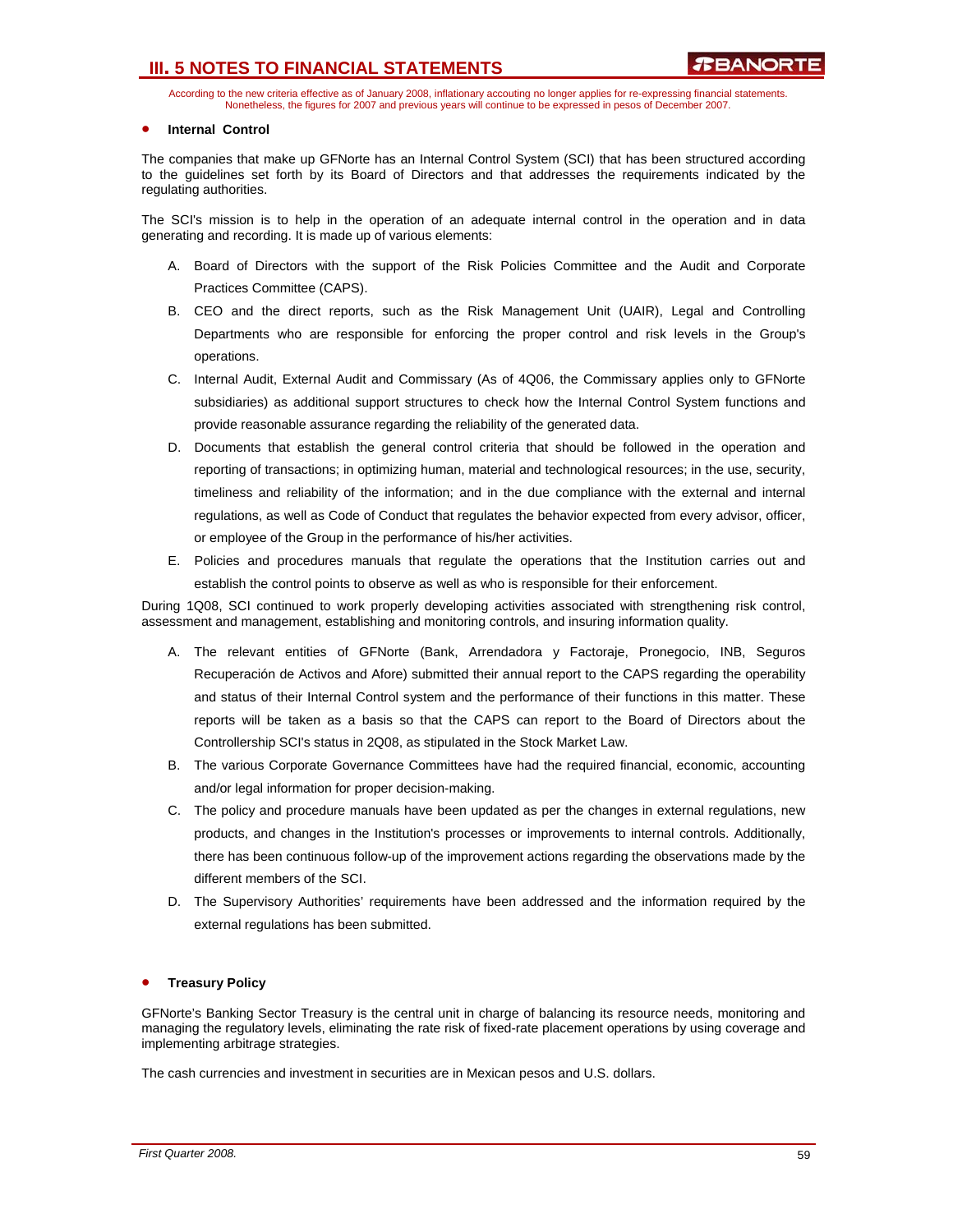According to the new criteria effective as of January 2008, inflationary accouting no longer applies for re-expressing financial statements. Nonetheless, the figures for 2007 and previous years will continue to be expressed in pesos of December 2007.

#### • **Internal and External Liquidity Sources**

The internal liquidity sources, in local as well as foreign currency, come from the various deposit products that the institution offers its customers, that is checking accounts and term deposits. Another source is the sales of the institution's assets.

External liquidity sources include various mechanisms to access the debt and capital markets. For instance, issuing credit titles, loans from other institution including the Central Bank and international agencies, as well as issuing subordinate debts. This concept also considers the liquidity that the bank obtains by reporting the securities the institution has that are feasible for this type of operation.

Another alternative for getting resources is by issuing capital shares.

#### • **Dividend Policy**

During the April 30, 2003 session, the Board of Directors approved a dividend payment policy in which it will propose to the General Ordinary Stockholders' Meeting a dividend payment consisting of at leas 15% of the Partnership's net recurring profit, providing that there is no legal impediment and that market conditions and the Partnership's financial situation allow it.

#### • **Related Parties Loans**

At GFNorte, the amount of the loans performed with related individuals and companies, does not exceed the established limit of 75% of the Tier 1 capital. As of March 31, 2008 and December 31, 2007, the loans granted to related parties totaled Ps \$5,508 million and Ps. \$5,041 million, respectively.

### • **People in Charge**

The undersigned represent under oath that, within the scope of our respective functions, we have drawn up the information relative to Grupo Financiero Banorte contained in this report, which, to the best of our knowledge, reasonably reflects its situation.

Dr. Alejandro Valenzuela del Río Acting Chief Executive Officer of Grupo Financiero Banorte, S. A. B. de C. V.

Ing. Sergio García Robles Gil Chief Financial Officer

C.P. Román Martínez Méndez Managing Director Audit

Lic. Jorge Eduardo Vega Camargo Executive Director Comptrollership

C.P. Nora Elia Cantú Suárez Executive Director Accounting